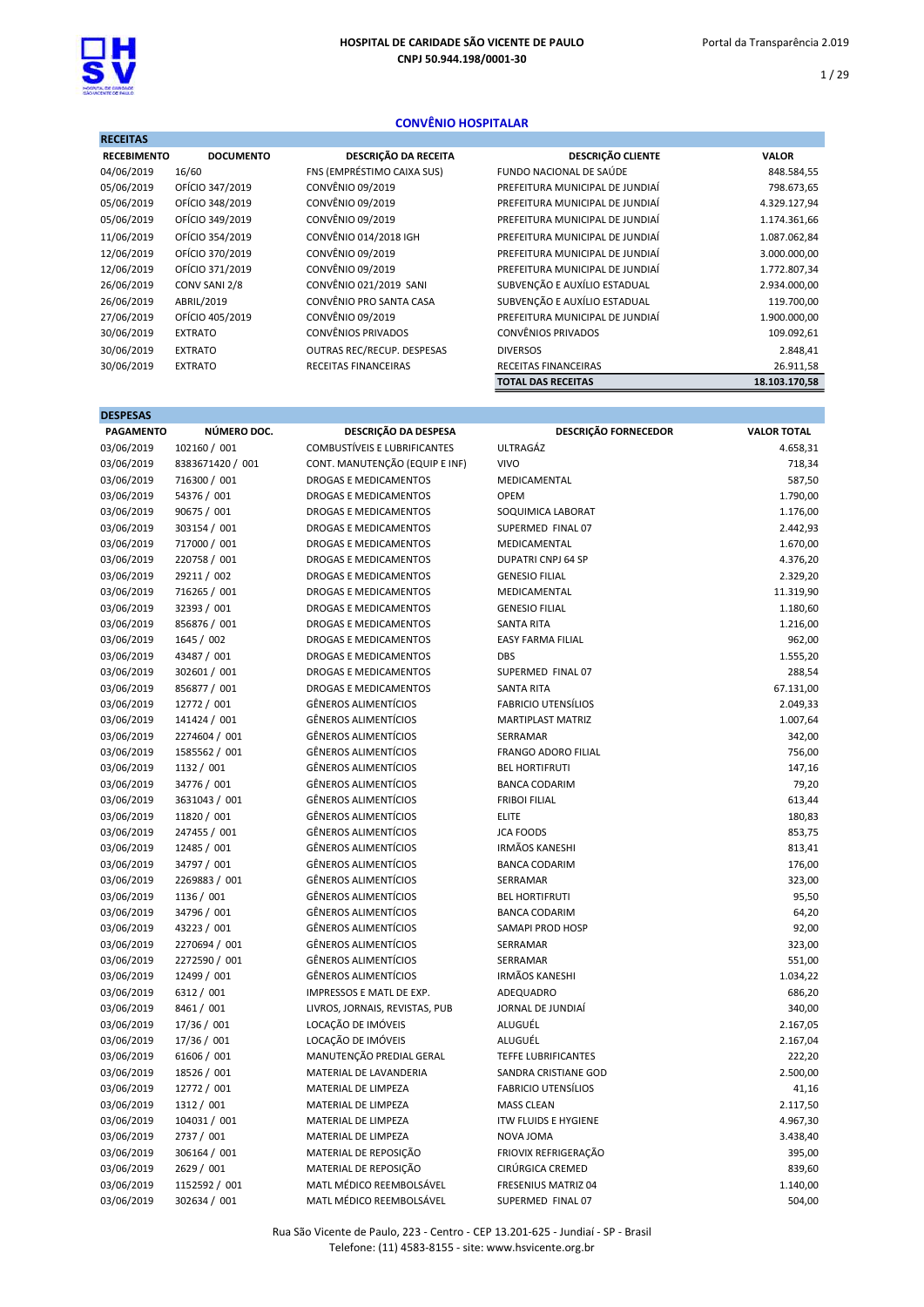



| HOSPITAL DE GARDADE<br>SÃO VICENTE DE FAILLO |                              |                                                        |                                               |                    |
|----------------------------------------------|------------------------------|--------------------------------------------------------|-----------------------------------------------|--------------------|
| 03/06/2019                                   | 212157 / 002                 | MATL MÉDICO REEMBOLSÁVEL                               | DUPATRI CNPJ 64 SP                            | 2.371,00           |
| 03/06/2019                                   | 220758 / 001                 | MEDICAMENTOS CONTROLADOS                               | <b>DUPATRI CNPJ 64 SP</b>                     | 11,50              |
| 03/06/2019                                   | 302601 / 001                 | MEDICAMENTOS CONTROLADOS                               | SUPERMED FINAL 07                             | 292,31             |
| 03/06/2019                                   | 448384 / 001                 | ÓRTESE E PRÓTESE (OPME)                                | SUPRIMED                                      | 1.287,00           |
| 03/06/2019                                   | 4081 / 001                   | ÓRTESE E PRÓTESE (OPME)                                | <b>INTERMEDICAL EQUIP</b>                     | 180,00             |
| 03/06/2019                                   | 38145 / 001                  | ÓRTESE E PRÓTESE (OPME)                                | <b>CARDIO E ENDO</b>                          | 195,45             |
| 03/06/2019                                   | 448459 / 001                 | ÓRTESE E PRÓTESE (OPME)                                | <b>SUPRIMED</b>                               | 1.992,40           |
| 03/06/2019                                   | 448448 / 001                 | ÓRTESE E PRÓTESE (OPME)                                | <b>SUPRIMED</b>                               | 1.033,00           |
| 03/06/2019                                   | 4082 / 001                   | ÓRTESE E PRÓTESE (OPME)                                | <b>INTERMEDICAL EQUIP</b>                     | 180,00             |
| 03/06/2019                                   | 431090 / 001                 | ÓRTESE E PRÓTESE (OPME)                                | <b>EMPÓRIO HOSPITALAR</b><br><b>BIOTRONIK</b> | 1.541,00           |
| 03/06/2019<br>03/06/2019                     | 856580 / 001                 | ÓRTESE E PRÓTESE (OPME)                                | <b>CASA MASSAS PRUDENTE</b>                   | 500,00             |
| 03/06/2019                                   | 1095 / 001<br>2305 / 001     | <b>OUTROS CUSTOS GERAIS</b><br><b>OUTROS MATERIAIS</b> | <b>LM BROTHERS</b>                            | 507,10<br>2.118,67 |
| 03/06/2019                                   | 2306 / 001                   | <b>OUTROS MATERIAIS</b>                                | <b>LM BROTHERS</b>                            | 1.559,00           |
| 03/06/2019                                   | 560891 / 001                 | <b>OUTROS MATERIAIS</b>                                | <b>BALASKA</b>                                | 240,00             |
| 03/06/2019                                   | 7583 / 001                   | SERVS PRESTADOS - PJ                                   | CAÇAMBINHAS                                   | 174,49             |
| 03/06/2019                                   | 1548 / 001                   | SERVS PRESTADOS - PJ                                   | <b>CAMP TÉCNICA</b>                           | 2.500,00           |
| 03/06/2019                                   | 201916184 / 001              | SERVS PRESTADOS - PJ                                   | PRO RAD                                       | 1.529,75           |
| 03/06/2019                                   | 24143 / 001                  | UTENSÍLIOS DE INFORMÁTICA                              | CODAEL                                        | 106,00             |
| 03/06/2019                                   | 32670 / 001                  | UTENSÍLIOS DE INFORMÁTICA                              | <b>KLINT FIOS CAMPINAS</b>                    | 1.283,65           |
| 04/06/2019                                   | 713926 / 002                 | DROGAS E MEDICAMENTOS                                  | SERVIMED SP                                   | 3.600,00           |
| 04/06/2019                                   | 96978 / 002                  | DROGAS E MEDICAMENTOS                                  | <b>NOVAFARMA</b>                              | 8.625,00           |
| 04/06/2019                                   | 970444 / 001                 | <b>DROGAS E MEDICAMENTOS</b>                           | SERVIMED SP                                   | 357,00             |
| 04/06/2019                                   | 700518 / 002                 | DROGAS E MEDICAMENTOS                                  | MEDICAMENTAL                                  | 2.914,93           |
| 04/06/2019                                   | 1861045 / 002                | DROGAS E MEDICAMENTOS                                  | <b>MAFRA MATRIZ</b>                           | 689,70             |
| 04/06/2019                                   | 103406 / 001                 | DROGAS E MEDICAMENTOS                                  | <b>SANTA RITA</b>                             | 1.680,00           |
| 04/06/2019                                   | 972557 / 001                 | DROGAS E MEDICAMENTOS                                  | SERVIMED SP                                   | 972,00             |
| 04/06/2019                                   | 89343 / 002                  | DROGAS E MEDICAMENTOS                                  | SOQUIMICA LABORAT                             | 2.440,00           |
| 04/06/2019                                   | 292128 / 002                 | <b>DROGAS E MEDICAMENTOS</b>                           | SUPERMED FINAL 07                             | 3.601,09           |
| 04/06/2019                                   | 103405 / 001                 | DROGAS E MEDICAMENTOS                                  | SANTA RITA GO                                 | 635,60             |
| 04/06/2019                                   | 29349 / 002                  | DROGAS E MEDICAMENTOS                                  | <b>GENESIO FILIAL</b>                         | 2.865,74           |
| 04/06/2019                                   | 1/2019 / 001                 | DROGAS E MEDICAMENTOS                                  | MAFRA FILIAL GO                               |                    |
| 04/06/2019                                   | 46351 / 001                  | <b>GASES MEDICINAIS</b>                                | <b>IBG CRYO FILIAL</b>                        | 2.587,90           |
| 04/06/2019                                   | 284567 / 001                 | <b>GASES MEDICINAIS</b>                                | <b>IBG</b>                                    | 825,62             |
| 04/06/2019                                   | 53203 / 001                  | <b>GÊNEROS ALIMENTÍCIOS</b>                            | <b>GTS DISTRIBUIDORA</b>                      | 1.471,00           |
| 04/06/2019                                   | 675542 / 001                 | <b>GÊNEROS ALIMENTÍCIOS</b>                            | <b>MAFRA MATRIZ</b>                           | 1.227,84           |
| 04/06/2019                                   | 24923 / 001                  | <b>GÊNEROS ALIMENTÍCIOS</b>                            | HUMANA ALIM SOROCABA                          | 1.872,00           |
| 04/06/2019                                   | 34798 / 001                  | <b>GÊNEROS ALIMENTÍCIOS</b>                            | <b>BANCA CODARIM</b>                          | 24,50              |
| 04/06/2019                                   | 687170 / 001                 | GÊNEROS ALIMENTÍCIOS                                   | <b>MAFRA MATRIZ</b>                           | 280,26             |
| 04/06/2019                                   | 288800 / 001                 | <b>GÊNEROS ALIMENTÍCIOS</b>                            | <b>CENTROESTE CARNES</b>                      | 1.717,20           |
| 04/06/2019                                   | 1861265 / 001                | <b>GÊNEROS ALIMENTÍCIOS</b>                            | <b>MAFRA FILIAL GO</b>                        | 653,94             |
| 04/06/2019                                   | 12539 / 001                  | <b>GÊNEROS ALIMENTÍCIOS</b>                            | <b>IRMÃOS KANESHI</b>                         | 351,09             |
| 04/06/2019                                   | 1141 / 001                   | <b>GÊNEROS ALIMENTÍCIOS</b>                            | <b>BEL HORTIFRUTI</b>                         | 362,56             |
| 04/06/2019                                   | 13855 / 001                  | <b>GÊNEROS ALIMENTÍCIOS</b>                            | <b>MARTCIRUR</b>                              | 1.485,00           |
| 04/06/2019                                   | 1587358 / 001                | <b>GÊNEROS ALIMENTÍCIOS</b>                            | FRANGO ADORO FILIAL                           | 1.044,00           |
| 04/06/2019                                   | 1907 / 001                   | IMPRESSOS E MATL DE EXP.                               | <b>VOLKEN PRESS</b>                           | 2.601,48           |
| 04/06/2019                                   | 285 / 001                    | LOCAÇÃO (EQUIP, MÁQ. ESPAÇO)                           | <b>INTERMEDICAL EQUIP</b>                     | 1.000,00           |
| 04/06/2019                                   | 421150 / 001                 | LOCAÇÃO (EQUIP, MÁQ. ESPAÇO)<br>LOCAÇÃO DE IMÓVEIS     | WHITE MARTINS LOC.<br>ALUGUÉL                 | 177,85             |
| 04/06/2019                                   | 01/12 REAJUST / 001          |                                                        |                                               | 7.127,27           |
| 04/06/2019                                   | 98115 / 002                  | MATL MÉDICO REEMBOLSÁVEL<br>MEDICAMENTOS CONTROLADOS   | <b>LABOR IMPORT</b>                           | 1.317,36           |
| 04/06/2019<br>04/06/2019                     | 700518 / 002<br>182380 / 001 | MEDICAMENTOS CONTROLADOS                               | MEDICAMENTAL<br><b>HDL HOSPITALAR</b>         | 50,75<br>1.676,00  |
| 04/06/2019                                   | 71788 / 001                  | ÓRTESE E PRÓTESE (OPME)                                | DENUO MEDIC                                   | 841,81             |
| 04/06/2019                                   | 4083 / 001                   | ÓRTESE E PRÓTESE (OPME)                                | <b>INTERMEDICAL EQUIP</b>                     | 2.870,00           |
| 05/06/2019                                   | 7647 / 001                   | CONT. MANUTENÇÃO (EQUIP E INF)                         | SPHERE IT                                     | 2.847,72           |
| 05/06/2019                                   | 1878533 / 001                | DROGAS E MEDICAMENTOS                                  | MAFRA FILIAL GO                               | 1.400,00           |
| 05/06/2019                                   | 1000928 / 001                | DROGAS E MEDICAMENTOS                                  | DUPATRI CNPJ 26 GO                            | 1.801,00           |
| 05/06/2019                                   | NDFG 200909355 / 001         | <b>FGTS FOLHA</b>                                      | NOTIFICAÇÃO FISCAL FGTS                       | 18.458,41          |
| 05/06/2019                                   | 54110 / 001                  | <b>GASES MEDICINAIS</b>                                | <b>OXILUZ</b>                                 | 4.770,00           |
| 05/06/2019                                   | 54116 / 001                  | <b>GASES MEDICINAIS</b>                                | <b>OXILUZ</b>                                 | 4.846,01           |
| 05/06/2019                                   | 54111 / 001                  | <b>GASES MEDICINAIS</b>                                | <b>OXILUZ</b>                                 | 805,00             |
| 05/06/2019                                   | 54117 / 001                  | <b>GASES MEDICINAIS</b>                                | <b>OXILUZ</b>                                 | 920,00             |
| 05/06/2019                                   | 86913 / 001                  | <b>GÊNEROS ALIMENTÍCIOS</b>                            | TERRÃO                                        | 241,00             |
| 05/06/2019                                   | 169474 / 001                 | GÊNEROS ALIMENTÍCIOS                                   | COPOLFOOD COM PROD                            | 888,79             |
| 05/06/2019                                   | 12544 / 001                  | GÊNEROS ALIMENTÍCIOS                                   | <b>IRMÃOS KANESHI</b>                         | 641,70             |
| 05/06/2019                                   | 41779 / 001                  | <b>GÊNEROS ALIMENTÍCIOS</b>                            | SB ALIMENT SUPERMERC                          | 1.846,74           |
| 05/06/2019                                   | 41705 / 001                  | <b>GÊNEROS ALIMENTÍCIOS</b>                            | SB ALIMENT SUPERMERC                          | 2.015,74           |
| 05/06/2019                                   | 34836 / 001                  | <b>GÊNEROS ALIMENTÍCIOS</b>                            | <b>BANCA CODARIM</b>                          | 229,40             |
| 05/06/2019                                   | 8462 / 001                   | LIVROS, JORNAIS, REVISTAS, PUB                         | JORNAL DE JUNDIAÍ                             | 340,00             |
|                                              |                              |                                                        |                                               |                    |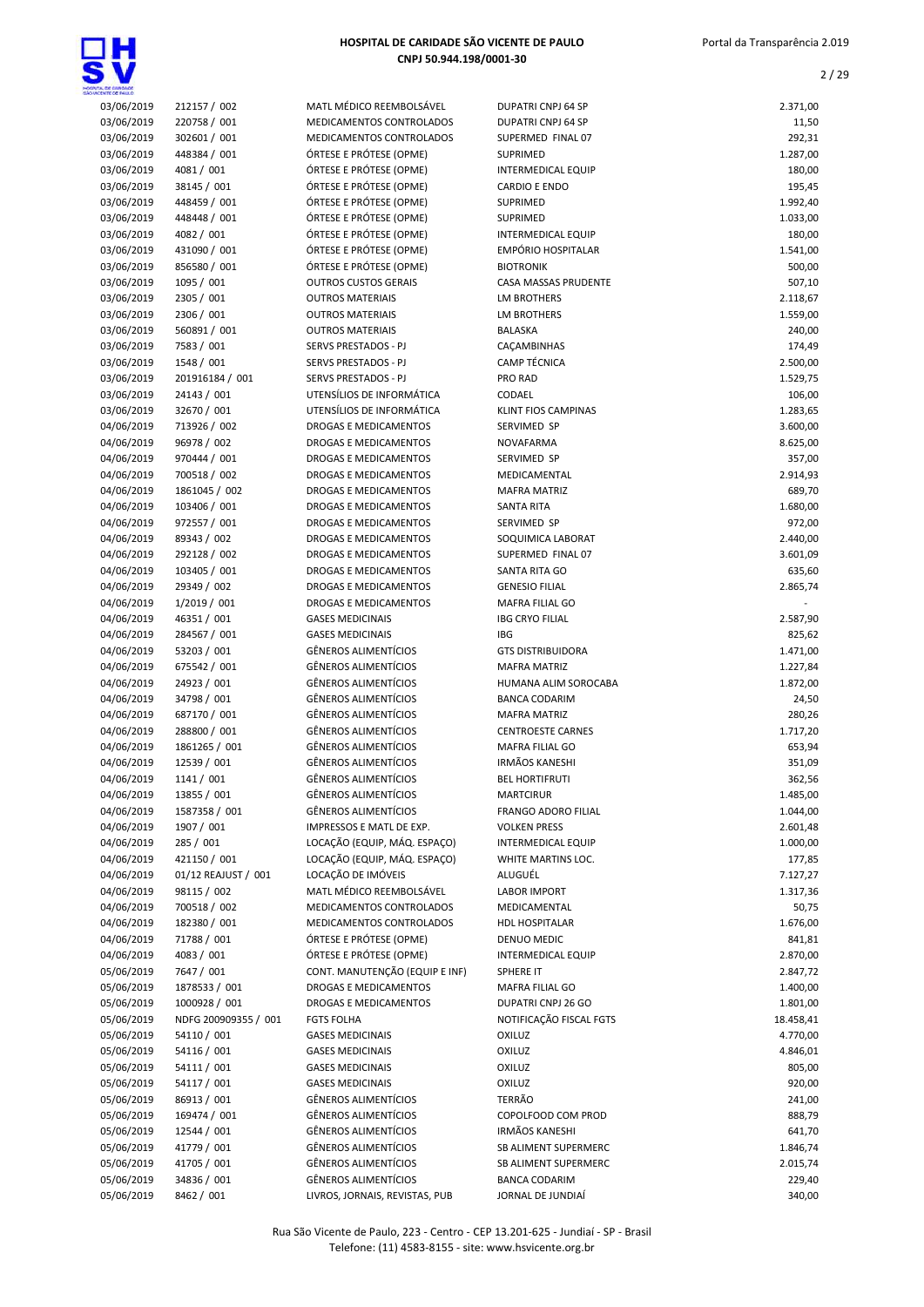



| <b>NORWITE CA SALLE CO</b> |                 |                                |
|----------------------------|-----------------|--------------------------------|
| 05/06/2019                 | 48490 / 001     | LOCAÇÃO DE EQUIPAMENTOS        |
| 05/06/2019                 | 54053 / 001     | MANUTENÇÃO PREDIAL GERAL       |
| 05/06/2019                 | 54282 / 001     | MANUTENÇÃO PREDIAL GERAL       |
| 05/06/2019                 | 5983 / 001      | MATERIAL DE LIMPEZA            |
| 05/06/2019                 | 54110 / 001     | MATERIAL DE REPOSIÇÃO          |
|                            |                 |                                |
| 05/06/2019                 | 54116 / 001     | MATERIAL DE REPOSIÇÃO          |
| 05/06/2019                 | 59 / 001        | <b>MATERIAL PERMANENTE</b>     |
| 05/06/2019                 | 903727 / 001    | MATL MÉDICO REEMBOLSÁVEL       |
| 05/06/2019                 | 5983 / 001      | MATL MÉDICO REEMBOLSÁVEL       |
| 05/06/2019                 | 98909 / 001     | MATL MÉDICO REEMBOLSÁVEL       |
| 05/06/2019                 | 431587 / 001    | ÓRTESE E PRÓTESE (OPME)        |
| 05/06/2019                 | 431639 / 001    | ÓRTESE E PRÓTESE (OPME)        |
| 05/06/2019                 | 431603 / 001    | ÓRTESE E PRÓTESE (OPME)        |
| 05/06/2019                 | 431667/001      | ÓRTESE E PRÓTESE (OPME)        |
| 05/06/2019                 | 431589 / 001    | ÓRTESE E PRÓTESE (OPME)        |
| 05/06/2019                 | 1080190 / 001   | <b>OUTROS MATERIAIS</b>        |
| 05/06/2019                 | MAIO/2019 / 001 | PENSÃO ALIMENTÍCIA             |
|                            |                 |                                |
| 05/06/2019                 | 4990229 / 001   | <b>SERVS PRESTADOS - PJ</b>    |
| 05/06/2019                 | 245 / 001       | <b>SERVS PRESTADOS - PJ</b>    |
| 05/06/2019                 | 2825 / 001      | SERVS PRESTADOS - PJ           |
| 06/06/2019                 | 115 / 001       | CONT. MANUTENÇÃO (EQUIP E      |
| 06/06/2019                 | <b>PROCESSO</b> | <b>CONTINGÊNCIAS CÍVEIS</b>    |
| 06/06/2019                 | 160956 / 001    | <b>DESPESAS FINANC FEDERAL</b> |
| 06/06/2019                 | 305023 / 001    | <b>DROGAS E MEDICAMENTOS</b>   |
| 06/06/2019                 | 222173 / 001    | <b>DROGAS E MEDICAMENTOS</b>   |
| 06/06/2019                 | 18507 / 001     | <b>DROGAS E MEDICAMENTOS</b>   |
| 06/06/2019                 | 18506 / 001     | <b>DROGAS E MEDICAMENTOS</b>   |
| 06/06/2019                 | 18508 / 001     | <b>DROGAS E MEDICAMENTOS</b>   |
| 06/06/2019                 | 305072 / 001    | <b>DROGAS E MEDICAMENTOS</b>   |
| 06/06/2019                 | 104418 / 001    | <b>DROGAS E MEDICAMENTOS</b>   |
|                            |                 |                                |
| 06/06/2019                 | 182660 / 001    | <b>DROGAS E MEDICAMENTOS</b>   |
| 06/06/2019                 | 11885 / 001     | <b>GÊNEROS ALIMENTÍCIOS</b>    |
| 06/06/2019                 | 561848 / 001    | <b>GÊNEROS ALIMENTÍCIOS</b>    |
| 06/06/2019                 | 1589487 / 001   | <b>GÊNEROS ALIMENTÍCIOS</b>    |
| 06/06/2019                 | 1147 / 001      | <b>GÊNEROS ALIMENTÍCIOS</b>    |
| 06/06/2019                 | 248391 / 001    | <b>GÊNEROS ALIMENTÍCIOS</b>    |
| 06/06/2019                 | 79343 / 001     | <b>GÊNEROS ALIMENTÍCIOS</b>    |
| 06/06/2019                 | 1589488 / 001   | <b>GÊNEROS ALIMENTÍCIOS</b>    |
| 06/06/2019                 | 579562 / 001    | <b>GÊNEROS ALIMENTÍCIOS</b>    |
| 06/06/2019                 | 34851 / 001     | <b>GÊNEROS ALIMENTÍCIOS</b>    |
| 06/06/2019                 | 14899 / 001     | <b>GÊNEROS ALIMENTÍCIOS</b>    |
| 06/06/2019                 | 12567 / 001     | <b>GÊNEROS ALIMENTÍCIOS</b>    |
| 06/06/2019                 | 43304 / 001     | <b>GÊNEROS ALIMENTÍCIOS</b>    |
| 06/06/2019                 | 1111 / 001      | IMPRESSOS E MATL DE EXP.       |
|                            |                 |                                |
| 06/06/2019                 | 767860 / 001    | IMPRESSOS E MATL DE EXP.       |
| 06/06/2019                 | 224511/001      | IMPRESSOS E MATL DE EXP.       |
| 06/06/2019                 | 287 / 001       | LOCAÇÃO (EQUIP, MÁQ. ESPAÇ     |
| 06/06/2019                 | 02/12 / 001     | LOCAÇÃO DE IMÓVEIS             |
| 06/06/2019                 | 104995 / 001    | MANUTENÇÃO E CONSERVAÇÃO       |
| 06/06/2019                 | 104995 / 001    | MANUTENÇÃO PREDIAL GERAL       |
| 06/06/2019                 | 160956 / 001    | MANUTENÇÃO PREDIAL GERAL       |
| 06/06/2019                 | 253503 / 001    | MANUTENÇÃO PREDIAL GERAL       |
| 06/06/2019                 | 2592 / 001      | MÁQUINAS E EQUIPAMENTOS        |
| 06/06/2019                 | 150 / 001       | MÁQUINAS E EQUIPAMENTOS        |
| 06/06/2019                 | 97997 / 001     | MÁQUINAS E EQUIPAMENTOS        |
| 06/06/2019                 | 769457 / 001    | MATERIAL DE LIMPEZA            |
| 06/06/2019                 | 86963 / 001     | MATERIAL DE LIMPEZA            |
| 06/06/2019                 |                 | MATERIAL DE LIMPEZA            |
|                            | 767859/001      |                                |
| 06/06/2019                 | 11884 / 001     | MATERIAL DE LIMPEZA            |
| 06/06/2019                 | 14861 / 001     | MATERIAL DE REPOSIÇÃO          |
| 06/06/2019                 | 9903 / 001      | MATERIAL DE REPOSIÇÃO          |
| 06/06/2019                 | 14860 / 001     | MATERIAL DE REPOSIÇÃO          |
| 06/06/2019                 | 15928 / 001     | MATERIAL DE REPOSIÇÃO          |
| 06/06/2019                 | 160956 / 001    | MATERIAL DE REPOSIÇÃO          |
| 06/06/2019                 | 860 / 001       | MATERIAL DE REPOSIÇÃO          |
| 06/06/2019                 | 5349 / 001      | MATERIAL PERMANENTE            |
| 06/06/2019                 | 769456 / 001    | MATL MÉDICO REEMBOLSÁVEL       |
| 06/06/2019                 | 453169 / 001    | MATL MÉDICO REEMBOLSÁVEL       |
| 06/06/2019                 | 29168 / 001     | MATL MÉDICO REEMBOLSÁVEL       |
|                            |                 |                                |

| ENTE CE PAULO            |                            |                                               |                                    |                    |
|--------------------------|----------------------------|-----------------------------------------------|------------------------------------|--------------------|
| 05/06/2019               | 48490 / 001                | LOCAÇÃO DE EQUIPAMENTOS                       | CAFÉ CAIÇARA                       | 122,00             |
| 05/06/2019               | 54053 / 001                | MANUTENÇÃO PREDIAL GERAL                      | CARFLAX                            | 198,05             |
| 05/06/2019               | 54282 / 001                | MANUTENÇÃO PREDIAL GERAL                      | CARFLAX                            | 160,00             |
| 05/06/2019               | 5983 / 001                 | MATERIAL DE LIMPEZA                           | PRISMA COMERCIAL                   | 1.327,50           |
| 05/06/2019               | 54110 / 001                | MATERIAL DE REPOSIÇÃO                         | <b>OXILUZ</b>                      | 16,90              |
| 05/06/2019               | 54116 / 001                | MATERIAL DE REPOSIÇÃO                         | OXILUZ                             | 50,69              |
| 05/06/2019               | 59 / 001                   | MATERIAL PERMANENTE                           | VILELA E SILVA                     | 450,00             |
| 05/06/2019               | 903727 / 001               | MATL MÉDICO REEMBOLSÁVEL                      | CBS                                | 1.440,00           |
| 05/06/2019               | 5983 / 001                 | MATL MÉDICO REEMBOLSÁVEL                      | PRISMA COMERCIAL                   | 1.575,00           |
| 05/06/2019               | 98909 / 001                | MATL MÉDICO REEMBOLSÁVEL                      | <b>LABOR IMPORT</b>                | 1.317,76           |
| 05/06/2019               | 431587 / 001               | ÓRTESE E PRÓTESE (OPME)                       | <b>EMPÓRIO HOSPITALAR</b>          | 1.287,00           |
| 05/06/2019               | 431639 / 001               | ÓRTESE E PRÓTESE (OPME)                       | <b>EMPÓRIO HOSPITALAR</b>          | 1.033,00           |
| 05/06/2019               | 431603 / 001               | ÓRTESE E PRÓTESE (OPME)                       | <b>EMPÓRIO HOSPITALAR</b>          | 1.287,00           |
| 05/06/2019               | 431667 / 001               | ÓRTESE E PRÓTESE (OPME)                       | <b>EMPÓRIO HOSPITALAR</b>          | 1.033,00           |
| 05/06/2019               | 431589 / 001               | ÓRTESE E PRÓTESE (OPME)                       | <b>EMPÓRIO HOSPITALAR</b>          | 102,00             |
| 05/06/2019               | 1080190 / 001              | <b>OUTROS MATERIAIS</b><br>PENSÃO ALIMENTÍCIA | CIRÚRGICA FERNANDES                | 760,00             |
| 05/06/2019               | MAIO/2019 / 001            | SERVS PRESTADOS - PJ                          | PENSÃO ALIMENTÍCIA FOLHA MAIO/2019 | 32.311,39          |
| 05/06/2019<br>05/06/2019 | 4990229 / 001<br>245 / 001 | <b>SERVS PRESTADOS - PJ</b>                   | SERASA<br>DEXTERMED                | 440,12<br>3.055,39 |
| 05/06/2019               | 2825 / 001                 | SERVS PRESTADOS - PJ                          | <b>LABPAC ANATOMIA</b>             | 1.407,75           |
| 06/06/2019               | 115 / 001                  | CONT. MANUTENÇÃO (EQUIP E INF)                | PROMAN                             | 23.246,21          |
| 06/06/2019               | <b>PROCESSO</b>            | <b>CONTINGÊNCIAS CÍVEIS</b>                   | <b>PROCESSO</b>                    | 5.000,00           |
| 06/06/2019               | 160956 / 001               | DESPESAS FINANC FEDERAL                       | SANTIL FILIAL                      | 4,56               |
| 06/06/2019               | 305023 / 001               | <b>DROGAS E MEDICAMENTOS</b>                  | SUPERMED FINAL 07                  | 153,89             |
| 06/06/2019               | 222173 / 001               | DROGAS E MEDICAMENTOS                         | DUPATRI CNPJ 64 SP                 | 19.750,00          |
| 06/06/2019               | 18507 / 001                | <b>DROGAS E MEDICAMENTOS</b>                  | SERVIMED SP                        | 377,16             |
| 06/06/2019               | 18506 / 001                | DROGAS E MEDICAMENTOS                         | <b>SERVIMED SP</b>                 | 4.569,80           |
| 06/06/2019               | 18508 / 001                | DROGAS E MEDICAMENTOS                         | SERVIMED SP                        | 377,16             |
| 06/06/2019               | 305072 / 001               | DROGAS E MEDICAMENTOS                         | SUPERMED FINAL 07                  | 2.716,70           |
| 06/06/2019               | 104418 / 001               | DROGAS E MEDICAMENTOS                         | SANTA RITA GO                      | 530,00             |
| 06/06/2019               | 182660 / 001               | DROGAS E MEDICAMENTOS                         | <b>HDL HOSPITALAR</b>              | 1.321,20           |
| 06/06/2019               | 11885 / 001                | <b>GÊNEROS ALIMENTÍCIOS</b>                   | <b>ELITE</b>                       | 1.624,13           |
| 06/06/2019               | 561848 / 001               | <b>GÊNEROS ALIMENTÍCIOS</b>                   | MARFRIG CD ITUPEVA                 | 728,55             |
| 06/06/2019               | 1589487 / 001              | <b>GÊNEROS ALIMENTÍCIOS</b>                   | <b>FRANGO ADORO FILIAL</b>         | 1.311,60           |
| 06/06/2019               | 1147 / 001                 | <b>GÊNEROS ALIMENTÍCIOS</b>                   | <b>BEL HORTIFRUTI</b>              | 118,36             |
| 06/06/2019               | 248391 / 001               | <b>GÊNEROS ALIMENTÍCIOS</b>                   | <b>JCA FOODS</b>                   | 680,11             |
| 06/06/2019               | 79343 / 001                | <b>GÊNEROS ALIMENTÍCIOS</b>                   | <b>DISTRIB HERNANDES</b>           | 557,82             |
| 06/06/2019               | 1589488 / 001              | <b>GÊNEROS ALIMENTÍCIOS</b>                   | <b>FRANGO ADORO FILIAL</b>         | 1.104,00           |
| 06/06/2019               | 579562 / 001               | <b>GÊNEROS ALIMENTÍCIOS</b>                   | TOP SERVICE DISTRIBU               | 906,39             |
| 06/06/2019               | 34851 / 001                | <b>GÊNEROS ALIMENTÍCIOS</b>                   | <b>BANCA CODARIM</b>               | 108,65             |
| 06/06/2019               | 14899 / 001                | <b>GÊNEROS ALIMENTÍCIOS</b>                   | AO COZINHEIRO                      | 1.494,20           |
| 06/06/2019               | 12567 / 001                | <b>GÊNEROS ALIMENTÍCIOS</b>                   | <b>IRMÃOS KANESHI</b>              | 286,45             |
| 06/06/2019               | 43304 / 001                | <b>GÊNEROS ALIMENTÍCIOS</b>                   | SAMAPI PROD HOSP                   | 92,00              |
| 06/06/2019               | 1111 / 001                 | IMPRESSOS E MATL DE EXP.                      | GRÁFICA MEGA FLEX                  | 1.560,00           |
| 06/06/2019               | 767860 / 001               | IMPRESSOS E MATL DE EXP.                      | PAPEL ITUPEVA                      | 1.026,00           |
| 06/06/2019               | 224511 / 001               | IMPRESSOS E MATL DE EXP.                      | AUTOPEL AUTOMAÇÃO                  | 4.200,00           |
| 06/06/2019               | 287 / 001                  | LOCAÇÃO (EQUIP, MÁQ. ESPAÇO)                  | <b>INTERMEDICAL EQUIP</b>          | 1.000,00           |
| 06/06/2019               | 02/12 / 001                | LOCAÇÃO DE IMÓVEIS                            | ALUGUÉL                            | 6.408,28           |
| 06/06/2019               | 104995 / 001               | MANUTENÇÃO E CONSERVAÇÃO                      | <b>BRASFOR</b>                     | 453,35             |
| 06/06/2019               | 104995 / 001               | MANUTENÇÃO PREDIAL GERAL                      | <b>BRASFOR</b>                     | 1.301,22           |
| 06/06/2019               | 160956 / 001               | MANUTENÇÃO PREDIAL GERAL                      | SANTIL FILIAL                      | 160,55             |
| 06/06/2019               | 253503 / 001               | MANUTENÇÃO PREDIAL GERAL                      | SA METAIS MATRIZ                   | 2.009,60           |
| 06/06/2019               | 2592 / 001                 | MÁQUINAS E EQUIPAMENTOS                       | MOISES DE MOREIRA                  | 196,65             |
| 06/06/2019               | 150 / 001                  | MÁQUINAS E EQUIPAMENTOS                       | MOISES DE MOREIRA                  | 15.698,90          |
| 06/06/2019               | 97997 / 001                | MÁQUINAS E EQUIPAMENTOS                       | CASA DOS BEBEDOUROS                | 700,00             |
| 06/06/2019               | 769457 / 001               | MATERIAL DE LIMPEZA                           | PAPEL ITUPEVA                      | 82,60              |
| 06/06/2019               | 86963 / 001                | MATERIAL DE LIMPEZA                           | <b>TERRÃO</b>                      | 1.214,56           |
| 06/06/2019               | 767859 / 001               | MATERIAL DE LIMPEZA                           | PAPEL ITUPEVA                      | 1.717,50           |
| 06/06/2019               | 11884 / 001                | MATERIAL DE LIMPEZA                           | <b>ELITE</b>                       | 2.740,23           |
| 06/06/2019               | 14861 / 001                | MATERIAL DE REPOSIÇÃO                         | ÓLEO GERAL LUBR                    | 443,00             |
| 06/06/2019               | 9903 / 001                 | MATERIAL DE REPOSIÇÃO                         | PANMEDICA                          | 3.300,00           |
| 06/06/2019               | 14860 / 001                | MATERIAL DE REPOSIÇÃO                         | OLEO GERAL LUBR                    | 317,80             |
| 06/06/2019               | 15928 / 001                | MATERIAL DE REPOSIÇÃO                         | GAMACAMP                           | 1.055,72           |
| 06/06/2019               | 160956 / 001               | MATERIAL DE REPOSIÇÃO                         | SANTIL FILIAL                      | 33,06              |
| 06/06/2019               | 860 / 001                  | MATERIAL DE REPOSIÇÃO                         | FBP FORN PECAS BRASI               | 3.530,00           |
| 06/06/2019               | 5349 / 001                 | MATERIAL PERMANENTE                           | <b>CAVICOR EQUIP HOSPIT</b>        | 3.330,00           |
| 06/06/2019               | 769456 / 001               | MATL MÉDICO REEMBOLSÁVEL                      | PAPEL ITUPEVA                      | 395,50             |
| 06/06/2019               | 453169 / 001               | MATL MÉDICO REEMBOLSÁVEL                      | SUPRIMED                           | 1.157,04           |
| 06/06/2019               | 29168 / 001                | MATL MÉDICO REEMBOLSÁVEL                      | CHOLMED                            | 180,00             |
|                          |                            |                                               |                                    |                    |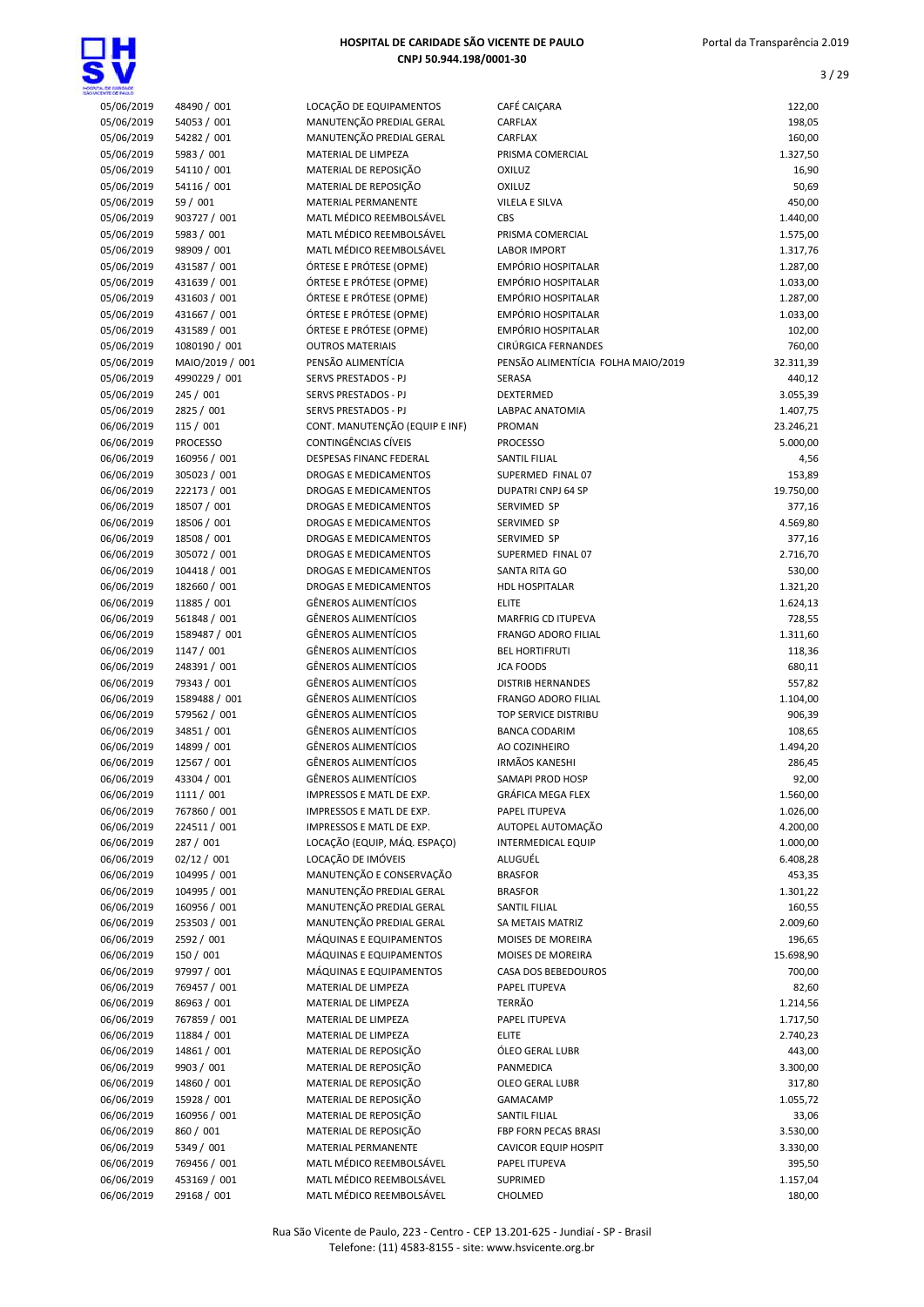4 / 29

| TAL DE CARDADE           |                                   |                                                     |                                                  |                          |
|--------------------------|-----------------------------------|-----------------------------------------------------|--------------------------------------------------|--------------------------|
| 06/06/2019               | 432140 / 001                      | MATL MÉDICO REEMBOLSÁVEL                            | <b>EMPÓRIO HOSPITALAR</b>                        | 4.332,50                 |
| 06/06/2019               | 182718 / 001                      | MEDICAMENTOS CONTROLADOS                            | <b>HDL HOSPITALAR</b>                            | 1.676,00                 |
| 06/06/2019               | 18506 / 001                       | MEDICAMENTOS CONTROLADOS                            | SERVIMED SP                                      | 109,50                   |
| 06/06/2019               | 182680 / 001                      | MEDICAMENTOS CONTROLADOS                            | <b>HDL HOSPITALAR</b>                            | 2.514,00                 |
| 06/06/2019               | 4088 / 001<br>4087 / 001          | ÓRTESE E PRÓTESE (OPME)<br>ÓRTESE E PRÓTESE (OPME)  | <b>INTERMEDICAL EQUIP</b>                        | 690,00                   |
| 06/06/2019<br>06/06/2019 | MAIO/19 / 001                     | SALÁRIOS E ORDENADOS                                | <b>INTERMEDICAL EQUIP</b><br>FOLHA MAIO/2019     | 1.690,00<br>3.859.395,57 |
| 06/06/2019               | MAIO/19 / 001                     | SALÁRIOS E ORDENADOS                                | FOLHA MAIO/2019                                  | 1.077.973,23             |
| 06/06/2019               | 1028 / 001                        | SERVS PRESTADOS - PJ                                | <b>PANMEDICA</b>                                 | 610,24                   |
| 06/06/2019               | 20190527003494 / 001              | VALE REFEIÇÃO E ALIMENTAÇÃO                         | <b>VR</b>                                        | 4.215,32                 |
| 06/06/2019               | 867325 / 001                      | <b>VALE TRANSPORTE</b>                              | TRANSURB                                         | 1.661,45                 |
| 06/06/2019               | DEP. JUDICIAL                     | VRS A REPASSAR-FOLHA                                | DEP. JUDICIAL                                    | 718,52                   |
| 07/06/2019               | 3387 / 001                        | CONT. MANUTENÇÃO (EQUIP E INF)                      | E.G.M. ENGENHARIA                                | 3.497,26                 |
| 07/06/2019               | 3384 / 001                        | CONT. MANUTENÇÃO (EQUIP E INF)                      | E.G.M. ENGENHARIA                                | 950,00                   |
| 07/06/2019               | 3385 / 001                        | CONT. MANUTENÇÃO (EQUIP E INF)                      | E.G.M. ENGENHARIA                                | 1.250,00                 |
| 07/06/2019               | 1153027 / 001                     | <b>DROGAS E MEDICAMENTOS</b>                        | RIOCLARENSE 91                                   | 3.419,66                 |
| 07/06/2019               | 200749 / 001                      | DROGAS E MEDICAMENTOS                               | ATIVA GO                                         | 8.970,50                 |
| 07/06/2019               | 305809 / 001                      | DROGAS E MEDICAMENTOS                               | SUPERMED FINAL 07                                | 1.008,26                 |
| 07/06/2019               | 1001994 / 001                     | DROGAS E MEDICAMENTOS                               | DUPATRI CNPJ 26 GO                               | 430,15                   |
| 07/06/2019               | 1139607 / 002                     | DROGAS E MEDICAMENTOS                               | RIOCLARENSE 91                                   | 1.745,50                 |
| 07/06/2019               | 1138749 / 002                     | DROGAS E MEDICAMENTOS                               | <b>FRESENIUS MATRIZ 04</b>                       | 6.040,00                 |
| 07/06/2019<br>07/06/2019 | 1570371 / 001<br>202881 / 001     | DROGAS E MEDICAMENTOS<br>DROGAS E MEDICAMENTOS      | EUROFARMA 69<br>CRISMED                          | 5.090,25                 |
| 07/06/2019               | 304318 / 001                      | <b>DROGAS E MEDICAMENTOS</b>                        | SUPERMED FINAL 07                                | 445,00<br>1.003,68       |
| 07/06/2019               | 29968789 / 001                    | <b>ENERGIA ELÉTRICA</b>                             | <b>CPFL</b>                                      | 116.708,80               |
| 07/06/2019               | MAIO/2019 / 001                   | <b>FGTS FOLHA</b>                                   | FGTS FOLHA MAIO/2019                             | 568.445,66               |
| 07/06/2019               | MAIO/2019 / 001                   | <b>FGTS FOLHA</b>                                   | FGTS FOLHA MAIO/2019 - APRENDIZ                  | 259,85                   |
| 07/06/2019               | 46417 / 001                       | <b>GASES MEDICINAIS</b>                             | <b>IBG CRYO FILIAL</b>                           | 5.374,88                 |
| 07/06/2019               | 284914 / 001                      | <b>GASES MEDICINAIS</b>                             | <b>IBG</b>                                       | 275,21                   |
| 07/06/2019               | 91867 / 001                       | <b>GÊNEROS ALIMENTÍCIOS</b>                         | <b>OVOS PRETI</b>                                | 455,00                   |
| 07/06/2019               | 34858 / 001                       | <b>GÊNEROS ALIMENTÍCIOS</b>                         | <b>BANCA CODARIM</b>                             | 156,45                   |
| 07/06/2019               | 1151 / 001                        | <b>GÊNEROS ALIMENTÍCIOS</b>                         | <b>BEL HORTIFRUTI</b>                            | 100,12                   |
| 07/06/2019               | 3644731 / 001                     | <b>GÊNEROS ALIMENTÍCIOS</b>                         | <b>FRIBOI FILIAL</b>                             | 534,00                   |
| 07/06/2019               | 289169 / 001                      | <b>GÊNEROS ALIMENTÍCIOS</b>                         | <b>CENTROESTE CARNES</b>                         | 572,40                   |
| 07/06/2019               | 12589 / 001                       | <b>GÊNEROS ALIMENTÍCIOS</b>                         | <b>IRMÃOS KANESHI</b>                            | 315,60                   |
| 07/06/2019               | 1138830 / 001                     | <b>GÊNEROS ALIMENTÍCIOS</b>                         | <b>FRESENIUS MATRIZ 04</b>                       | 15.920,00                |
| 07/06/2019               | 1146821 / 001                     | <b>GÊNEROS ALIMENTÍCIOS</b>                         | <b>MARIUSSO</b>                                  | 602,34                   |
| 07/06/2019               | 305882 / 001                      | <b>IMPOSTO MUNICIPAL</b>                            | PREFEITURA JUNDIAÍ                               | 70,00                    |
| 07/06/2019               | 305883 / 001                      | <b>IMPOSTO MUNICIPAL</b>                            | PREFEITURA JUNDIAÍ<br>ALUGUÉL                    | 70,00                    |
| 07/06/2019<br>07/06/2019 | 01/12 INICIO / 001<br>54206 / 001 | LOCAÇÃO DE IMÓVEIS<br>MANUTENÇÃO PREDIAL GERAL      | OXILUZ                                           | 1.992,80<br>1.614,00     |
| 07/06/2019               | 73337 / 001                       | MANUTENÇÃO PREDIAL GERAL                            | <b>DEPÓSITO TIRADENTES</b>                       | 102,00                   |
| 07/06/2019               | 370980 / 001                      | MANUTENÇÃO PREDIAL GERAL                            | <b>RONDI</b>                                     | 119,92                   |
| 07/06/2019               | 189598 / 001                      | MÁQUINAS E EQUIPAMENTOS                             | FRIGELAR FINAL 58                                | 4.724,28                 |
| 07/06/2019               | 304970 / 001                      | MÁQUINAS E EQUIPAMENTOS                             | FRIOVIX REFRIGERAÇÃO                             | 1.255,00                 |
| 07/06/2019               | 18607 / 001                       | MATERIAL DE LAVANDERIA                              | SANDRA CRISTIANE GOD                             | 1.750,00                 |
| 07/06/2019               | 18606 / 001                       | MATERIAL DE LAVANDERIA                              | SANDRA CRISTIANE GOD                             | 3.500,00                 |
| 07/06/2019               | 1744495 / 001                     | MATERIAL DE LIMPEZA                                 | <b>IMPAKTO</b>                                   | 165,60                   |
| 07/06/2019               | 86910 / 001                       | MATERIAL DE LIMPEZA                                 | <b>TERRÃO</b>                                    | 294,84                   |
| 07/06/2019               | 54206 / 001                       | MATERIAL DE REPOSIÇÃO                               | OXILUZ                                           | 436,40                   |
| 07/06/2019               | 59972 / 001                       | MATL MÉDICO REEMBOLSÁVEL                            | <b>MAX MEDICAL</b>                               | 3.095,50                 |
| 07/06/2019               | 107780 / 001                      | MATL MÉDICO REEMBOLSÁVEL                            | <b>BACE</b>                                      | 1.823,75                 |
| 07/06/2019               | 213947 / 001                      | MATL MÉDICO REEMBOLSÁVEL                            | ALFALAGOS LTDA                                   | 665,00                   |
| 07/06/2019               | 18607 / 001                       | MATL MÉDICO REEMBOLSÁVEL                            | SANDRA CRISTIANE GOD                             | 4.235,50                 |
| 07/06/2019               | 111577 / 001                      | MATL MÉDICO REEMBOLSÁVEL                            | ZAMMI                                            | 4.800,00                 |
| 07/06/2019<br>07/06/2019 | 1155297 / 001<br>4092 / 001       | MATL MÉDICO REEMBOLSÁVEL<br>ÓRTESE E PRÓTESE (OPME) | FRESENIUS MATRIZ 04<br><b>INTERMEDICAL EQUIP</b> | 7.776,60<br>540,00       |
| 07/06/2019               | 432339 / 001                      | ÓRTESE E PRÓTESE (OPME)                             | EMPÓRIO HOSPITALAR                               | 1.033,00                 |
| 07/06/2019               | 432338 / 001                      | ÓRTESE E PRÓTESE (OPME)                             | EMPÓRIO HOSPITALAR                               | 1.541,00                 |
| 07/06/2019               | 449501 / 001                      | ÓRTESE E PRÓTESE (OPME)                             | SUPRIMED                                         | 1.795,00                 |
| 07/06/2019               | 2006 / 001                        | ÓRTESE E PRÓTESE (OPME)                             | SPINE HEALTH                                     | 19.189,60                |
| 07/06/2019               | 432337 / 001                      | ÓRTESE E PRÓTESE (OPME)                             | EMPÓRIO HOSPITALAR                               | 3.025,40                 |
| 07/06/2019               | 449512 / 001                      | ÓRTESE E PRÓTESE (OPME)                             | SUPRIMED                                         | 1.918,80                 |
| 07/06/2019               | 449519 / 001                      | ÓRTESE E PRÓTESE (OPME)                             | SUPRIMED                                         | 1.287,00                 |
| 07/06/2019               | 432345 / 001                      | ÓRTESE E PRÓTESE (OPME)                             | EMPÓRIO HOSPITALAR                               | 1.287,00                 |
| 07/06/2019               | 1744495 / 001                     | <b>OUTROS MATERIAIS</b>                             | <b>IMPAKTO</b>                                   | 79,60                    |
| 07/06/2019               | ADIANT. 88 / 001                  | SERVS MÉDICOS COMPL - PJ                            | PC POLLI                                         | 2.252,40                 |
| 07/06/2019               | 59 / 001                          | SERVS MÉDICOS COMPL - PJ                            | <b>OLMOS</b>                                     | 3.519,37                 |
| 07/06/2019               | 43 / 001                          | SERVS MÉDICOS COMPL - PJ                            | MED IN SERVICE                                   | 1.689,30                 |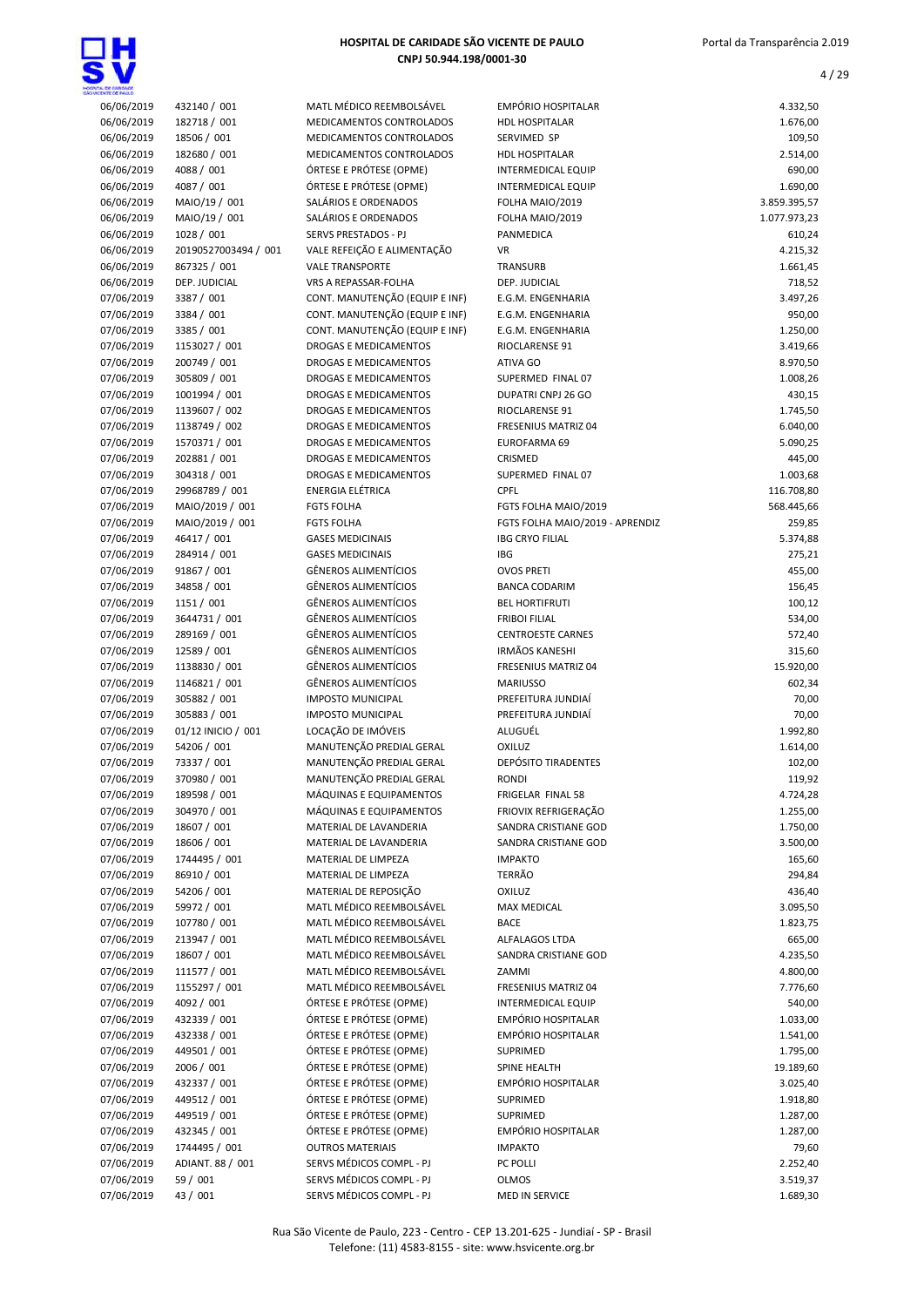

| WOENTE CE PAULO |                |                                |                             |           |
|-----------------|----------------|--------------------------------|-----------------------------|-----------|
| 07/06/2019      | 166 / 001      | SERVS MÉDICOS COMPL - PJ       | <b>JOHE</b>                 | 1.126,20  |
| 07/06/2019      | 87 / 001       | SERVS MÉDICOS COMPL - PJ       | <b>FAGANELLI</b>            | 1.173,12  |
| 07/06/2019      | 3/001          | SERVS MÉDICOS COMPL - PJ       | RAPHAEL PRADO SOARES        | 3.125,00  |
| 07/06/2019      | 61/001         | SERVS MÉDICOS COMPL - PJ       | LUMIA                       | 3.378,60  |
| 07/06/2019      | 277 / 001      | SERVS MÉDICOS COMPL - PJ       | <b>ANDRE LUIS</b>           | 5.865,62  |
| 07/06/2019      | 24/001         | SERVS MÉDICOS COMPL - PJ       | <b>SB PRESTADORES LTDA</b>  | 1.173,12  |
| 07/06/2019      | 48 / 001       | SERVS MÉDICOS COMPL - PJ       | SABBAG D S M EIRELLI        | 595,94    |
| 07/06/2019      | 36/001         | SERVS MÉDICOS COMPL - PJ       | <b>MS FRANCO</b>            | 3.750,00  |
| 07/06/2019      | 425 / 001      | SERVS MÉDICOS COMPL - PJ       | <b>IMAGEMED LTDA</b>        | 4.692,50  |
| 07/06/2019      | 58 / 001       | SERVS MÉDICOS COMPL - PJ       | ALESSANDRO MOURA            | 4.504,80  |
| 07/06/2019      | 55 / 001       | SERVS MÉDICOS COMPL - PJ       | VITTA SERV MEDIC LTD        | 625,00    |
| 07/06/2019      | 4/001          | SERVS MÉDICOS COMPL - PJ       | RAPHAEL PRADO SOARES        | 625,00    |
| 07/06/2019      | 5/001          | SERVS MÉDICOS COMPL - PJ       | <b>MEDPRO S MÉDICOS</b>     | 1.759,68  |
| 07/06/2019      | 65 / 001       | SERVS MÉDICOS COMPL - PJ       | LUMIA                       | 1.173,12  |
| 07/06/2019      | 63 / 001       | SERVS MÉDICOS COMPL - PJ       | LUMIA                       | 51.030,93 |
| 07/06/2019      | 248 / 001      | SERVS MÉDICOS COMPL - PJ       | <b>ICTUS</b>                | 1.173,12  |
| 07/06/2019      | 96 / 001       | SERVS MÉDICOS COMPL - PJ       | <b>CRAF</b>                 | 1.759,68  |
| 07/06/2019      | 98 / 001       | SERVS MÉDICOS COMPL - PJ       | <b>CRAF</b>                 | 595,94    |
| 07/06/2019      | 252 / 001      | SERVS MÉDICOS COMPL - PJ       | WF JUNDIAÍ                  | 1.759,69  |
| 07/06/2019      | 14 / 001       | SERVS MÉDICOS COMPL - PJ       | <b>GUERRA ALVES S M LTD</b> | 3.750,00  |
| 07/06/2019      | 9/001          | SERVS MÉDICOS COMPL - PJ       | <b>MENDES E MARQUES LTD</b> | 625,00    |
| 07/06/2019      | 310 / 001      | SERVS MÉDICOS COMPL - PJ       | <b>HDM</b>                  | 2.346,25  |
| 07/06/2019      | 197 / 001      | SERVS MÉDICOS COMPL - PJ       | <b>GRACIL</b>               | 3.519,37  |
| 07/06/2019      | 94 / 001       | SERVS MÉDICOS COMPL - PJ       | <b>VALE MÉDICOS</b>         | 1.173,12  |
| 07/06/2019      | 73 / 001       | SERVS MÉDICOS COMPL - PJ       | SALES NUNES S M EIRE        | 595,94    |
| 07/06/2019      | 498 / 001      | SERVS MÉDICOS COMPL - PJ       | <b>MPFL</b>                 | 6.647,71  |
| 07/06/2019      | 79 / 001       | SERVS MÉDICOS COMPL - PJ       | <b>MALAGUTI</b>             | 10.135,80 |
| 07/06/2019      | 160 / 001      | SERVS MÉDICOS COMPL - PJ       | <b>CAROLINE MORALES</b>     | 7.883,40  |
| 07/06/2019      | 10/001         | SERVS MÉDICOS COMPL - PJ       | MENDES E MARQUES LTD        | 1.250,00  |
| 07/06/2019      | 92/001         | SERVS MÉDICOS COMPL - PJ       | <b>EDER MASSUCATO</b>       | 2.400,00  |
| 07/06/2019      | 317 / 001      | SERVS MÉDICOS COMPL - PJ       | MEDTECH                     | 1.173,13  |
| 07/06/2019      | 599 / 001      | SERVS MÉDICOS COMPL - PJ       | CAETANO                     | 2.346,25  |
| 07/06/2019      | 62/001         | SERVS MÉDICOS COMPL - PJ       | LUMIA                       | 5.279,06  |
| 07/06/2019      | 146 / 001      | SERVS MÉDICOS COMPL - PJ       | FBN                         | 2.252,40  |
| 07/06/2019      | 236 / 001      | SERVS MÉDICOS COMPL - PJ       | SAIGA                       | 1.173,13  |
| 07/06/2019      | 88 / 001       | SERVS MÉDICOS COMPL - PJ       | PUPO HEALTHCARE             | 1.759,68  |
| 07/06/2019      | 19 / 001       | SERVS MÉDICOS COMPL - PJ       | <b>CCMM SERVICOS</b>        | 15.250,62 |
| 07/06/2019      | 5/001          | SERVS MÉDICOS COMPL - PJ       | RAPHAEL PRADO SOARES        | 5.000,00  |
| 07/06/2019      | 6/001          | SERVS MÉDICOS COMPL - PJ       | <b>MEDPRO S MÉDICOS</b>     | 4.105,93  |
| 07/06/2019      | 114/001        | SERVS MÉDICOS COMPL - PJ       | LTA                         | 3.600,00  |
| 07/06/2019      | 112 / 001      | SERVS MÉDICOS COMPL - PJ       | LTA                         | 2.500,00  |
| 07/06/2019      | 113 / 001      | SERVS MÉDICOS COMPL - PJ       | <b>LTA</b>                  | 1.875,00  |
| 07/06/2019      | 247 / 001      | SERVS MÉDICOS COMPL - PJ       | <b>ICTUS</b>                | 595,94    |
| 07/06/2019      | 198 / 001      | SERVS MÉDICOS COMPL - PJ       | <b>GRACIL</b>               | 1.173,12  |
| 07/06/2019      | 275 / 001      | SERVS MÉDICOS COMPL - PJ       | <b>ANDRE LUIS</b>           | 2.815,50  |
| 07/06/2019      | 45 / 001       | SERVS MÉDICOS COMPL - PJ       | <b>FRANZON LOURES</b>       | 8.798,43  |
| 07/06/2019      | 8/001          | SERVS MÉDICOS COMPL - PJ       | RODRIGUES TOSI LTDA         | 2.500,00  |
| 07/06/2019      | 789 / 001      | SERVS MÉDICOS COMPL - PJ       | ΝV                          | 7.625,31  |
| 07/06/2019      | 12/001         | SERVS MÉDICOS COMPL - PJ       | <b>CAROLINA S FREITAS</b>   | 18.125,00 |
| 07/06/2019      | 56 / 001       | SERVS MÉDICOS COMPL - PJ       | VITTA SERV MEDIC LTD        | 1.250,00  |
| 07/06/2019      | 299 / 001      | SERVS MÉDICOS COMPL - PJ       | <b>HDM</b>                  | 586,56    |
| 07/06/2019      | 91/001         | SERVS MÉDICOS COMPL - PJ       | <b>EDER MASSUCATO</b>       | 3.125,00  |
| 07/06/2019      | 199 / 001      | SERVS MÉDICOS COMPL - PJ       | <b>GRACIL</b>               | 2.346,25  |
| 07/06/2019      | 145 / 001      | SERVS MÉDICOS COMPL - PJ       | FBN                         | 1.173,12  |
| 07/06/2019      | 97 / 001       | SERVS MÉDICOS COMPL - PJ       | <b>CRAF</b>                 | 6.757,20  |
| 07/06/2019      | 95 / 001       | SERVS MÉDICOS COMPL - PJ       | <b>CRAF</b>                 | 2.346,25  |
| 07/06/2019      | 276 / 001      | SERVS MÉDICOS COMPL - PJ       | <b>ANDRE LUIS</b>           | 3.378,60  |
| 07/06/2019      | 598 / 001      | SERVS MÉDICOS COMPL - PJ       | CAETANO                     | 2.346,25  |
| 07/06/2019      | 495 / 001      | SERVS PRESTADOS - PJ           | <b>OXILUZ</b>               | 2.157,20  |
| 07/06/2019      | 28734 / 001    | SERVS PRESTADOS - PJ           | <b>DD INSETOS</b>           | 1.479,59  |
| 07/06/2019      | 7618 / 001     | SERVS PRESTADOS - PJ           | CACAMBINHAS                 | 174,49    |
| 07/06/2019      | 7630 / 001     | SERVS PRESTADOS - PJ           | CAÇAMBINHAS                 | 174,49    |
| 07/06/2019      | 10620862 / 001 | <b>VALE TRANSPORTE</b>         | <b>VB SERVIÇOS</b>          | 323,82    |
| 08/06/2019      | 1/2019 / 001   | DROGAS E MEDICAMENTOS          | DUPATRI CNPJ 26 GO          |           |
| 10/06/2019      | 13861 / 001    | ASSISTÊNCIA ODONTOLÓGICA       | <b>UNIODONTO</b>            | 32.051,04 |
| 10/06/2019      | 4842 / 005     | CONT. MANUTENÇÃO (EQUIP E INF) | MV SISTEMAS                 | 9.217,17  |
| 10/06/2019      | 120495 / 001   | CONT. MANUTENÇÃO (EQUIP E INF) | <b>PIXEON</b>               | 1.505,36  |
| 10/06/2019      | 1862690 / 002  | DROGAS E MEDICAMENTOS          | MAFRA FILIAL GO             | 4.624,42  |
| 10/06/2019      | 54512 / 001    | DROGAS E MEDICAMENTOS          | <b>OPEM</b>                 | 3.570,00  |
|                 |                |                                |                             |           |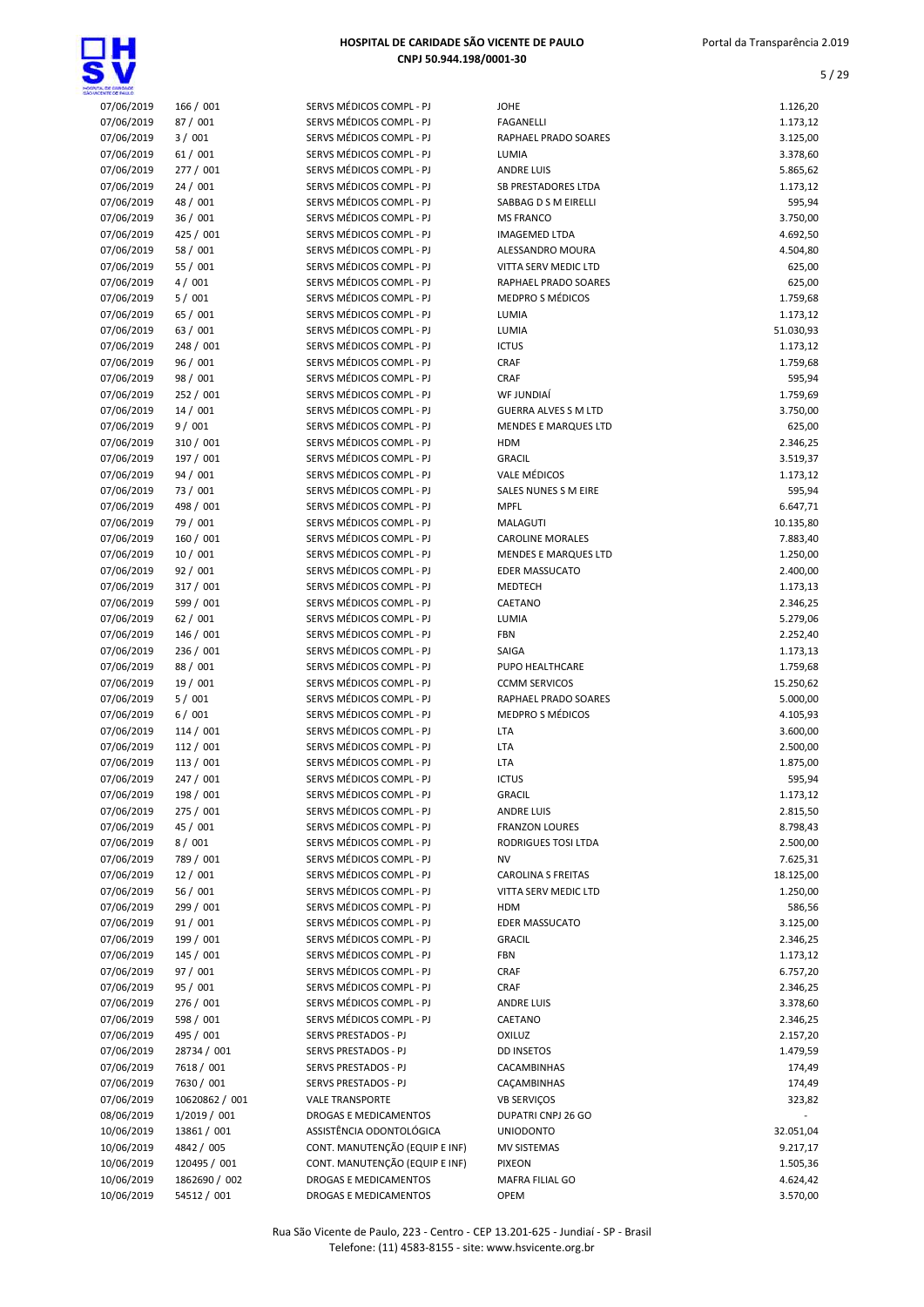

| HOSPITAL DE CARIDADE SÃO VICENTE DE PAULO |  |
|-------------------------------------------|--|
| CNPJ 50.944.198/0001-30                   |  |

| 10/06/2019 | 415461 / 001   | DROGAS E MEDICAMENTOS        | WERBRAN                    | 748,95     |
|------------|----------------|------------------------------|----------------------------|------------|
| 10/06/2019 | 720857 / 001   | DROGAS E MEDICAMENTOS        | MEDICAMENTAL               | 11.945,66  |
| 10/06/2019 | 122937 / 001   | DROGAS E MEDICAMENTOS        | SOMA SP                    | 1.179,79   |
| 10/06/2019 | 721342 / 001   | DROGAS E MEDICAMENTOS        | MEDICAMENTAL               | 634,00     |
| 10/06/2019 | 1292 / 001     | DROGAS E MEDICAMENTOS        | <b>FRESENIUS FILIAL 90</b> | 604,80     |
| 10/06/2019 | 306598 / 001   | DROGAS E MEDICAMENTOS        | <b>ELI LILLY</b>           | 1.171,10   |
| 10/06/2019 | 75123 / 002    | DROGAS E MEDICAMENTOS        | <b>GRIFOLS</b>             | 4.320,00   |
| 10/06/2019 | 1156624 / 001  | DROGAS E MEDICAMENTOS        | FRESENIUS MATRIZ 04        | 13.162,00  |
| 10/06/2019 | 341075 / 001   | DROGAS E MEDICAMENTOS        | UNIÃO QUIMICA MG           | 1.610,25   |
| 10/06/2019 | 27411 / 001    | DROGAS E MEDICAMENTOS        | SERVIMED SP                | 892,50     |
| 10/06/2019 | 1862762 / 002  | DROGAS E MEDICAMENTOS        | <b>MAFRA FILIAL GO</b>     | 1.209,00   |
| 10/06/2019 | 485773 / 003   | DROGAS E MEDICAMENTOS        | SERVIMED SP                | 6.732,00   |
| 10/06/2019 | 137167 / 001   | DROGAS E MEDICAMENTOS        | SOLUMED DISTRI DE ME       | 1.153,45   |
| 10/06/2019 | 62462 / 001    | DROGAS E MEDICAMENTOS        | VERBENNA                   | 1.719,09   |
| 10/06/2019 | 179997 / 001   | DROGAS E MEDICAMENTOS        | SOMA MG                    | 738,40     |
| 10/06/2019 | 2374 / 001     | DROGAS E MEDICAMENTOS        | LONGMED                    | 1.800,00   |
| 10/06/2019 | 701980 / 002   | DROGAS E MEDICAMENTOS        | MEDICAMENTAL               | 3.094,50   |
| 10/06/2019 | 494757 / 001   | DROGAS E MEDICAMENTOS        | RIOCLARENSE 20             | 563,85     |
| 10/06/2019 | 214084 / 001   | DROGAS E MEDICAMENTOS        | ALFALAGOS LTDA             | 795,85     |
|            |                | <b>DROGAS E MEDICAMENTOS</b> | <b>SANTA RITA GO</b>       |            |
| 10/06/2019 | 104499 / 001   |                              |                            | 3.586,00   |
| 10/06/2019 | 15025 / 001    | DROGAS E MEDICAMENTOS        | POLI MEDICAL               | 5.160,00   |
| 10/06/2019 | 701998 / 002   | <b>DROGAS E MEDICAMENTOS</b> | MEDICAMENTAL               | 3.352,20   |
| 10/06/2019 | 28237 / 001    | DROGAS E MEDICAMENTOS        | INOVA COML HOSPITALAR      | 2.044,84   |
| 10/06/2019 | 33249 / 001    | DROGAS E MEDICAMENTOS        | <b>GENESIO FILIAL</b>      | 1.656,55   |
| 10/06/2019 | 148651 / 001   | DROGAS E MEDICAMENTOS        | <b>BIOHOSP</b>             | 3.631,33   |
| 10/06/2019 | 176107 / 001   | FILMES E QUÍMICOS            | KONIMAGEM COML LTDA        | 380,00     |
| 10/06/2019 | 306350 / 001   | FILMES E QUÍMICOS            | SUPERMED FINAL 07          | 206,20     |
| 10/06/2019 | 16/60 / 001    | FINANCIAMENTOS BANCÁRIOS     | CAIXA ECONOMICA FEDERAL    | 848.584,55 |
| 10/06/2019 | 169789 / 001   | <b>GÊNEROS ALIMENTÍCIOS</b>  | COPOLFOOD COM PROD         | 364,49     |
| 10/06/2019 | 1133671 / 001  | <b>GÊNEROS ALIMENTÍCIOS</b>  | SEARA COM ALIMENTOS        | 709,95     |
| 10/06/2019 | 23822 / 001    | <b>GÊNEROS ALIMENTÍCIOS</b>  | <b>LONDRES DISTR</b>       | 810,00     |
| 10/06/2019 | 2279882 / 001  | <b>GËNEROS ALIMENTÍCIOS</b>  | SERRAMAR                   | 228,00     |
| 10/06/2019 | 91317 / 001    | <b>GÊNEROS ALIMENTÍCIOS</b>  | JOATE COM E REP            | 301,68     |
| 10/06/2019 | 91315 / 001    | <b>GÊNEROS ALIMENTÍCIOS</b>  | JOATE COM E REP            | 1.300,25   |
| 10/06/2019 | 34878 / 001    | <b>GÊNEROS ALIMENTÍCIOS</b>  | <b>BANCA CODARIM</b>       | 240,50     |
| 10/06/2019 | 187601 / 001   | <b>GÊNEROS ALIMENTÍCIOS</b>  | NUTRI SUCO IND E COM       | 400,80     |
| 10/06/2019 | 12632 / 001    | <b>GÊNEROS ALIMENTÍCIOS</b>  | <b>IRMÃOS KANESHI</b>      | 442,60     |
| 10/06/2019 | 34899 / 001    | <b>GÊNEROS ALIMENTÍCIOS</b>  | <b>BANCA CODARIM</b>       | 177,65     |
| 10/06/2019 | 11914 / 001    | <b>GÊNEROS ALIMENTÍCIOS</b>  | <b>ELITE</b>               | 187,78     |
| 10/06/2019 | 770065 / 001   | <b>GÊNEROS ALIMENTÍCIOS</b>  | PAPEL ITUPEVA              | 2.218,08   |
| 10/06/2019 | 91316 / 001    | <b>GÊNEROS ALIMENTÍCIOS</b>  | JOATE COM E REP            | 1.869,60   |
| 10/06/2019 | 2277770 / 001  | <b>GÊNEROS ALIMENTÍCIOS</b>  | SERRAMAR                   | 494,00     |
| 10/06/2019 | 1158 / 001     | <b>GÊNEROS ALIMENTÍCIOS</b>  | <b>BEL HORTIFRUTI</b>      | 71,29      |
| 10/06/2019 | 41991 / 001    | <b>GÊNEROS ALIMENTÍCIOS</b>  | SB ALIMENT SUPERMERC       | 3.589,53   |
| 10/06/2019 | 1592340 / 001  | <b>GÊNEROS ALIMENTÍCIOS</b>  | FRANGO ADORO FILIAL        | 412,00     |
| 10/06/2019 | 2276042 / 001  | <b>GÊNEROS ALIMENTÍCIOS</b>  | SERRAMAR                   | 304,00     |
| 10/06/2019 | 1163 / 001     | <b>GÊNEROS ALIMENTÍCIOS</b>  | <b>BEL HORTIFRUTI</b>      | 84,54      |
|            |                |                              |                            |            |
| 10/06/2019 | 177323 / 001   | <b>GÊNEROS ALIMENTÍCIOS</b>  | <b>ACF BRASIL</b>          | 754,55     |
| 10/06/2019 | 34898 / 001    | <b>GÊNEROS ALIMENTÍCIOS</b>  | <b>BANCA CODARIM</b>       | 884,90     |
| 10/06/2019 | 12614 / 001    | <b>GÊNEROS ALIMENTÍCIOS</b>  | <b>IRMÃOS KANESHI</b>      | 292,65     |
| 10/06/2019 | 769458 / 001   | IMPRESSOS E MATL DE EXP.     | PAPEL ITUPEVA              | 1.026,00   |
| 10/06/2019 | 11788 / 001    | IMPRESSOS E MATL DE EXP.     | <b>FEMAG PASTAS</b>        | 3.640,00   |
| 10/06/2019 | 371091 / 001   | MANUTENÇÃO PREDIAL GERAL     | <b>RONDI</b>               | 223,38     |
| 10/06/2019 | 45014 / 001    | MANUTENÇÃO PREDIAL GERAL     | <b>FAVARO</b>              | 986,31     |
| 10/06/2019 | 10087 / 001    | MÁQUINAS E EQUIPAMENTOS      | APONTO SISTEMAS            | 2.500,00   |
| 10/06/2019 | 11913 / 001    | MATERIAL DE LIMPEZA          | <b>ELITE</b>               | 13.188,47  |
| 10/06/2019 | OC 63624 / 001 | MATERIAL DE REPOSIÇÃO        | <b>BEGEL</b>               | 141,00     |
| 10/06/2019 | 10089 / 001    | MATERIAL DE REPOSIÇÃO        | APONTO SISTEMAS            | 1.366,00   |
| 10/06/2019 | 425109 / 001   | MATL MÉDICO REEMBOLSÁVEL     | JOHNSON 05                 | 3.489,50   |
| 10/06/2019 | 1142032 / 002  | MATL MÉDICO REEMBOLSÁVEL     | RIOCLARENSE 91             | 342,39     |
| 10/06/2019 | 77654 / 001    | MATL MÉDICO REEMBOLSÁVEL     | <b>CISCRE</b>              | 6.750,00   |
| 10/06/2019 | 1156113 / 001  | MATL MÉDICO REEMBOLSÁVEL     | FRESENIUS MATRIZ 04        | 2.565,00   |
| 10/06/2019 | 306350 / 001   | MATL MÉDICO REEMBOLSÁVEL     | SUPERMED FINAL 07          | 5.724,53   |
| 10/06/2019 | 214716 / 002   | MATL MÉDICO REEMBOLSÁVEL     | DUPATRI CNPJ 64 SP         | 1.802,91   |
| 10/06/2019 | 155035 / 001   | MATL MÉDICO REEMBOLSÁVEL     | <b>DIFARMIG</b>            | 806,13     |
| 10/06/2019 | 183138 / 001   | MATL MÉDICO REEMBOLSÁVEL     | <b>HDL HOSPITALAR</b>      | 3.622,50   |
| 10/06/2019 | 1071794 / 002  | MATL MÉDICO REEMBOLSÁVEL     | CIRÚRGICA FERNANDES        | 11.427,60  |
| 10/06/2019 | 6575 / 002     | MATL MÉDICO REEMBOLSÁVEL     | LABOR IMPORT 40            | 277,20     |
| 10/06/2019 | 98554 / 002    | MATL MÉDICO REEMBOLSÁVEL     | <b>LABOR IMPORT</b>        | 1.317,36   |
|            |                |                              |                            |            |
|            |                |                              |                            |            |

| 10/06/2019 | 415461 / 001   | DROGAS E MEDICAMENTOS           | WERBRAN                      | 748,95     |
|------------|----------------|---------------------------------|------------------------------|------------|
| 10/06/2019 | 720857 / 001   | <b>DROGAS E MEDICAMENTOS</b>    | MEDICAMENTAL                 | 11.945,66  |
| 10/06/2019 | 122937 / 001   | <b>DROGAS E MEDICAMENTOS</b>    | <b>SOMA SP</b>               | 1.179,79   |
| 10/06/2019 | 721342 / 001   | DROGAS E MEDICAMENTOS           | MEDICAMENTAL                 | 634,00     |
| 10/06/2019 | 1292 / 001     | DROGAS E MEDICAMENTOS           | <b>FRESENIUS FILIAL 90</b>   | 604,80     |
| 10/06/2019 | 306598 / 001   |                                 | ELI LILLY                    |            |
|            |                | DROGAS E MEDICAMENTOS           |                              | 1.171,10   |
| 10/06/2019 | 75123 / 002    | DROGAS E MEDICAMENTOS           | <b>GRIFOLS</b>               | 4.320,00   |
| 10/06/2019 | 1156624 / 001  | DROGAS E MEDICAMENTOS           | FRESENIUS MATRIZ 04          | 13.162,00  |
| 10/06/2019 | 341075 / 001   | DROGAS E MEDICAMENTOS           | UNIÃO QUIMICA MG             | 1.610,25   |
| 10/06/2019 | 27411 / 001    | DROGAS E MEDICAMENTOS           | SERVIMED SP                  | 892,50     |
| 10/06/2019 | 1862762 / 002  | DROGAS E MEDICAMENTOS           | MAFRA FILIAL GO              | 1.209,00   |
| 10/06/2019 | 485773 / 003   | <b>DROGAS E MEDICAMENTOS</b>    | SERVIMED SP                  | 6.732,00   |
| 10/06/2019 | 137167 / 001   | DROGAS E MEDICAMENTOS           | SOLUMED DISTRI DE ME         | 1.153,45   |
| 10/06/2019 | 62462 / 001    | DROGAS E MEDICAMENTOS           | <b>VERBENNA</b>              | 1.719,09   |
| 10/06/2019 | 179997 / 001   | DROGAS E MEDICAMENTOS           | SOMA MG                      | 738,40     |
| 10/06/2019 | 2374 / 001     | DROGAS E MEDICAMENTOS           | LONGMED                      | 1.800,00   |
| 10/06/2019 | 701980 / 002   | DROGAS E MEDICAMENTOS           | MEDICAMENTAL                 | 3.094,50   |
| 10/06/2019 | 494757 / 001   | DROGAS E MEDICAMENTOS           | RIOCLARENSE 20               | 563,85     |
| 10/06/2019 | 214084 / 001   | <b>DROGAS E MEDICAMENTOS</b>    | ALFALAGOS LTDA               | 795,85     |
| 10/06/2019 | 104499 / 001   |                                 | <b>SANTA RITA GO</b>         |            |
|            |                | DROGAS E MEDICAMENTOS           |                              | 3.586,00   |
| 10/06/2019 | 15025 / 001    | DROGAS E MEDICAMENTOS           | POLI MEDICAL                 | 5.160,00   |
| 10/06/2019 | 701998 / 002   | <b>DROGAS E MEDICAMENTOS</b>    | MEDICAMENTAL                 | 3.352,20   |
| 10/06/2019 | 28237 / 001    | <b>DROGAS E MEDICAMENTOS</b>    | <b>INOVA COML HOSPITALAR</b> | 2.044,84   |
| 10/06/2019 | 33249 / 001    | <b>DROGAS E MEDICAMENTOS</b>    | <b>GENESIO FILIAL</b>        | 1.656,55   |
| 10/06/2019 | 148651 / 001   | DROGAS E MEDICAMENTOS           | <b>BIOHOSP</b>               | 3.631,33   |
| 10/06/2019 | 176107 / 001   | FILMES E QUÍMICOS               | KONIMAGEM COML LTDA          | 380,00     |
| 10/06/2019 | 306350 / 001   | FILMES E QUÍMICOS               | SUPERMED FINAL 07            | 206,20     |
| 10/06/2019 | 16/60 / 001    | <b>FINANCIAMENTOS BANCÁRIOS</b> | CAIXA ECONOMICA FEDERAL      | 848.584,55 |
| 10/06/2019 | 169789 / 001   | <b>GÊNEROS ALIMENTÍCIOS</b>     | COPOLFOOD COM PROD           | 364,49     |
| 10/06/2019 | 1133671 / 001  | <b>GÊNEROS ALIMENTÍCIOS</b>     | SEARA COM ALIMENTOS          | 709,95     |
| 10/06/2019 | 23822 / 001    | <b>GÊNEROS ALIMENTÍCIOS</b>     | <b>LONDRES DISTR</b>         | 810,00     |
| 10/06/2019 | 2279882 / 001  | <b>GÊNEROS ALIMENTÍCIOS</b>     | SERRAMAR                     | 228,00     |
| 10/06/2019 | 91317 / 001    | <b>GÊNEROS ALIMENTÍCIOS</b>     | JOATE COM E REP              | 301,68     |
| 10/06/2019 | 91315 / 001    | <b>GÊNEROS ALIMENTÍCIOS</b>     | JOATE COM E REP              | 1.300,25   |
|            |                |                                 |                              |            |
| 10/06/2019 | 34878 / 001    | <b>GÊNEROS ALIMENTÍCIOS</b>     | <b>BANCA CODARIM</b>         | 240,50     |
| 10/06/2019 | 187601 / 001   | <b>GÊNEROS ALIMENTÍCIOS</b>     | NUTRI SUCO IND E COM         | 400,80     |
| 10/06/2019 | 12632 / 001    | <b>GÊNEROS ALIMENTÍCIOS</b>     | <b>IRMÃOS KANESHI</b>        | 442,60     |
| 10/06/2019 | 34899 / 001    | <b>GÊNEROS ALIMENTÍCIOS</b>     | <b>BANCA CODARIM</b>         | 177,65     |
| 10/06/2019 | 11914 / 001    | <b>GÊNEROS ALIMENTÍCIOS</b>     | <b>ELITE</b>                 | 187,78     |
| 10/06/2019 | 770065 / 001   | <b>GÊNEROS ALIMENTÍCIOS</b>     | PAPEL ITUPEVA                | 2.218,08   |
| 10/06/2019 | 91316 / 001    | <b>GÊNEROS ALIMENTÍCIOS</b>     | JOATE COM E REP              | 1.869,60   |
| 10/06/2019 | 2277770 / 001  | <b>GÊNEROS ALIMENTÍCIOS</b>     | SERRAMAR                     | 494,00     |
| 10/06/2019 | 1158 / 001     | <b>GÊNEROS ALIMENTÍCIOS</b>     | <b>BEL HORTIFRUTI</b>        | 71,29      |
| 10/06/2019 | 41991 / 001    | <b>GÊNEROS ALIMENTÍCIOS</b>     | SB ALIMENT SUPERMERC         | 3.589,53   |
| 10/06/2019 | 1592340 / 001  | <b>GÊNEROS ALIMENTÍCIOS</b>     | FRANGO ADORO FILIAL          | 412,00     |
| 10/06/2019 | 2276042 / 001  | <b>GÊNEROS ALIMENTÍCIOS</b>     | SERRAMAR                     | 304,00     |
| 10/06/2019 | 1163 / 001     | <b>GÊNEROS ALIMENTÍCIOS</b>     | <b>BEL HORTIFRUTI</b>        | 84,54      |
| 10/06/2019 | 177323 / 001   |                                 |                              |            |
|            |                | <b>GÊNEROS ALIMENTÍCIOS</b>     | <b>ACF BRASIL</b>            | 754,55     |
| 10/06/2019 | 34898 / 001    | <b>GÊNEROS ALIMENTÍCIOS</b>     | <b>BANCA CODARIM</b>         | 884,90     |
| 10/06/2019 | 12614 / 001    | <b>GÊNEROS ALIMENTÍCIOS</b>     | <b>IRMÃOS KANESHI</b>        | 292,65     |
| 10/06/2019 | 769458 / 001   | IMPRESSOS E MATL DE EXP.        | PAPEL ITUPEVA                | 1.026,00   |
| 10/06/2019 | 11788 / 001    | IMPRESSOS E MATL DE EXP.        | <b>FEMAG PASTAS</b>          | 3.640,00   |
| 10/06/2019 | 371091 / 001   | MANUTENÇÃO PREDIAL GERAL        | <b>RONDI</b>                 | 223,38     |
| 10/06/2019 | 45014 / 001    | MANUTENÇÃO PREDIAL GERAL        | <b>FAVARO</b>                | 986,31     |
| 10/06/2019 | 10087 / 001    | MÁQUINAS E EQUIPAMENTOS         | <b>APONTO SISTEMAS</b>       | 2.500,00   |
| 10/06/2019 | 11913 / 001    | MATERIAL DE LIMPEZA             | <b>ELITE</b>                 | 13.188,47  |
| 10/06/2019 | OC 63624 / 001 | MATERIAL DE REPOSIÇÃO           | <b>BEGEL</b>                 | 141,00     |
| 10/06/2019 | 10089 / 001    | MATERIAL DE REPOSIÇÃO           | APONTO SISTEMAS              | 1.366,00   |
| 10/06/2019 | 425109 / 001   | MATL MÉDICO REEMBOLSÁVEL        | JOHNSON 05                   | 3.489,50   |
| 10/06/2019 | 1142032 / 002  | MATL MÉDICO REEMBOLSÁVEL        | RIOCLARENSE 91               | 342,39     |
| 10/06/2019 | 77654 / 001    | MATL MÉDICO REEMBOLSÁVEL        |                              |            |
|            |                |                                 | <b>CISCRE</b>                | 6.750,00   |
| 10/06/2019 | 1156113 / 001  | MATL MÉDICO REEMBOLSÁVEL        | FRESENIUS MATRIZ 04          | 2.565,00   |
| 10/06/2019 | 306350 / 001   | MATL MÉDICO REEMBOLSÁVEL        | SUPERMED FINAL 07            | 5.724,53   |
| 10/06/2019 | 214716 / 002   | MATL MÉDICO REEMBOLSÁVEL        | DUPATRI CNPJ 64 SP           | 1.802,91   |
| 10/06/2019 | 155035 / 001   | MATL MÉDICO REEMBOLSÁVEL        | <b>DIFARMIG</b>              | 806,13     |
| 10/06/2019 | 183138 / 001   | MATL MÉDICO REEMBOLSÁVEL        | <b>HDL HOSPITALAR</b>        | 3.622,50   |
| 10/06/2019 | 1071794 / 002  | MATL MÉDICO REEMBOLSÁVEL        | CIRÚRGICA FERNANDES          | 11.427,60  |
| 10/06/2019 | 6575 / 002     | MATL MÉDICO REEMBOLSÁVEL        | LABOR IMPORT 40              | 277,20     |

Rua São Vicente de Paulo, 223 - Centro - CEP 13.201-625 - Jundiaí - SP - Brasil Telefone: (11) 4583-8155 - site: www.hsvicente.org.br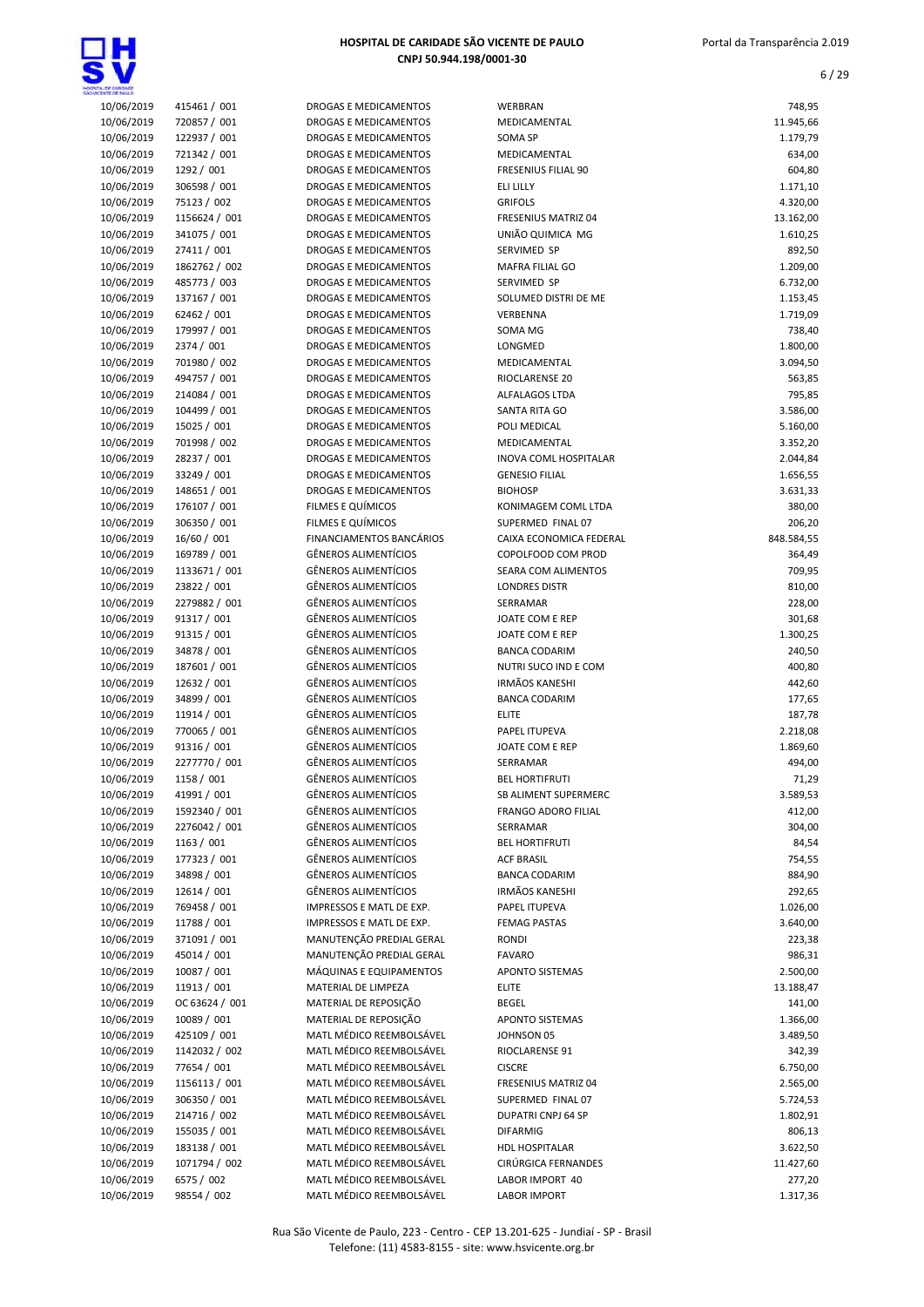

| CENTE CE PAIX O          |                            |                                                      |                                                             |                    |
|--------------------------|----------------------------|------------------------------------------------------|-------------------------------------------------------------|--------------------|
| 10/06/2019               | 13955 / 001                | MATL MÉDICO REEMBOLSÁVEL                             | <b>MARTCIRUR</b>                                            | 927,00             |
| 10/06/2019               | 701998 / 002               | MEDICAMENTOS CONTROLADOS                             | MEDICAMENTAL                                                | 636,75             |
| 10/06/2019               | 701980 / 002               | MEDICAMENTOS CONTROLADOS                             | MEDICAMENTAL                                                | 849,00             |
| 10/06/2019               | 341075 / 001               | MEDICAMENTOS CONTROLADOS                             | UNIÃO QUÍMICA MG                                            | 873,00             |
| 10/06/2019               | 720857 / 001               | MEDICAMENTOS CONTROLADOS                             | MEDICAMENTAL                                                | 324,72             |
| 10/06/2019               | 28237 / 001                | MEDICAMENTOS CONTROLADOS                             | <b>INOVA COML HOSPITALA</b>                                 | 861,40             |
| 10/06/2019               | 148651 / 001               | MEDICAMENTOS CONTROLADOS                             | <b>BIOHOSP</b>                                              | 20,67              |
| 10/06/2019               | 122937 / 001               | MEDICAMENTOS CONTROLADOS                             | SOMA SP                                                     | 16,46              |
| 10/06/2019               | MAIO/2019 / 001            | MÉDICOS BOLSISTAS                                    | FOLHA MAIO/2019 - RESIDENTES                                | 10.657,36          |
| 10/06/2019               | MAIO/2019 / 001            | MÉDICOS BOLSISTAS                                    | FOLHA MAIO/2019 - RESIDENTES<br><b>MARCENARIA PADROEIRA</b> | 39.965,10          |
| 10/06/2019               | 53 / 002                   | <b>MOBILIÁRIO</b><br>ÓRTESE E PRÓTESE (OPME)         |                                                             | 4.560,00           |
| 10/06/2019               | 79717 / 001                |                                                      | LINE LIFE                                                   | 97,48              |
| 10/06/2019               | 2012 / 001<br>79705 / 001  | ÓRTESE E PRÓTESE (OPME)<br>ÓRTESE E PRÓTESE (OPME)   | SPINE HEALTH                                                | 600,00<br>97,48    |
| 10/06/2019<br>10/06/2019 | 450498 / 001               | ÓRTESE E PRÓTESE (OPME)                              | LINE LIFE<br><b>SUPRIMED</b>                                | 1.287,00           |
| 10/06/2019               | 450461 / 001               | ÓRTESE E PRÓTESE (OPME)                              | <b>SUPRIMED</b>                                             | 1.541,00           |
| 10/06/2019               | 433030 / 001               | ÓRTESE E PRÓTESE (OPME)                              | <b>EMPÓRIO HOSPITALAR</b>                                   | 2.066,00           |
| 10/06/2019               | 174816 / 001               | ÓRTESE E PRÓTESE (OPME)                              | SOMMA PROD HOSPITALAR                                       | 1.529,48           |
| 10/06/2019               | 2013 / 001                 | ÓRTESE E PRÓTESE (OPME)                              | SPINE HEALTH                                                | 6.359,68           |
| 10/06/2019               | 450146 / 001               | ÓRTESE E PRÓTESE (OPME)                              | <b>SUPRIMED</b>                                             | 6.909,40           |
| 10/06/2019               | 1142032 / 002              | <b>OUTROS MATERIAIS</b>                              | RIOCLARENSE 91                                              | 201,63             |
| 10/06/2019               | 1071794 / 002              | <b>OUTROS MATERIAIS</b>                              | CIRÚRGICA FERNANDES                                         | 784,99             |
| 10/06/2019               | 19166 / 002                | <b>OUTROS MATERIAIS</b>                              | ESPUMABRAZ                                                  | 825,00             |
| 10/06/2019               | <b>RESCISÃO</b>            | <b>RESCISÕES</b>                                     | <b>RESCISÃO</b>                                             | 7.354,25           |
| 10/06/2019               | 154 / 001                  | SERVS MEDICOS REPASSE - PJ                           | INST DE ONCOLOGIA                                           | 215.922,38         |
| 10/06/2019               | 156226 / 001               | SERVS PRESTADOS - PJ                                 | <b>BIONEXO</b>                                              | 5.851,38           |
| 10/06/2019               | 116065 / 001               | SERVS PRESTADOS - PJ                                 | <b>WESTCON</b>                                              | 163,44             |
| 10/06/2019               | CONF DÍV / 018             | <b>TERMO CONF DÍVIDA</b>                             | VITÓRIA HOSPITALAR                                          | 8.239,73           |
| 10/06/2019               | MAIO/2019 / 001            | VRS A REPASSAR-FOLHA                                 | CONVÊNIO CLUBE IPIRANGA                                     | 920,00             |
| 11/06/2019               | <b>PROCESSO</b>            | CONTINGÊNCIAS TRABALHISTAS                           | <b>PROCESSO</b>                                             | 3.743,73           |
| 11/06/2019               | <b>PROCESSO</b>            | DEPÓSITO RECURSAL/JUDICIAL                           | <b>PROCESSO</b>                                             | 1.847,01           |
| 11/06/2019               | 5052 / 001                 | DROGAS E MEDICAMENTOS                                | <b>FARMAVIDA</b>                                            | 312,31             |
| 11/06/2019               | 858712 / 001               | <b>DROGAS E MEDICAMENTOS</b>                         | <b>SANTA RITA</b>                                           | 44.754,00          |
| 11/06/2019               | 1073 / 001                 | DROGAS E MEDICAMENTOS                                | TARJA MEDICAMENTO                                           | 3.000,00           |
| 11/06/2019               | 212199 / 001               | DROGAS E MEDICAMENTOS                                | <b>FARMARIN</b>                                             | 2.165,76           |
| 11/06/2019               | 215218 / 002               | DROGAS E MEDICAMENTOS                                | <b>DUPATRI CNPJ 64 SP</b>                                   | 6.460,50           |
| 11/06/2019               | 55115 / 001                | DROGAS E MEDICAMENTOS                                | SERVIMED SP                                                 | 350,00             |
| 11/06/2019               | 32975 / 001                | DROGAS E MEDICAMENTOS                                | <b>GENESIO FILIAL</b>                                       | 4.492,80           |
| 11/06/2019               | 149783 / 001               | <b>DROGAS E MEDICAMENTOS</b>                         | <b>BIOHOSP</b>                                              | 3.420,00           |
| 11/06/2019               | 55164 / 001                | DROGAS E MEDICAMENTOS                                | <b>SERVIMED SP</b>                                          | 405,60             |
| 11/06/2019               | 172954 / 002               | EQUIP. PROC. ELETRÔNICO                              | <b>GAZIN</b>                                                | 827,00             |
| 11/06/2019               | 1175 / 001                 | <b>GÊNEROS ALIMENTÍCIOS</b>                          | <b>BEL HORTIFRUTI</b>                                       | 150,54             |
| 11/06/2019               | 101201 / 001               | GÊNEROS ALIMENTÍCIOS                                 | CASA IRMÃOS UNIDOS                                          | 880,65             |
| 11/06/2019               | 161092 / 001               | <b>GÊNEROS ALIMENTÍCIOS</b>                          | <b>CATABY FINAL 57</b>                                      | 1.033,56           |
| 11/06/2019               | 8241 / 001                 | GÊNEROS ALIMENTÍCIOS                                 | QUALYLAB                                                    | 4.246,00           |
| 11/06/2019               | 889986 / 001               | <b>GÊNEROS ALIMENTÍCIOS</b>                          | CDI                                                         | 884,23             |
| 11/06/2019               | 122851 / 001               | GÊNEROS ALIMENTÍCIOS                                 | CAFÉ CAICARA                                                | 2.495,00           |
| 11/06/2019               | 12663 / 001                | <b>GÊNEROS ALIMENTÍCIOS</b>                          | IRMÃOS KANESHI                                              | 185,10             |
| 11/06/2019               | 289457 / 001               | GÊNEROS ALIMENTÍCIOS                                 | <b>CENTROESTE CARNES</b>                                    | 732,77             |
| 11/06/2019               | 707 / 001                  | IMPRESSOS E MATL DE EXP.                             | <b>CZN PROMOCIONAL</b>                                      | 807,00             |
| 11/06/2019               | 2019595 / 001              | LOCAÇÃO DE EQUIPAMENTOS                              | <b>INTERACT</b>                                             | 4.753,18           |
| 11/06/2019               | 305557 / 001               | MÁQUINAS E EQUIPAMENTOS                              | <b>GAZIN</b>                                                | 503,45             |
| 11/06/2019               | 87063 / 001                | MATERIAL DE LIMPEZA                                  | TERRÃO                                                      | 244,44             |
| 11/06/2019               | 4083 / 003                 | MATERIAL DE REPOSIÇÃO                                | <b>INTER LIFE MATRIZ</b>                                    | 483,33             |
| 11/06/2019               | 6608 / 002                 | MATL MÉDICO REEMBOLSÁVEL                             | LABOR IMPORT 40                                             | 1.976,25           |
| 11/06/2019               | 83760 / 002                | MATL MÉDICO REEMBOLSÁVEL                             | <b>HTS TECNOLOGIA</b>                                       | 1.300,00           |
| 11/06/2019               | 20415 / 001                | MATL MÉDICO REEMBOLSÁVEL                             | <b>VOLPI</b>                                                | 741,00             |
| 11/06/2019               | 14744 / 002                | MATL MÉDICO REEMBOLSÁVEL                             | ALIANÇA                                                     | 2.674,00           |
| 11/06/2019               | 453168 / 001               | MATL MÉDICO REEMBOLSÁVEL                             | SUPRIMED                                                    | 1.500,00           |
| 11/06/2019               | 135095 / 002               | MATL MÉDICO REEMBOLSÁVEL                             | SOLUMED DISTRI DE ME                                        | 340,00             |
| 11/06/2019               | 26143 / 001                | MATL MÉDICO REEMBOLSÁVEL                             | <b>FORTECARE</b>                                            | 1.621,50           |
| 11/06/2019               | 255533 / 001<br>5052 / 001 | MATL MÉDICO REEMBOLSÁVEL<br>MEDICAMENTOS CONTROLADOS | <b>CREMER MG</b>                                            | 1.128,60<br>126,10 |
| 11/06/2019<br>11/06/2019 | 55164 / 001                | MEDICAMENTOS CONTROLADOS                             | <b>FARMAVIDA</b><br>SERVIMED SP                             | 1.142,40           |
| 11/06/2019               | 4094 / 001                 | ÓRTESE E PRÓTESE (OPME)                              | <b>INTERMEDICAL EQUIP</b>                                   | 180,00             |
| 11/06/2019               | 3943 / 001                 | <b>OUTROS CUSTOS GERAIS</b>                          | POLI SET                                                    | 322,00             |
| 11/06/2019               | 87063 / 001                | <b>OUTROS MATERIAIS</b>                              | <b>TERRÃO</b>                                               | 585,00             |
| 11/06/2019               | RESCISÃO                   | <b>RESCISÕES</b>                                     | <b>RESCISÃO</b>                                             | 911,75             |
| 11/06/2019               | <b>RPA</b>                 | SERV. PRESTADOS PF RPA                               | <b>RPA</b>                                                  | 6.195,78           |
|                          |                            |                                                      |                                                             |                    |

| AATL MÉDICO REEMBOLSÁVEL               |
|----------------------------------------|
|                                        |
| <b><i>AEDICAMENTOS CONTROLADOS</i></b> |
| <b><i>AEDICAMENTOS CONTROLADOS</i></b> |
| <i><b>IEDICAMENTOS CONTROLADOS</b></i> |
| <b><i>AEDICAMENTOS CONTROLADOS</i></b> |
|                                        |
| <b><i>AEDICAMENTOS CONTROLADOS</i></b> |
| <b><i>AEDICAMENTOS CONTROLADOS</i></b> |
| <b><i>AEDICAMENTOS CONTROLADOS</i></b> |
| <i><b>IÉDICOS BOLSISTAS</b></i>        |
|                                        |
| <i><b>IÉDICOS BOLSISTAS</b></i>        |
| AOBILIÁRIO                             |
| <b>DRTESE E PRÓTESE (OPME)</b>         |
| <b>DRTESE E PRÓTESE (OPME)</b>         |
|                                        |
| )RTESE E PRÓTESE (OPME)                |
| )RTESE E PRÓTESE (OPME)                |
| )RTESE E PRÓTESE (OPME)                |
| )RTESE E PRÓTESE (OPME)                |
|                                        |
| )RTESE E PRÓTESE (OPME)                |
| )RTESE E PRÓTESE (OPME)                |
| )RTESE E PRÓTESE (OPME)                |
| <b>UTROS MATERIAIS</b>                 |
|                                        |
| <b>UTROS MATERIAIS</b>                 |
| <b>UTROS MATERIAIS</b>                 |
| <b>ESCISÕES</b>                        |
| ERVS MEDICOS REPASSE - PJ              |
|                                        |
| ERVS PRESTADOS - PJ                    |
| <b>ERVS PRESTADOS - PJ</b>             |
| ERMO CONF DÍVIDA                       |
| 'RS A REPASSAR-FOLHA                   |
| ONTINGÊNCIAS TRABALHISTAS:             |
|                                        |
| EPÓSITO RECURSAL/JUDICIAL              |
| ROGAS E MEDICAMENTOS                   |
| ROGAS E MEDICAMENTOS                   |
| ROGAS E MEDICAMENTOS                   |
|                                        |
| ROGAS E MEDICAMENTOS                   |
| ROGAS E MEDICAMENTOS                   |
| ROGAS E MEDICAMENTOS                   |
| ROGAS E MEDICAMENTOS                   |
| ROGAS E MEDICAMENTOS                   |
|                                        |
| ROGAS E MEDICAMENTOS                   |
| QUIP. PROC. ELETRÔNICO                 |
| iÊNEROS ALIMENTÍCIOS                   |
| iÊNEROS ALIMENTÍCIOS                   |
| ÉNEROS ALIMENTÍCIOS                    |
|                                        |
| <b>iÊNEROS ALIMENTÍCIOS</b>            |
| <b>iÊNEROS ALIMENTÍCIOS</b>            |
| iÊNEROS ALIMENTÍCIOS                   |
| <b>iÊNEROS ALIMENTÍCIOS</b>            |
|                                        |
| <b>iÊNEROS ALIMENTÍCIOS</b>            |
| <b>MPRESSOS E MATL DE EXP.</b>         |
| OCAÇÃO DE EQUIPAMENTOS                 |
| <i>A</i> ÁQUINAS E EQUIPAMENTOS        |
|                                        |
| <b>AATERIAL DE LIMPEZA</b>             |
| AATERIAL DE REPOSIÇÃO                  |
| <b>AATL MÉDICO REEMBOLSÁVEL</b>        |
| AATL MÉDICO REEMBOLSÁVEL               |
|                                        |
| AATL MÉDICO REEMBOLSÁVEL               |
| MATL MÉDICO REEMBOLSÁVEL               |
| <b>AATL MÉDICO REEMBOLSÁVEL</b>        |
| AATL MÉDICO REEMBOLSÁVEL               |
|                                        |
| AATL MÉDICO REEMBOLSÁVEL               |
| AATL MÉDICO REEMBOLSÁVEL               |
| <b><i>AEDICAMENTOS CONTROLADOS</i></b> |
| <b><i>AEDICAMENTOS CONTROLADOS</i></b> |
| <b>NRTESE E PRÓTESE (OPME)</b>         |
|                                        |
| <b>UTROS CUSTOS GERAIS</b>             |
| <b>UTROS MATERIAIS</b>                 |
| ESCISÕES                               |
|                                        |

| LOE CANDADE              |                              |                                                        |                                           |                       |
|--------------------------|------------------------------|--------------------------------------------------------|-------------------------------------------|-----------------------|
| 10/06/2019               | 13955 / 001                  | MATL MÉDICO REEMBOLSÁVEL                               | <b>MARTCIRUR</b>                          | 927,00                |
| 10/06/2019               | 701998 / 002                 | MEDICAMENTOS CONTROLADOS                               | MEDICAMENTAL                              | 636,75                |
| 10/06/2019               | 701980 / 002                 | MEDICAMENTOS CONTROLADOS                               | MEDICAMENTAL                              | 849,00                |
| 10/06/2019<br>10/06/2019 | 341075 / 001<br>720857 / 001 | MEDICAMENTOS CONTROLADOS<br>MEDICAMENTOS CONTROLADOS   | UNIÃO QUÍMICA MG<br>MEDICAMENTAL          | 873,00<br>324,72      |
| 10/06/2019               | 28237 / 001                  | MEDICAMENTOS CONTROLADOS                               | <b>INOVA COML HOSPITALA</b>               | 861,40                |
| 10/06/2019               | 148651 / 001                 | MEDICAMENTOS CONTROLADOS                               | <b>BIOHOSP</b>                            | 20,67                 |
| 10/06/2019               | 122937 / 001                 | MEDICAMENTOS CONTROLADOS                               | <b>SOMA SP</b>                            | 16,46                 |
| 10/06/2019               | MAIO/2019 / 001              | MÉDICOS BOLSISTAS                                      | FOLHA MAIO/2019 - RESIDENTES              | 10.657,36             |
| 10/06/2019               | MAIO/2019 / 001              | MÉDICOS BOLSISTAS                                      | FOLHA MAIO/2019 - RESIDENTES              | 39.965,10             |
| 10/06/2019               | 53 / 002                     | <b>MOBILIÁRIO</b>                                      | MARCENARIA PADROEIRA                      | 4.560,00              |
| 10/06/2019               | 79717 / 001                  | ÓRTESE E PRÓTESE (OPME)                                | LINE LIFE                                 | 97,48                 |
| 10/06/2019               | 2012 / 001                   | ÓRTESE E PRÓTESE (OPME)                                | <b>SPINE HEALTH</b>                       | 600,00                |
| 10/06/2019<br>10/06/2019 | 79705 / 001<br>450498 / 001  | ÓRTESE E PRÓTESE (OPME)<br>ÓRTESE E PRÓTESE (OPME)     | LINE LIFE<br><b>SUPRIMED</b>              | 97,48<br>1.287,00     |
| 10/06/2019               | 450461 / 001                 | ÓRTESE E PRÓTESE (OPME)                                | <b>SUPRIMED</b>                           | 1.541,00              |
| 10/06/2019               | 433030 / 001                 | ÓRTESE E PRÓTESE (OPME)                                | <b>EMPÓRIO HOSPITALAR</b>                 | 2.066,00              |
| 10/06/2019               | 174816 / 001                 | ÓRTESE E PRÓTESE (OPME)                                | SOMMA PROD HOSPITALAR                     | 1.529,48              |
| 10/06/2019               | 2013 / 001                   | ÓRTESE E PRÓTESE (OPME)                                | <b>SPINE HEALTH</b>                       | 6.359,68              |
| 10/06/2019               | 450146 / 001                 | ÓRTESE E PRÓTESE (OPME)                                | <b>SUPRIMED</b>                           | 6.909,40              |
| 10/06/2019               | 1142032 / 002                | <b>OUTROS MATERIAIS</b>                                | <b>RIOCLARENSE 91</b>                     | 201,63                |
| 10/06/2019               | 1071794 / 002                | <b>OUTROS MATERIAIS</b>                                | CIRÚRGICA FERNANDES                       | 784,99                |
| 10/06/2019<br>10/06/2019 | 19166 / 002<br>RESCISÃO      | <b>OUTROS MATERIAIS</b><br><b>RESCISÕES</b>            | ESPUMABRAZ<br><b>RESCISÃO</b>             | 825,00<br>7.354,25    |
| 10/06/2019               | 154 / 001                    | SERVS MEDICOS REPASSE - PJ                             | INST DE ONCOLOGIA                         | 215.922,38            |
| 10/06/2019               | 156226 / 001                 | SERVS PRESTADOS - PJ                                   | <b>BIONEXO</b>                            | 5.851,38              |
| 10/06/2019               | 116065 / 001                 | SERVS PRESTADOS - PJ                                   | <b>WESTCON</b>                            | 163,44                |
| 10/06/2019               | CONF DÍV / 018               | <b>TERMO CONF DÍVIDA</b>                               | VITÓRIA HOSPITALAR                        | 8.239,73              |
| 10/06/2019               | MAIO/2019 / 001              | VRS A REPASSAR-FOLHA                                   | CONVÊNIO CLUBE IPIRANGA                   | 920,00                |
| 11/06/2019               | <b>PROCESSO</b>              | CONTINGÊNCIAS TRABALHISTAS                             | <b>PROCESSO</b>                           | 3.743,73              |
| 11/06/2019               | <b>PROCESSO</b>              | DEPÓSITO RECURSAL/JUDICIAL                             | <b>PROCESSO</b>                           | 1.847,01              |
| 11/06/2019               | 5052 / 001<br>858712 / 001   | <b>DROGAS E MEDICAMENTOS</b>                           | <b>FARMAVIDA</b>                          | 312,31                |
| 11/06/2019<br>11/06/2019 | 1073 / 001                   | DROGAS E MEDICAMENTOS<br>DROGAS E MEDICAMENTOS         | <b>SANTA RITA</b><br>TARJA MEDICAMENTO    | 44.754,00<br>3.000,00 |
| 11/06/2019               | 212199 / 001                 | DROGAS E MEDICAMENTOS                                  | <b>FARMARIN</b>                           | 2.165,76              |
| 11/06/2019               | 215218 / 002                 | DROGAS E MEDICAMENTOS                                  | DUPATRI CNPJ 64 SP                        | 6.460,50              |
| 11/06/2019               | 55115 / 001                  | DROGAS E MEDICAMENTOS                                  | SERVIMED SP                               | 350,00                |
| 11/06/2019               | 32975 / 001                  | DROGAS E MEDICAMENTOS                                  | <b>GENESIO FILIAL</b>                     | 4.492,80              |
| 11/06/2019               | 149783 / 001                 | DROGAS E MEDICAMENTOS                                  | <b>BIOHOSP</b>                            | 3.420,00              |
| 11/06/2019               | 55164 / 001                  | DROGAS E MEDICAMENTOS                                  | SERVIMED SP                               | 405,60                |
| 11/06/2019               | 172954 / 002                 | EQUIP. PROC. ELETRÔNICO<br><b>GÊNEROS ALIMENTÍCIOS</b> | <b>GAZIN</b><br><b>BEL HORTIFRUTI</b>     | 827,00                |
| 11/06/2019<br>11/06/2019 | 1175 / 001<br>101201 / 001   | <b>GÊNEROS ALIMENTÍCIOS</b>                            | CASA IRMÃOS UNIDOS                        | 150,54<br>880,65      |
| 11/06/2019               | 161092 / 001                 | GÊNEROS ALIMENTÍCIOS                                   | <b>CATABY FINAL 57</b>                    | 1.033,56              |
| 11/06/2019               | 8241 / 001                   | GÊNEROS ALIMENTÍCIOS                                   | QUALYLAB                                  | 4.246,00              |
| 11/06/2019               | 889986 / 001                 | GÊNEROS ALIMENTÍCIOS                                   | CDI                                       | 884,23                |
| 11/06/2019               | 122851/001                   | <b>GÊNEROS ALIMENTÍCIOS</b>                            | CAFÉ CAIÇARA                              | 2.495,00              |
| 11/06/2019               | 12663 / 001                  | <b>GÊNEROS ALIMENTÍCIOS</b>                            | <b>IRMÃOS KANESHI</b>                     | 185,10                |
| 11/06/2019               | 289457 / 001                 | <b>GÊNEROS ALIMENTÍCIOS</b>                            | <b>CENTROESTE CARNES</b>                  | 732,77                |
| 11/06/2019<br>11/06/2019 | 707 / 001<br>2019595 / 001   | IMPRESSOS E MATL DE EXP.<br>LOCAÇÃO DE EQUIPAMENTOS    | <b>CZN PROMOCIONAL</b><br><b>INTERACT</b> | 807,00<br>4.753,18    |
| 11/06/2019               | 305557 / 001                 | MÁQUINAS E EQUIPAMENTOS                                | <b>GAZIN</b>                              | 503,45                |
| 11/06/2019               | 87063 / 001                  | MATERIAL DE LIMPEZA                                    | TERRÃO                                    | 244,44                |
| 11/06/2019               | 4083 / 003                   | MATERIAL DE REPOSIÇÃO                                  | <b>INTER LIFE MATRIZ</b>                  | 483,33                |
| 11/06/2019               | 6608 / 002                   | MATL MÉDICO REEMBOLSÁVEL                               | LABOR IMPORT 40                           | 1.976,25              |
| 11/06/2019               | 83760 / 002                  | MATL MÉDICO REEMBOLSÁVEL                               | HTS TECNOLOGIA                            | 1.300,00              |
| 11/06/2019               | 20415 / 001                  | MATL MÉDICO REEMBOLSÁVEL                               | <b>VOLPI</b>                              | 741,00                |
| 11/06/2019               | 14744 / 002                  | MATL MÉDICO REEMBOLSÁVEL                               | ALIANÇA                                   | 2.674,00              |
| 11/06/2019<br>11/06/2019 | 453168 / 001<br>135095 / 002 | MATL MÉDICO REEMBOLSÁVEL<br>MATL MÉDICO REEMBOLSÁVEL   | <b>SUPRIMED</b><br>SOLUMED DISTRI DE ME   | 1.500,00              |
| 11/06/2019               | 26143 / 001                  | MATL MÉDICO REEMBOLSÁVEL                               | <b>FORTECARE</b>                          | 340,00<br>1.621,50    |
| 11/06/2019               | 255533 / 001                 | MATL MÉDICO REEMBOLSÁVEL                               | <b>CREMER MG</b>                          | 1.128,60              |
| 11/06/2019               | 5052 / 001                   | MEDICAMENTOS CONTROLADOS                               | <b>FARMAVIDA</b>                          | 126,10                |
| 11/06/2019               | 55164 / 001                  | MEDICAMENTOS CONTROLADOS                               | SERVIMED SP                               | 1.142,40              |
| 11/06/2019               | 4094 / 001                   | ÓRTESE E PRÓTESE (OPME)                                | <b>INTERMEDICAL EQUIP</b>                 | 180,00                |
| 11/06/2019               | 3943 / 001                   | <b>OUTROS CUSTOS GERAIS</b>                            | POLI SET                                  | 322,00                |
| 11/06/2019               | 87063 / 001                  | <b>OUTROS MATERIAIS</b>                                | <b>TERRÃO</b>                             | 585,00                |
| 11/06/2019               | RESCISÃO                     | RESCISÕES                                              | <b>RESCISÃO</b>                           | 911,75                |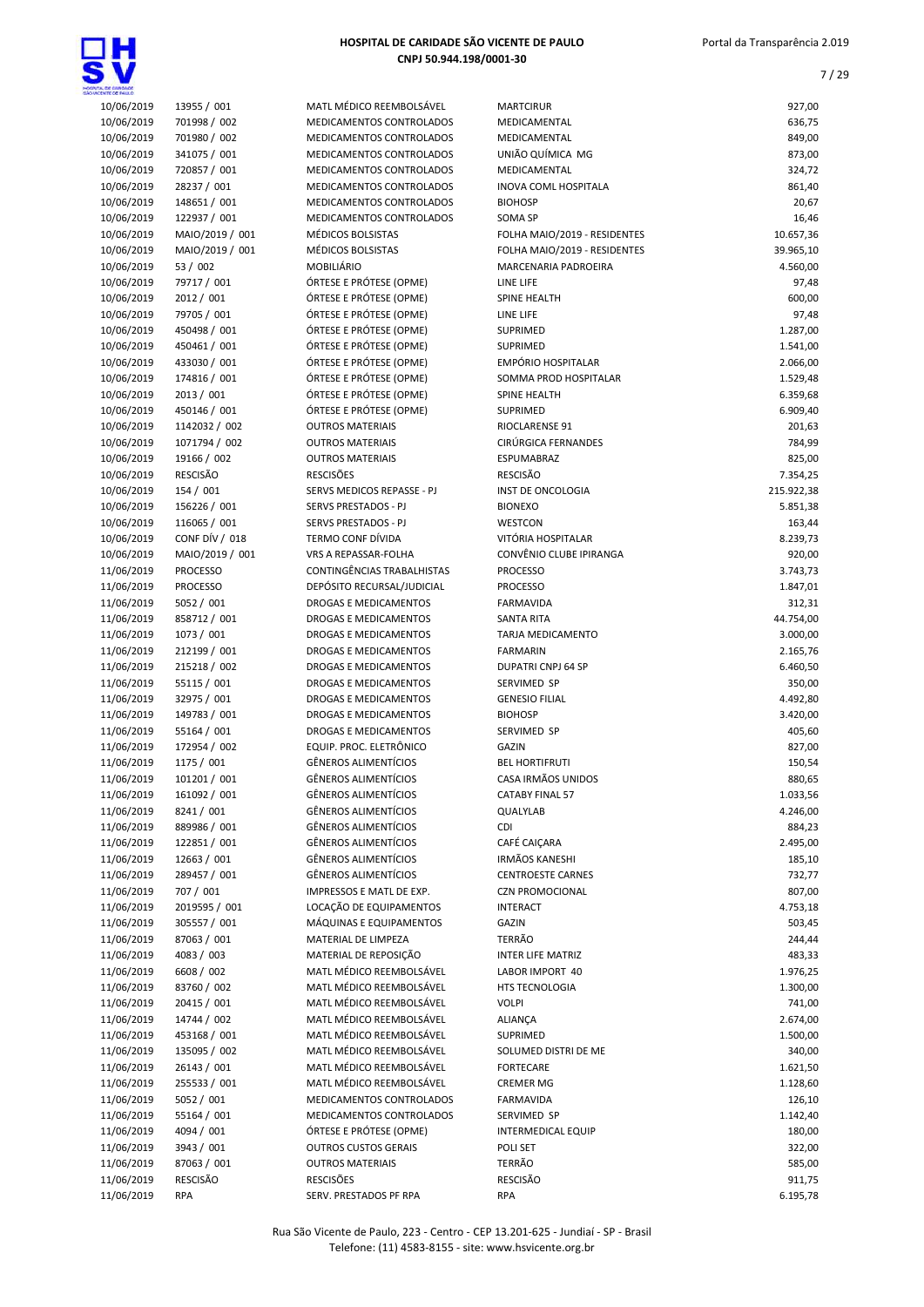



| CENTE CE PALLO           |                            |
|--------------------------|----------------------------|
| 11/06/2019               | MAIO/2019 / 001            |
| 12/06/2019               | 1001969 / 001              |
| 12/06/2019               | 395 / 001                  |
| 12/06/2019               | 1319 / 001                 |
| 12/06/2019               | 1155919 / 001              |
| 12/06/2019               | 36008 / 001                |
| 12/06/2019               | 203155 / 001               |
| 12/06/2019               | 307450 / 001               |
| 12/06/2019               | 1002877 / 001              |
| 12/06/2019               | 285191 / 001               |
| 12/06/2019               | 305622 / 001               |
| 12/06/2019               | 12681 / 001                |
| 12/06/2019               | 562233 / 001               |
| 12/06/2019               | 34944 / 001                |
| 12/06/2019               | 306410 / 001               |
| 12/06/2019               | 770516 / 001               |
| 12/06/2019               | 73477 / 001                |
| 12/06/2019               | 770510 / 001               |
| 12/06/2019               | 1332 / 001                 |
| 12/06/2019               | 104214 / 001               |
| 12/06/2019               | 2799 / 001                 |
| 12/06/2019               | 770517 / 001               |
| 12/06/2019               | 174046 / 001<br>4232 / 001 |
| 12/06/2019               | 371411 / 001               |
| 12/06/2019<br>12/06/2019 | 770517 / 001               |
| 12/06/2019               | 603749 / 003               |
| 12/06/2019               | 602464 / 003               |
| 12/06/2019               | 608125 / 001               |
| 12/06/2019               | 415575 / 001               |
| 12/06/2019               | 1002877 / 001              |
| 12/06/2019               | 203155 / 001               |
| 12/06/2019               | 28618 / 001                |
| 12/06/2019               | 2019001 / 001              |
| 12/06/2019               | MAIO/2019 / 001            |
| 12/06/2019               | MAIO/2019 / 001            |
| 12/06/2019               | MAIO/2019 / 001            |
| 12/06/2019               | MAIO/2019 / 001            |
| 12/06/2019               | MAIO/2019 / 001            |
| 12/06/2019               | MAIO/2019 / 001            |
| 12/06/2019               | MAIO/2019 / 001            |
| 12/06/2019               | MAIO/2019 / 001            |
| 12/06/2019               | MAIO/2019 / 001            |
| 12/06/2019               | MAIO/2019 / 001            |
| 12/06/2019               | MAIO/2019 / 001            |
| 12/06/2019               | MAIO/2019 / 001            |
| 12/06/2019               | MAIO/2019 / 001            |
| 12/06/2019               | MAIO/2019 / 001            |
| 12/06/2019               | MAIO/2019 / 001            |
| 12/06/2019               | MAIO/2019 / 001            |
| 12/06/2019               | 408 / 001                  |
| 12/06/2019               | 617 / 001                  |
| 12/06/2019               | 171 / 001                  |
| 12/06/2019               | 101 / 001                  |
| 12/06/2019               | 279 / 001                  |
| 12/06/2019               | 46 / 001                   |
| 12/06/2019               | 2140 / 001                 |
| 12/06/2019               | 277 / 001                  |
| 12/06/2019               | 237 / 001                  |
| 12/06/2019               | 57548 / 001                |
| 12/06/2019               | 57693 / 001                |
| 12/06/2019               | MAIO/2019 / 001            |
| 12/06/2019               | MAIO/2019 / 001            |
| 12/06/2019               | MAIO/2019 / 001            |
| 12/06/2019               | MAIO/2019 / 001            |
| 12/06/2019               | MAIO/2019 / 001            |
| 13/06/2019               | 17014 / 001                |
| 13/06/2019               | 3465 / 001                 |
| 13/06/2019               | 1345 / 001                 |

| L DE CARDADE             |                               |                                                              |                                              |                       |
|--------------------------|-------------------------------|--------------------------------------------------------------|----------------------------------------------|-----------------------|
| 11/06/2019               | MAIO/2019 / 001               | VRS A REPASSAR-FOLHA                                         | CONTRIBUIÇÃO CONFEDERATIVA                   | 12.323,81             |
| 12/06/2019               | 1001969 / 001                 | DROGAS E MEDICAMENTOS                                        | DUPATRI CNPJ 26 GO                           | 960,64                |
| 12/06/2019               | 395 / 001                     | <b>DROGAS E MEDICAMENTOS</b>                                 | WALKMED PHARMA                               | 4.200,00              |
| 12/06/2019               | 1319 / 001                    | DROGAS E MEDICAMENTOS                                        | FRESENIUS FILIAL 90                          | 2.208,00              |
| 12/06/2019<br>12/06/2019 | 1155919 / 001<br>36008 / 001  | <b>DROGAS E MEDICAMENTOS</b><br><b>DROGAS E MEDICAMENTOS</b> | RIOCLARENSE 91<br><b>ACCORD FARMACEUTICA</b> | 1.554,00<br>4.982,88  |
| 12/06/2019               | 203155 / 001                  | <b>DROGAS E MEDICAMENTOS</b>                                 | <b>CRISMED</b>                               | 4.514,50              |
| 12/06/2019               | 307450 / 001                  | <b>DROGAS E MEDICAMENTOS</b>                                 | SUPERMED FINAL 07                            | 88,72                 |
| 12/06/2019               | 1002877 / 001                 | <b>DROGAS E MEDICAMENTOS</b>                                 | DUPATRI CNPJ 26 GO                           | 341,35                |
| 12/06/2019               | 285191 / 001                  | <b>GASES MEDICINAIS</b>                                      | IBG                                          | 275,21                |
| 12/06/2019               | 305622 / 001                  | <b>GÊNEROS ALIMENTÍCIOS</b>                                  | <b>GADKIM</b>                                | 967,00                |
| 12/06/2019               | 12681 / 001                   | <b>GÊNEROS ALIMENTÍCIOS</b>                                  | <b>IRMÃOS KANESHI</b>                        | 161,11                |
| 12/06/2019               | 562233 / 001                  | <b>GÊNEROS ALIMENTÍCIOS</b>                                  | AMADE                                        | 708,05                |
| 12/06/2019               | 34944 / 001                   | <b>GÊNEROS ALIMENTÍCIOS</b>                                  | <b>BANCA CODARIM</b>                         | 429,45                |
| 12/06/2019               | 306410 / 001                  | <b>IMPOSTO MUNICIPAL</b>                                     | PREFEITURA JUNDIAÍ                           | 70,00                 |
| 12/06/2019               | 770516 / 001                  | IMPRESSOS E MATL DE EXP.                                     | PAPEL ITUPEVA                                | 1.244,00              |
| 12/06/2019               | 73477 / 001                   | MANUTENÇÃO PREDIAL GERAL                                     | <b>DEPÓSITO TIRADENTES</b>                   | 266,00                |
| 12/06/2019               | 770510 / 001                  | MATERIAL DE LIMPEZA                                          | PAPEL ITUPEVA                                | 4.284,00              |
| 12/06/2019               | 1332 / 001                    | MATERIAL DE LIMPEZA                                          | <b>MASS CLEAN</b>                            | 2.117,50              |
| 12/06/2019               | 104214 / 001                  | MATERIAL DE LIMPEZA                                          | <b>ITW FLUIDS E HYGIENE</b>                  | 4.952,51              |
| 12/06/2019               | 2799 / 001                    | MATERIAL DE LIMPEZA                                          | NOVA JOMA                                    | 1.359,50              |
| 12/06/2019               | 770517 / 001                  | MATERIAL DE LIMPEZA                                          | PAPEL ITUPEVA                                | 31,95                 |
| 12/06/2019               | 174046 / 001                  | MATERIAL DE LIMPEZA                                          | <b>COMERCIAL 3 ALBE</b>                      | 3.000,00              |
| 12/06/2019               | 4232 / 001                    | MATERIAL DE REPOSIÇÃO                                        | <b>VITALPLAST</b>                            | 169,85                |
| 12/06/2019               | 371411 / 001                  | MATERIAL PERMANENTE                                          | <b>RONDI</b>                                 | 416,46                |
| 12/06/2019               | 770517 / 001                  | MATL MÉDICO REEMBOLSÁVEL                                     | PAPEL ITUPEVA                                | 1.630,00              |
| 12/06/2019               | 603749 / 003                  | MATL MÉDICO REEMBOLSÁVEL                                     | E TAMUSSINO                                  | 549,99                |
| 12/06/2019               | 602464 / 003                  | MATL MÉDICO REEMBOLSÁVEL                                     | E TAMUSSINO                                  | 549,99                |
| 12/06/2019               | 608125 / 001                  | MATL MÉDICO REEMBOLSÁVEL                                     | E TAMUSSINO                                  | 2.474,99              |
| 12/06/2019<br>12/06/2019 | 415575 / 001<br>1002877 / 001 | MATL MÉDICO REEMBOLSÁVEL<br>MEDICAMENTOS CONTROLADOS         | <b>BIOMEDICAL</b><br>DUPATRI CNPJ 26 GO      | 3.967,50<br>26,75     |
| 12/06/2019               | 203155 / 001                  | MEDICAMENTOS CONTROLADOS                                     | CRISMED                                      | 362,00                |
| 12/06/2019               | 28618 / 001                   | ÓRTESE E PRÓTESE (OPME)                                      | SMITH E NEPHEW FILIA                         | 5.323,18              |
| 12/06/2019               | 2019001 / 001                 | <b>OUTROS CUSTOS GERAIS</b>                                  | <b>WINTAYLOR OPRIMIZATIONS</b>               | 1.894,18              |
| 12/06/2019               | MAIO/2019 / 001               | SERV. PRESTADOS PF RPA                                       | RPA - MAIO/2019                              | 1.218,54              |
| 12/06/2019               | MAIO/2019 / 001               | SERV. PRESTADOS PF RPA                                       | RPA - MAIO/2019                              | 1.218,54              |
| 12/06/2019               | MAIO/2019 / 001               | SERV. PRESTADOS PF RPA                                       | RPA - MAIO/2019                              | 812,35                |
| 12/06/2019               | MAIO/2019 / 001               | SERV. PRESTADOS PF RPA                                       | RPA - MAIO/2019                              | 795,60                |
| 12/06/2019               | MAIO/2019 / 001               | SERV. PRESTADOS PF RPA                                       | RPA - MAIO/2019                              | 2.017,47              |
| 12/06/2019               | MAIO/2019 / 001               | SERV. PRESTADOS PF RPA                                       | RPA - MAIO/2019                              | 1.624,71              |
| 12/06/2019               | MAIO/2019 / 001               | SERV. PRESTADOS PF RPA                                       | RPA - MAIO/2019                              | 812,35                |
| 12/06/2019               | MAIO/2019 / 001               | SERV. PRESTADOS PF RPA                                       | RPA - MAIO/2019                              | 5.627,14              |
| 12/06/2019               | MAIO/2019 / 001               | SERV. PRESTADOS PF RPA                                       | <b>RPA - MAIO/2019</b>                       | 1.778,40              |
| 12/06/2019               | MAIO/2019 / 001               | SERV. PRESTADOS PF RPA                                       | RPA - MAIO/2019                              | 812,35                |
| 12/06/2019               | MAIO/2019 / 001               | SERV. PRESTADOS PF RPA                                       | RPA - MAIO/2019                              | 812,35                |
| 12/06/2019               | MAIO/2019 / 001               | SERV. PRESTADOS PF RPA                                       | RPA - MAIO/2019                              | 4.795,22              |
| 12/06/2019               | MAIO/2019 / 001               | SERV. PRESTADOS PF RPA                                       | RPA - MAIO/2019                              | 2.017,47              |
| 12/06/2019               | MAIO/2019 / 001               | SERV. PRESTADOS PF RPA                                       | RPA - MAIO/2019                              | 812,35                |
| 12/06/2019               | MAIO/2019 / 001               | SERV. PRESTADOS PF RPA                                       | RPA - MAIO/2019                              | 1.218,54              |
| 12/06/2019               | MAIO/2019 / 001               | SERV. PRESTADOS PF RPA                                       | RPA - MAIO/2019                              | 812,35                |
| 12/06/2019               | 408 / 001                     | SERVS MEDICOS REPASSE - PJ                                   | CION CLÍNICA INTE                            | 774,00                |
| 12/06/2019<br>12/06/2019 | 617 / 001<br>171 / 001        | SERVS PRESTADOS - PJ<br>SERVS PRESTADOS - PJ                 | LIBA CONTABILIDADE<br>SAMANTHA P MACHADO D   | 6.300,00              |
| 12/06/2019               | 101 / 001                     | SERVS PRESTADOS - PJ                                         | SOUZA SAMPAIO                                | 10.000,00<br>5.000,00 |
| 12/06/2019               | 279 / 001                     | SERVS PRESTADOS - PJ                                         | MUNAROLO E SEDANO                            | 12.000,00             |
| 12/06/2019               | 46 / 001                      | SERVS PRESTADOS - PJ                                         | CARLOS UMBERTO                               | 10.000,00             |
| 12/06/2019               | 2140 / 001                    | SERVS PRESTADOS - PJ                                         | <b>SANTOS E RIBEIRO</b>                      | 11.530,52             |
| 12/06/2019               | 277 / 001                     | SERVS PRESTADOS - PJ                                         | MAROSTICCA                                   | 9.854,25              |
| 12/06/2019               | 237 / 001                     | SERVS PRESTADOS - PJ                                         | ALPHA TEC                                    | 650,00                |
| 12/06/2019               | 57548 / 001                   | SERVS PRESTADOS - PJ                                         | MICROAMBIENTAL                               | 238,37                |
| 12/06/2019               | 57693 / 001                   | SERVS PRESTADOS - PJ                                         | MICROAMBIENTAL                               | 633,48                |
| 12/06/2019               | MAIO/2019 / 001               | VRS A REPASSAR-FOLHA                                         | CONVÊNIO FARMAVIDA                           | 54.181,37             |
| 12/06/2019               | MAIO/2019 / 001               | VRS A REPASSAR-FOLHA                                         | CONSIGNADO SANTANDER                         | 165.688,19            |
| 12/06/2019               | MAIO/2019 / 001               | VRS A REPASSAR-FOLHA                                         | CONV C.E.F. A REPASSAR EMPRÉSTIMO            | 28.988,55             |
| 12/06/2019               | MAIO/2019 / 001               | VRS A REPASSAR-FOLHA                                         | CONTRIBUIÇÃO ASISTENCIAL                     | 3.243,75              |
| 12/06/2019               | MAIO/2019 / 001               | VRS A REPASSAR-FOLHA                                         | MENSALIDADE SIND ENFERMAGEM                  | 550,00                |
| 13/06/2019               | 17014 / 001                   | COMBUSTÍVEIS E LUBRIFICANTES                                 | <b>BATE BOLA</b>                             | 1.140,73              |
| 13/06/2019               | 3465 / 001                    | COMBUSTÍVEIS E LUBRIFICANTES                                 | <b>CAEME LUBRIFICANTE</b>                    | 93,18                 |
| 13/06/2019               | 1345 / 001                    | DESPESAS DE VEÍCULOS                                         | CHAVELO                                      | 121,60                |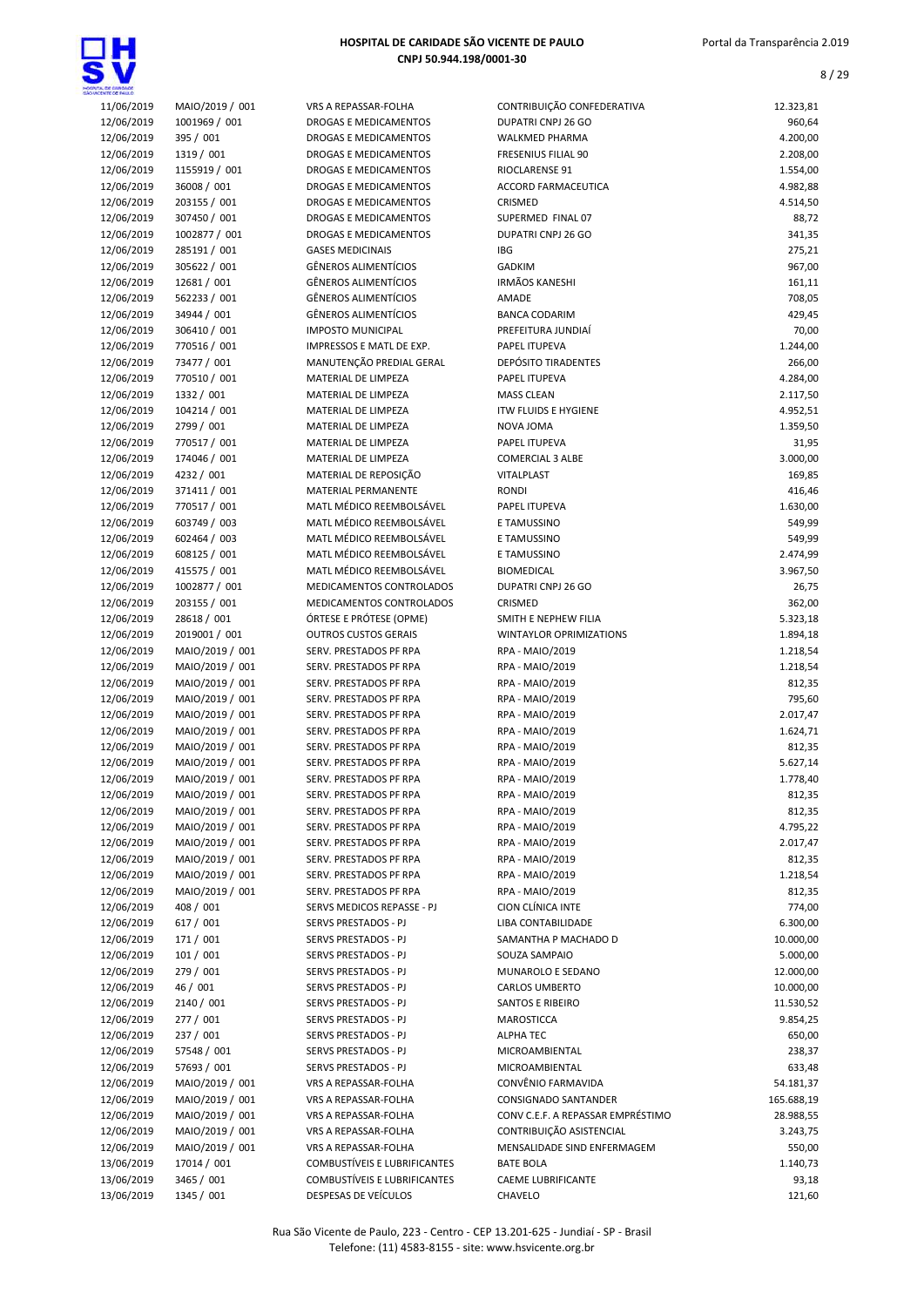

| <b>TAL DE CARDADE</b> |                |                             |                              |           |
|-----------------------|----------------|-----------------------------|------------------------------|-----------|
| 13/06/2019            | 3464 / 001     | DESPESAS DE VEÍCULOS        | <b>CAEME LUBRIFICANTE</b>    | 216,00    |
| 13/06/2019            | 3465 / 001     | DESPESAS DE VEÍCULOS        | <b>CAEME LUBRIFICANTE</b>    | 35,50     |
| 13/06/2019            | 33250 / 001    | DROGAS E MEDICAMENTOS       | <b>GENESIO FILIAL</b>        | 1.151,44  |
| 13/06/2019            | 18485 / 001    | DROGAS E MEDICAMENTOS       | SERVIMED SP                  | 2.640,00  |
| 13/06/2019            | 307743 / 001   | DROGAS E MEDICAMENTOS       | SUPERMED FINAL 07            | 48,17     |
| 13/06/2019            | 720861 / 001   | DROGAS E MEDICAMENTOS       | MEDICAMENTAL                 | 8.128,00  |
| 13/06/2019            | 2375 / 001     | DROGAS E MEDICAMENTOS       | LONGMED                      | 5.700,00  |
| 13/06/2019            | 224735 / 001   | DROGAS E MEDICAMENTOS       | DUPATRI CNPJ 64 SP           | 40,00     |
| 13/06/2019            | 1003698 / 001  | DROGAS E MEDICAMENTOS       | DUPATRI CNPJ 26 GO           | 329,76    |
| 13/06/2019            | 47340 / 001    | DROGAS E MEDICAMENTOS       | <b>BELIVE</b>                | 3.708,00  |
| 13/06/2019            | 8658 / 001     | DROGAS E MEDICAMENTOS       | <b>FARMACIA SOBAM</b>        | 174,30    |
| 13/06/2019            | 1183 / 001     | <b>GÊNEROS ALIMENTÍCIOS</b> | <b>BEL HORTIFRUTI</b>        | 442,29    |
| 13/06/2019            | 1746654 / 001  | <b>GÊNEROS ALIMENTÍCIOS</b> | <b>IMPAKTO</b>               | 603,21    |
| 13/06/2019            | 1596246 / 001  | <b>GÊNEROS ALIMENTÍCIOS</b> | FRANGO ADORO FILIAL          | 1.744,00  |
| 13/06/2019            | 34994 / 001    | <b>GÊNEROS ALIMENTÍCIOS</b> | <b>BANCA CODARIM</b>         | 24,00     |
| 13/06/2019            | 12691 / 001    | <b>GÊNEROS ALIMENTÍCIOS</b> | <b>IRMÃOS KANESHI</b>        | 173,82    |
| 13/06/2019            | 12854 / 001    | <b>GÊNEROS ALIMENTÍCIOS</b> | <b>FABRICIO UTENSÍLIOS</b>   | 197,94    |
| 13/06/2019            | 79640 / 001    | <b>GÊNEROS ALIMENTÍCIOS</b> | <b>DISTRIB HERNANDES</b>     | 1.200,30  |
| 13/06/2019            | 25028 / 001    | <b>GÊNEROS ALIMENTÍCIOS</b> | HUMANA ALIM SOROCABA         | 1.123,20  |
| 13/06/2019            | 34980 / 001    | <b>GÊNEROS ALIMENTÍCIOS</b> | <b>BANCA CODARIM</b>         | 372,70    |
| 13/06/2019            | 1746655 / 001  | IMPRESSOS E MATL DE EXP.    | <b>IMPAKTO</b>               | 22,04     |
| 13/06/2019            | 63417 / 001    | MANUTENÇÃO PREDIAL GERAL    | RUBBERPLASTIC                | 424,00    |
| 13/06/2019            | 98165 / 001    | MÁQUINAS E EQUIPAMENTOS     | CASA DOS BEBEDOUROS          | 700,00    |
| 13/06/2019            | 1746655 / 001  | MATERIAL DE LIMPEZA         | <b>IMPAKTO</b>               | 376,76    |
| 13/06/2019            | 28457 / 001    | MATERIAL DE LIMPEZA         | <b>SUPERPRO BETTANIN</b>     | 4.420,00  |
| 13/06/2019            | 9599 / 001     | MATERIAL DE LIMPEZA         | LUIMED                       | 736,80    |
| 13/06/2019            | 12520 / 001    | <b>MATERIAL PERMANENTE</b>  | TURN O MATIC                 | 97,00     |
| 13/06/2019            | 903203 / 001   | MATL MÉDICO REEMBOLSÁVEL    | CBS                          | 2.730,00  |
| 13/06/2019            | 107944 / 001   | MATL MÉDICO REEMBOLSÁVEL    | <b>BACE</b>                  | 1.350,00  |
| 13/06/2019            | 4085 / 001     | MATL MÉDICO REEMBOLSÁVEL    | ARAMED COML HOSP             | 897,00    |
| 13/06/2019            | 3173 / 001     | MATL MÉDICO REEMBOLSÁVEL    | STAR MEDICAL DO BRAS         | 700,00    |
| 13/06/2019            | 66937 / 001    | MATL MÉDICO REEMBOLSÁVEL    | M P COM DE MATS HOSP         | 135,00    |
| 13/06/2019            | 60129 / 001    | MATL MÉDICO REEMBOLSÁVEL    | <b>MAX MEDICAL</b>           | 405,00    |
| 13/06/2019            | 28429 / 001    | MATL MÉDICO REEMBOLSÁVEL    | <b>INOVA COML HOSPITALAR</b> | 608,72    |
| 13/06/2019            | 224735 / 001   | MATL MÉDICO REEMBOLSÁVEL    | <b>DUPATRI CNPJ 64 SP</b>    | 93,61     |
| 13/06/2019            | 1083104 / 001  | MATL MÉDICO REEMBOLSÁVEL    | CIRÚRGICA FERNANDES          | 800,13    |
| 13/06/2019            | 5393 / 001     | MATL MÉDICO REEMBOLSÁVEL    | <b>HIRAI</b>                 | 1.327,50  |
| 13/06/2019            | 60201 / 001    | MATL MÉDICO REEMBOLSÁVEL    | <b>MAX MEDICAL</b>           | 765,00    |
| 13/06/2019            | 1083158 / 001  | MATL MÉDICO REEMBOLSÁVEL    | CIRÚRGICA FERNANDES          | 11.069,88 |
| 13/06/2019            | 111766 / 001   | MATL MÉDICO REEMBOLSÁVEL    | ZAMMI                        | 1.423,00  |
| 13/06/2019            | 6597 / 001     | MATL MÉDICO REEMBOLSÁVEL    | <b>UNIT</b>                  | 756,00    |
| 13/06/2019            | 1070 / 001     | MOBILIÁRIO                  | <b>JUNPMAQ</b>               | 1.120,00  |
| 13/06/2019            | 3/60 / 001     | <b>MULTA</b>                | MULTA FGTS 20162017          | 14.512,18 |
| 13/06/2019            | 451105 / 001   | ÓRTESE E PRÓTESE (OPME)     | SUPRIMED                     | 3.666,00  |
| 13/06/2019            | 433918 / 001   | ÓRTESE E PRÓTESE (OPME)     | EMPÓRIO HOSPITALAR           | 1.033,00  |
| 13/06/2019            | 433699 / 001   | ÓRTESE E PRÓTESE (OPME)     | EMPÓRIO HOSPITALAR           | 1.033,00  |
| 13/06/2019            | 433916 / 001   | ÓRTESE E PRÓTESE (OPME)     | EMPÓRIO HOSPITALAR           | 1.033,00  |
| 13/06/2019            | 433920 / 001   | ÓRTESE E PRÓTESE (OPME)     | EMPÓRIO HOSPITALAR           | 1.033,00  |
| 13/06/2019            | 72476 / 001    | ÓRTESE E PRÓTESE (OPME)     | DENUO MEDIC                  | 416,00    |
| 13/06/2019            | 451158 / 001   | ÓRTESE E PRÓTESE (OPME)     | <b>SUPRIMED</b>              | 959,40    |
| 13/06/2019            | 450875 / 001   | ÓRTESE E PRÓTESE (OPME)     | <b>SUPRIMED</b>              | 254,00    |
| 13/06/2019            | 617 / 001      | <b>OUTROS CUSTOS GERAIS</b> | NOVA JUNDIAÍ                 | 791,70    |
| 13/06/2019            | 2226 / 001     | <b>OUTROS CUSTOS GERAIS</b> | MECANICA DINIZ               | 260,00    |
| 13/06/2019            | 2227 / 001     | <b>OUTROS CUSTOS GERAIS</b> | MECÂNICA DINIZ               | 420,00    |
| 13/06/2019            | 193 / 001      | <b>OUTROS CUSTOS GERAIS</b> | PANIFICADORA VILLACA         | 520,00    |
| 13/06/2019            | 60129 / 001    | <b>OUTROS MATERIAIS</b>     | <b>MAX MEDICAL</b>           | 1.128,00  |
| 13/06/2019            | 1136 / 001     | <b>OUTROS MATERIAIS</b>     | <b>PRECISION</b>             | 1.777,44  |
| 13/06/2019            | 1083158 / 001  | <b>OUTROS MATERIAIS</b>     | CIRÚRGICA FERNANDES          | 684,00    |
| 13/06/2019            | 903203 / 001   | <b>OUTROS MATERIAIS</b>     | CBS                          | 170,80    |
| 13/06/2019            | 403 / 006      | SERVS PRESTADOS - PJ        | DIGITAL WAY SERVICE          | 1.224,16  |
| 13/06/2019            | 490 / 003      | SERVS PRESTADOS - PJ        | DIGITAL WAY SERVICE          | 2.220,55  |
| 13/06/2019            | 706 / 001      | SERVS PRESTADOS - PJ        | ACF COM E MANUTENCAO         | 1.200,00  |
| 13/06/2019            | CONF DIV / 006 | TERMO CONF DÍVIDA           | <b>FAMA TRANSP E TUR</b>     | 8.054,96  |
| 13/06/2019            | CONF DIV / 008 | TERMO CONF DÍVIDA           | SPINE HEALTH                 | 2.060,84  |

### HOSPITAL DE CARIDAD CNPI 50.944

|            |               |                              | HOSPITAL DE CARIDADE SÃO VICENTE DE PAULO<br>CNPJ 50.944.198/0001-30 |           |  |
|------------|---------------|------------------------------|----------------------------------------------------------------------|-----------|--|
| 13/06/2019 | 3464 / 001    | DESPESAS DE VEÍCULOS         | <b>CAEME LUBRIFICANTE</b>                                            | 216,00    |  |
| 13/06/2019 | 3465 / 001    | DESPESAS DE VEÍCULOS         | <b>CAEME LUBRIFICANTE</b>                                            | 35,50     |  |
| 13/06/2019 | 33250 / 001   | DROGAS E MEDICAMENTOS        | <b>GENESIO FILIAL</b>                                                | 1.151,44  |  |
| 13/06/2019 | 18485 / 001   | DROGAS E MEDICAMENTOS        | SERVIMED SP                                                          | 2.640,00  |  |
| 13/06/2019 | 307743 / 001  | DROGAS E MEDICAMENTOS        | SUPERMED FINAL 07                                                    | 48,17     |  |
| 13/06/2019 | 720861 / 001  | DROGAS E MEDICAMENTOS        | MEDICAMENTAL                                                         | 8.128,00  |  |
| 13/06/2019 | 2375 / 001    | <b>DROGAS E MEDICAMENTOS</b> | LONGMED                                                              | 5.700,00  |  |
| 13/06/2019 | 224735 / 001  | <b>DROGAS E MEDICAMENTOS</b> | <b>DUPATRI CNPJ 64 SP</b>                                            | 40,00     |  |
| 13/06/2019 | 1003698 / 001 | DROGAS E MEDICAMENTOS        | DUPATRI CNPJ 26 GO                                                   | 329,76    |  |
| 13/06/2019 | 47340 / 001   | DROGAS E MEDICAMENTOS        | <b>BELIVE</b>                                                        | 3.708,00  |  |
| 13/06/2019 | 8658 / 001    | DROGAS E MEDICAMENTOS        | <b>FARMACIA SOBAM</b>                                                | 174,30    |  |
| 13/06/2019 | 1183 / 001    | <b>GÊNEROS ALIMENTÍCIOS</b>  | <b>BEL HORTIFRUTI</b>                                                | 442,29    |  |
| 13/06/2019 | 1746654 / 001 | <b>GÊNEROS ALIMENTÍCIOS</b>  | <b>IMPAKTO</b>                                                       | 603,21    |  |
| 13/06/2019 | 1596246 / 001 | <b>GÊNEROS ALIMENTÍCIOS</b>  | <b>FRANGO ADORO FILIAL</b>                                           | 1.744,00  |  |
| 13/06/2019 | 34994 / 001   | <b>GÊNEROS ALIMENTÍCIOS</b>  | <b>BANCA CODARIM</b>                                                 | 24,00     |  |
| 13/06/2019 | 12691 / 001   | <b>GÊNEROS ALIMENTÍCIOS</b>  | <b>IRMÃOS KANESHI</b>                                                | 173,82    |  |
| 13/06/2019 | 12854 / 001   | <b>GÊNEROS ALIMENTÍCIOS</b>  | <b>FABRICIO UTENSÍLIOS</b>                                           | 197,94    |  |
| 13/06/2019 | 79640 / 001   | <b>GÊNEROS ALIMENTÍCIOS</b>  | <b>DISTRIB HERNANDES</b>                                             | 1.200,30  |  |
| 13/06/2019 | 25028 / 001   | <b>GÊNEROS ALIMENTÍCIOS</b>  | HUMANA ALIM SOROCABA                                                 | 1.123,20  |  |
| 13/06/2019 | 34980 / 001   | <b>GÊNEROS ALIMENTÍCIOS</b>  | <b>BANCA CODARIM</b>                                                 | 372,70    |  |
| 13/06/2019 | 1746655 / 001 | IMPRESSOS E MATL DE EXP.     | <b>IMPAKTO</b>                                                       | 22,04     |  |
| 13/06/2019 | 63417 / 001   | MANUTENÇÃO PREDIAL GERAL     | RUBBERPLASTIC                                                        | 424,00    |  |
| 13/06/2019 | 98165 / 001   | MÁQUINAS E EQUIPAMENTOS      | CASA DOS BEBEDOUROS                                                  | 700,00    |  |
| 13/06/2019 | 1746655 / 001 | MATERIAL DE LIMPEZA          | <b>IMPAKTO</b>                                                       | 376,76    |  |
| 13/06/2019 | 28457 / 001   | MATERIAL DE LIMPEZA          | <b>SUPERPRO BETTANIN</b>                                             | 4.420,00  |  |
| 13/06/2019 | 9599 / 001    | MATERIAL DE LIMPEZA          | LUIMED                                                               | 736,80    |  |
| 13/06/2019 | 12520 / 001   | MATERIAL PERMANENTE          | TURN O MATIC                                                         | 97,00     |  |
| 13/06/2019 | 903203 / 001  | MATL MÉDICO REEMBOLSÁVEL     | CBS                                                                  | 2.730,00  |  |
| 13/06/2019 | 107944 / 001  | MATL MÉDICO REEMBOLSÁVEL     | <b>BACE</b>                                                          | 1.350,00  |  |
| 13/06/2019 | 4085 / 001    | MATL MÉDICO REEMBOLSÁVEL     | ARAMED COML HOSP                                                     | 897,00    |  |
| 13/06/2019 | 3173 / 001    | MATL MÉDICO REEMBOLSÁVEL     | STAR MEDICAL DO BRAS                                                 | 700,00    |  |
| 13/06/2019 | 66937 / 001   | MATL MÉDICO REEMBOLSÁVEL     | M P COM DE MATS HOSP                                                 | 135,00    |  |
| 13/06/2019 | 60129 / 001   | MATL MÉDICO REEMBOLSÁVEL     | <b>MAX MEDICAL</b>                                                   | 405,00    |  |
| 13/06/2019 | 28429 / 001   | MATL MÉDICO REEMBOLSÁVEL     | INOVA COML HOSPITALAR                                                | 608,72    |  |
| 13/06/2019 | 224735 / 001  | MATL MÉDICO REEMBOLSÁVEL     | <b>DUPATRI CNPJ 64 SP</b>                                            | 93,61     |  |
| 13/06/2019 | 1083104 / 001 | MATL MÉDICO REEMBOLSÁVEL     | CIRÚRGICA FERNANDES                                                  | 800,13    |  |
| 13/06/2019 | 5393 / 001    | MATL MÉDICO REEMBOLSÁVEL     | <b>HIRAI</b>                                                         | 1.327,50  |  |
| 13/06/2019 | 60201 / 001   | MATL MÉDICO REEMBOLSÁVEL     | <b>MAX MEDICAL</b>                                                   | 765,00    |  |
| 13/06/2019 | 1083158 / 001 | MATL MÉDICO REEMBOLSÁVEL     | CIRÚRGICA FERNANDES                                                  | 11.069,88 |  |
| 13/06/2019 | 111766 / 001  | MATL MÉDICO REEMBOLSÁVEL     | ZAMMI                                                                | 1.423,00  |  |
| 13/06/2019 | 6597 / 001    | MATL MÉDICO REEMBOLSÁVEL     | <b>UNIT</b>                                                          | 756,00    |  |
| 13/06/2019 | 1070 / 001    | MOBILIÁRIO                   | <b>JUNPMAQ</b>                                                       | 1.120,00  |  |
| 13/06/2019 | 3/60 / 001    | <b>MULTA</b>                 | <b>MULTA FGTS 20162017</b>                                           | 14.512,18 |  |
| 13/06/2019 | 451105 / 001  | ÓRTESE E PRÓTESE (OPME)      | <b>SUPRIMED</b>                                                      | 3.666,00  |  |
| 13/06/2019 | 433918 / 001  | ÓRTESE E PRÓTESE (OPME)      | EMPÓRIO HOSPITALAR                                                   | 1.033,00  |  |
| 13/06/2019 | 433699 / 001  | ÓRTESE E PRÓTESE (OPME)      | EMPÓRIO HOSPITALAR                                                   | 1.033,00  |  |
| 13/06/2019 | 433916 / 001  | ÓRTESE E PRÓTESE (OPME)      | EMPÓRIO HOSPITALAR                                                   | 1.033,00  |  |
| 13/06/2019 | 433920 / 001  | ÓRTESE E PRÓTESE (OPME)      | <b>EMPÓRIO HOSPITALAR</b>                                            | 1.033,00  |  |
| 13/06/2019 | 72476 / 001   | ÓRTESE E PRÓTESE (OPME)      | DENUO MEDIC                                                          | 416,00    |  |
| 13/06/2019 | 451158 / 001  | ÓRTESE E PRÓTESE (OPME)      | SUPRIMED                                                             | 959,40    |  |
| 13/06/2019 | 450875 / 001  | ÓRTESE E PRÓTESE (OPME)      | <b>SUPRIMED</b>                                                      | 254,00    |  |
| 13/06/2019 | 617 / 001     | <b>OUTROS CUSTOS GERAIS</b>  | NOVA JUNDIAÍ                                                         | 791,70    |  |
| 13/06/2019 | 2226 / 001    | <b>OUTROS CUSTOS GERAIS</b>  | MECANICA DINIZ                                                       | 260,00    |  |

13/06/2019 490 / 003 SERVS PRESTADOS - PJ DIGITAL WAY SERVICE 2.220,55 13/06/2019 706 / 001 SERVS PRESTADOS - PJ ACF COM E MANUTENCAO 1.200,00 13/06/2019 CONF DIV / 006 TERMO CONF DÍVIDA FAMA TRANSP E TUR CONF DIVIDA B.054,96 13/06/2019 CONF DIV / 008 TERMO CONF DÍVIDA SPINE HEALTH 2.060,84<br>13/06/2010 CONT. MANUTENÇÃO (EQUIP E INF) E.G.M. ENGENHARIA 14/06/2019 4627 / 001 CONT. MANUTENÇÃO (EQUIP E INF) E.G.M. ENGENHARIA 4.686,44 14/06/2019 4628 / 001 CONT. MANUTENÇÃO (EQUIP E INF) E.G.M. ENGENHARIA 1.259,91 14/06/2019 PROCESSO CONTINGÊNCIAS CÍVEIS PROCESSO 1.832,60 14/06/2019 1027 / 001 DESPESAS DE VEÍCULOS MECÂNICA DINIZ 5.621,90 14/06/2019 6364 / 001 DESPESAS FINANC MUNICIPAL SERVIMED SP 61.19

### Rua São Vicente de Paulo, 223 - Centro - CEP 13.201-625 - Jundiaí - SP - Brasil Telefone: (11) 4583-8155 - site: www.hsvicente.org.br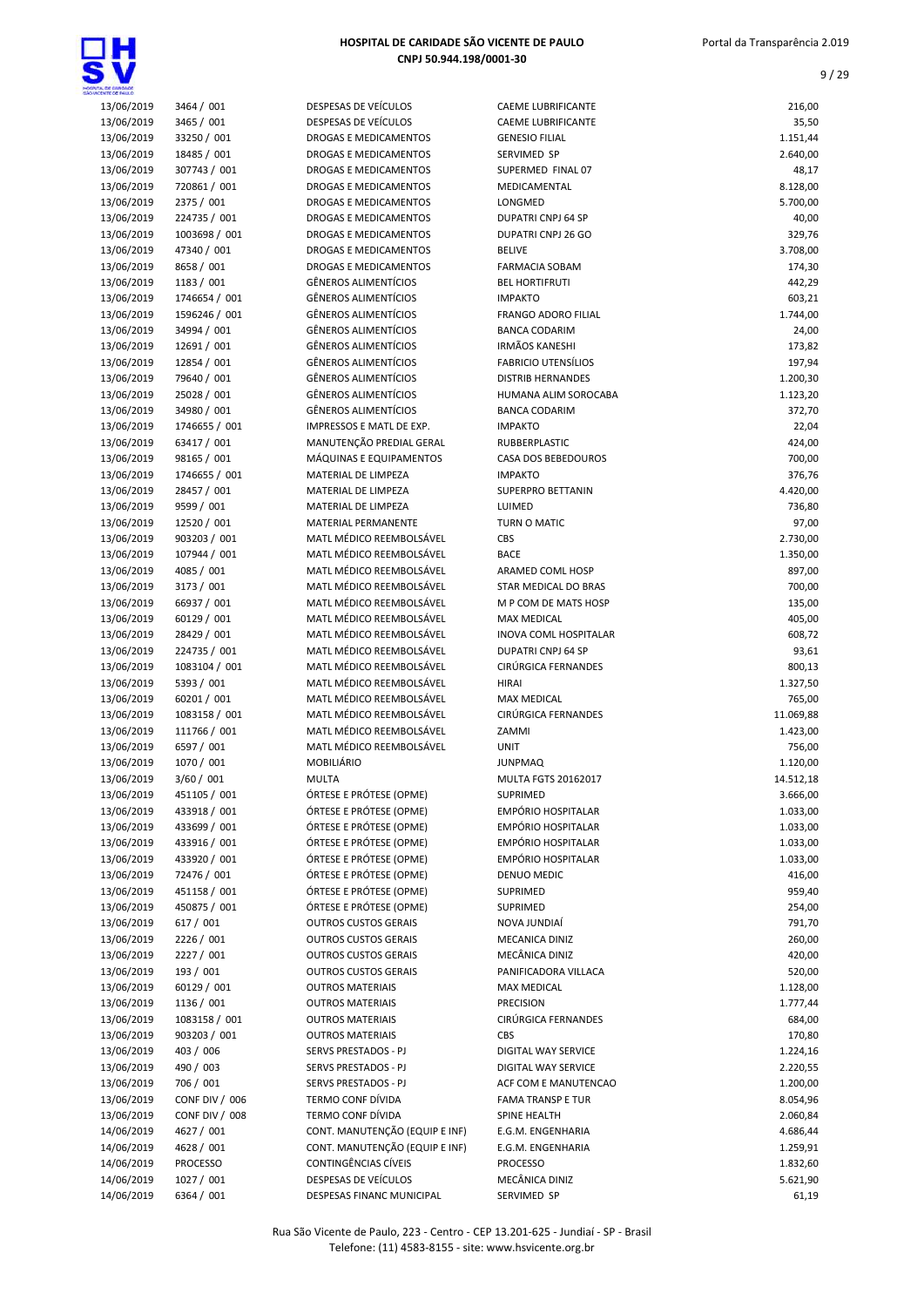

| 14/06/2019<br>6364 / 001<br>DROGAS E MEDICAMENTOS<br>SERVIMED SP<br>14/06/2019<br>1883894 / 001<br>DROGAS E MEDICAMENTOS<br><b>MAFRA MATRIZ</b><br>14/06/2019<br>203304 / 001<br>DROGAS E MEDICAMENTOS<br>CRISMED<br>14/06/2019<br>203305 / 001<br>DROGAS E MEDICAMENTOS<br>CRISMED<br>14/06/2019<br>1111 / 001<br>FILMES E QUÍMICOS<br>ALFALAGOS FILIAL 67<br>14/06/2019<br>161211 / 001<br><b>GÊNEROS ALIMENTÍCIOS</b><br><b>REBAL COMERCIAL</b><br>14/06/2019<br>11137 / 001<br><b>GÊNEROS ALIMENTÍCIOS</b><br><b>MARAVILHAS DO LAR</b><br>14/06/2019<br>161213 / 001<br><b>GÊNEROS ALIMENTÍCIOS</b><br>REBAL COMERCIAL<br>14/06/2019<br>23915 / 001<br><b>GÊNEROS ALIMENTÍCIOS</b><br><b>LONDRES DISTR</b><br>14/06/2019<br>1731241 / 002<br><b>GÊNEROS ALIMENTÍCIOS</b><br><b>IMPAKTO</b><br>14/06/2019<br><b>GÊNEROS ALIMENTÍCIOS</b><br>1149500 / 001<br><b>MARIUSSO</b><br>34989 / 001<br><b>GÊNEROS ALIMENTÍCIOS</b><br>14/06/2019<br><b>BANCA CODARIM</b><br>1189 / 001<br><b>GÊNEROS ALIMENTÍCIOS</b><br>14/06/2019<br><b>BEL HORTIFRUTI</b><br>14/06/2019<br>1190 / 001<br><b>GÊNEROS ALIMENTÍCIOS</b><br><b>BEL HORTIFRUTI</b><br>12711 / 001<br><b>GÊNEROS ALIMENTÍCIOS</b><br><b>IRMÃOS KANESHI</b><br>14/06/2019<br>14/06/2019<br>42210 / 001<br><b>GÊNEROS ALIMENTÍCIOS</b><br>SB ALIMENT SUPERMERC<br>14/06/2019<br>2056 / 001<br><b>FIORAVANTI</b><br>IMPRESSOS E MATL DE EXP.<br>14/06/2019<br>1126 / 001<br>IMPRESSOS E MATL DE EXP.<br><b>GRÁFICA MEGA FLEX</b><br>MANUTENÇÃO PREDIAL GERAL<br>14/06/2019<br>85840 / 001<br><b>ELETRIZEL</b><br>62313 / 001<br>MANUTENÇÃO PREDIAL GERAL<br>14/06/2019<br>COFAL<br>14/06/2019<br>98233 / 001<br>MÁQUINAS E EQUIPAMENTOS<br>CASA DOS BEBEDOUROS<br>14/06/2019<br>3543 / 001<br>MATERIAL DE LIMPEZA<br><b>GREEN BAGS</b><br>14/06/2019<br>1731241 / 002<br>MATERIAL DE LIMPEZA<br><b>IMPAKTO</b><br>14/06/2019<br>562859 / 001<br>MATERIAL DE LIMPEZA<br>AMADE<br>14/06/2019<br>62313 / 001<br>MATERIAL DE REPOSIÇÃO<br>COFAL<br>14/06/2019<br>233386 / 001<br>MATERIAL PERMANENTE<br>PRIMEXTECH MATRIZ<br>14/06/2019<br>111792 / 001<br>MATL MÉDICO REEMBOLSÁVEL<br>ZAMMI<br>14/06/2019<br>126785 / 001<br>MATL MÉDICO REEMBOLSÁVEL<br><b>ECOMED</b><br>14/06/2019<br>21397 / 001<br>MATL MÉDICO REEMBOLSÁVEL<br>LIBEMA<br>833650 / 001<br>MATL MÉDICO REEMBOLSÁVEL<br>14/06/2019<br><b>BAXTER</b><br>14/06/2019<br>577 / 001<br>MATL MÉDICO REEMBOLSÁVEL<br><b>CITYMED</b><br>14/06/2019<br>85473 / 001<br>MATL MÉDICO REEMBOLSÁVEL<br>HTS TECNOLOGIA<br>MATL MÉDICO REEMBOLSÁVEL<br>14/06/2019<br>34264 / 001<br><b>MEDICONE</b><br>14/06/2019<br>1142793 / 002<br>MATL MÉDICO REEMBOLSÁVEL<br>FRESENIUS MATRIZ 04<br>14/06/2019<br>225281 / 001<br>MATL MÉDICO REEMBOLSÁVEL<br>DUPATRI CNPJ 64 SP<br>108098 / 001<br>MATL MÉDICO REEMBOLSÁVEL<br>14/06/2019<br><b>BIOMEDICAL EQUIP</b><br>13546 / 001<br>MATL MÉDICO REEMBOLSÁVEL<br>14/06/2019<br>SAMITECH<br>14/06/2019<br>83605 / 001<br>MATL MÉDICO REEMBOLSÁVEL<br><b>GFE BRASIL</b><br>14/06/2019<br>MATL MÉDICO REEMBOLSÁVEL<br>174152 / 001<br><b>DIPROMED</b><br>106892 / 002<br>MATL MÉDICO REEMBOLSÁVEL<br>14/06/2019<br><b>BIOMEDICAL EQUIP</b><br>14/06/2019<br>1111 / 001<br>MATL MÉDICO REEMBOLSÁVEL<br>ALFALAGOS FILIAL 67<br>14/06/2019<br>1155473 / 001<br>MEDICAMENTOS CONTROLADOS<br>RIOCLARENSE 91<br>14/06/2019<br>1076 / 001<br>MOBILIÁRIO<br><b>JUNPMAQ</b><br>14/06/2019<br>342720 / 001<br>ÓRTESE E PRÓTESE (OPME)<br>SILIMED MATRIZ<br>14/06/2019<br>ÓRTESE E PRÓTESE (OPME)<br>4095 / 001<br><b>INTERMEDICAL EQUIP</b><br>14/06/2019<br>4955 / 001<br><b>OUTROS CUSTOS GERAIS</b><br>APONTO SISTEMA DIMEP<br>14/06/2019<br>2228 / 001<br><b>OUTROS CUSTOS GERAIS</b><br>MECÂNICA DINIZ<br>14/06/2019<br>31/001<br><b>OUTROS CUSTOS GERAIS</b><br>SELEGRA<br>14/06/2019<br>2050 / 001<br><b>OUTROS MATERIAIS</b><br><b>FIORAVANTI</b><br>14/06/2019<br>19307 / 001<br><b>OUTROS MATERIAIS</b><br>ESPUMABRAZ<br>14/06/2019<br>180303 / 001<br><b>OUTROS MATERIAIS</b><br>SOMA MG<br>14/06/2019<br>1004088 / 001<br><b>OUTROS MATERIAIS</b><br>DUPATRI CNPJ 26 GO<br>14/06/2019<br>562859 / 001<br><b>OUTROS MATERIAIS</b><br>AMADE<br>562421 / 001<br>14/06/2019<br><b>OUTROS MATERIAIS</b><br><b>BALASKA</b><br>6436 / 001<br>14/06/2019<br>SERVS PRESTADOS - PJ<br>LAVANDERIA S. JORGE<br>14/06/2019<br>6399 / 001<br>SERVS PRESTADOS - PJ<br>LAVANDERIA S. JORGE<br>14/06/2019<br>4833 / 001<br>SERVS PRESTADOS - PJ<br>AGFA<br>14/06/2019<br>6442 / 001<br>SERVS PRESTADOS - PJ<br>LAVANDERIA S. JORGE<br>14/06/2019<br>846 / 001<br>TRANSPORTE DE EMPREGADOS<br><b>FAMA TRANSP E TUR</b><br>14/06/2019<br>233386 / 001<br>UTENSÍLIOS DE INFORMÁTICA<br>PRIMEXTECH MATRIZ<br>17/06/2019<br>5066 / 001<br>CONT. MANUTENÇÃO (EQUIP E INF)<br><b>MV SISTEMAS</b><br>CONTINGÊNCIAS CÍVEIS<br>17/06/2019<br><b>PROCESSO</b><br>CEALAG<br>17/06/2019<br>CONTINGÊNCIAS TRABALHISTAS<br><b>PROCESSO</b><br><b>PROCESSO</b><br>17/06/2019<br>DESPESAS DE VEÍCULOS<br>667 / 001<br><b>ACCORSI PNEUS</b><br>17/06/2019<br>1572518 / 001<br>DROGAS E MEDICAMENTOS<br>EUROFARMA 69<br>17/06/2019<br>1867204 / 002<br>DROGAS E MEDICAMENTOS<br>MAFRA FILIAL GO<br>17/06/2019<br>387370 / 003<br>DROGAS E MEDICAMENTOS<br>MEDCOMERCE<br>17/06/2019<br>2388 / 001<br>DROGAS E MEDICAMENTOS<br>LONGMED<br>17/06/2019<br>176701 / 001<br>DROGAS E MEDICAMENTOS<br>KONIMAGEM COML LTDA |  |  |                      |
|--------------------------------------------------------------------------------------------------------------------------------------------------------------------------------------------------------------------------------------------------------------------------------------------------------------------------------------------------------------------------------------------------------------------------------------------------------------------------------------------------------------------------------------------------------------------------------------------------------------------------------------------------------------------------------------------------------------------------------------------------------------------------------------------------------------------------------------------------------------------------------------------------------------------------------------------------------------------------------------------------------------------------------------------------------------------------------------------------------------------------------------------------------------------------------------------------------------------------------------------------------------------------------------------------------------------------------------------------------------------------------------------------------------------------------------------------------------------------------------------------------------------------------------------------------------------------------------------------------------------------------------------------------------------------------------------------------------------------------------------------------------------------------------------------------------------------------------------------------------------------------------------------------------------------------------------------------------------------------------------------------------------------------------------------------------------------------------------------------------------------------------------------------------------------------------------------------------------------------------------------------------------------------------------------------------------------------------------------------------------------------------------------------------------------------------------------------------------------------------------------------------------------------------------------------------------------------------------------------------------------------------------------------------------------------------------------------------------------------------------------------------------------------------------------------------------------------------------------------------------------------------------------------------------------------------------------------------------------------------------------------------------------------------------------------------------------------------------------------------------------------------------------------------------------------------------------------------------------------------------------------------------------------------------------------------------------------------------------------------------------------------------------------------------------------------------------------------------------------------------------------------------------------------------------------------------------------------------------------------------------------------------------------------------------------------------------------------------------------------------------------------------------------------------------------------------------------------------------------------------------------------------------------------------------------------------------------------------------------------------------------------------------------------------------------------------------------------------------------------------------------------------------------------------------------------------------------------------------------------------------------------------------------------------------------------------------------------------------------------------------------------------------------------------------------------------------------------------------------------------------------------------------------------------------------------------------------------------------------------------------------------------------------------------------------------------------------------------------------------------------------------------------------------------------------------------------------------------------------------------------------------------------------------------------------------------------------------------------------------------------------------------------------------------------------------------------------------------------------------------------------------------------------------------------------------------------------------------------------------------------------------------------------------------------------------------------------------------------------------------------------------------------------------------------|--|--|----------------------|
|                                                                                                                                                                                                                                                                                                                                                                                                                                                                                                                                                                                                                                                                                                                                                                                                                                                                                                                                                                                                                                                                                                                                                                                                                                                                                                                                                                                                                                                                                                                                                                                                                                                                                                                                                                                                                                                                                                                                                                                                                                                                                                                                                                                                                                                                                                                                                                                                                                                                                                                                                                                                                                                                                                                                                                                                                                                                                                                                                                                                                                                                                                                                                                                                                                                                                                                                                                                                                                                                                                                                                                                                                                                                                                                                                                                                                                                                                                                                                                                                                                                                                                                                                                                                                                                                                                                                                                                                                                                                                                                                                                                                                                                                                                                                                                                                                                                                                                                                                                                                                                                                                                                                                                                                                                                                                                                                                                                                                          |  |  | 15.296,40            |
|                                                                                                                                                                                                                                                                                                                                                                                                                                                                                                                                                                                                                                                                                                                                                                                                                                                                                                                                                                                                                                                                                                                                                                                                                                                                                                                                                                                                                                                                                                                                                                                                                                                                                                                                                                                                                                                                                                                                                                                                                                                                                                                                                                                                                                                                                                                                                                                                                                                                                                                                                                                                                                                                                                                                                                                                                                                                                                                                                                                                                                                                                                                                                                                                                                                                                                                                                                                                                                                                                                                                                                                                                                                                                                                                                                                                                                                                                                                                                                                                                                                                                                                                                                                                                                                                                                                                                                                                                                                                                                                                                                                                                                                                                                                                                                                                                                                                                                                                                                                                                                                                                                                                                                                                                                                                                                                                                                                                                          |  |  | 1.400,00             |
|                                                                                                                                                                                                                                                                                                                                                                                                                                                                                                                                                                                                                                                                                                                                                                                                                                                                                                                                                                                                                                                                                                                                                                                                                                                                                                                                                                                                                                                                                                                                                                                                                                                                                                                                                                                                                                                                                                                                                                                                                                                                                                                                                                                                                                                                                                                                                                                                                                                                                                                                                                                                                                                                                                                                                                                                                                                                                                                                                                                                                                                                                                                                                                                                                                                                                                                                                                                                                                                                                                                                                                                                                                                                                                                                                                                                                                                                                                                                                                                                                                                                                                                                                                                                                                                                                                                                                                                                                                                                                                                                                                                                                                                                                                                                                                                                                                                                                                                                                                                                                                                                                                                                                                                                                                                                                                                                                                                                                          |  |  | 397,00               |
|                                                                                                                                                                                                                                                                                                                                                                                                                                                                                                                                                                                                                                                                                                                                                                                                                                                                                                                                                                                                                                                                                                                                                                                                                                                                                                                                                                                                                                                                                                                                                                                                                                                                                                                                                                                                                                                                                                                                                                                                                                                                                                                                                                                                                                                                                                                                                                                                                                                                                                                                                                                                                                                                                                                                                                                                                                                                                                                                                                                                                                                                                                                                                                                                                                                                                                                                                                                                                                                                                                                                                                                                                                                                                                                                                                                                                                                                                                                                                                                                                                                                                                                                                                                                                                                                                                                                                                                                                                                                                                                                                                                                                                                                                                                                                                                                                                                                                                                                                                                                                                                                                                                                                                                                                                                                                                                                                                                                                          |  |  | 116,00               |
|                                                                                                                                                                                                                                                                                                                                                                                                                                                                                                                                                                                                                                                                                                                                                                                                                                                                                                                                                                                                                                                                                                                                                                                                                                                                                                                                                                                                                                                                                                                                                                                                                                                                                                                                                                                                                                                                                                                                                                                                                                                                                                                                                                                                                                                                                                                                                                                                                                                                                                                                                                                                                                                                                                                                                                                                                                                                                                                                                                                                                                                                                                                                                                                                                                                                                                                                                                                                                                                                                                                                                                                                                                                                                                                                                                                                                                                                                                                                                                                                                                                                                                                                                                                                                                                                                                                                                                                                                                                                                                                                                                                                                                                                                                                                                                                                                                                                                                                                                                                                                                                                                                                                                                                                                                                                                                                                                                                                                          |  |  | 309,75               |
|                                                                                                                                                                                                                                                                                                                                                                                                                                                                                                                                                                                                                                                                                                                                                                                                                                                                                                                                                                                                                                                                                                                                                                                                                                                                                                                                                                                                                                                                                                                                                                                                                                                                                                                                                                                                                                                                                                                                                                                                                                                                                                                                                                                                                                                                                                                                                                                                                                                                                                                                                                                                                                                                                                                                                                                                                                                                                                                                                                                                                                                                                                                                                                                                                                                                                                                                                                                                                                                                                                                                                                                                                                                                                                                                                                                                                                                                                                                                                                                                                                                                                                                                                                                                                                                                                                                                                                                                                                                                                                                                                                                                                                                                                                                                                                                                                                                                                                                                                                                                                                                                                                                                                                                                                                                                                                                                                                                                                          |  |  | 307,06               |
|                                                                                                                                                                                                                                                                                                                                                                                                                                                                                                                                                                                                                                                                                                                                                                                                                                                                                                                                                                                                                                                                                                                                                                                                                                                                                                                                                                                                                                                                                                                                                                                                                                                                                                                                                                                                                                                                                                                                                                                                                                                                                                                                                                                                                                                                                                                                                                                                                                                                                                                                                                                                                                                                                                                                                                                                                                                                                                                                                                                                                                                                                                                                                                                                                                                                                                                                                                                                                                                                                                                                                                                                                                                                                                                                                                                                                                                                                                                                                                                                                                                                                                                                                                                                                                                                                                                                                                                                                                                                                                                                                                                                                                                                                                                                                                                                                                                                                                                                                                                                                                                                                                                                                                                                                                                                                                                                                                                                                          |  |  | 193,58               |
|                                                                                                                                                                                                                                                                                                                                                                                                                                                                                                                                                                                                                                                                                                                                                                                                                                                                                                                                                                                                                                                                                                                                                                                                                                                                                                                                                                                                                                                                                                                                                                                                                                                                                                                                                                                                                                                                                                                                                                                                                                                                                                                                                                                                                                                                                                                                                                                                                                                                                                                                                                                                                                                                                                                                                                                                                                                                                                                                                                                                                                                                                                                                                                                                                                                                                                                                                                                                                                                                                                                                                                                                                                                                                                                                                                                                                                                                                                                                                                                                                                                                                                                                                                                                                                                                                                                                                                                                                                                                                                                                                                                                                                                                                                                                                                                                                                                                                                                                                                                                                                                                                                                                                                                                                                                                                                                                                                                                                          |  |  | 832,12               |
|                                                                                                                                                                                                                                                                                                                                                                                                                                                                                                                                                                                                                                                                                                                                                                                                                                                                                                                                                                                                                                                                                                                                                                                                                                                                                                                                                                                                                                                                                                                                                                                                                                                                                                                                                                                                                                                                                                                                                                                                                                                                                                                                                                                                                                                                                                                                                                                                                                                                                                                                                                                                                                                                                                                                                                                                                                                                                                                                                                                                                                                                                                                                                                                                                                                                                                                                                                                                                                                                                                                                                                                                                                                                                                                                                                                                                                                                                                                                                                                                                                                                                                                                                                                                                                                                                                                                                                                                                                                                                                                                                                                                                                                                                                                                                                                                                                                                                                                                                                                                                                                                                                                                                                                                                                                                                                                                                                                                                          |  |  | 2.021,76             |
|                                                                                                                                                                                                                                                                                                                                                                                                                                                                                                                                                                                                                                                                                                                                                                                                                                                                                                                                                                                                                                                                                                                                                                                                                                                                                                                                                                                                                                                                                                                                                                                                                                                                                                                                                                                                                                                                                                                                                                                                                                                                                                                                                                                                                                                                                                                                                                                                                                                                                                                                                                                                                                                                                                                                                                                                                                                                                                                                                                                                                                                                                                                                                                                                                                                                                                                                                                                                                                                                                                                                                                                                                                                                                                                                                                                                                                                                                                                                                                                                                                                                                                                                                                                                                                                                                                                                                                                                                                                                                                                                                                                                                                                                                                                                                                                                                                                                                                                                                                                                                                                                                                                                                                                                                                                                                                                                                                                                                          |  |  | 501,64               |
|                                                                                                                                                                                                                                                                                                                                                                                                                                                                                                                                                                                                                                                                                                                                                                                                                                                                                                                                                                                                                                                                                                                                                                                                                                                                                                                                                                                                                                                                                                                                                                                                                                                                                                                                                                                                                                                                                                                                                                                                                                                                                                                                                                                                                                                                                                                                                                                                                                                                                                                                                                                                                                                                                                                                                                                                                                                                                                                                                                                                                                                                                                                                                                                                                                                                                                                                                                                                                                                                                                                                                                                                                                                                                                                                                                                                                                                                                                                                                                                                                                                                                                                                                                                                                                                                                                                                                                                                                                                                                                                                                                                                                                                                                                                                                                                                                                                                                                                                                                                                                                                                                                                                                                                                                                                                                                                                                                                                                          |  |  | 395,40               |
|                                                                                                                                                                                                                                                                                                                                                                                                                                                                                                                                                                                                                                                                                                                                                                                                                                                                                                                                                                                                                                                                                                                                                                                                                                                                                                                                                                                                                                                                                                                                                                                                                                                                                                                                                                                                                                                                                                                                                                                                                                                                                                                                                                                                                                                                                                                                                                                                                                                                                                                                                                                                                                                                                                                                                                                                                                                                                                                                                                                                                                                                                                                                                                                                                                                                                                                                                                                                                                                                                                                                                                                                                                                                                                                                                                                                                                                                                                                                                                                                                                                                                                                                                                                                                                                                                                                                                                                                                                                                                                                                                                                                                                                                                                                                                                                                                                                                                                                                                                                                                                                                                                                                                                                                                                                                                                                                                                                                                          |  |  | 179,00               |
|                                                                                                                                                                                                                                                                                                                                                                                                                                                                                                                                                                                                                                                                                                                                                                                                                                                                                                                                                                                                                                                                                                                                                                                                                                                                                                                                                                                                                                                                                                                                                                                                                                                                                                                                                                                                                                                                                                                                                                                                                                                                                                                                                                                                                                                                                                                                                                                                                                                                                                                                                                                                                                                                                                                                                                                                                                                                                                                                                                                                                                                                                                                                                                                                                                                                                                                                                                                                                                                                                                                                                                                                                                                                                                                                                                                                                                                                                                                                                                                                                                                                                                                                                                                                                                                                                                                                                                                                                                                                                                                                                                                                                                                                                                                                                                                                                                                                                                                                                                                                                                                                                                                                                                                                                                                                                                                                                                                                                          |  |  | 389,70               |
|                                                                                                                                                                                                                                                                                                                                                                                                                                                                                                                                                                                                                                                                                                                                                                                                                                                                                                                                                                                                                                                                                                                                                                                                                                                                                                                                                                                                                                                                                                                                                                                                                                                                                                                                                                                                                                                                                                                                                                                                                                                                                                                                                                                                                                                                                                                                                                                                                                                                                                                                                                                                                                                                                                                                                                                                                                                                                                                                                                                                                                                                                                                                                                                                                                                                                                                                                                                                                                                                                                                                                                                                                                                                                                                                                                                                                                                                                                                                                                                                                                                                                                                                                                                                                                                                                                                                                                                                                                                                                                                                                                                                                                                                                                                                                                                                                                                                                                                                                                                                                                                                                                                                                                                                                                                                                                                                                                                                                          |  |  | 163,49               |
|                                                                                                                                                                                                                                                                                                                                                                                                                                                                                                                                                                                                                                                                                                                                                                                                                                                                                                                                                                                                                                                                                                                                                                                                                                                                                                                                                                                                                                                                                                                                                                                                                                                                                                                                                                                                                                                                                                                                                                                                                                                                                                                                                                                                                                                                                                                                                                                                                                                                                                                                                                                                                                                                                                                                                                                                                                                                                                                                                                                                                                                                                                                                                                                                                                                                                                                                                                                                                                                                                                                                                                                                                                                                                                                                                                                                                                                                                                                                                                                                                                                                                                                                                                                                                                                                                                                                                                                                                                                                                                                                                                                                                                                                                                                                                                                                                                                                                                                                                                                                                                                                                                                                                                                                                                                                                                                                                                                                                          |  |  | 309,39               |
|                                                                                                                                                                                                                                                                                                                                                                                                                                                                                                                                                                                                                                                                                                                                                                                                                                                                                                                                                                                                                                                                                                                                                                                                                                                                                                                                                                                                                                                                                                                                                                                                                                                                                                                                                                                                                                                                                                                                                                                                                                                                                                                                                                                                                                                                                                                                                                                                                                                                                                                                                                                                                                                                                                                                                                                                                                                                                                                                                                                                                                                                                                                                                                                                                                                                                                                                                                                                                                                                                                                                                                                                                                                                                                                                                                                                                                                                                                                                                                                                                                                                                                                                                                                                                                                                                                                                                                                                                                                                                                                                                                                                                                                                                                                                                                                                                                                                                                                                                                                                                                                                                                                                                                                                                                                                                                                                                                                                                          |  |  | 515,62               |
|                                                                                                                                                                                                                                                                                                                                                                                                                                                                                                                                                                                                                                                                                                                                                                                                                                                                                                                                                                                                                                                                                                                                                                                                                                                                                                                                                                                                                                                                                                                                                                                                                                                                                                                                                                                                                                                                                                                                                                                                                                                                                                                                                                                                                                                                                                                                                                                                                                                                                                                                                                                                                                                                                                                                                                                                                                                                                                                                                                                                                                                                                                                                                                                                                                                                                                                                                                                                                                                                                                                                                                                                                                                                                                                                                                                                                                                                                                                                                                                                                                                                                                                                                                                                                                                                                                                                                                                                                                                                                                                                                                                                                                                                                                                                                                                                                                                                                                                                                                                                                                                                                                                                                                                                                                                                                                                                                                                                                          |  |  | 480,50               |
|                                                                                                                                                                                                                                                                                                                                                                                                                                                                                                                                                                                                                                                                                                                                                                                                                                                                                                                                                                                                                                                                                                                                                                                                                                                                                                                                                                                                                                                                                                                                                                                                                                                                                                                                                                                                                                                                                                                                                                                                                                                                                                                                                                                                                                                                                                                                                                                                                                                                                                                                                                                                                                                                                                                                                                                                                                                                                                                                                                                                                                                                                                                                                                                                                                                                                                                                                                                                                                                                                                                                                                                                                                                                                                                                                                                                                                                                                                                                                                                                                                                                                                                                                                                                                                                                                                                                                                                                                                                                                                                                                                                                                                                                                                                                                                                                                                                                                                                                                                                                                                                                                                                                                                                                                                                                                                                                                                                                                          |  |  | 4.643,00             |
|                                                                                                                                                                                                                                                                                                                                                                                                                                                                                                                                                                                                                                                                                                                                                                                                                                                                                                                                                                                                                                                                                                                                                                                                                                                                                                                                                                                                                                                                                                                                                                                                                                                                                                                                                                                                                                                                                                                                                                                                                                                                                                                                                                                                                                                                                                                                                                                                                                                                                                                                                                                                                                                                                                                                                                                                                                                                                                                                                                                                                                                                                                                                                                                                                                                                                                                                                                                                                                                                                                                                                                                                                                                                                                                                                                                                                                                                                                                                                                                                                                                                                                                                                                                                                                                                                                                                                                                                                                                                                                                                                                                                                                                                                                                                                                                                                                                                                                                                                                                                                                                                                                                                                                                                                                                                                                                                                                                                                          |  |  | 119,20               |
|                                                                                                                                                                                                                                                                                                                                                                                                                                                                                                                                                                                                                                                                                                                                                                                                                                                                                                                                                                                                                                                                                                                                                                                                                                                                                                                                                                                                                                                                                                                                                                                                                                                                                                                                                                                                                                                                                                                                                                                                                                                                                                                                                                                                                                                                                                                                                                                                                                                                                                                                                                                                                                                                                                                                                                                                                                                                                                                                                                                                                                                                                                                                                                                                                                                                                                                                                                                                                                                                                                                                                                                                                                                                                                                                                                                                                                                                                                                                                                                                                                                                                                                                                                                                                                                                                                                                                                                                                                                                                                                                                                                                                                                                                                                                                                                                                                                                                                                                                                                                                                                                                                                                                                                                                                                                                                                                                                                                                          |  |  | 100,00               |
|                                                                                                                                                                                                                                                                                                                                                                                                                                                                                                                                                                                                                                                                                                                                                                                                                                                                                                                                                                                                                                                                                                                                                                                                                                                                                                                                                                                                                                                                                                                                                                                                                                                                                                                                                                                                                                                                                                                                                                                                                                                                                                                                                                                                                                                                                                                                                                                                                                                                                                                                                                                                                                                                                                                                                                                                                                                                                                                                                                                                                                                                                                                                                                                                                                                                                                                                                                                                                                                                                                                                                                                                                                                                                                                                                                                                                                                                                                                                                                                                                                                                                                                                                                                                                                                                                                                                                                                                                                                                                                                                                                                                                                                                                                                                                                                                                                                                                                                                                                                                                                                                                                                                                                                                                                                                                                                                                                                                                          |  |  | 700,00               |
|                                                                                                                                                                                                                                                                                                                                                                                                                                                                                                                                                                                                                                                                                                                                                                                                                                                                                                                                                                                                                                                                                                                                                                                                                                                                                                                                                                                                                                                                                                                                                                                                                                                                                                                                                                                                                                                                                                                                                                                                                                                                                                                                                                                                                                                                                                                                                                                                                                                                                                                                                                                                                                                                                                                                                                                                                                                                                                                                                                                                                                                                                                                                                                                                                                                                                                                                                                                                                                                                                                                                                                                                                                                                                                                                                                                                                                                                                                                                                                                                                                                                                                                                                                                                                                                                                                                                                                                                                                                                                                                                                                                                                                                                                                                                                                                                                                                                                                                                                                                                                                                                                                                                                                                                                                                                                                                                                                                                                          |  |  | 5.920,44             |
|                                                                                                                                                                                                                                                                                                                                                                                                                                                                                                                                                                                                                                                                                                                                                                                                                                                                                                                                                                                                                                                                                                                                                                                                                                                                                                                                                                                                                                                                                                                                                                                                                                                                                                                                                                                                                                                                                                                                                                                                                                                                                                                                                                                                                                                                                                                                                                                                                                                                                                                                                                                                                                                                                                                                                                                                                                                                                                                                                                                                                                                                                                                                                                                                                                                                                                                                                                                                                                                                                                                                                                                                                                                                                                                                                                                                                                                                                                                                                                                                                                                                                                                                                                                                                                                                                                                                                                                                                                                                                                                                                                                                                                                                                                                                                                                                                                                                                                                                                                                                                                                                                                                                                                                                                                                                                                                                                                                                                          |  |  | 100,00               |
|                                                                                                                                                                                                                                                                                                                                                                                                                                                                                                                                                                                                                                                                                                                                                                                                                                                                                                                                                                                                                                                                                                                                                                                                                                                                                                                                                                                                                                                                                                                                                                                                                                                                                                                                                                                                                                                                                                                                                                                                                                                                                                                                                                                                                                                                                                                                                                                                                                                                                                                                                                                                                                                                                                                                                                                                                                                                                                                                                                                                                                                                                                                                                                                                                                                                                                                                                                                                                                                                                                                                                                                                                                                                                                                                                                                                                                                                                                                                                                                                                                                                                                                                                                                                                                                                                                                                                                                                                                                                                                                                                                                                                                                                                                                                                                                                                                                                                                                                                                                                                                                                                                                                                                                                                                                                                                                                                                                                                          |  |  | 31,20                |
|                                                                                                                                                                                                                                                                                                                                                                                                                                                                                                                                                                                                                                                                                                                                                                                                                                                                                                                                                                                                                                                                                                                                                                                                                                                                                                                                                                                                                                                                                                                                                                                                                                                                                                                                                                                                                                                                                                                                                                                                                                                                                                                                                                                                                                                                                                                                                                                                                                                                                                                                                                                                                                                                                                                                                                                                                                                                                                                                                                                                                                                                                                                                                                                                                                                                                                                                                                                                                                                                                                                                                                                                                                                                                                                                                                                                                                                                                                                                                                                                                                                                                                                                                                                                                                                                                                                                                                                                                                                                                                                                                                                                                                                                                                                                                                                                                                                                                                                                                                                                                                                                                                                                                                                                                                                                                                                                                                                                                          |  |  | 33,00                |
|                                                                                                                                                                                                                                                                                                                                                                                                                                                                                                                                                                                                                                                                                                                                                                                                                                                                                                                                                                                                                                                                                                                                                                                                                                                                                                                                                                                                                                                                                                                                                                                                                                                                                                                                                                                                                                                                                                                                                                                                                                                                                                                                                                                                                                                                                                                                                                                                                                                                                                                                                                                                                                                                                                                                                                                                                                                                                                                                                                                                                                                                                                                                                                                                                                                                                                                                                                                                                                                                                                                                                                                                                                                                                                                                                                                                                                                                                                                                                                                                                                                                                                                                                                                                                                                                                                                                                                                                                                                                                                                                                                                                                                                                                                                                                                                                                                                                                                                                                                                                                                                                                                                                                                                                                                                                                                                                                                                                                          |  |  | 480,00               |
|                                                                                                                                                                                                                                                                                                                                                                                                                                                                                                                                                                                                                                                                                                                                                                                                                                                                                                                                                                                                                                                                                                                                                                                                                                                                                                                                                                                                                                                                                                                                                                                                                                                                                                                                                                                                                                                                                                                                                                                                                                                                                                                                                                                                                                                                                                                                                                                                                                                                                                                                                                                                                                                                                                                                                                                                                                                                                                                                                                                                                                                                                                                                                                                                                                                                                                                                                                                                                                                                                                                                                                                                                                                                                                                                                                                                                                                                                                                                                                                                                                                                                                                                                                                                                                                                                                                                                                                                                                                                                                                                                                                                                                                                                                                                                                                                                                                                                                                                                                                                                                                                                                                                                                                                                                                                                                                                                                                                                          |  |  | 4.800,00             |
|                                                                                                                                                                                                                                                                                                                                                                                                                                                                                                                                                                                                                                                                                                                                                                                                                                                                                                                                                                                                                                                                                                                                                                                                                                                                                                                                                                                                                                                                                                                                                                                                                                                                                                                                                                                                                                                                                                                                                                                                                                                                                                                                                                                                                                                                                                                                                                                                                                                                                                                                                                                                                                                                                                                                                                                                                                                                                                                                                                                                                                                                                                                                                                                                                                                                                                                                                                                                                                                                                                                                                                                                                                                                                                                                                                                                                                                                                                                                                                                                                                                                                                                                                                                                                                                                                                                                                                                                                                                                                                                                                                                                                                                                                                                                                                                                                                                                                                                                                                                                                                                                                                                                                                                                                                                                                                                                                                                                                          |  |  | 800,00               |
|                                                                                                                                                                                                                                                                                                                                                                                                                                                                                                                                                                                                                                                                                                                                                                                                                                                                                                                                                                                                                                                                                                                                                                                                                                                                                                                                                                                                                                                                                                                                                                                                                                                                                                                                                                                                                                                                                                                                                                                                                                                                                                                                                                                                                                                                                                                                                                                                                                                                                                                                                                                                                                                                                                                                                                                                                                                                                                                                                                                                                                                                                                                                                                                                                                                                                                                                                                                                                                                                                                                                                                                                                                                                                                                                                                                                                                                                                                                                                                                                                                                                                                                                                                                                                                                                                                                                                                                                                                                                                                                                                                                                                                                                                                                                                                                                                                                                                                                                                                                                                                                                                                                                                                                                                                                                                                                                                                                                                          |  |  | 232,00               |
|                                                                                                                                                                                                                                                                                                                                                                                                                                                                                                                                                                                                                                                                                                                                                                                                                                                                                                                                                                                                                                                                                                                                                                                                                                                                                                                                                                                                                                                                                                                                                                                                                                                                                                                                                                                                                                                                                                                                                                                                                                                                                                                                                                                                                                                                                                                                                                                                                                                                                                                                                                                                                                                                                                                                                                                                                                                                                                                                                                                                                                                                                                                                                                                                                                                                                                                                                                                                                                                                                                                                                                                                                                                                                                                                                                                                                                                                                                                                                                                                                                                                                                                                                                                                                                                                                                                                                                                                                                                                                                                                                                                                                                                                                                                                                                                                                                                                                                                                                                                                                                                                                                                                                                                                                                                                                                                                                                                                                          |  |  | 4.872,00             |
|                                                                                                                                                                                                                                                                                                                                                                                                                                                                                                                                                                                                                                                                                                                                                                                                                                                                                                                                                                                                                                                                                                                                                                                                                                                                                                                                                                                                                                                                                                                                                                                                                                                                                                                                                                                                                                                                                                                                                                                                                                                                                                                                                                                                                                                                                                                                                                                                                                                                                                                                                                                                                                                                                                                                                                                                                                                                                                                                                                                                                                                                                                                                                                                                                                                                                                                                                                                                                                                                                                                                                                                                                                                                                                                                                                                                                                                                                                                                                                                                                                                                                                                                                                                                                                                                                                                                                                                                                                                                                                                                                                                                                                                                                                                                                                                                                                                                                                                                                                                                                                                                                                                                                                                                                                                                                                                                                                                                                          |  |  | 922,80<br>3.350,00   |
|                                                                                                                                                                                                                                                                                                                                                                                                                                                                                                                                                                                                                                                                                                                                                                                                                                                                                                                                                                                                                                                                                                                                                                                                                                                                                                                                                                                                                                                                                                                                                                                                                                                                                                                                                                                                                                                                                                                                                                                                                                                                                                                                                                                                                                                                                                                                                                                                                                                                                                                                                                                                                                                                                                                                                                                                                                                                                                                                                                                                                                                                                                                                                                                                                                                                                                                                                                                                                                                                                                                                                                                                                                                                                                                                                                                                                                                                                                                                                                                                                                                                                                                                                                                                                                                                                                                                                                                                                                                                                                                                                                                                                                                                                                                                                                                                                                                                                                                                                                                                                                                                                                                                                                                                                                                                                                                                                                                                                          |  |  |                      |
|                                                                                                                                                                                                                                                                                                                                                                                                                                                                                                                                                                                                                                                                                                                                                                                                                                                                                                                                                                                                                                                                                                                                                                                                                                                                                                                                                                                                                                                                                                                                                                                                                                                                                                                                                                                                                                                                                                                                                                                                                                                                                                                                                                                                                                                                                                                                                                                                                                                                                                                                                                                                                                                                                                                                                                                                                                                                                                                                                                                                                                                                                                                                                                                                                                                                                                                                                                                                                                                                                                                                                                                                                                                                                                                                                                                                                                                                                                                                                                                                                                                                                                                                                                                                                                                                                                                                                                                                                                                                                                                                                                                                                                                                                                                                                                                                                                                                                                                                                                                                                                                                                                                                                                                                                                                                                                                                                                                                                          |  |  | 1.534,20<br>8.516,40 |
|                                                                                                                                                                                                                                                                                                                                                                                                                                                                                                                                                                                                                                                                                                                                                                                                                                                                                                                                                                                                                                                                                                                                                                                                                                                                                                                                                                                                                                                                                                                                                                                                                                                                                                                                                                                                                                                                                                                                                                                                                                                                                                                                                                                                                                                                                                                                                                                                                                                                                                                                                                                                                                                                                                                                                                                                                                                                                                                                                                                                                                                                                                                                                                                                                                                                                                                                                                                                                                                                                                                                                                                                                                                                                                                                                                                                                                                                                                                                                                                                                                                                                                                                                                                                                                                                                                                                                                                                                                                                                                                                                                                                                                                                                                                                                                                                                                                                                                                                                                                                                                                                                                                                                                                                                                                                                                                                                                                                                          |  |  | 452,00               |
|                                                                                                                                                                                                                                                                                                                                                                                                                                                                                                                                                                                                                                                                                                                                                                                                                                                                                                                                                                                                                                                                                                                                                                                                                                                                                                                                                                                                                                                                                                                                                                                                                                                                                                                                                                                                                                                                                                                                                                                                                                                                                                                                                                                                                                                                                                                                                                                                                                                                                                                                                                                                                                                                                                                                                                                                                                                                                                                                                                                                                                                                                                                                                                                                                                                                                                                                                                                                                                                                                                                                                                                                                                                                                                                                                                                                                                                                                                                                                                                                                                                                                                                                                                                                                                                                                                                                                                                                                                                                                                                                                                                                                                                                                                                                                                                                                                                                                                                                                                                                                                                                                                                                                                                                                                                                                                                                                                                                                          |  |  | 6.795,75             |
|                                                                                                                                                                                                                                                                                                                                                                                                                                                                                                                                                                                                                                                                                                                                                                                                                                                                                                                                                                                                                                                                                                                                                                                                                                                                                                                                                                                                                                                                                                                                                                                                                                                                                                                                                                                                                                                                                                                                                                                                                                                                                                                                                                                                                                                                                                                                                                                                                                                                                                                                                                                                                                                                                                                                                                                                                                                                                                                                                                                                                                                                                                                                                                                                                                                                                                                                                                                                                                                                                                                                                                                                                                                                                                                                                                                                                                                                                                                                                                                                                                                                                                                                                                                                                                                                                                                                                                                                                                                                                                                                                                                                                                                                                                                                                                                                                                                                                                                                                                                                                                                                                                                                                                                                                                                                                                                                                                                                                          |  |  | 3.283,05             |
|                                                                                                                                                                                                                                                                                                                                                                                                                                                                                                                                                                                                                                                                                                                                                                                                                                                                                                                                                                                                                                                                                                                                                                                                                                                                                                                                                                                                                                                                                                                                                                                                                                                                                                                                                                                                                                                                                                                                                                                                                                                                                                                                                                                                                                                                                                                                                                                                                                                                                                                                                                                                                                                                                                                                                                                                                                                                                                                                                                                                                                                                                                                                                                                                                                                                                                                                                                                                                                                                                                                                                                                                                                                                                                                                                                                                                                                                                                                                                                                                                                                                                                                                                                                                                                                                                                                                                                                                                                                                                                                                                                                                                                                                                                                                                                                                                                                                                                                                                                                                                                                                                                                                                                                                                                                                                                                                                                                                                          |  |  | 1.410,00             |
|                                                                                                                                                                                                                                                                                                                                                                                                                                                                                                                                                                                                                                                                                                                                                                                                                                                                                                                                                                                                                                                                                                                                                                                                                                                                                                                                                                                                                                                                                                                                                                                                                                                                                                                                                                                                                                                                                                                                                                                                                                                                                                                                                                                                                                                                                                                                                                                                                                                                                                                                                                                                                                                                                                                                                                                                                                                                                                                                                                                                                                                                                                                                                                                                                                                                                                                                                                                                                                                                                                                                                                                                                                                                                                                                                                                                                                                                                                                                                                                                                                                                                                                                                                                                                                                                                                                                                                                                                                                                                                                                                                                                                                                                                                                                                                                                                                                                                                                                                                                                                                                                                                                                                                                                                                                                                                                                                                                                                          |  |  | 4.872,00             |
|                                                                                                                                                                                                                                                                                                                                                                                                                                                                                                                                                                                                                                                                                                                                                                                                                                                                                                                                                                                                                                                                                                                                                                                                                                                                                                                                                                                                                                                                                                                                                                                                                                                                                                                                                                                                                                                                                                                                                                                                                                                                                                                                                                                                                                                                                                                                                                                                                                                                                                                                                                                                                                                                                                                                                                                                                                                                                                                                                                                                                                                                                                                                                                                                                                                                                                                                                                                                                                                                                                                                                                                                                                                                                                                                                                                                                                                                                                                                                                                                                                                                                                                                                                                                                                                                                                                                                                                                                                                                                                                                                                                                                                                                                                                                                                                                                                                                                                                                                                                                                                                                                                                                                                                                                                                                                                                                                                                                                          |  |  | 6.306,70             |
|                                                                                                                                                                                                                                                                                                                                                                                                                                                                                                                                                                                                                                                                                                                                                                                                                                                                                                                                                                                                                                                                                                                                                                                                                                                                                                                                                                                                                                                                                                                                                                                                                                                                                                                                                                                                                                                                                                                                                                                                                                                                                                                                                                                                                                                                                                                                                                                                                                                                                                                                                                                                                                                                                                                                                                                                                                                                                                                                                                                                                                                                                                                                                                                                                                                                                                                                                                                                                                                                                                                                                                                                                                                                                                                                                                                                                                                                                                                                                                                                                                                                                                                                                                                                                                                                                                                                                                                                                                                                                                                                                                                                                                                                                                                                                                                                                                                                                                                                                                                                                                                                                                                                                                                                                                                                                                                                                                                                                          |  |  | 18.685,70            |
|                                                                                                                                                                                                                                                                                                                                                                                                                                                                                                                                                                                                                                                                                                                                                                                                                                                                                                                                                                                                                                                                                                                                                                                                                                                                                                                                                                                                                                                                                                                                                                                                                                                                                                                                                                                                                                                                                                                                                                                                                                                                                                                                                                                                                                                                                                                                                                                                                                                                                                                                                                                                                                                                                                                                                                                                                                                                                                                                                                                                                                                                                                                                                                                                                                                                                                                                                                                                                                                                                                                                                                                                                                                                                                                                                                                                                                                                                                                                                                                                                                                                                                                                                                                                                                                                                                                                                                                                                                                                                                                                                                                                                                                                                                                                                                                                                                                                                                                                                                                                                                                                                                                                                                                                                                                                                                                                                                                                                          |  |  | 610,80               |
|                                                                                                                                                                                                                                                                                                                                                                                                                                                                                                                                                                                                                                                                                                                                                                                                                                                                                                                                                                                                                                                                                                                                                                                                                                                                                                                                                                                                                                                                                                                                                                                                                                                                                                                                                                                                                                                                                                                                                                                                                                                                                                                                                                                                                                                                                                                                                                                                                                                                                                                                                                                                                                                                                                                                                                                                                                                                                                                                                                                                                                                                                                                                                                                                                                                                                                                                                                                                                                                                                                                                                                                                                                                                                                                                                                                                                                                                                                                                                                                                                                                                                                                                                                                                                                                                                                                                                                                                                                                                                                                                                                                                                                                                                                                                                                                                                                                                                                                                                                                                                                                                                                                                                                                                                                                                                                                                                                                                                          |  |  | 570,50               |
|                                                                                                                                                                                                                                                                                                                                                                                                                                                                                                                                                                                                                                                                                                                                                                                                                                                                                                                                                                                                                                                                                                                                                                                                                                                                                                                                                                                                                                                                                                                                                                                                                                                                                                                                                                                                                                                                                                                                                                                                                                                                                                                                                                                                                                                                                                                                                                                                                                                                                                                                                                                                                                                                                                                                                                                                                                                                                                                                                                                                                                                                                                                                                                                                                                                                                                                                                                                                                                                                                                                                                                                                                                                                                                                                                                                                                                                                                                                                                                                                                                                                                                                                                                                                                                                                                                                                                                                                                                                                                                                                                                                                                                                                                                                                                                                                                                                                                                                                                                                                                                                                                                                                                                                                                                                                                                                                                                                                                          |  |  | 612,00               |
|                                                                                                                                                                                                                                                                                                                                                                                                                                                                                                                                                                                                                                                                                                                                                                                                                                                                                                                                                                                                                                                                                                                                                                                                                                                                                                                                                                                                                                                                                                                                                                                                                                                                                                                                                                                                                                                                                                                                                                                                                                                                                                                                                                                                                                                                                                                                                                                                                                                                                                                                                                                                                                                                                                                                                                                                                                                                                                                                                                                                                                                                                                                                                                                                                                                                                                                                                                                                                                                                                                                                                                                                                                                                                                                                                                                                                                                                                                                                                                                                                                                                                                                                                                                                                                                                                                                                                                                                                                                                                                                                                                                                                                                                                                                                                                                                                                                                                                                                                                                                                                                                                                                                                                                                                                                                                                                                                                                                                          |  |  | 180,00               |
|                                                                                                                                                                                                                                                                                                                                                                                                                                                                                                                                                                                                                                                                                                                                                                                                                                                                                                                                                                                                                                                                                                                                                                                                                                                                                                                                                                                                                                                                                                                                                                                                                                                                                                                                                                                                                                                                                                                                                                                                                                                                                                                                                                                                                                                                                                                                                                                                                                                                                                                                                                                                                                                                                                                                                                                                                                                                                                                                                                                                                                                                                                                                                                                                                                                                                                                                                                                                                                                                                                                                                                                                                                                                                                                                                                                                                                                                                                                                                                                                                                                                                                                                                                                                                                                                                                                                                                                                                                                                                                                                                                                                                                                                                                                                                                                                                                                                                                                                                                                                                                                                                                                                                                                                                                                                                                                                                                                                                          |  |  | 720,00               |
|                                                                                                                                                                                                                                                                                                                                                                                                                                                                                                                                                                                                                                                                                                                                                                                                                                                                                                                                                                                                                                                                                                                                                                                                                                                                                                                                                                                                                                                                                                                                                                                                                                                                                                                                                                                                                                                                                                                                                                                                                                                                                                                                                                                                                                                                                                                                                                                                                                                                                                                                                                                                                                                                                                                                                                                                                                                                                                                                                                                                                                                                                                                                                                                                                                                                                                                                                                                                                                                                                                                                                                                                                                                                                                                                                                                                                                                                                                                                                                                                                                                                                                                                                                                                                                                                                                                                                                                                                                                                                                                                                                                                                                                                                                                                                                                                                                                                                                                                                                                                                                                                                                                                                                                                                                                                                                                                                                                                                          |  |  | 1.780,00             |
|                                                                                                                                                                                                                                                                                                                                                                                                                                                                                                                                                                                                                                                                                                                                                                                                                                                                                                                                                                                                                                                                                                                                                                                                                                                                                                                                                                                                                                                                                                                                                                                                                                                                                                                                                                                                                                                                                                                                                                                                                                                                                                                                                                                                                                                                                                                                                                                                                                                                                                                                                                                                                                                                                                                                                                                                                                                                                                                                                                                                                                                                                                                                                                                                                                                                                                                                                                                                                                                                                                                                                                                                                                                                                                                                                                                                                                                                                                                                                                                                                                                                                                                                                                                                                                                                                                                                                                                                                                                                                                                                                                                                                                                                                                                                                                                                                                                                                                                                                                                                                                                                                                                                                                                                                                                                                                                                                                                                                          |  |  | 420,00               |
|                                                                                                                                                                                                                                                                                                                                                                                                                                                                                                                                                                                                                                                                                                                                                                                                                                                                                                                                                                                                                                                                                                                                                                                                                                                                                                                                                                                                                                                                                                                                                                                                                                                                                                                                                                                                                                                                                                                                                                                                                                                                                                                                                                                                                                                                                                                                                                                                                                                                                                                                                                                                                                                                                                                                                                                                                                                                                                                                                                                                                                                                                                                                                                                                                                                                                                                                                                                                                                                                                                                                                                                                                                                                                                                                                                                                                                                                                                                                                                                                                                                                                                                                                                                                                                                                                                                                                                                                                                                                                                                                                                                                                                                                                                                                                                                                                                                                                                                                                                                                                                                                                                                                                                                                                                                                                                                                                                                                                          |  |  | 203,00               |
|                                                                                                                                                                                                                                                                                                                                                                                                                                                                                                                                                                                                                                                                                                                                                                                                                                                                                                                                                                                                                                                                                                                                                                                                                                                                                                                                                                                                                                                                                                                                                                                                                                                                                                                                                                                                                                                                                                                                                                                                                                                                                                                                                                                                                                                                                                                                                                                                                                                                                                                                                                                                                                                                                                                                                                                                                                                                                                                                                                                                                                                                                                                                                                                                                                                                                                                                                                                                                                                                                                                                                                                                                                                                                                                                                                                                                                                                                                                                                                                                                                                                                                                                                                                                                                                                                                                                                                                                                                                                                                                                                                                                                                                                                                                                                                                                                                                                                                                                                                                                                                                                                                                                                                                                                                                                                                                                                                                                                          |  |  | 1.650,00             |
|                                                                                                                                                                                                                                                                                                                                                                                                                                                                                                                                                                                                                                                                                                                                                                                                                                                                                                                                                                                                                                                                                                                                                                                                                                                                                                                                                                                                                                                                                                                                                                                                                                                                                                                                                                                                                                                                                                                                                                                                                                                                                                                                                                                                                                                                                                                                                                                                                                                                                                                                                                                                                                                                                                                                                                                                                                                                                                                                                                                                                                                                                                                                                                                                                                                                                                                                                                                                                                                                                                                                                                                                                                                                                                                                                                                                                                                                                                                                                                                                                                                                                                                                                                                                                                                                                                                                                                                                                                                                                                                                                                                                                                                                                                                                                                                                                                                                                                                                                                                                                                                                                                                                                                                                                                                                                                                                                                                                                          |  |  | 1.339,20             |
|                                                                                                                                                                                                                                                                                                                                                                                                                                                                                                                                                                                                                                                                                                                                                                                                                                                                                                                                                                                                                                                                                                                                                                                                                                                                                                                                                                                                                                                                                                                                                                                                                                                                                                                                                                                                                                                                                                                                                                                                                                                                                                                                                                                                                                                                                                                                                                                                                                                                                                                                                                                                                                                                                                                                                                                                                                                                                                                                                                                                                                                                                                                                                                                                                                                                                                                                                                                                                                                                                                                                                                                                                                                                                                                                                                                                                                                                                                                                                                                                                                                                                                                                                                                                                                                                                                                                                                                                                                                                                                                                                                                                                                                                                                                                                                                                                                                                                                                                                                                                                                                                                                                                                                                                                                                                                                                                                                                                                          |  |  | 155,52               |
|                                                                                                                                                                                                                                                                                                                                                                                                                                                                                                                                                                                                                                                                                                                                                                                                                                                                                                                                                                                                                                                                                                                                                                                                                                                                                                                                                                                                                                                                                                                                                                                                                                                                                                                                                                                                                                                                                                                                                                                                                                                                                                                                                                                                                                                                                                                                                                                                                                                                                                                                                                                                                                                                                                                                                                                                                                                                                                                                                                                                                                                                                                                                                                                                                                                                                                                                                                                                                                                                                                                                                                                                                                                                                                                                                                                                                                                                                                                                                                                                                                                                                                                                                                                                                                                                                                                                                                                                                                                                                                                                                                                                                                                                                                                                                                                                                                                                                                                                                                                                                                                                                                                                                                                                                                                                                                                                                                                                                          |  |  | 468,00               |
|                                                                                                                                                                                                                                                                                                                                                                                                                                                                                                                                                                                                                                                                                                                                                                                                                                                                                                                                                                                                                                                                                                                                                                                                                                                                                                                                                                                                                                                                                                                                                                                                                                                                                                                                                                                                                                                                                                                                                                                                                                                                                                                                                                                                                                                                                                                                                                                                                                                                                                                                                                                                                                                                                                                                                                                                                                                                                                                                                                                                                                                                                                                                                                                                                                                                                                                                                                                                                                                                                                                                                                                                                                                                                                                                                                                                                                                                                                                                                                                                                                                                                                                                                                                                                                                                                                                                                                                                                                                                                                                                                                                                                                                                                                                                                                                                                                                                                                                                                                                                                                                                                                                                                                                                                                                                                                                                                                                                                          |  |  | 168,00               |
|                                                                                                                                                                                                                                                                                                                                                                                                                                                                                                                                                                                                                                                                                                                                                                                                                                                                                                                                                                                                                                                                                                                                                                                                                                                                                                                                                                                                                                                                                                                                                                                                                                                                                                                                                                                                                                                                                                                                                                                                                                                                                                                                                                                                                                                                                                                                                                                                                                                                                                                                                                                                                                                                                                                                                                                                                                                                                                                                                                                                                                                                                                                                                                                                                                                                                                                                                                                                                                                                                                                                                                                                                                                                                                                                                                                                                                                                                                                                                                                                                                                                                                                                                                                                                                                                                                                                                                                                                                                                                                                                                                                                                                                                                                                                                                                                                                                                                                                                                                                                                                                                                                                                                                                                                                                                                                                                                                                                                          |  |  | 74,48                |
|                                                                                                                                                                                                                                                                                                                                                                                                                                                                                                                                                                                                                                                                                                                                                                                                                                                                                                                                                                                                                                                                                                                                                                                                                                                                                                                                                                                                                                                                                                                                                                                                                                                                                                                                                                                                                                                                                                                                                                                                                                                                                                                                                                                                                                                                                                                                                                                                                                                                                                                                                                                                                                                                                                                                                                                                                                                                                                                                                                                                                                                                                                                                                                                                                                                                                                                                                                                                                                                                                                                                                                                                                                                                                                                                                                                                                                                                                                                                                                                                                                                                                                                                                                                                                                                                                                                                                                                                                                                                                                                                                                                                                                                                                                                                                                                                                                                                                                                                                                                                                                                                                                                                                                                                                                                                                                                                                                                                                          |  |  | 64,68                |
|                                                                                                                                                                                                                                                                                                                                                                                                                                                                                                                                                                                                                                                                                                                                                                                                                                                                                                                                                                                                                                                                                                                                                                                                                                                                                                                                                                                                                                                                                                                                                                                                                                                                                                                                                                                                                                                                                                                                                                                                                                                                                                                                                                                                                                                                                                                                                                                                                                                                                                                                                                                                                                                                                                                                                                                                                                                                                                                                                                                                                                                                                                                                                                                                                                                                                                                                                                                                                                                                                                                                                                                                                                                                                                                                                                                                                                                                                                                                                                                                                                                                                                                                                                                                                                                                                                                                                                                                                                                                                                                                                                                                                                                                                                                                                                                                                                                                                                                                                                                                                                                                                                                                                                                                                                                                                                                                                                                                                          |  |  | 6.986,20             |
|                                                                                                                                                                                                                                                                                                                                                                                                                                                                                                                                                                                                                                                                                                                                                                                                                                                                                                                                                                                                                                                                                                                                                                                                                                                                                                                                                                                                                                                                                                                                                                                                                                                                                                                                                                                                                                                                                                                                                                                                                                                                                                                                                                                                                                                                                                                                                                                                                                                                                                                                                                                                                                                                                                                                                                                                                                                                                                                                                                                                                                                                                                                                                                                                                                                                                                                                                                                                                                                                                                                                                                                                                                                                                                                                                                                                                                                                                                                                                                                                                                                                                                                                                                                                                                                                                                                                                                                                                                                                                                                                                                                                                                                                                                                                                                                                                                                                                                                                                                                                                                                                                                                                                                                                                                                                                                                                                                                                                          |  |  | 81,34                |
|                                                                                                                                                                                                                                                                                                                                                                                                                                                                                                                                                                                                                                                                                                                                                                                                                                                                                                                                                                                                                                                                                                                                                                                                                                                                                                                                                                                                                                                                                                                                                                                                                                                                                                                                                                                                                                                                                                                                                                                                                                                                                                                                                                                                                                                                                                                                                                                                                                                                                                                                                                                                                                                                                                                                                                                                                                                                                                                                                                                                                                                                                                                                                                                                                                                                                                                                                                                                                                                                                                                                                                                                                                                                                                                                                                                                                                                                                                                                                                                                                                                                                                                                                                                                                                                                                                                                                                                                                                                                                                                                                                                                                                                                                                                                                                                                                                                                                                                                                                                                                                                                                                                                                                                                                                                                                                                                                                                                                          |  |  | 198.029,66           |
|                                                                                                                                                                                                                                                                                                                                                                                                                                                                                                                                                                                                                                                                                                                                                                                                                                                                                                                                                                                                                                                                                                                                                                                                                                                                                                                                                                                                                                                                                                                                                                                                                                                                                                                                                                                                                                                                                                                                                                                                                                                                                                                                                                                                                                                                                                                                                                                                                                                                                                                                                                                                                                                                                                                                                                                                                                                                                                                                                                                                                                                                                                                                                                                                                                                                                                                                                                                                                                                                                                                                                                                                                                                                                                                                                                                                                                                                                                                                                                                                                                                                                                                                                                                                                                                                                                                                                                                                                                                                                                                                                                                                                                                                                                                                                                                                                                                                                                                                                                                                                                                                                                                                                                                                                                                                                                                                                                                                                          |  |  | 2.451,00             |
|                                                                                                                                                                                                                                                                                                                                                                                                                                                                                                                                                                                                                                                                                                                                                                                                                                                                                                                                                                                                                                                                                                                                                                                                                                                                                                                                                                                                                                                                                                                                                                                                                                                                                                                                                                                                                                                                                                                                                                                                                                                                                                                                                                                                                                                                                                                                                                                                                                                                                                                                                                                                                                                                                                                                                                                                                                                                                                                                                                                                                                                                                                                                                                                                                                                                                                                                                                                                                                                                                                                                                                                                                                                                                                                                                                                                                                                                                                                                                                                                                                                                                                                                                                                                                                                                                                                                                                                                                                                                                                                                                                                                                                                                                                                                                                                                                                                                                                                                                                                                                                                                                                                                                                                                                                                                                                                                                                                                                          |  |  | 30.249,09            |
|                                                                                                                                                                                                                                                                                                                                                                                                                                                                                                                                                                                                                                                                                                                                                                                                                                                                                                                                                                                                                                                                                                                                                                                                                                                                                                                                                                                                                                                                                                                                                                                                                                                                                                                                                                                                                                                                                                                                                                                                                                                                                                                                                                                                                                                                                                                                                                                                                                                                                                                                                                                                                                                                                                                                                                                                                                                                                                                                                                                                                                                                                                                                                                                                                                                                                                                                                                                                                                                                                                                                                                                                                                                                                                                                                                                                                                                                                                                                                                                                                                                                                                                                                                                                                                                                                                                                                                                                                                                                                                                                                                                                                                                                                                                                                                                                                                                                                                                                                                                                                                                                                                                                                                                                                                                                                                                                                                                                                          |  |  | 3.980,93             |
|                                                                                                                                                                                                                                                                                                                                                                                                                                                                                                                                                                                                                                                                                                                                                                                                                                                                                                                                                                                                                                                                                                                                                                                                                                                                                                                                                                                                                                                                                                                                                                                                                                                                                                                                                                                                                                                                                                                                                                                                                                                                                                                                                                                                                                                                                                                                                                                                                                                                                                                                                                                                                                                                                                                                                                                                                                                                                                                                                                                                                                                                                                                                                                                                                                                                                                                                                                                                                                                                                                                                                                                                                                                                                                                                                                                                                                                                                                                                                                                                                                                                                                                                                                                                                                                                                                                                                                                                                                                                                                                                                                                                                                                                                                                                                                                                                                                                                                                                                                                                                                                                                                                                                                                                                                                                                                                                                                                                                          |  |  | 1.348,65             |
|                                                                                                                                                                                                                                                                                                                                                                                                                                                                                                                                                                                                                                                                                                                                                                                                                                                                                                                                                                                                                                                                                                                                                                                                                                                                                                                                                                                                                                                                                                                                                                                                                                                                                                                                                                                                                                                                                                                                                                                                                                                                                                                                                                                                                                                                                                                                                                                                                                                                                                                                                                                                                                                                                                                                                                                                                                                                                                                                                                                                                                                                                                                                                                                                                                                                                                                                                                                                                                                                                                                                                                                                                                                                                                                                                                                                                                                                                                                                                                                                                                                                                                                                                                                                                                                                                                                                                                                                                                                                                                                                                                                                                                                                                                                                                                                                                                                                                                                                                                                                                                                                                                                                                                                                                                                                                                                                                                                                                          |  |  | 1.326,00             |
|                                                                                                                                                                                                                                                                                                                                                                                                                                                                                                                                                                                                                                                                                                                                                                                                                                                                                                                                                                                                                                                                                                                                                                                                                                                                                                                                                                                                                                                                                                                                                                                                                                                                                                                                                                                                                                                                                                                                                                                                                                                                                                                                                                                                                                                                                                                                                                                                                                                                                                                                                                                                                                                                                                                                                                                                                                                                                                                                                                                                                                                                                                                                                                                                                                                                                                                                                                                                                                                                                                                                                                                                                                                                                                                                                                                                                                                                                                                                                                                                                                                                                                                                                                                                                                                                                                                                                                                                                                                                                                                                                                                                                                                                                                                                                                                                                                                                                                                                                                                                                                                                                                                                                                                                                                                                                                                                                                                                                          |  |  | 13.160,00            |
|                                                                                                                                                                                                                                                                                                                                                                                                                                                                                                                                                                                                                                                                                                                                                                                                                                                                                                                                                                                                                                                                                                                                                                                                                                                                                                                                                                                                                                                                                                                                                                                                                                                                                                                                                                                                                                                                                                                                                                                                                                                                                                                                                                                                                                                                                                                                                                                                                                                                                                                                                                                                                                                                                                                                                                                                                                                                                                                                                                                                                                                                                                                                                                                                                                                                                                                                                                                                                                                                                                                                                                                                                                                                                                                                                                                                                                                                                                                                                                                                                                                                                                                                                                                                                                                                                                                                                                                                                                                                                                                                                                                                                                                                                                                                                                                                                                                                                                                                                                                                                                                                                                                                                                                                                                                                                                                                                                                                                          |  |  | 1.209,00             |
|                                                                                                                                                                                                                                                                                                                                                                                                                                                                                                                                                                                                                                                                                                                                                                                                                                                                                                                                                                                                                                                                                                                                                                                                                                                                                                                                                                                                                                                                                                                                                                                                                                                                                                                                                                                                                                                                                                                                                                                                                                                                                                                                                                                                                                                                                                                                                                                                                                                                                                                                                                                                                                                                                                                                                                                                                                                                                                                                                                                                                                                                                                                                                                                                                                                                                                                                                                                                                                                                                                                                                                                                                                                                                                                                                                                                                                                                                                                                                                                                                                                                                                                                                                                                                                                                                                                                                                                                                                                                                                                                                                                                                                                                                                                                                                                                                                                                                                                                                                                                                                                                                                                                                                                                                                                                                                                                                                                                                          |  |  | 11.359,36            |
|                                                                                                                                                                                                                                                                                                                                                                                                                                                                                                                                                                                                                                                                                                                                                                                                                                                                                                                                                                                                                                                                                                                                                                                                                                                                                                                                                                                                                                                                                                                                                                                                                                                                                                                                                                                                                                                                                                                                                                                                                                                                                                                                                                                                                                                                                                                                                                                                                                                                                                                                                                                                                                                                                                                                                                                                                                                                                                                                                                                                                                                                                                                                                                                                                                                                                                                                                                                                                                                                                                                                                                                                                                                                                                                                                                                                                                                                                                                                                                                                                                                                                                                                                                                                                                                                                                                                                                                                                                                                                                                                                                                                                                                                                                                                                                                                                                                                                                                                                                                                                                                                                                                                                                                                                                                                                                                                                                                                                          |  |  | 1.800,00             |
|                                                                                                                                                                                                                                                                                                                                                                                                                                                                                                                                                                                                                                                                                                                                                                                                                                                                                                                                                                                                                                                                                                                                                                                                                                                                                                                                                                                                                                                                                                                                                                                                                                                                                                                                                                                                                                                                                                                                                                                                                                                                                                                                                                                                                                                                                                                                                                                                                                                                                                                                                                                                                                                                                                                                                                                                                                                                                                                                                                                                                                                                                                                                                                                                                                                                                                                                                                                                                                                                                                                                                                                                                                                                                                                                                                                                                                                                                                                                                                                                                                                                                                                                                                                                                                                                                                                                                                                                                                                                                                                                                                                                                                                                                                                                                                                                                                                                                                                                                                                                                                                                                                                                                                                                                                                                                                                                                                                                                          |  |  | 12.550,00            |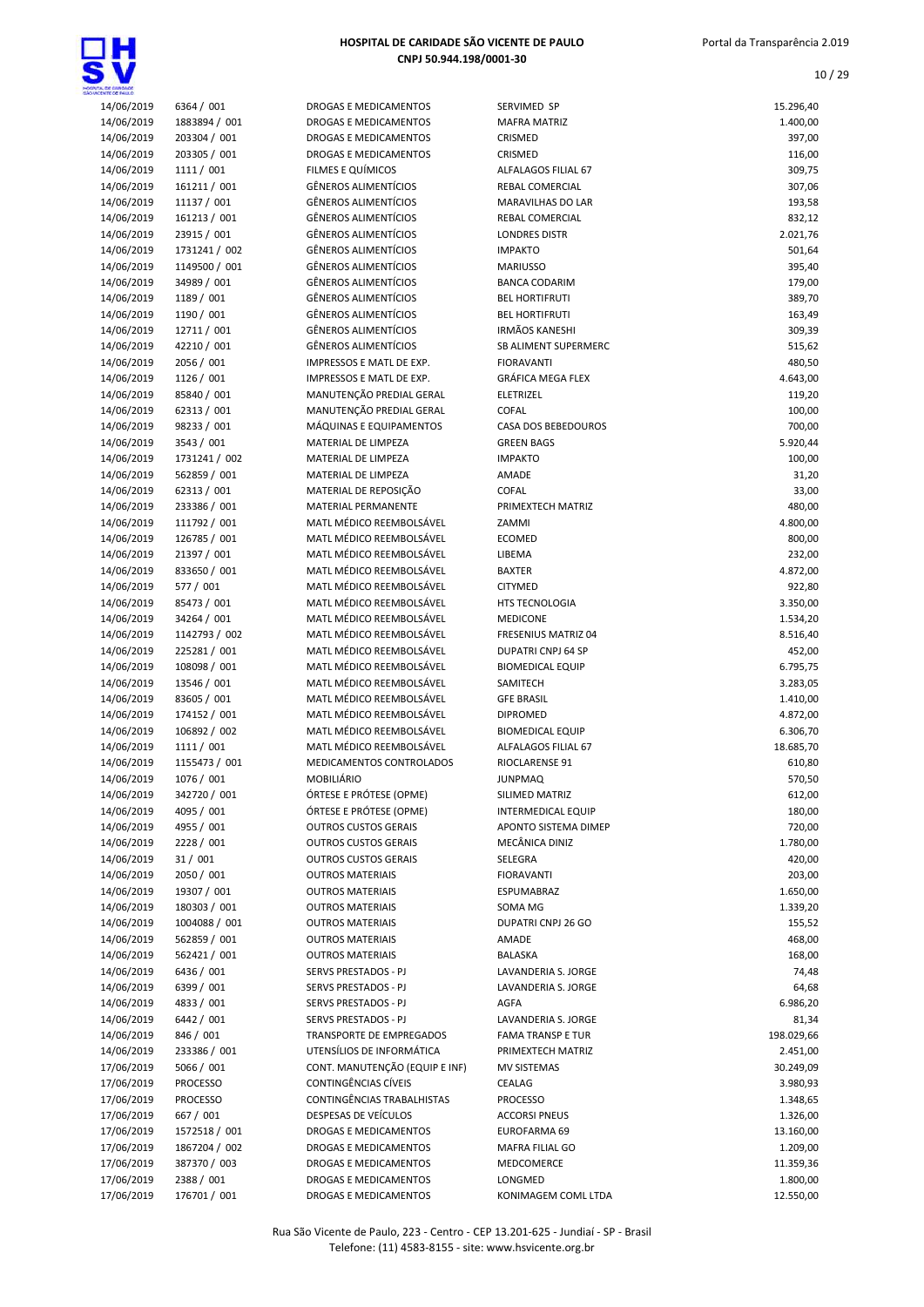

| WOENTE DE PAULO |                |                              |                            |          |
|-----------------|----------------|------------------------------|----------------------------|----------|
| 17/06/2019      | 1144958 / 002  | DROGAS E MEDICAMENTOS        | RIOCLARENSE 91             | 1.790,00 |
| 17/06/2019      | 727082 / 001   | DROGAS E MEDICAMENTOS        | MEDICAMENTAL               | 5.751,27 |
| 17/06/2019      | 214615 / 001   | DROGAS E MEDICAMENTOS        | ALFALAGOS LTDA             | 420,00   |
| 17/06/2019      | 75458 / 002    | DROGAS E MEDICAMENTOS        | <b>GRIFOLS</b>             | 3.780,00 |
| 17/06/2019      | 74450 / 001    | <b>DROGAS E MEDICAMENTOS</b> | SERVIMED SP                | 391,13   |
| 17/06/2019      | 74451 / 001    | DROGAS E MEDICAMENTOS        | SERVIMED SP                | 215,52   |
| 17/06/2019      | 74453 / 001    | DROGAS E MEDICAMENTOS        | SERVIMED SP                | 215,52   |
| 17/06/2019      | 74452 / 001    | <b>DROGAS E MEDICAMENTOS</b> | SERVIMED SP                | 215,52   |
| 17/06/2019      | 30033897 / 001 | <b>ENERGIA ELÉTRICA</b>      | CPFL                       | 432,76   |
| 17/06/2019      | 192726 / 002   | EQUIP. PROC. ELETRÔNICO      | <b>INGRAM MICRO ES</b>     | 5.400,00 |
| 17/06/2019      | 971826 / 002   | EQUIP. PROC. ELETRÔNICO      | <b>INGRAM MICRO SP</b>     | 1.533,33 |
| 17/06/2019      | 12848971 / 005 | EQUIP. PROC. ELETRÔNICO      | TELEFÔNICA BRASIL          | 597,76   |
| 17/06/2019      | 8281/001       | <b>FRETES E CARRETOS</b>     | <b>J.M EXPRESS</b>         | 178,28   |
| 17/06/2019      | 54429 / 001    | <b>GASES MEDICINAIS</b>      | <b>OXILUZ</b>              | 6.593,00 |
| 17/06/2019      | 54434 / 001    | <b>GASES MEDICINAIS</b>      | <b>OXILUZ</b>              | 1.019,00 |
| 17/06/2019      | 54425 / 001    | <b>GASES MEDICINAIS</b>      | <b>OXILUZ</b>              | 1.081,00 |
| 17/06/2019      | 54433 / 001    | <b>GASES MEDICINAIS</b>      | <b>OXILUZ</b>              | 5.941,00 |
| 17/06/2019      | 12745 / 001    | <b>GÊNEROS ALIMENTÍCIOS</b>  | <b>IRMÃOS KANESHI</b>      | 716,93   |
| 17/06/2019      | 572749 / 001   | <b>GÊNEROS ALIMENTÍCIOS</b>  | <b>MARFRIG CD ITUPEVA</b>  | 3.466,94 |
| 17/06/2019      | 12024 / 001    | <b>GÊNEROS ALIMENTÍCIOS</b>  | <b>ELITE</b>               | 228,62   |
| 17/06/2019      | 11996 / 001    | <b>GÊNEROS ALIMENTÍCIOS</b>  | <b>ELITE</b>               | 1.980,94 |
| 17/06/2019      | 43546 / 001    | <b>GÊNEROS ALIMENTÍCIOS</b>  | SAMAPI PROD HOSP           | 92,00    |
| 17/06/2019      | 87150 / 001    | <b>GÊNEROS ALIMENTÍCIOS</b>  | <b>TERRÃO</b>              | 395,70   |
| 17/06/2019      | 772993 / 001   | GÊNEROS ALIMENTÍCIOS         | PAPEL ITUPEVA              | 264,00   |
| 17/06/2019      | 167 / 001      | <b>GÊNEROS ALIMENTÍCIOS</b>  | DENARDI BAZAR POPULAR      | 189,60   |
| 17/06/2019      | 166 / 001      | <b>GÊNEROS ALIMENTÍCIOS</b>  | DENARDI BAZAR POPULAR      | 387,20   |
| 17/06/2019      | 35018 / 001    | <b>GÊNEROS ALIMENTÍCIOS</b>  | <b>BANCA CODARIM</b>       | 100,10   |
| 17/06/2019      | 91481 / 001    | <b>GÊNEROS ALIMENTÍCIOS</b>  | JOATE COM E REP            | 1.418,40 |
| 17/06/2019      | 1213 / 001     | <b>GÊNEROS ALIMENTÍCIOS</b>  | <b>BEL HORTIFRUTI</b>      | 166,85   |
| 17/06/2019      | 1214 / 001     | GÊNEROS ALIMENTÍCIOS         | <b>BEL HORTIFRUTI</b>      | 141,74   |
| 17/06/2019      | 2284996 / 001  | <b>GÊNEROS ALIMENTÍCIOS</b>  | SERRAMAR                   | 323,00   |
| 17/06/2019      | 2282750 / 001  | <b>GÊNEROS ALIMENTÍCIOS</b>  | SERRAMAR                   | 494,00   |
| 17/06/2019      | 8258 / 001     | <b>GÊNEROS ALIMENTÍCIOS</b>  | QUALYLAB                   | 4.246,00 |
| 17/06/2019      | 42316 / 001    | <b>GÊNEROS ALIMENTÍCIOS</b>  | SB ALIMENT SUPERMERC       | 1.095,00 |
| 17/06/2019      | 1197 / 001     | <b>GÊNEROS ALIMENTÍCIOS</b>  | <b>BEL HORTIFRUTI</b>      | 48,07    |
| 17/06/2019      | 1152631 / 001  | <b>GÊNEROS ALIMENTÍCIOS</b>  | SEARA COM ALIMENTOS        | 1.028,40 |
| 17/06/2019      | 34999 / 001    | <b>GÊNEROS ALIMENTÍCIOS</b>  | <b>BANCA CODARIM</b>       | 38,50    |
| 17/06/2019      | 2281060 / 001  | <b>GÊNEROS ALIMENTÍCIOS</b>  | SERRAMAR                   | 361,00   |
| 17/06/2019      | 42315 / 001    | <b>GÊNEROS ALIMENTÍCIOS</b>  | SB ALIMENT SUPERMERC       | 1.457,28 |
| 17/06/2019      | 35017 / 001    | <b>GÊNEROS ALIMENTÍCIOS</b>  | <b>BANCA CODARIM</b>       | 385,70   |
| 17/06/2019      | 34997 / 001    | <b>GÊNEROS ALIMENTÍCIOS</b>  | <b>BANCA CODARIM</b>       | 254,90   |
| 17/06/2019      | 12727 / 001    | <b>GÊNEROS ALIMENTÍCIOS</b>  | <b>IRMÃOS KANESHI</b>      | 536,56   |
| 17/06/2019      | 1598160 / 001  | <b>GÊNEROS ALIMENTÍCIOS</b>  | <b>FRANGO ADORO FILIAL</b> | 1.442,00 |
| 17/06/2019      | 202059 / 001   | IMPRESSOS E MATL DE EXP.     | KALUNGA JUNDIAÍ            | 158,00   |
| 17/06/2019      | 613548 / 001   | IMPRESSOS E MATL DE EXP.     | <b>ESPACIAL</b>            | 1.345,61 |
| 17/06/2019      | 2134091 / 001  | IMPRESSOS E MATL DE EXP.     | TRAVAGIN                   | 276,00   |
| 17/06/2019      | 535264 / 001   | IMPRESSOS E MATL DE EXP.     | INFORSHOP SOLUCÕES         | 1.267,33 |
| 17/06/2019      | 255381 / 001   | IMPRESSOS E MATL DE EXP.     | PROCOMP                    | 963,00   |
| 17/06/2019      | 28401 / 001    | IMPRESSOS E MATL DE EXP.     | <b>BAZAR HELENA</b>        | 1.030,43 |
| 17/06/2019      | 288 / 001      | LOCAÇÃO (EQUIP, MÁQ. ESPAÇO) | <b>INTERMEDICAL EQUIP</b>  | 1.000,00 |
| 17/06/2019      | 317 / 001      | LOCAÇÃO DE DIVERSOS          | LOUVETEL                   | 660,00   |
| 17/06/2019      | 5904 / 001     | MANUTENÇÃO PREDIAL GERAL     | <b>CENTER FECHA</b>        | 2.128,55 |
| 17/06/2019      | 371640 / 001   | MANUTENÇÃO PREDIAL GERAL     | <b>RONDI</b>               | 187,30   |
| 17/06/2019      | 33986 / 001    | MANUTENÇÃO PREDIAL GERAL     | <b>3V TINTAS</b>           | 587,70   |
| 17/06/2019      | 18766 / 001    | MATERIAL DE LAVANDERIA       | SANDRA CRISTIANE GOD       | 750,00   |
| 17/06/2019      | 1748260 / 001  | MATERIAL DE LIMPEZA          | <b>IMPAKTO</b>             | 61,15    |
| 17/06/2019      | 87193 / 001    | MATERIAL DE LIMPEZA          | TERRÃO                     | 320,76   |
| 17/06/2019      | 520967 / 001   | MATERIAL DE LIMPEZA          | <b>COLUMBIA</b>            | 270,00   |
| 17/06/2019      | 6017 / 001     | MATERIAL DE LIMPEZA          | PRISMA COMERCIAL           | 1.471,50 |
| 17/06/2019      | 5904 / 001     | MATERIAL DE REPOSIÇÃO        | <b>CENTER FECHA</b>        | 114,00   |
| 17/06/2019      | 29465 / 001    | MATERIAL DE REPOSIÇÃO        | SAUBERN                    | 962,64   |
| 17/06/2019      | 13539 / 001    | MATERIAL DE REPOSIÇÃO        | <b>OLIVERTEC</b>           | 644,00   |
| 17/06/2019      | 371640 / 001   | MATERIAL DE REPOSIÇÃO        | <b>RONDI</b>               | 150,60   |
| 17/06/2019      | 8114 / 001     | MATERIAL DE REPOSIÇÃO        | DOMAX COMERCIAL            | 1.009,20 |
| 17/06/2019      | 54429 / 001    | MATERIAL DE REPOSIÇÃO        | <b>OXILUZ</b>              | 207,50   |
| 17/06/2019      | 12848971 / 005 | MATERIAL DE REPOSIÇÃO        | TELEFÔNICA BRASIL          | 2,24     |
| 17/06/2019      | 371637 / 001   | MATERIAL PERMANENTE          | <b>RONDI</b>               | 208,23   |
| 17/06/2019      | 1748260 / 001  | MATERIAL PERMANENTE          | <b>IMPAKTO</b>             | 911,77   |
| 17/06/2019      | 613548 / 001   | MATL MÉDICO REEMBOLSÁVEL     | <b>ESPACIAL</b>            | 31,99    |
|                 |                |                              |                            |          |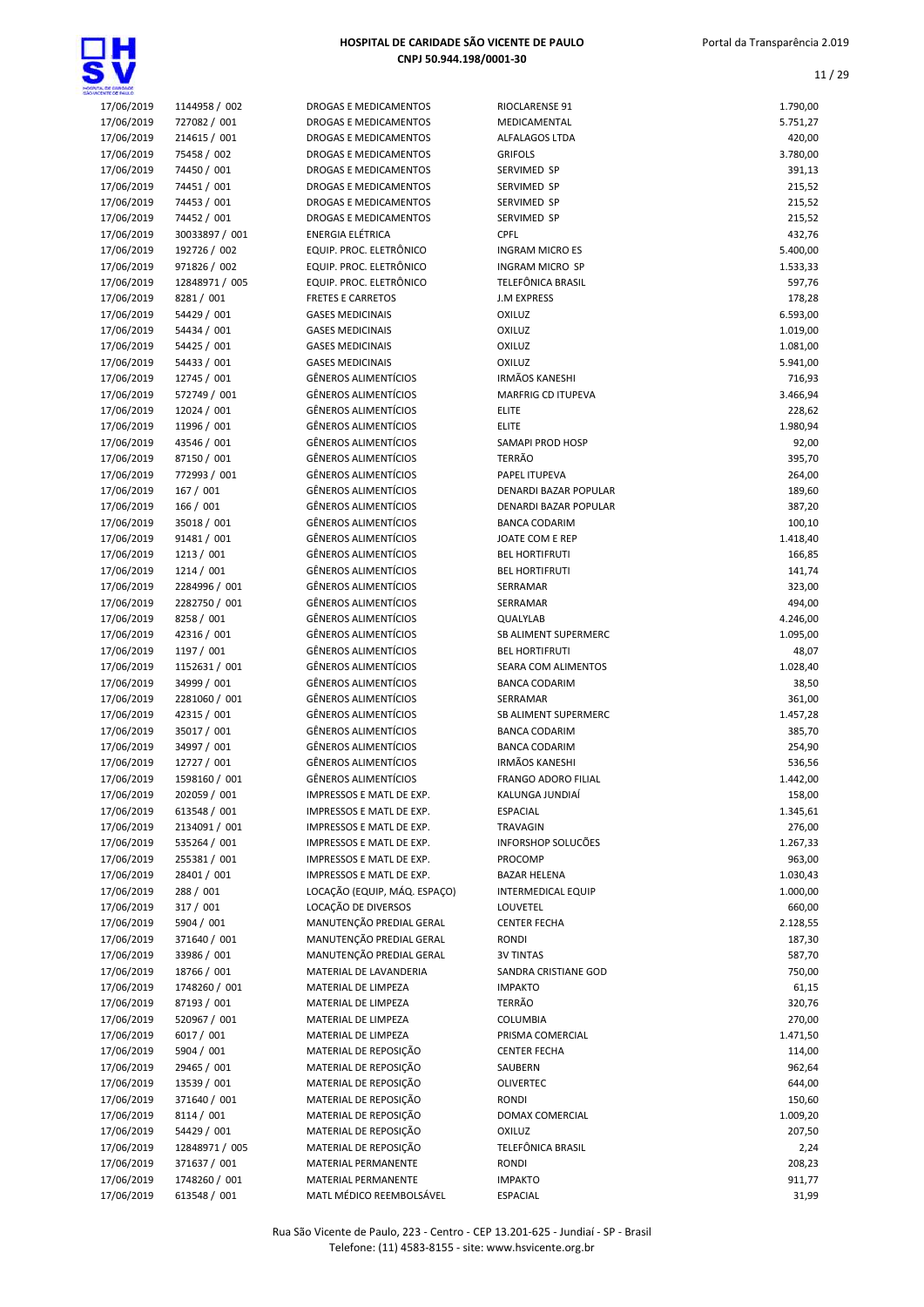

| 17/06/2019 | 1003204 / 001   | MATL MÉDICO REEMBOLSÁVEL    | DUPATRI CNPJ 26 GO        | 315,34    |
|------------|-----------------|-----------------------------|---------------------------|-----------|
| 17/06/2019 | 98115 / 003     | MATL MÉDICO REEMBOLSÁVEL    | <b>LABOR IMPORT</b>       | 1.317,38  |
| 17/06/2019 | 77825 / 001     | MATL MÉDICO REEMBOLSÁVEL    | CIRÚRGICA BRASIL          | 611,10    |
|            |                 | MATL MÉDICO REEMBOLSÁVEL    |                           | 1.745,98  |
| 17/06/2019 | 14941 / 001     |                             | <b>ALIANÇA</b>            |           |
| 17/06/2019 | 18766 / 001     | MATL MÉDICO REEMBOLSÁVEL    | SANDRA CRISTIANE GOD      | 277,50    |
| 17/06/2019 | 1160821 / 001   | MATL MÉDICO REEMBOLSÁVEL    | FRESENIUS MATRIZ 04       | 712,51    |
| 17/06/2019 | 6017 / 001      | MATL MÉDICO REEMBOLSÁVEL    | PRISMA COMERCIAL          | 2.625,00  |
| 17/06/2019 | 56921 / 001     | MATL MÉDICO REEMBOLSÁVEL    | <b>DE PAULI</b>           | 2.784,15  |
| 17/06/2019 | 224155 / 001    | MATL MÉDICO REEMBOLSÁVEL    | DUPATRI CNPJ 64 SP        | 3.603,75  |
| 17/06/2019 | 33771 / 002     | MATL MÉDICO REEMBOLSÁVEL    | <b>MEDICONE</b>           | 522,20    |
| 17/06/2019 | 1143708 / 001   | MATL MÉDICO REEMBOLSÁVEL    | FRESENIUS MATRIZ 04       | 2.850,00  |
| 17/06/2019 | 40802 / 001     | MATL MÉDICO REEMBOLSÁVEL    | <b>DIAGNOSTICA</b>        | 2.400,00  |
| 17/06/2019 | 2741 / 001      | MATL MÉDICO REEMBOLSÁVEL    | VISIONBAND                | 240,00    |
| 17/06/2019 | 2250 / 001      | MATL MÉDICO REEMBOLSÁVEL    | SEROPLAST                 | 1.275,25  |
| 17/06/2019 | 98909 / 002     | MATL MÉDICO REEMBOLSÁVEL    | <b>LABOR IMPORT</b>       | 1.317,36  |
| 17/06/2019 | 1084536 / 001   | MATL MÉDICO REEMBOLSÁVEL    | CIRÚRGICA FERNANDES       | 810,00    |
| 17/06/2019 | 3432 / 001      | MATL MÉDICO REEMBOLSÁVEL    | <b>COLINA TEXTIL</b>      | 1.965,60  |
| 17/06/2019 | 1646 / 002      | <b>MOBILIÁRIO</b>           | PONTO CERTO MÓVEIS        | 4.560,00  |
| 17/06/2019 | 79846 / 001     | ÓRTESE E PRÓTESE (OPME)     | LINE LIFE                 | 97,48     |
| 17/06/2019 | 2039 / 001      | ÓRTESE E PRÓTESE (OPME)     | SPINE HEALTH              | 600,00    |
| 17/06/2019 | 451881 / 001    | ÓRTESE E PRÓTESE (OPME)     | SUPRIMED                  | 959,40    |
| 17/06/2019 | 28826 / 001     | ÓRTESE E PRÓTESE (OPME)     | SMITH E NEPHEW FILIAL     | 6.887,80  |
| 17/06/2019 | 434875 / 001    | ÓRTESE E PRÓTESE (OPME)     | EMPÓRIO HOSPITALAR        | 254,00    |
| 17/06/2019 | 4101 / 001      | ÓRTESE E PRÓTESE (OPME)     | <b>INTERMEDICAL EQUIP</b> | 2.195,00  |
|            |                 |                             |                           |           |
| 17/06/2019 | 4097 / 001      | ÓRTESE E PRÓTESE (OPME)     | <b>INTERMEDICAL EQUIP</b> | 2.870,00  |
| 17/06/2019 | 4099 / 001      | ÓRTESE E PRÓTESE (OPME)     | <b>INTERMEDICAL EQUIP</b> | 1.560,00  |
| 17/06/2019 | 24178 / 001     | ÓRTESE E PRÓTESE (OPME)     | <b>ENDOCTOR</b>           | 2.750,00  |
| 17/06/2019 | 434461 / 001    | ÓRTESE E PRÓTESE (OPME)     | EMPÓRIO HOSPITALAR        | 1.287,00  |
| 17/06/2019 | 72668 / 001     | ÓRTESE E PRÓTESE (OPME)     | DENUO MEDIC               | 1.125,00  |
| 17/06/2019 | 434504 / 001    | ÓRTESE E PRÓTESE (OPME)     | EMPÓRIO HOSPITALAR        | 1.033,00  |
| 17/06/2019 | 3573 / 001      | <b>OUTROS CUSTOS GERAIS</b> | <b>ACCORSI PNEUS</b>      | 110,00    |
| 17/06/2019 | 255381 / 001    | <b>OUTROS MATERIAIS</b>     | PROCOMP                   | 20,28     |
| 17/06/2019 | 320 / 001       | <b>OUTROS MATERIAIS</b>     | <b>EURODESK</b>           | 4.897,55  |
| 17/06/2019 | 14936 / 001     | <b>OUTROS MATERIAIS</b>     | <b>ALIANÇA</b>            | 4.582,50  |
| 17/06/2019 | 224155 / 001    | <b>OUTROS MATERIAIS</b>     | DUPATRI CNPJ 64 SP        | 325,50    |
| 17/06/2019 | 14941 / 001     | <b>OUTROS MATERIAIS</b>     | ALIANÇA                   | 9.750,01  |
| 17/06/2019 | 19198 / 002     | <b>OUTROS MATERIAIS</b>     | ESPUMABRAZ                | 825,00    |
| 17/06/2019 | 759 / 001       | SERVS MÉDICOS COMPL - PJ    | EGIDIO SERVIÇOS MÉD.      | 6.175,90  |
| 17/06/2019 | 1064 / 001      | SERVS MÉDICOS COMPL - PJ    | N A ALIANCA               | 2.543,05  |
| 17/06/2019 | 133 / 001       | SERVS MÉDICOS COMPL - PJ    | <b>REZENDE DO VALE</b>    | 2.543,05  |
| 17/06/2019 | 10274 / 001     | SERVS MÉDICOS COMPL - PJ    | FONSECA DE MELLO          | 1.407,75  |
| 17/06/2019 | 2836 / 001      | SERVS MÉDICOS COMPL - PJ    | CLÍNICA MÉD. SÃO PED      | 5.349,45  |
| 17/06/2019 | 155601 / 001    | SERVS PRESTADOS - PJ        | <b>BIONEXO</b>            | 3.153,00  |
| 17/06/2019 | 156305 / 001    | SERVS PRESTADOS - PJ        | <b>BIONEXO</b>            | 1.500,00  |
| 17/06/2019 | 155553 / 001    | SERVS PRESTADOS - PJ        | <b>BIONEXO</b>            | 3.200,00  |
| 17/06/2019 | 1323220 / 001   | SERVS PRESTADOS - PJ        | SOFTMATIC                 | 134,59    |
|            | 22342 / 001     |                             | <b>TECNOCÓPIAS</b>        |           |
| 17/06/2019 |                 | SERVS PRESTADOS - PJ        |                           | 340,00    |
| 17/06/2019 | 12744 / 001     | SERVS PRESTADOS - PJ        | APONTO SISTEMAS           | 1.040,00  |
| 17/06/2019 | 52316 / 001     | SERVS PRESTADOS - PJ        | <b>ELEVADORES ATLAS</b>   | 10.564,77 |
| 17/06/2019 | 3277 / 001      | SERVS PRESTADOS - PJ        | <b>WCIRINO</b>            | 2.180,33  |
| 17/06/2019 | 153150 / 003    | SOFTWARE                    | <b>BIONEXO</b>            | 714,29    |
| 17/06/2019 | 153149 / 003    | SOFTWARE                    | <b>BIONEXO</b>            | 714,29    |
| 17/06/2019 | 362764699 / 001 | <b>TELEFONE</b>             | <b>VIVO</b>               | 4.629,80  |
| 17/06/2019 | 363455715 / 001 | <b>TELEFONE</b>             | <b>VIVO</b>               | 179,96    |
| 17/06/2019 | CONF. DÍV / 001 | TERMO CONF DÍVIDA           | CPFL                      | 43.138,27 |
| 17/06/2019 | CONF. DÍV / 005 | TERMO CONF DÍVIDA           | CARDIOIMAGEM              | 2.008,39  |
| 17/06/2019 | CONF. DÍV / 005 | TERMO CONF DÍVIDA           | ANGIOSCAN                 | 3.739,30  |
| 18/06/2019 | 1161851 / 001   | DROGAS E MEDICAMENTOS       | FRESENIUS MATRIZ 04       | 7.672,00  |
| 18/06/2019 | 3019 / 001      | DROGAS E MEDICAMENTOS       | <b>FARMACIA SOBAM</b>     | 4.115,50  |
| 18/06/2019 | 30054552 / 001  | ENERGIA ELÉTRICA            | <b>CPFL</b>               | 1.287,77  |
| 18/06/2019 | 30056708 / 001  | ENERGIA ELÉTRICA            | CPFL                      | 455,04    |
| 18/06/2019 | 30040205 / 001  | <b>ENERGIA ELÉTRICA</b>     | CPFL                      | 511,82    |
| 18/06/2019 | 30005410 / 001  | ENERGIA ELÉTRICA            | CPFL                      | 547,09    |
| 18/06/2019 | 30054823 / 001  | <b>ENERGIA ELÉTRICA</b>     | <b>CPFL</b>               | 309,68    |
|            |                 |                             |                           |           |
| 18/06/2019 | 285674 / 001    | <b>GASES MEDICINAIS</b>     | IBG                       | 275,21    |
| 18/06/2019 | 12782 / 001     | <b>GÊNEROS ALIMENTÍCIOS</b> | <b>IRMÃOS KANESHI</b>     | 608,50    |
| 18/06/2019 | 644775 / 001    | <b>GÊNEROS ALIMENTÍCIOS</b> | <b>PRIETO</b>             | 180,00    |
| 18/06/2019 | 1222 / 001      | GÊNEROS ALIMENTÍCIOS        | <b>BEL HORTIFRUTI</b>     | 310,78    |
| 18/06/2019 | 6352 / 001      | IMPRESSOS E MATL DE EXP.    | ADEQUADRO                 | 913,80    |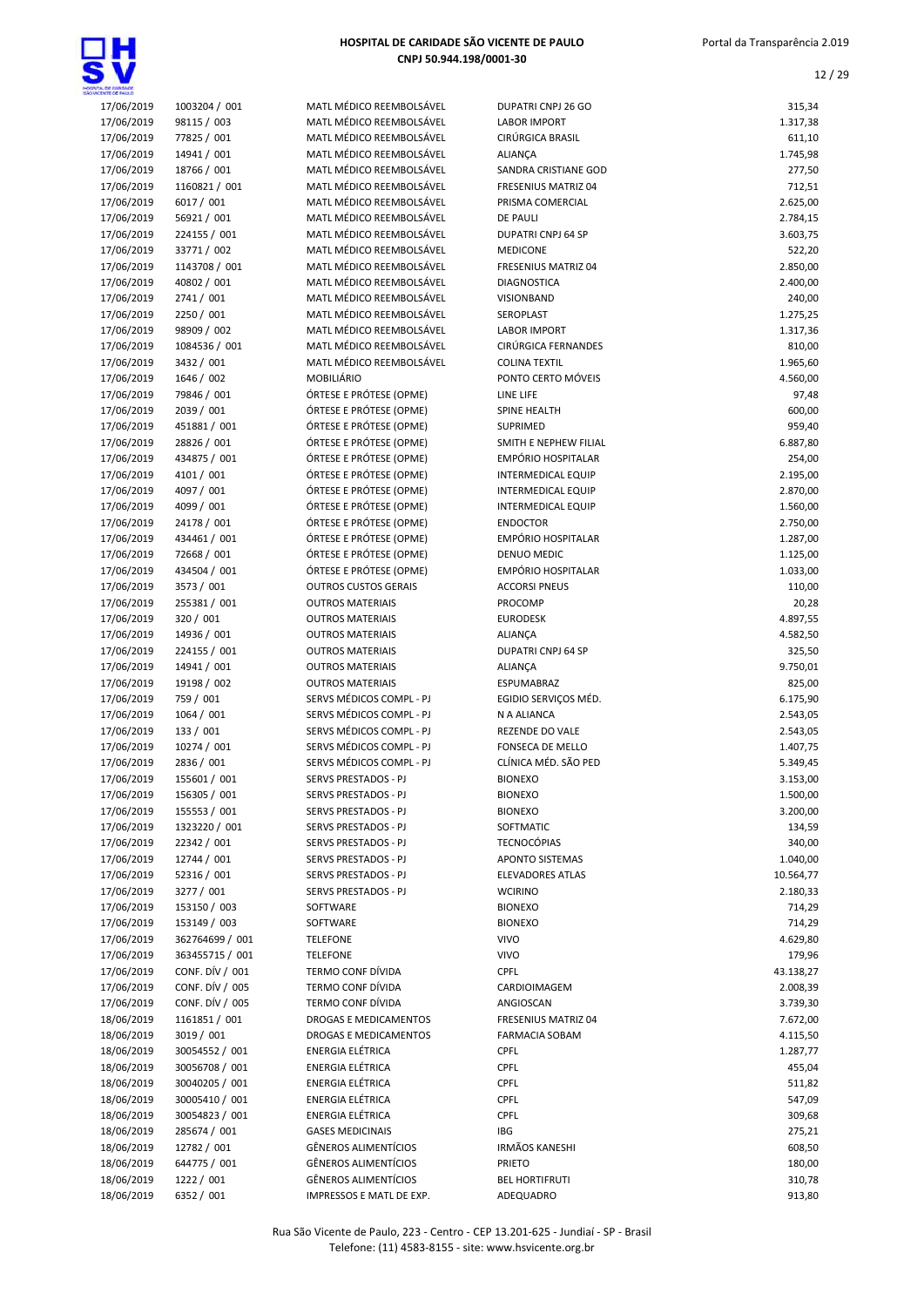

| 18/06/2019 | 105/2019 / 001       | LOCAÇÃO DE EQUIPAMENTOS             | <b>CICLO MED</b>           | 3.631,00   |
|------------|----------------------|-------------------------------------|----------------------------|------------|
| 18/06/2019 | 316540 / 001         | MANUTENÇÃO PREDIAL GERAL            | DEPÓSITO TORTORELLA        | 325,00     |
| 18/06/2019 | 136462 / 001         | MANUTENÇÃO PREDIAL GERAL            | <b>SACI TINTAS</b>         | 499,00     |
| 18/06/2019 | 373 / 001            | MANUTENÇÃO PREDIAL GERAL            | INOVA JUNDIAÍ              | 267,20     |
|            |                      | MANUTENÇÃO PREDIAL GERAL            |                            | 509,60     |
| 18/06/2019 | 348 / 001            | MANUTENÇÃO PREDIAL GERAL            | <b>INOVA JUNDIAÍ</b>       |            |
| 18/06/2019 | 315590 / 001         |                                     | DEPÓSITO TORTORELLA        | 356,50     |
| 18/06/2019 | 317182 / 001         | MANUTENÇÃO PREDIAL GERAL            | DEPÓSITO TORTORELLA        | 584,00     |
| 18/06/2019 | 315353 / 001         | MANUTENÇÃO PREDIAL GERAL            | DEPÓSITO TORTORELLA        | 584,00     |
| 18/06/2019 | 315589 / 001         | MANUTENÇÃO PREDIAL GERAL            | DEPÓSITO TORTORELLA        | 276,50     |
| 18/06/2019 | 314870 / 001         | MANUTENÇÃO PREDIAL GERAL            | <b>DEPÓSITO TORTORELLA</b> | 456,40     |
| 18/06/2019 | 355 / 001            | MANUTENÇÃO PREDIAL GERAL            | INOVA JUNDIAÍ              | 83,00      |
| 18/06/2019 | 48854 / 001          | MANUTENÇÃO PREDIAL GERAL            | AMARELINHA TINTAS          | 285,40     |
| 18/06/2019 | 87285 / 001          | MATERIAL DE LIMPEZA                 | <b>TERRÃO</b>              | 246,38     |
| 18/06/2019 | 48854 / 001          | MATERIAL DE REPOSIÇÃO               | <b>AMARELINHA TINTAS</b>   | 45,90      |
| 18/06/2019 | 413 / 001            | MATERIAL DE REPOSIÇÃO               | INOVA JUNDIAÍ              | 194,80     |
| 18/06/2019 | 433 / 001            | MATERIAL DE REPOSIÇÃO               | INOVA JUNDIAÍ              | 30,40      |
| 18/06/2019 | 433 / 001            | MATERIAL PERMANENTE                 | <b>INOVA JUNDIAI</b>       | 314,00     |
| 18/06/2019 | 5370 / 001           | MATERIAL PERMANENTE                 | SANDPLAST                  | 690,00     |
| 18/06/2019 | 163797 / 001         | MATL MÉDICO REEMBOLSÁVEL            | CIRUR SÃO JOSE 04          | 199,13     |
| 18/06/2019 | 281711 / 001         | MATL MÉDICO REEMBOLSÁVEL            | POLAR FIX                  | 21,00      |
| 18/06/2019 | 281536 / 001         | MATL MÉDICO REEMBOLSÁVEL            | POLAR FIX                  | 3.930,00   |
| 18/06/2019 | 280787 / 001         | MATL MÉDICO REEMBOLSÁVEL            | POLAR FIX                  | 1.062,72   |
|            | 10026 / 001          | MATL MÉDICO REEMBOLSÁVEL            | SUPERMED FINAL 41          | 2.487,57   |
| 18/06/2019 |                      | MATL MÉDICO REEMBOLSÁVEL            | CIRUR SÃO JOSE 04          |            |
| 18/06/2019 | 163608 / 001         |                                     |                            | 4.275,13   |
| 18/06/2019 | 281683 / 001         | MATL MÉDICO REEMBOLSÁVEL            | <b>POLAR FIX</b>           | 3.697,00   |
| 18/06/2019 | 280314 / 001         | MATL MÉDICO REEMBOLSÁVEL            | POLAR FIX                  | 424,08     |
| 18/06/2019 | 281496 / 001         | MATL MÉDICO REEMBOLSÁVEL            | POLAR FIX                  | 179,56     |
| 18/06/2019 | 281660 / 002         | MATL MÉDICO REEMBOLSÁVEL            | POLAR FIX                  | 942,00     |
| 18/06/2019 | 3022 / 001           | MATL MÉDICO REEMBOLSÁVEL            | <b>FARMÁCIA SOBAM</b>      | 80,00      |
| 18/06/2019 | 281286 / 002         | MATL MÉDICO REEMBOLSÁVEL            | POLAR FIX                  | 1.128,00   |
| 18/06/2019 | 280914 / 001         | MATL MÉDICO REEMBOLSÁVEL            | POLAR FIX                  | 68,88      |
| 18/06/2019 | 15880 / 001          | MATL MÉDICO REEMBOLSÁVEL            | MEDICAL PANIAGUA           | 1.465,00   |
| 18/06/2019 | 281334 / 001         | MATL MÉDICO REEMBOLSÁVEL            | <b>POLAR FIX</b>           | 5.206,01   |
| 18/06/2019 | 280759 / 001         | MATL MÉDICO REEMBOLSÁVEL            | POLAR FIX                  | 1.036,80   |
| 18/06/2019 | 281308 / 001         | MATL MÉDICO REEMBOLSÁVEL            | <b>POLAR FIX</b>           | 3.882,00   |
| 18/06/2019 | 176494 / 001         | MATL MÉDICO REEMBOLSÁVEL            | KONIMAGEM COML LTDA        | 2.010,00   |
| 18/06/2019 | 281671 / 001         | MATL MÉDICO REEMBOLSÁVEL            | POLAR FIX                  | 530,88     |
| 18/06/2019 | 281474 / 001         | MATL MÉDICO REEMBOLSÁVEL            | POLAR FIX                  | 301,90     |
| 18/06/2019 | 280341 / 001         | MATL MÉDICO REEMBOLSÁVEL            | POLAR FIX                  | 7.938,00   |
| 18/06/2019 | 2777912 / 001        | MATL MÉDICO REEMBOLSÁVEL            | <b>PROCIFAR</b>            | 1.670,40   |
| 18/06/2019 | 62648 / 001          | MATL MÉDICO REEMBOLSÁVEL            | <b>MEDICOR</b>             | 2.458,78   |
| 18/06/2019 | 281334 / 001         | <b>OUTROS MATERIAIS</b>             | POLAR FIX                  | 1.265,00   |
| 18/06/2019 |                      | <b>OUTROS MATERIAIS</b>             | <b>POLAR FIX</b>           | 2.604,00   |
|            | 281474 / 001         |                                     |                            |            |
| 18/06/2019 | 3566 / 001           | <b>OUTROS MATERIAIS</b>             | <b>IMPORMED</b>            | 918,00     |
| 18/06/2019 | <b>RESCISÃO</b>      | <b>RESCISÕES</b>                    | <b>RESCISÃO</b>            | 4.472,25   |
| 18/06/2019 | 5298 / 001           | SERVS MÉDICOS COMPL - PJ            | CLÍNICA ZIMMERMANN         | 56.310,00  |
| 18/06/2019 | 102 / 001            | SERVS PRESTADOS - PJ                | SOUZA SAMPAIO              | 5.000,00   |
| 18/06/2019 | 195 / 001            | SERVS PRESTADOS - PJ                | TAPEÇARIA VITÓRIA          | 5.000,00   |
| 18/06/2019 | 50577 / 005          | SERVS PRESTADOS - PJ                | <b>ELEVADORES ATLAS</b>    | 1.144,68   |
| 18/06/2019 | 06/2019B / 001       | <b>TELEFONE</b>                     | <b>VIVO</b>                | 743,80     |
| 18/06/2019 | 06/2019A / 001       | <b>TELEFONE</b>                     | <b>VIVO</b>                | 14,70      |
| 18/06/2019 | 06/2019C / 001       | <b>TELEFONE</b>                     | <b>VIVO</b>                | 14,70      |
| 18/06/2019 | 06/2019D / 001       | <b>TELEFONE</b>                     | <b>VIVO</b>                | 3.964,57   |
| 18/06/2019 | 20190614001198 / 001 | VALE REFEIÇÃO E ALIMENTAÇÃO         | VR                         | 309.021,25 |
| 19/06/2019 | 102378 / 001         | <b>COMBUSTÍVEIS E LUBRIFICANTES</b> | <b>ULTRAGAZ</b>            | 4.727,84   |
| 19/06/2019 | 102378 / 001         | DESPESAS FINANC MUNICIPAL           | <b>ULTRAGAZ</b>            | 105,60     |
| 19/06/2019 | 62740 / 001          | DROGAS E MEDICAMENTOS               | VERBENNA                   | 515,00     |
| 19/06/2019 | 1162833 / 001        | DROGAS E MEDICAMENTOS               | FRESENIUS MATRIZ 04        | 1.060,00   |
| 19/06/2019 | 495723 / 001         | DROGAS E MEDICAMENTOS               | RIOCLARENSE 20             | 2.155,00   |
| 19/06/2019 | 212688 / 001         | DROGAS E MEDICAMENTOS               | <b>FARMARIN</b>            | 2.089,92   |
|            |                      |                                     |                            |            |
| 19/06/2019 | 99265 / 001          | DROGAS E MEDICAMENTOS               | SERVIMED SP                | 595,00     |
| 19/06/2019 | OC 62905 / 001       | EQUIP. PROC. ELETRÔNICO             | <b>FIORAVANTI</b>          | 4.065,55   |
| 19/06/2019 | 456656 / 001         | <b>FIOS CIRÚRGICOS</b>              | <b>SUPRIMED</b>            | 136,80     |
| 19/06/2019 | 46682 / 001          | <b>GASES MEDICINAIS</b>             | <b>IBG CRYO FILIAL</b>     | 2.189,77   |
| 19/06/2019 | 46692 / 001          | <b>GASES MEDICINAIS</b>             | <b>IBG CRYO FILIAL</b>     | 2.786,97   |
| 19/06/2019 | 35066 / 001          | <b>GÊNEROS ALIMENTÍCIOS</b>         | <b>BANCA CODARIM</b>       | 230,60     |
| 19/06/2019 | 269 / 001            | <b>GÊNEROS ALIMENTÍCIOS</b>         | DONA QUITANDA              | 132,95     |
| 19/06/2019 | 12798 / 001          | <b>GÊNEROS ALIMENTÍCIOS</b>         | <b>IRMÃOS KANESHI</b>      | 282,15     |
| 19/06/2019 | 577257 / 001         | <b>GÊNEROS ALIMENTÍCIOS</b>         | MARFRIG CD ITUPEVA         | 1.698,63   |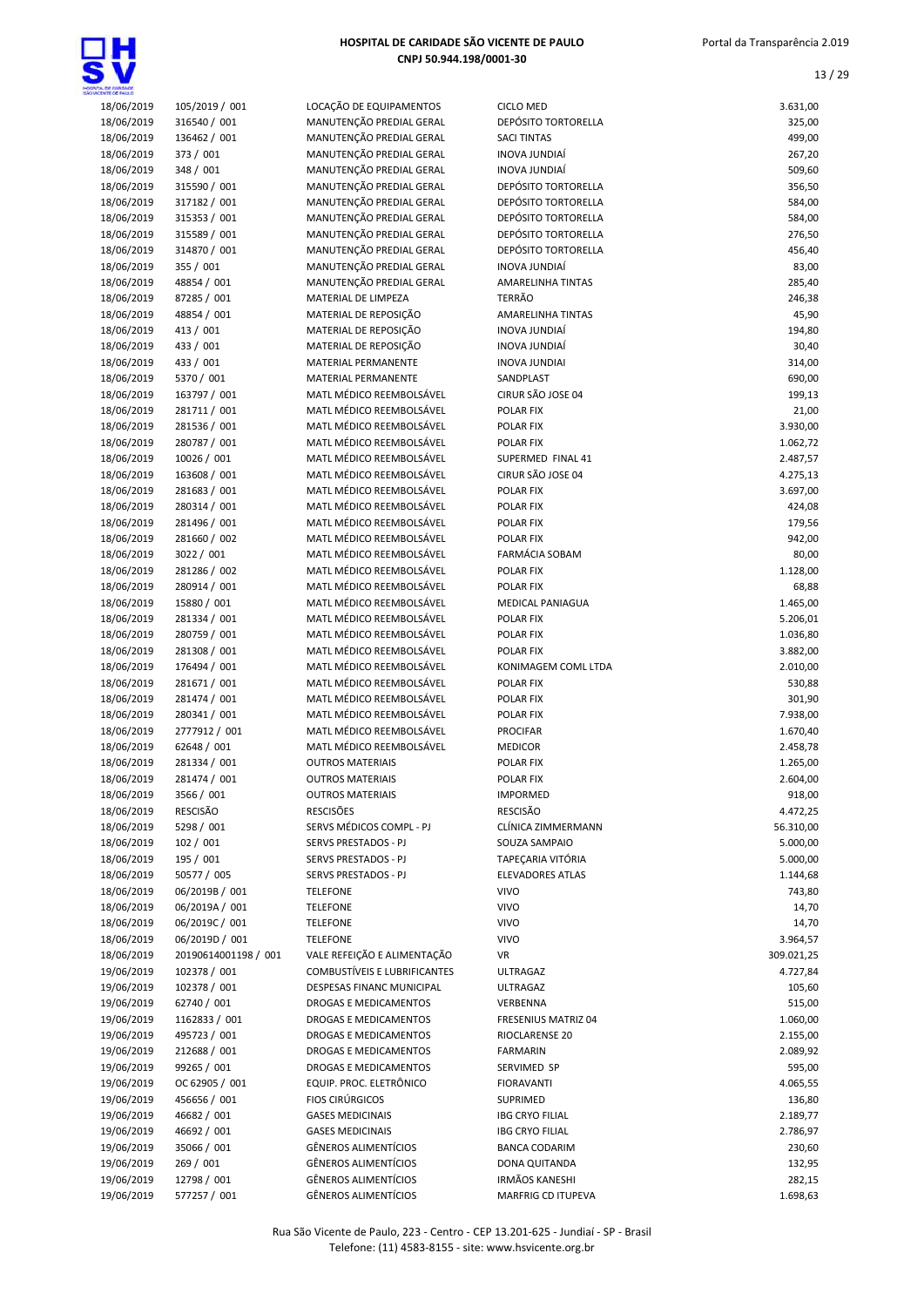| 19/06/2019 | 306283 / 001      | <b>GÊNEROS ALIMENTÍCIOS</b> | <b>GADKIM</b>              | 760,00    |
|------------|-------------------|-----------------------------|----------------------------|-----------|
| 19/06/2019 | 1601071 / 001     | <b>GÊNEROS ALIMENTÍCIOS</b> | <b>FRANGO ADORO FILIAL</b> | 3.052,00  |
| 19/06/2019 | 1145426 / 001     | <b>GÊNEROS ALIMENTÍCIOS</b> | FRESENIUS MATRIZ 04        | 8.050,00  |
| 19/06/2019 | 307427 / 001      | <b>IMPOSTO FEDERAL</b>      | PREFEITURA JUNDIAI         | 70,00     |
| 19/06/2019 | $D-87/001$        | <b>IMPOSTO FEDERAL</b>      | PIS/COFINS/CSLL            | 58,13     |
| 19/06/2019 | $D-155 / 001$     | <b>IMPOSTO FEDERAL</b>      | PIS/COFINS/CSLL            | 55,80     |
| 19/06/2019 | $D-46/001$        | <b>IMPOSTO FEDERAL</b>      | PIS/COFINS/CSLL            | 29,06     |
| 19/06/2019 | D-35415 / 001     | <b>IMPOSTO FEDERAL</b>      | PIS/COFINS/CSLL            | 27,44     |
| 19/06/2019 | D-4798225 / 001   | <b>IMPOSTO FEDERAL</b>      | PIS/COFINS/CSLL            | 13,52     |
|            |                   |                             |                            |           |
| 19/06/2019 | $D-70/001$        | <b>IMPOSTO FEDERAL</b>      | PIS/COFINS/CSLL            | 58,13     |
| 19/06/2019 | D-35413 / 001     | <b>IMPOSTO FEDERAL</b>      | PIS/COFINS/CSLL            | 27,44     |
| 19/06/2019 | D-57419 / 001     | <b>IMPOSTO FEDERAL</b>      | PIS/COFINS/CSLL            | 18,37     |
| 19/06/2019 | $D-119/001$       | <b>IMPOSTO FEDERAL</b>      | INSS - P. JURÍDICA         | 2.387,00  |
| 19/06/2019 | $D-120/001$       | <b>IMPOSTO FEDERAL</b>      | INSS - P. JURÍDICA         | 2.387,00  |
| 19/06/2019 | D-201916184 / 001 | <b>IMPOSTO FEDERAL</b>      | IRRF - P. JURÍDICA         | 24,45     |
| 19/06/2019 | $D-964 / 001$     | <b>IMPOSTO FEDERAL</b>      | IRRF - P. JURÍDICA         | 217,56    |
| 19/06/2019 | $D-10143 / 001$   | <b>IMPOSTO FEDERAL</b>      | IRRF - P. JURÍDICA         | 22,50     |
| 19/06/2019 | $D-160/001$       | <b>IMPOSTO FEDERAL</b>      | IRRF - P. JURÍDICA         | 126,00    |
|            |                   | <b>IMPOSTO FEDERAL</b>      | IRRF - P. JURÍDICA         |           |
| 19/06/2019 | $D-96/001$        |                             |                            | 28,13     |
| 19/06/2019 | $D-79/001$        | <b>IMPOSTO FEDERAL</b>      | IRRF - P. JURÍDICA         | 162,00    |
| 19/06/2019 | $D-59/001$        | <b>IMPOSTO FEDERAL</b>      | IRRF - P. JURÍDICA         | 56,25     |
| 19/06/2019 | $D-43 / 001$      | <b>IMPOSTO FEDERAL</b>      | IRRF - P. JURÍDICA         | 27,00     |
| 19/06/2019 | D-236 / 001       | <b>IMPOSTO FEDERAL</b>      | IRRF - P. JURÍDICA         | 18,75     |
| 19/06/2019 | $D-95/001$        | <b>IMPOSTO FEDERAL</b>      | IRRF - P. JURÍDICA         | 37,50     |
| 19/06/2019 | $D-274/001$       | <b>IMPOSTO FEDERAL</b>      | IRRF - P. JURÍDICA         | 36,00     |
| 19/06/2019 | $D-9551/001$      | <b>IMPOSTO FEDERAL</b>      | IRRF - P. JURÍDICA         | 36,74     |
|            | $D-275/001$       | <b>IMPOSTO FEDERAL</b>      | IRRF - P. JURÍDICA         | 210,00    |
| 19/06/2019 |                   |                             |                            |           |
| 19/06/2019 | $D-12/12/001$     | <b>IMPOSTO FEDERAL</b>      | <b>IRRF ALUGUÉL</b>        | 1.416,72  |
| 19/06/2019 | $D-275/001$       | <b>IMPOSTO FEDERAL</b>      | PIS/COFINS/CSLL            | 651,00    |
| 19/06/2019 | $D-50/001$        | <b>IMPOSTO FEDERAL</b>      | PIS/COFINS/CSLL            | 494,06    |
| 19/06/2019 | D-3782 / 001      | <b>IMPOSTO FEDERAL</b>      | PIS/COFINS/CSLL            | 430,12    |
| 19/06/2019 | D-7595 / 001      | <b>IMPOSTO FEDERAL</b>      | PIS/COFINS/CSLL            | 141,09    |
| 19/06/2019 | D-58004 / 001     | <b>IMPOSTO FEDERAL</b>      | PIS/COFINS/CSLL            | 132,91    |
| 19/06/2019 | $D-274/001$       | <b>IMPOSTO FEDERAL</b>      | PIS/COFINS/CSLL            | 111,60    |
| 19/06/2019 | $D-187/001$       | <b>IMPOSTO FEDERAL</b>      | PIS/COFINS/CSLL            | 87,19     |
| 19/06/2019 | $D-2741/001$      | <b>IMPOSTO FEDERAL</b>      | PIS/COFINS/CSLL            | 434,12    |
|            |                   |                             |                            |           |
| 19/06/2019 | D-732 / 001       | <b>IMPOSTO FEDERAL</b>      | PIS/COFINS/CSLL            | 356,13    |
| 19/06/2019 | D-964 / 001       | <b>IMPOSTO FEDERAL</b>      | INSS - P. JURÍDICA         | 1.595,46  |
| 19/06/2019 | D-1584 / 001      | <b>IMPOSTO FEDERAL</b>      | IRRF - P. JURÍDICA         | 240,00    |
| 19/06/2019 | D-1809 / 001      | <b>IMPOSTO FEDERAL</b>      | IRRF - P. JURÍDICA         | 497,67    |
| 19/06/2019 | $D-277/001$       | <b>IMPOSTO FEDERAL</b>      | IRRF - P. JURÍDICA         | 157,50    |
| 19/06/2019 | D-2836 / 001      | <b>IMPOSTO FEDERAL</b>      | IRRF - P. JURÍDICA         | 85,50     |
| 19/06/2019 | $D-61/001$        | <b>IMPOSTO FEDERAL</b>      | IRRF - P. JURÍDICA         | 54,00     |
| 19/06/2019 | D-2741 / 001      | <b>IMPOSTO FEDERAL</b>      | IRRF - P. JURÍDICA         | 140,04    |
| 19/06/2019 | D-1774 / 001      | <b>IMPOSTO FEDERAL</b>      | IRRF - P. JURÍDICA         | 375,50    |
|            |                   |                             |                            |           |
| 19/06/2019 | $D-248/001$       | <b>IMPOSTO FEDERAL</b>      | IRRF - P. JURÍDICA         | 18,75     |
| 19/06/2019 | D-3782 / 001      | <b>IMPOSTO FEDERAL</b>      | IRRF - P. JURÍDICA         | 138,75    |
| 19/06/2019 | $D-101/001$       | <b>IMPOSTO FEDERAL</b>      | IRRF - P. JURÍDICA         | 79,91     |
| 19/06/2019 | D-793 / 001       | <b>IMPOSTO FEDERAL</b>      | INSS - P. JURÍDICA         | 6.226,98  |
| 19/06/2019 | D-879 / 001       | <b>IMPOSTO FEDERAL</b>      | INSS - P. JURÍDICA         | 2.698,72  |
| 19/06/2019 | D-120495 / 001    | <b>IMPOSTO FEDERAL</b>      | IRRF - P. JURÍDICA         | 24,06     |
| 19/06/2019 | $D-145 / 001$     | <b>IMPOSTO FEDERAL</b>      | IRRF - P. JURÍDICA         | 18,75     |
| 19/06/2019 | $D-276/001$       | <b>IMPOSTO FEDERAL</b>      | IRRF - P. JURÍDICA         | 54,00     |
| 19/06/2019 | $D-275/001$       | <b>IMPOSTO FEDERAL</b>      | IRRF - P. JURÍDICA         | 45,00     |
|            | $D-252 / 001$     |                             | IRRF - P. JURÍDICA         |           |
| 19/06/2019 |                   | <b>IMPOSTO FEDERAL</b>      |                            | 28,13     |
| 19/06/2019 | $D-299/001$       | <b>IMPOSTO FEDERAL</b>      | IRRF - P. JURÍDICA         | 9,38      |
| 19/06/2019 | $D-45/001$        | <b>IMPOSTO FEDERAL</b>      | IRRF - P. JURÍDICA         | 140,63    |
| 19/06/2019 | D-2749 / 001      | <b>IMPOSTO FEDERAL</b>      | IRRF - P. JURÍDICA         | 56,25     |
| 19/06/2019 | $D-153 / 001$     | <b>IMPOSTO FEDERAL</b>      | IRRF - P. JURÍDICA         | 3.701,56  |
| 19/06/2019 | D-5279 / 001      | <b>IMPOSTO FEDERAL</b>      | IRRF - P. JURÍDICA         | 300,00    |
| 19/06/2019 | $D-153 / 001$     | <b>IMPOSTO FEDERAL</b>      | PIS/COFINS/CSLL            | 11.474,85 |
| 19/06/2019 | $D-252 / 001$     | <b>IMPOSTO FEDERAL</b>      | PIS/COFINS/CSLL            | 2.232,00  |
| 19/06/2019 | D-1809 / 001      | <b>IMPOSTO FEDERAL</b>      | PIS/COFINS/CSLL            | 1.542,78  |
| 19/06/2019 | $D-86/001$        | <b>IMPOSTO FEDERAL</b>      | PIS/COFINS/CSLL            | 348,75    |
|            |                   |                             |                            |           |
| 19/06/2019 | $D-55/001$        | <b>IMPOSTO FEDERAL</b>      | PIS/COFINS/CSLL            | 290,63    |
| 19/06/2019 | $D-40/001$        | <b>IMPOSTO FEDERAL</b>      | PIS/COFINS/CSLL            | 279,00    |
| 19/06/2019 | $D-96/001$        | <b>IMPOSTO FEDERAL</b>      | PIS/COFINS/CSLL            | 247,74    |
| 19/06/2019 | $D-30/001$        | <b>IMPOSTO FEDERAL</b>      | PIS/COFINS/CSLL            | 232,50    |
| 19/06/2019 | $D-82/001$        | <b>IMPOSTO FEDERAL</b>      | PIS/COFINS/CSLL            | 116,25    |

| 14 / 29         |
|-----------------|
| 760,00          |
| 3.052,00        |
| 8.050,00        |
| 70,00           |
| 58,13           |
| 55,80           |
| 29,06           |
| 27,44           |
| 13,52           |
| 58,13           |
| 27,44           |
| 18,37           |
| 2.387,00        |
| 2.387,00        |
| 24,45           |
| 217,56          |
| 22,50           |
| 126,00          |
| 28,13           |
| 162,00          |
| 56,25           |
| 27,00<br>18,75  |
| 37,50           |
| 36,00           |
| 36,74           |
| 210,00          |
| 1.416,72        |
| 651,00          |
| 494,06          |
| 430,12          |
| 141,09          |
| 132,91          |
| 111,60          |
| 87,19           |
| 434,12          |
| 356,13          |
| 1.595,46        |
| 240,00          |
| 497,67          |
| 157,50          |
| 85,50           |
| 54,00           |
| 140,04          |
| 375,50          |
| 18,75           |
| 138,75<br>79,91 |
| 6.226,98        |
| 2.698,72        |
| 24,06           |
| 18,75           |
| 54,00           |
| 45,00           |
| 28,13           |
| 9,38            |
| 140,63          |
| 56,25           |
| 3.701,56        |
| 300,00          |
| 11.474,85       |
| 2.232,00        |
| 1.542,78        |
| 348,75          |
| 290,63          |
| 279,00          |
| 247,74          |
| 232,50          |
|                 |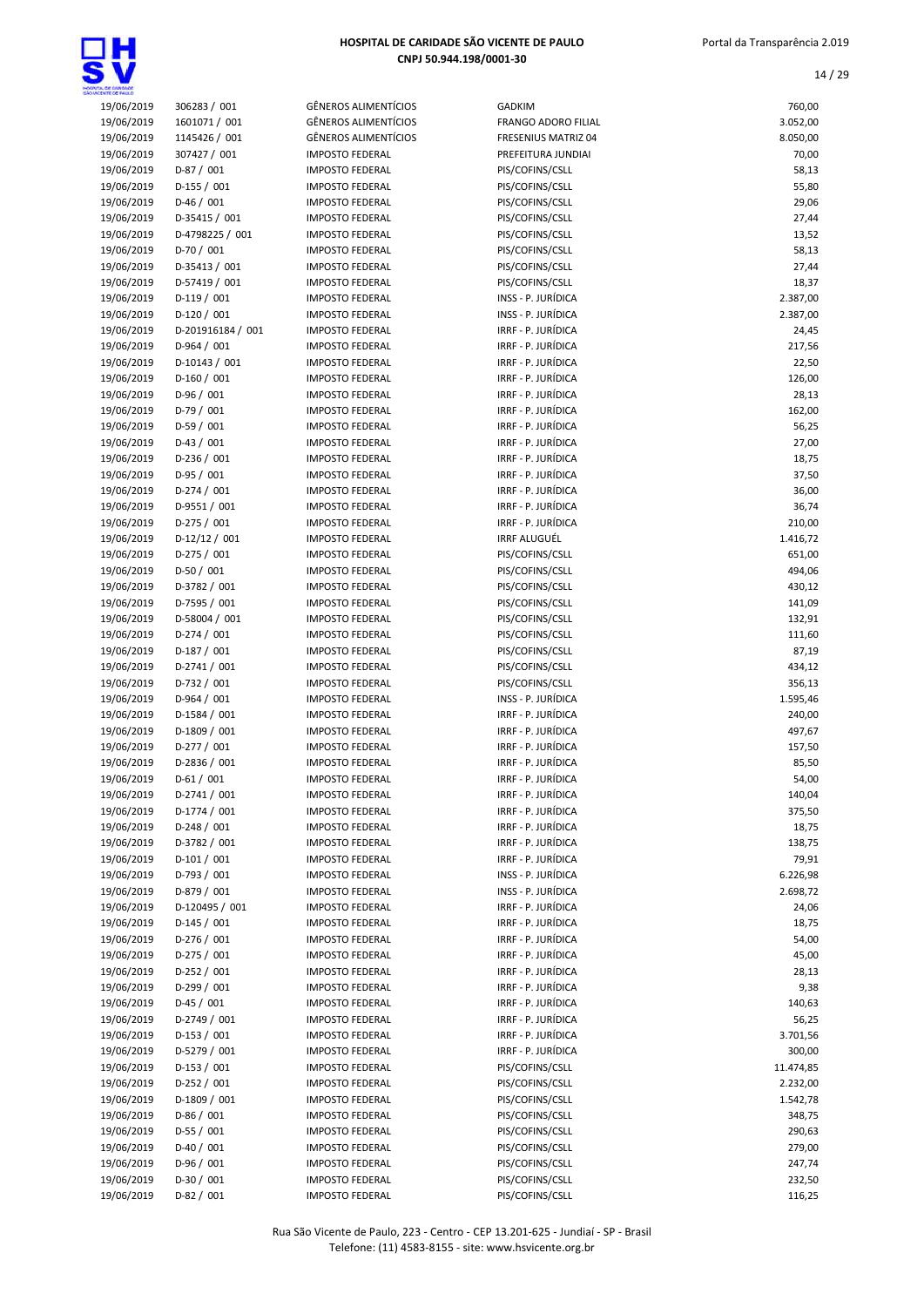

| NOTHING OF PAILLO |                   |            |
|-------------------|-------------------|------------|
| 19/06/2019        | D-9551 / 001      | IMP        |
| 19/06/2019        | D-52315 / 001     | IMP        |
| 19/06/2019        | D-10143 / 001     | <b>IMP</b> |
|                   |                   |            |
| 19/06/2019        | D-88 / 001        | <b>IMP</b> |
| 19/06/2019        | D-43383 / 001     | IMP        |
| 19/06/2019        | $D-6/001$         | IMP        |
| 19/06/2019        | $D-19/001$        | <b>IMP</b> |
| 19/06/2019        | D-152 / 001       | IMP        |
| 19/06/2019        | D-16/36 / 001     | IMP        |
| 19/06/2019        | D-152 / 001       | IMP        |
|                   |                   | IMP        |
| 19/06/2019        | D-43383 / 001     |            |
| 19/06/2019        | $D-18/001$        | IMP        |
| 19/06/2019        | D-4993 / 001      | IMP        |
| 19/06/2019        | D-5278 / 001      | <b>IMP</b> |
| 19/06/2019        | D-964 / 001       | IMP        |
| 19/06/2019        | $D-82/001$        | <b>IMP</b> |
| 19/06/2019        | D-476 / 001       | IMP        |
| 19/06/2019        | $D-424 / 001$     | IMP        |
|                   |                   | IMP        |
| 19/06/2019        | D-189 / 001       |            |
| 19/06/2019        | $D-127/001$       | IMP        |
| 19/06/2019        | D-58004 / 001     | IMP        |
| 19/06/2019        | D-878 / 001       | IMP        |
| 19/06/2019        | D-5266 / 001      | <b>IMP</b> |
| 19/06/2019        | D-879 / 001       | IMP        |
| 19/06/2019        | $D-269/001$       | IMP        |
| 19/06/2019        | D-190 / 001       | IMP        |
|                   |                   | <b>IMP</b> |
| 19/06/2019        | D-313 / 001       |            |
| 19/06/2019        | D-88 / 001        | IMP        |
| 19/06/2019        | D-1020 / 001      | IMP        |
| 19/06/2019        | $D-53/001$        | IMP        |
| 19/06/2019        | D-35414 / 001     | IMP        |
| 19/06/2019        | $D-620 / 001$     | IMP        |
| 19/06/2019        | D-6391 / 001      | IMP        |
| 19/06/2019        | D-92 / 001        | IMP        |
|                   |                   |            |
| 19/06/2019        | D-201912022 / 001 | IMP        |
| 19/06/2019        | $D-81/001$        | IMP        |
| 19/06/2019        | $D-187/001$       | IMP        |
| 19/06/2019        | D-86 / 001        | IMP        |
| 19/06/2019        | D-6229 / 001      | IMP        |
| 19/06/2019        | D-878 / 001       | IMP        |
| 19/06/2019        | D-5278 / 001      | IMP        |
| 19/06/2019        |                   | <b>IMP</b> |
|                   | D-3796 / 001      |            |
| 19/06/2019        | D-11369 / 001     | IMP        |
| 19/06/2019        | D-498 / 001       | IMP        |
| 19/06/2019        | $D-62 / 001$      | <b>IMP</b> |
| 19/06/2019        | $D-166/001$       | IMP        |
| 19/06/2019        | D-557 / 001       | <b>IMP</b> |
| 19/06/2019        | $D-24/001$        | <b>IMP</b> |
| 19/06/2019        | D-5266 / 001      | <b>IMP</b> |
|                   |                   |            |
| 19/06/2019        | D-11369 / 001     | IMP        |
| 19/06/2019        | D-1774 / 001      | <b>IMP</b> |
| 19/06/2019        | D-5279 / 001      | <b>IMP</b> |
| 19/06/2019        | D-1584 / 001      | <b>IMP</b> |
| 19/06/2019        | $D-3/001$         | IMP        |
| 19/06/2019        | D-3796 / 001      | IMP        |
| 19/06/2019        | D-247 / 001       | IMP        |
| 19/06/2019        | D-265 / 001       | IMP        |
|                   |                   | IMP        |
| 19/06/2019        | D-243 / 001       |            |
| 19/06/2019        | D-142 / 001       | IMP        |
| 19/06/2019        | D-5052 / 001      | IMP        |
| 19/06/2019        | $D-60/001$        | <b>IMP</b> |
| 19/06/2019        | D-270 / 001       | IMP        |
| 19/06/2019        | D-212222 / 001    | IMP        |
| 19/06/2019        | D-57 / 001        | <b>IMP</b> |
| 19/06/2019        | D-14657 / 001     | IMP        |
|                   |                   |            |
| 19/06/2019        | D-97 / 001        | <b>IMP</b> |
| 19/06/2019        | D-732 / 001       | IMP        |
| 19/06/2019        | D-52 / 001        | <b>IMP</b> |
| 19/06/2019        | D-423 / 001       | IMP        |

|                                                                     | JSIU FEDEI<br>:AL     |
|---------------------------------------------------------------------|-----------------------|
| <b>MPOSTO FEDERAL</b>                                               |                       |
| <b>IMPOSTO FEDERAL</b>                                              |                       |
| <b>IMPOSTO FEDERAL</b>                                              |                       |
|                                                                     |                       |
| <b>IMPOSTO FEDERAL</b>                                              |                       |
| <b>IMPOSTO FEDERAL</b>                                              |                       |
| <b>IMPOSTO FEDERAL</b>                                              |                       |
| <b>IMPOSTO FEDERAL</b>                                              |                       |
| <b>MPOSTO FEDERAL</b>                                               |                       |
|                                                                     |                       |
| <b>IMPOSTO FEDERAL</b>                                              |                       |
| <b>IMPOSTO FEDERAL</b>                                              |                       |
| <b>MPOSTO FEDERAL</b>                                               |                       |
| <b>MPOSTO FEDERAL</b>                                               |                       |
| <b>MPOSTO FEDERAL</b>                                               |                       |
|                                                                     |                       |
| <b>MPOSTO FEDERAL</b>                                               |                       |
| <b>IMPOSTO FEDERAL</b>                                              |                       |
| <b>MPOSTO FEDERAL</b>                                               |                       |
| <b>IMPOSTO FEDERAL</b>                                              |                       |
| <b>IMPOSTO FEDERAL</b>                                              |                       |
| <b>MPOSTO FEDERAL</b>                                               |                       |
|                                                                     |                       |
| <b>IMPOSTO FEDERAL</b>                                              |                       |
| <b>IMPOSTO FEDERAL</b>                                              |                       |
| <b>IMPOSTO FEDERAL</b>                                              |                       |
| <b>IMPOSTO FEDERAL</b>                                              |                       |
| <b>IMPOSTO FEDERAL</b>                                              |                       |
| <b>IMPOSTO FEDERAL</b>                                              |                       |
|                                                                     |                       |
| <b>IMPOSTO FEDERAL</b>                                              |                       |
| <b>IMPOSTO FEDERAL</b>                                              |                       |
| <b>IMPOSTO FEDERAL</b>                                              |                       |
| <b>IMPOSTO FEDERAL</b>                                              |                       |
| <b>IMPOSTO FEDERAL</b>                                              |                       |
| <b>MPOSTO FEDERAL</b>                                               |                       |
|                                                                     |                       |
| <b>IMPOSTO FEDERAL</b>                                              |                       |
|                                                                     |                       |
|                                                                     | <b>MPOSTO FEDERAL</b> |
| <b>IMPOSTO FEDERAL</b>                                              |                       |
| <b>IMPOSTO FEDERAL</b>                                              |                       |
| <b>IMPOSTO FEDERAL</b>                                              |                       |
|                                                                     |                       |
| <b>IMPOSTO FEDERAL</b>                                              |                       |
| <b>IMPOSTO FEDERAL</b>                                              |                       |
| <b>IMPOSTO FEDERAL</b>                                              |                       |
| <b>MPOSTO FEDERAL</b>                                               |                       |
| <b>MPOSTO FEDERAL</b>                                               |                       |
| <b>MPOSTO FEDERAL</b>                                               |                       |
|                                                                     |                       |
| <b>MPOSTO FEDERAL</b>                                               |                       |
| <b>IMPOSTO FEDERAL</b>                                              |                       |
| <b>IMPOSTO FEDERAL</b>                                              |                       |
| <b>IMPOSTO FEDERAL</b>                                              |                       |
| <b>IMPOSTO FEDERAL</b>                                              |                       |
| <b>IMPOSTO FEDERAL</b>                                              |                       |
| <b>MPOSTO FEDERAL</b>                                               |                       |
|                                                                     |                       |
| <b>IMPOSTO FEDERAL</b>                                              |                       |
| <b>MPOSTO FEDERAL</b>                                               |                       |
|                                                                     |                       |
| <b>MPOSTO FEDERAL</b><br><b>MPOSTO FEDERAL</b>                      |                       |
| <b>IMPOSTO FEDERAL</b>                                              |                       |
| <b>IMPOSTO FEDERAL</b>                                              |                       |
|                                                                     |                       |
|                                                                     |                       |
|                                                                     |                       |
| <b>IMPOSTO FEDERAL</b><br>IMPOSTO FEDERAL<br><b>IMPOSTO FEDERAL</b> |                       |
| IMPOSTO FEDERAL                                                     |                       |
|                                                                     |                       |
| <b>MPOSTO FEDERAL</b><br><b>IMPOSTO FEDERAL</b>                     |                       |
| <b>IMPOSTO FEDERAL</b>                                              |                       |
| <b>IMPOSTO FEDERAL</b>                                              |                       |
|                                                                     |                       |
| <b>IMPOSTO FEDERAL</b>                                              |                       |
| <b>IMPOSTO FEDERAL</b><br><b>IMPOSTO FEDERAL</b>                    |                       |

| IL DE CAMBADE<br>ENTE DE FAIX D |                              |                                                  |                                          |                      |
|---------------------------------|------------------------------|--------------------------------------------------|------------------------------------------|----------------------|
| 19/06/2019                      | D-9551 / 001                 | <b>IMPOSTO FEDERAL</b>                           | PIS/COFINS/CSLL                          | 113,89               |
| 19/06/2019                      | D-52315 / 001                | <b>IMPOSTO FEDERAL</b>                           | PIS/COFINS/CSLL                          | 74,40                |
| 19/06/2019                      | D-10143 / 001                | <b>IMPOSTO FEDERAL</b>                           | PIS/COFINS/CSLL                          | 69,75                |
| 19/06/2019                      | $D-88/001$                   | <b>IMPOSTO FEDERAL</b>                           | IRRF - P. JURÍDICA                       | 28,13                |
| 19/06/2019<br>19/06/2019        | D-43383 / 001<br>$D-6/001$   | <b>IMPOSTO FEDERAL</b>                           | IRRF - P. JURÍDICA<br>IRRF - P. JURÍDICA | 2.011,88             |
| 19/06/2019                      | $D-19/001$                   | <b>IMPOSTO FEDERAL</b><br><b>IMPOSTO FEDERAL</b> | IRRF - P. JURÍDICA                       | 65,63<br>243,75      |
| 19/06/2019                      | $D-152 / 001$                | <b>IMPOSTO FEDERAL</b>                           | IRRF - P. JURÍDICA                       | 3.701,56             |
| 19/06/2019                      | $D-16/36/001$                | <b>IMPOSTO FEDERAL</b>                           | <b>IRRF ALUGUÉL</b>                      | 42,66                |
| 19/06/2019                      | $D-152 / 001$                | <b>IMPOSTO FEDERAL</b>                           | PIS/COFINS/CSLL                          | 11.474,85            |
| 19/06/2019                      | D-43383 / 001                | <b>IMPOSTO FEDERAL</b>                           | PIS/COFINS/CSLL                          | 6.236,81             |
| 19/06/2019                      | $D-18/001$                   | <b>IMPOSTO FEDERAL</b>                           | PIS/COFINS/CSLL                          | 697,50               |
| 19/06/2019                      | D-4993 / 001                 | <b>IMPOSTO FEDERAL</b>                           | PIS/COFINS/CSLL                          | 1.498,75             |
| 19/06/2019                      | D-5278 / 001                 | <b>IMPOSTO FEDERAL</b>                           | PIS/COFINS/CSLL                          | 1.255,50             |
| 19/06/2019                      | $D-964 / 001$                | <b>IMPOSTO FEDERAL</b>                           | PIS/COFINS/CSLL                          | 674,45               |
| 19/06/2019                      | $D-82/001$                   | <b>IMPOSTO FEDERAL</b>                           | PIS/COFINS/CSLL                          | 306,90               |
| 19/06/2019                      | D-476 / 001                  | <b>IMPOSTO FEDERAL</b>                           | PIS/COFINS/CSLL                          | 232,50               |
| 19/06/2019                      | $D-424 / 001$                | <b>IMPOSTO FEDERAL</b>                           | PIS/COFINS/CSLL                          | 174,38               |
| 19/06/2019                      | $D-189/001$                  | <b>IMPOSTO FEDERAL</b>                           | PIS/COFINS/CSLL                          | 116,25               |
| 19/06/2019                      | $D-127/001$                  | <b>IMPOSTO FEDERAL</b>                           | PIS/COFINS/CSLL                          | 101,45               |
| 19/06/2019<br>19/06/2019        | D-58004 / 001<br>D-878 / 001 | <b>IMPOSTO FEDERAL</b>                           | IRRF - P. JURÍDICA<br>PIS/COFINS/CSLL    | 42,87                |
| 19/06/2019                      | D-5266 / 001                 | <b>IMPOSTO FEDERAL</b><br><b>IMPOSTO FEDERAL</b> | PIS/COFINS/CSLL                          | 3.367,09<br>2.790,00 |
| 19/06/2019                      | D-879 / 001                  | <b>IMPOSTO FEDERAL</b>                           | PIS/COFINS/CSLL                          | 2.281,64             |
| 19/06/2019                      | $D-269/001$                  | <b>IMPOSTO FEDERAL</b>                           | PIS/COFINS/CSLL                          | 809,10               |
| 19/06/2019                      | D-190 / 001                  | <b>IMPOSTO FEDERAL</b>                           | PIS/COFINS/CSLL                          | 186,00               |
| 19/06/2019                      | $D-313 / 001$                | <b>IMPOSTO FEDERAL</b>                           | PIS/COFINS/CSLL                          | 174,38               |
| 19/06/2019                      | $D-88/001$                   | <b>IMPOSTO FEDERAL</b>                           | PIS/COFINS/CSLL                          | 116,25               |
| 19/06/2019                      | D-1020 / 001                 | <b>IMPOSTO FEDERAL</b>                           | PIS/COFINS/CSLL                          | 101,45               |
| 19/06/2019                      | $D-53/001$                   | <b>IMPOSTO FEDERAL</b>                           | PIS/COFINS/CSLL                          | 83,70                |
| 19/06/2019                      | D-35414 / 001                | <b>IMPOSTO FEDERAL</b>                           | PIS/COFINS/CSLL                          | 53,01                |
| 19/06/2019                      | $D-620 / 001$                | <b>IMPOSTO FEDERAL</b>                           | PIS/COFINS/CSLL                          | 36,03                |
| 19/06/2019                      | D-6391 / 001                 | <b>IMPOSTO FEDERAL</b>                           | PIS/COFINS/CSLL                          | 26,66                |
| 19/06/2019                      | $D-92/001$                   | <b>IMPOSTO FEDERAL</b>                           | PIS/COFINS/CSLL                          | 83,70                |
| 19/06/2019                      | D-201912022 / 001            | <b>IMPOSTO FEDERAL</b>                           | PIS/COFINS/CSLL                          | 77,19                |
| 19/06/2019                      | $D-81/001$                   | <b>IMPOSTO FEDERAL</b>                           | PIS/COFINS/CSLL                          | 58,13                |
| 19/06/2019                      | $D-187/001$                  | <b>IMPOSTO FEDERAL</b>                           | PIS/COFINS/CSLL                          | 58,13                |
| 19/06/2019<br>19/06/2019        | $D-86/001$<br>D-6229 / 001   | <b>IMPOSTO FEDERAL</b><br><b>IMPOSTO FEDERAL</b> | PIS/COFINS/CSLL                          | 29,06<br>26,66       |
| 19/06/2019                      | D-878 / 001                  | <b>IMPOSTO FEDERAL</b>                           | PIS/COFINS/CSLL<br>INSS - P. JURÍDICA    | 3.982,56             |
| 19/06/2019                      | D-5278 / 001                 | <b>IMPOSTO FEDERAL</b>                           | IRRF - P. JURÍDICA                       | 405,00               |
| 19/06/2019                      | D-3796 / 001                 | <b>IMPOSTO FEDERAL</b>                           | IRRF - P. JURÍDICA                       | 89,55                |
| 19/06/2019                      | D-11369 / 001                | <b>IMPOSTO FEDERAL</b>                           | IRRF - P. JURÍDICA                       | 1.608,57             |
| 19/06/2019                      | D-498 / 001                  | <b>IMPOSTO FEDERAL</b>                           | IRRF - P. JURÍDICA                       | 106,25               |
| 19/06/2019                      | $D-62 / 001$                 | <b>IMPOSTO FEDERAL</b>                           | IRRF - P. JURÍDICA                       | 84,38                |
| 19/06/2019                      | $D-166 / 001$                | <b>IMPOSTO FEDERAL</b>                           | IRRF - P. JURÍDICA                       | 18,00                |
| 19/06/2019                      | $D-557/001$                  | <b>IMPOSTO FEDERAL</b>                           | IRRF - P. JURÍDICA                       | 97,50                |
| 19/06/2019                      | $D-24/001$                   | <b>IMPOSTO FEDERAL</b>                           | IRRF - P. JURÍDICA                       | 18,75                |
| 19/06/2019                      | D-5266 / 001                 | <b>IMPOSTO FEDERAL</b>                           | IRRF - P. JURÍDICA                       | 900,00               |
| 19/06/2019                      | D-11369 / 001                | <b>IMPOSTO FEDERAL</b>                           | PIS/COFINS/CSLL                          | 4.986,57             |
| 19/06/2019                      | D-1774 / 001                 | <b>IMPOSTO FEDERAL</b>                           | PIS/COFINS/CSLL                          | 1.164,03             |
| 19/06/2019                      | D-5279 / 001                 | <b>IMPOSTO FEDERAL</b>                           | PIS/COFINS/CSLL                          | 930,00               |
| 19/06/2019                      | D-1584 / 001<br>$D-3/001$    | <b>IMPOSTO FEDERAL</b>                           | PIS/COFINS/CSLL                          | 744,00               |
| 19/06/2019<br>19/06/2019        | D-3796 / 001                 | <b>IMPOSTO FEDERAL</b>                           | PIS/COFINS/CSLL<br>PIS/COFINS/CSLL       | 348,75               |
| 19/06/2019                      | $D-247/001$                  | <b>IMPOSTO FEDERAL</b><br><b>IMPOSTO FEDERAL</b> | PIS/COFINS/CSLL                          | 277,61<br>116,25     |
| 19/06/2019                      | $D-265 / 001$                | <b>IMPOSTO FEDERAL</b>                           | PIS/COFINS/CSLL                          | 116,25               |
| 19/06/2019                      | $D-243 / 001$                | <b>IMPOSTO FEDERAL</b>                           | PIS/COFINS/CSLL                          | 116,25               |
| 19/06/2019                      | $D-142 / 001$                | <b>IMPOSTO FEDERAL</b>                           | PIS/COFINS/CSLL                          | 111,60               |
| 19/06/2019                      | D-5052 / 001                 | <b>IMPOSTO FEDERAL</b>                           | PIS/COFINS/CSLL                          | 69,05                |
| 19/06/2019                      | $D-60/001$                   | <b>IMPOSTO FEDERAL</b>                           | PIS/COFINS/CSLL                          | 58,13                |
| 19/06/2019                      | D-270 / 001                  | <b>IMPOSTO FEDERAL</b>                           | PIS/COFINS/CSLL                          | 58,13                |
| 19/06/2019                      | D-212222 / 001               | <b>IMPOSTO FEDERAL</b>                           | PIS/COFINS/CSLL                          | 29,10                |
| 19/06/2019                      | $D-57/001$                   | <b>IMPOSTO FEDERAL</b>                           | PIS/COFINS/CSLL                          | 29,06                |
| 19/06/2019                      | D-14657 / 001                | <b>IMPOSTO FEDERAL</b>                           | INSS - P. JURÍDICA                       | 67,41                |
| 19/06/2019                      | $D-97/001$                   | <b>IMPOSTO FEDERAL</b>                           | IRRF - P. JURÍDICA                       | 79,91                |
| 19/06/2019                      | D-732 / 001                  | <b>IMPOSTO FEDERAL</b>                           | IRRF - P. JURÍDICA                       | 114,88               |
| 19/06/2019                      | $D-52 / 001$                 | <b>IMPOSTO FEDERAL</b>                           | PIS/COFINS/CSLL                          | 365,03               |
| 19/06/2019                      | $D-423 / 001$                | <b>IMPOSTO FEDERAL</b>                           | PIS/COFINS/CSLL                          | 58,13                |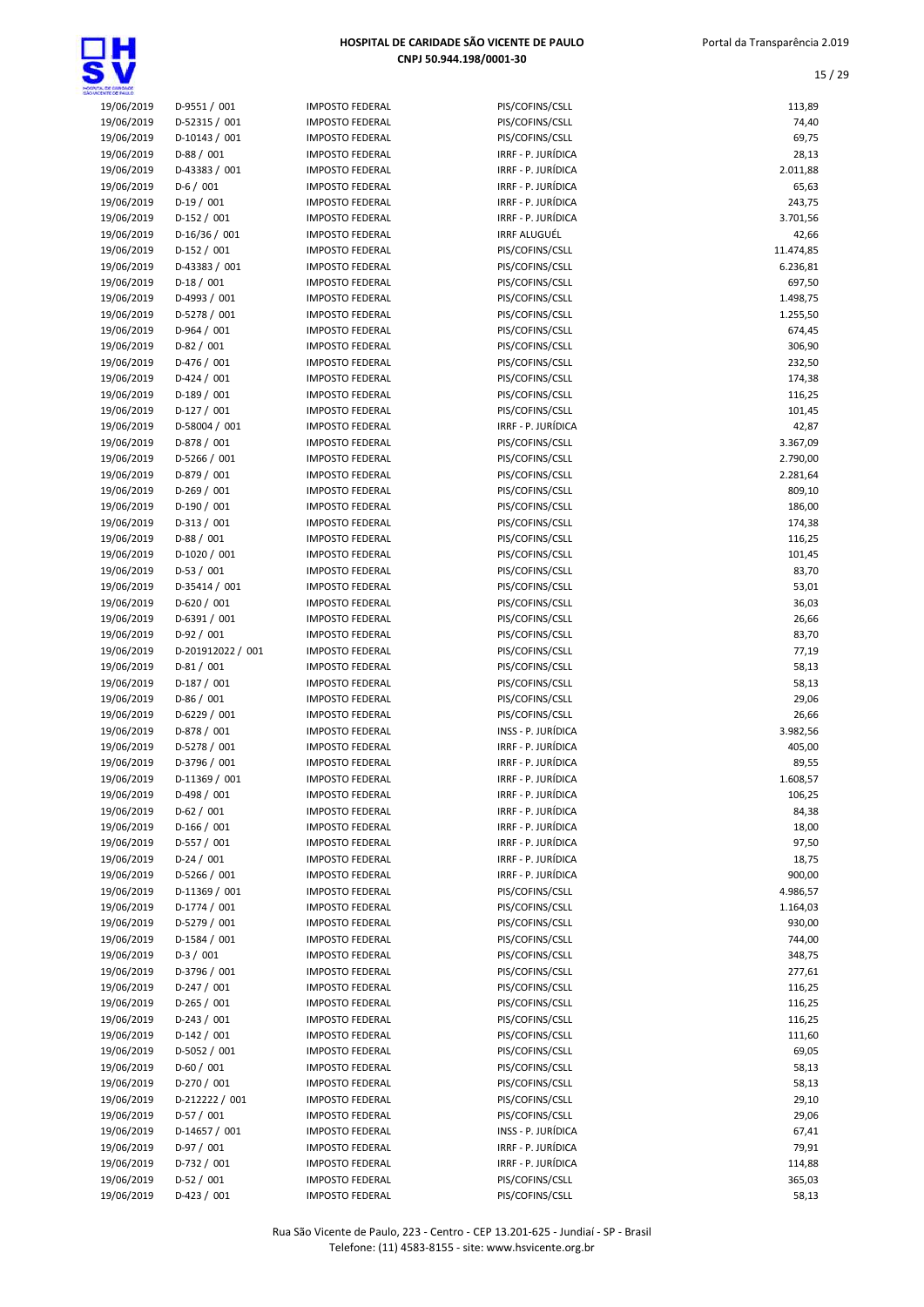

| 19/06/2019 | D-7976 / 001    | <b>IMPOSTO FEDERAL</b>     | PIS/COFINS/CSLL            | 23,25      |
|------------|-----------------|----------------------------|----------------------------|------------|
| 19/06/2019 | D-2140 / 001    | <b>IMPOSTO FEDERAL</b>     | INSS - P. JURÍDICA         | 1.509,94   |
| 19/06/2019 | D-495 / 001     | <b>IMPOSTO FEDERAL</b>     | INSS - P. JURÍDICA         | 282,49     |
| 19/06/2019 | D-127 / 001     | <b>IMPOSTO FEDERAL</b>     | IRRF - P. JURÍDICA         | 32,73      |
| 19/06/2019 | $D-252 / 001$   | <b>IMPOSTO FEDERAL</b>     | IRRF - P. JURÍDICA         | 720,00     |
| 19/06/2019 | D-878 / 001     | <b>IMPOSTO FEDERAL</b>     | IRRF - P. JURÍDICA         | 1.086,15   |
| 19/06/2019 | D-199 / 001     | <b>IMPOSTO FEDERAL</b>     | IRRF - P. JURÍDICA         | 37,50      |
| 19/06/2019 | $D-198/001$     | <b>IMPOSTO FEDERAL</b>     | IRRF - P. JURÍDICA         | 18,75      |
| 19/06/2019 | D-317 / 001     | <b>IMPOSTO FEDERAL</b>     | IRRF - P. JURÍDICA         | 18,75      |
| 19/06/2019 | D-599 / 001     | <b>IMPOSTO FEDERAL</b>     | IRRF - P. JURÍDICA         | 37,50      |
| 19/06/2019 | D-795 / 001     | <b>IMPOSTO FEDERAL</b>     | IRRF - P. JURÍDICA         | 315,15     |
| 19/06/2019 | $D-97/001$      | <b>IMPOSTO FEDERAL</b>     | IRRF - P. JURÍDICA         | 108,00     |
| 19/06/2019 | $D-58/001$      | <b>IMPOSTO FEDERAL</b>     | IRRF - P. JURÍDICA         | 72,00      |
| 19/06/2019 | $D-277/001$     | <b>IMPOSTO FEDERAL</b>     | IRRF - P. JURÍDICA         | 93,75      |
| 19/06/2019 | $D-04/12/001$   | <b>IMPOSTO FEDERAL</b>     | <b>IRRF ALUGUÉL</b>        | 872,71     |
| 19/06/2019 | D-557 / 001     | <b>IMPOSTO FEDERAL</b>     | PIS/COFINS/CSLL            | 302,25     |
| 19/06/2019 | D-52022 / 001   | <b>IMPOSTO FEDERAL</b>     | PIS/COFINS/CSLL            | 158,88     |
| 19/06/2019 | $D-268 / 001$   | <b>IMPOSTO FEDERAL</b>     | PIS/COFINS/CSLL            | 139,50     |
| 19/06/2019 | $D-141/001$     | <b>IMPOSTO FEDERAL</b>     | PIS/COFINS/CSLL            | 87,19      |
| 19/06/2019 | $D-83/001$      | <b>IMPOSTO FEDERAL</b>     | PIS/COFINS/CSLL            | 55,80      |
| 19/06/2019 | D-35412 / 001   | <b>IMPOSTO FEDERAL</b>     | PIS/COFINS/CSLL            | 53,01      |
| 19/06/2019 | $D-55/001$      | <b>IMPOSTO FEDERAL</b>     | PIS/COFINS/CSLL            | 29,06      |
|            |                 |                            |                            |            |
| 19/06/2019 | D-9574 / 001    | <b>IMPOSTO FEDERAL</b>     | PIS/COFINS/CSLL            | 21,84      |
| 19/06/2019 | D-56530 / 001   | <b>IMPOSTO FEDERAL</b>     | PIS/COFINS/CSLL            | 11,63      |
| 19/06/2019 | D-1020 / 001    | <b>IMPOSTO FEDERAL</b>     | IRRF - P. JURÍDICA         | 32,73      |
| 19/06/2019 | D-5066 / 001    | <b>IMPOSTO FEDERAL</b>     | IRRF - P. JURÍDICA         | 483,47     |
| 19/06/2019 | D-2825 / 001    | <b>IMPOSTO FEDERAL</b>     | IRRF - P. JURÍDICA         | 22,50      |
| 19/06/2019 | $D-65/001$      | <b>IMPOSTO FEDERAL</b>     | IRRF - P. JURÍDICA         | 18,75      |
| 19/06/2019 | $D-146/001$     | <b>IMPOSTO FEDERAL</b>     | IRRF - P. JURÍDICA         | 36,00      |
| 19/06/2019 | D-94 / 001      | <b>IMPOSTO FEDERAL</b>     | IRRF - P. JURÍDICA         | 18,75      |
| 19/06/2019 | D-789 / 001     | <b>IMPOSTO FEDERAL</b>     | IRRF - P. JURÍDICA         | 121,88     |
| 19/06/2019 | $D-5/001$       | <b>IMPOSTO FEDERAL</b>     | IRRF - P. JURÍDICA         | 28,13      |
| 19/06/2019 | $D-87/001$      | <b>IMPOSTO FEDERAL</b>     | IRRF - P. JURÍDICA         | 18,75      |
| 19/06/2019 | $D-63 / 001$    | <b>IMPOSTO FEDERAL</b>     | IRRF - P. JURÍDICA         | 815,63     |
| 19/06/2019 | D-11001 / 001   | <b>IMPOSTO FEDERAL</b>     | PIS/COFINS/CSLL            | 1.230,27   |
| 19/06/2019 | $D-76/001$      | <b>IMPOSTO FEDERAL</b>     | PIS/COFINS/CSLL            | 669,60     |
| 19/06/2019 | $D-47/001$      | <b>IMPOSTO FEDERAL</b>     | PIS/COFINS/CSLL            | 581,25     |
| 19/06/2019 | D-51581 / 001   | <b>IMPOSTO FEDERAL</b>     | PIS/COFINS/CSLL            | 515,22     |
| 19/06/2019 | $D-45/001$      | <b>IMPOSTO FEDERAL</b>     | PIS/COFINS/CSLL            | 465,00     |
| 19/06/2019 | $D-49/001$      | <b>IMPOSTO FEDERAL</b>     | PIS/COFINS/CSLL            | 348,75     |
| 19/06/2019 | $D-267/001$     | <b>IMPOSTO FEDERAL</b>     | PIS/COFINS/CSLL            | 203,44     |
| 19/06/2019 | D-2749 / 001    | <b>IMPOSTO FEDERAL</b>     | PIS/COFINS/CSLL            | 174,38     |
| 19/06/2019 | $D-212/001$     | <b>IMPOSTO FEDERAL</b>     | PIS/COFINS/CSLL            | 167,40     |
| 19/06/2019 | $D-80/001$      | <b>IMPOSTO FEDERAL</b>     | PIS/COFINS/CSLL            | 111,60     |
| 19/06/2019 | D-795 / 001     | <b>IMPOSTO FEDERAL</b>     | PIS/COFINS/CSLL            | 976,96     |
| 19/06/2019 | $D-46/001$      | <b>IMPOSTO FEDERAL</b>     | PIS/COFINS/CSLL            | 581,25     |
| 19/06/2019 | D-777 / 001     | <b>IMPOSTO FEDERAL</b>     | PIS/COFINS/CSLL            | 494,06     |
| 19/06/2019 | $D-154/001$     | <b>IMPOSTO FEDERAL</b>     | PIS/COFINS/CSLL            | 362,70     |
| 19/06/2019 | $D-4652 / 001$  | <b>IMPOSTO FEDERAL</b>     | PIS/COFINS/CSLL            | 340,70     |
| 19/06/2019 | $D-97/001$      | <b>IMPOSTO FEDERAL</b>     | PIS/COFINS/CSLL            | 247,74     |
| 19/06/2019 | $D-225 / 001$   | <b>IMPOSTO FEDERAL</b>     | PIS/COFINS/CSLL            | 116,25     |
| 19/06/2019 | D-118321 / 001  | <b>IMPOSTO FEDERAL</b>     | PIS/COFINS/CSLL            | 72,79      |
| 19/06/2019 | $D-44 / 001$    | <b>IMPOSTO FEDERAL</b>     | PIS/COFINS/CSLL            | 58,13      |
| 19/06/2019 | $D-80/001$      | <b>IMPOSTO FEDERAL</b>     | PIS/COFINS/CSLL            | 29,06      |
| 19/06/2019 | D-5279 / 001    | <b>IMPOSTO FEDERAL</b>     | INSS - P. JURÍDICA         | 2.200,00   |
| 19/06/2019 | D-7633 / 001    | <b>IMPOSTO FEDERAL</b>     | INSS - P. JURÍDICA         | 10,50      |
|            |                 |                            |                            |            |
| 19/06/2019 | D-879 / 001     | <b>IMPOSTO FEDERAL</b>     | IRRF - P. JURÍDICA         | 736,01     |
| 19/06/2019 | D-7647 / 001    | <b>IMPOSTO FEDERAL</b>     | IRRF - P. JURÍDICA         | 45,51      |
| 19/06/2019 | D-57693 / 001   | <b>IMPOSTO FEDERAL</b>     | IRRF - P. JURÍDICA         | 10,13      |
| 19/06/2019 | D-197 / 001     | <b>IMPOSTO FEDERAL</b>     | IRRF - P. JURÍDICA         | 56,25      |
| 19/06/2019 | D-310 / 001     | <b>IMPOSTO FEDERAL</b>     | IRRF - P. JURÍDICA         | 37,50      |
| 19/06/2019 | $D-425 / 001$   | <b>IMPOSTO FEDERAL</b>     | IRRF - P. JURÍDICA         | 75,00      |
| 19/06/2019 | D-591 / 001     | <b>IMPOSTO FEDERAL</b>     | PIS/COFINS/CSLL            | 232,50     |
| 19/06/2019 | D-598 / 001     | <b>IMPOSTO FEDERAL</b>     | IRRF - P. JURÍDICA         | 37,50      |
| 19/06/2019 | 773337 / 001    | IMPRESSOS E MATL DE EXP.   | PAPEL ITUPEVA              | 1.197,00   |
| 19/06/2019 | 844467 / 001    | IMPRESSOS E MATL DE EXP.   | DATASUPRI DISTRIBUID       | 205,52     |
| 19/06/2019 | 844543 / 001    | IMPRESSOS E MATL DE EXP.   | DATASUPRI DISTRIBUID       | 995,20     |
| 19/06/2019 | MAIO/2019 / 001 | <b>INSS-CONTR REPASSAR</b> | INSS FOLHA MAIO/2019       | 468.289,18 |
| 19/06/2019 | MAIO/2019 / 001 | <b>INSS-CONTR REPASSAR</b> | INSS FOLHA MAIO/2019 - RPA | 6.640,97   |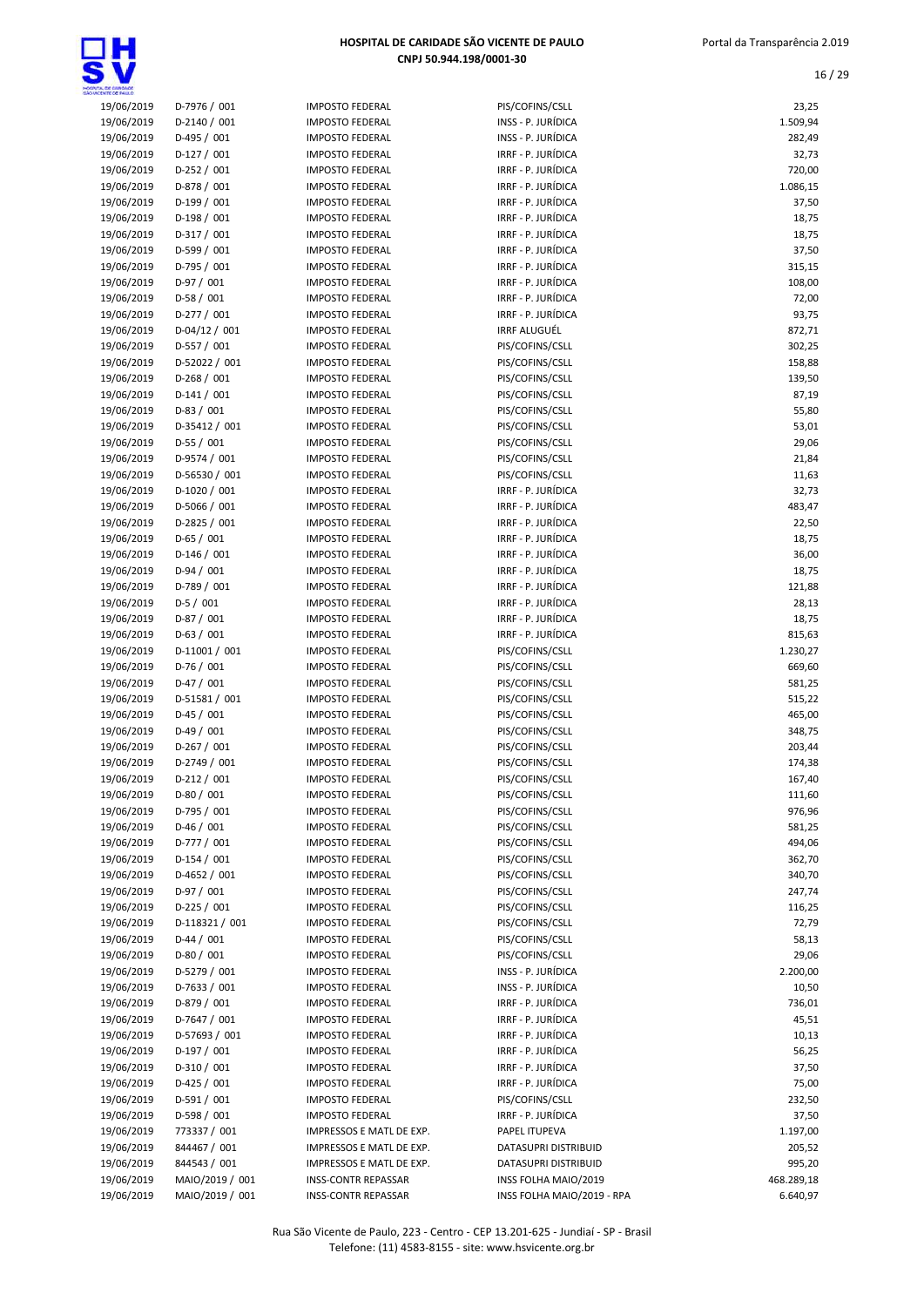17 / 29



| L DE CARDADE             |                                          |                                                       |                                               |                      |
|--------------------------|------------------------------------------|-------------------------------------------------------|-----------------------------------------------|----------------------|
| 19/06/2019               | MAIO/2019 / 001                          | <b>INSS-CONTR REPASSAR</b>                            | INSS FOLHA MAIO/2019 - RESIDENTES             | 12.655,71            |
| 19/06/2019               | <b>IRRF RESCISÃO</b>                     | <b>IRRF A REPASSAR</b>                                | <b>IRRF RESCISÃO</b>                          | 144,06               |
| 19/06/2019               | <b>IRRF RESCISÃO</b>                     | <b>IRRF A REPASSAR</b>                                | <b>IRRF RESCISÃO</b>                          | 37,75                |
| 19/06/2019<br>19/06/2019 | ABRIL/2019 / 001<br><b>IRRF RESCISÃO</b> | <b>IRRF A REPASSAR</b><br><b>IRRF A REPASSAR</b>      | IRRF FOLHA ABRIL/2019<br><b>IRRF RESCISÃO</b> | 626.138,59<br>98,88  |
| 19/06/2019               | JUNHO/19 / 001                           | <b>IRRF A REPASSAR</b>                                | IRRF FÉRIAS FOLHA JUNHO/19                    | 82.673,88            |
| 19/06/2019               | <b>IRRF RESCISÃO</b>                     | <b>IRRF A REPASSAR</b>                                | <b>IRRF RESCISÃO</b>                          | 18,43                |
| 19/06/2019               | IRRF RESCISÃO                            | <b>IRRF A REPASSAR</b>                                | <b>IRRF RESCISÃO</b>                          | 23,29                |
| 19/06/2019               | ABRIL/2019 / 001                         | <b>IRRF A REPASSAR</b>                                | IRRF RPA ABRIL/2019                           | 1.225,36             |
| 19/06/2019               | <b>IRRF RESCISÃO</b>                     | <b>IRRF A REPASSAR</b>                                | <b>IRRF RESCISÃO</b>                          | 908,63               |
| 19/06/2019               | 01/12 RENOV / 001                        | LOCAÇÃO DE IMÓVEIS                                    | ALUGUÉL                                       | 6.408,73             |
| 19/06/2019               | 1119 / 001                               | MANUTENÇÃO PREDIAL GERAL                              | <b>WCIRINO</b>                                | 426,00               |
| 19/06/2019               | 4385 / 002                               | MANUTENÇÃO PREDIAL GERAL                              | <b>ARCH FLOOR</b>                             | 3.568,19             |
| 19/06/2019               | 83772 / 001                              | MATERIAL DE REPOSIÇÃO                                 | <b>GFE BRASIL</b>                             | 7.722,00             |
| 19/06/2019               | 563631 / 001                             | MATERIAL PERMANENTE                                   | AMADE                                         | 1.014,00             |
| 19/06/2019               | 61372 / 001                              | MATL MÉDICO REEMBOLSÁVEL                              | <b>HEALTH QUALITY</b>                         | 846,00               |
| 19/06/2019<br>19/06/2019 | 844467 / 001<br>28196 / 001              | MATL MÉDICO REEMBOLSÁVEL<br>MATL MÉDICO REEMBOLSÁVEL  | DATASUPRI DISTRIBUID<br>CIRURGICA RIBEIRÃO P  | 100,20<br>2.094,30   |
| 19/06/2019               | 226763 / 001                             | MATL MÉDICO REEMBOLSÁVEL                              | <b>DUPATRI CNPJ 64 SP</b>                     | 678,00               |
| 19/06/2019               | 14844 / 001                              | MATL MÉDICO REEMBOLSÁVEL                              | <b>DANFLER</b>                                | 624,00               |
| 19/06/2019               | 13572 / 001                              | MATL MÉDICO REEMBOLSÁVEL                              | SAMITECH                                      | 152,70               |
| 19/06/2019               | 1185 / 001                               | MATL MÉDICO REEMBOLSÁVEL                              | ALFALAGOS FILIAL 67                           | 4.147,00             |
| 19/06/2019               | 13594 / 001                              | <b>MOBILIÁRIO</b>                                     | COMAVE                                        | 330,00               |
| 19/06/2019               | 28951 / 001                              | ÓRTESE E PRÓTESE (OPME)                               | SMITH E NEPHEW FILIAL                         | 6.816,18             |
| 19/06/2019               | 14844 / 001                              | <b>OUTROS MATERIAIS</b>                               | <b>DANFLER</b>                                | 380,00               |
| 19/06/2019               | 28196 / 001                              | <b>OUTROS MATERIAIS</b>                               | CIRÚRGICA RIBEIRÃO P                          | 852,80               |
| 19/06/2019               | <b>RESCISÃO</b>                          | <b>RESCISÕES</b>                                      | <b>RESCISÃO</b>                               | 18.891,71            |
| 19/06/2019               | 137 / 001                                | SERVS MÉDICOS COMPL - PJ                              | IRRF CLÍNICA MÉDICA SANTOS E MARCAL LTDA      | 18,75                |
| 19/06/2019               | 82 / 001                                 | SERVS MÉDICOS COMPL - PJ                              | IRRF LC POLLI POLLI SERVIÇOS MÉDICOS LTDA     | 36,00                |
| 19/06/2019               | 122 / 001                                | SERVS PRESTADOS - PJ                                  | <b>AGS SERVIÇOS</b>                           | 20.532,87            |
| 19/06/2019<br>21/06/2019 | <b>CONF DÍV / 010</b><br><b>PROCESSO</b> | TERMO CONF DÍVIDA<br>CONTINGÊNCIAS CÍVEIS             | SIMÕES PESSORRUSSO<br><b>PROCESSO</b>         | 8.665,48<br>8.982,00 |
| 21/06/2019               | <b>PROCESSO</b>                          | CONTINGÊNCIAS TRABALHISTAS                            | <b>PROCESSO</b>                               | 1.630,19             |
| 21/06/2019               | <b>PROCESSO</b>                          | CONTINGÊNCIAS TRABALHISTAS                            | <b>PROCESSO</b>                               | 8.725,26             |
| 21/06/2019               | 140922 / 001                             | CONTRIBUIÇÃO ASSOCIATIVA                              | <b>FEHOSP</b>                                 | 1.382,01             |
| 21/06/2019               | 2387 / 001                               | DROGAS E MEDICAMENTOS                                 | LONGMED                                       | 5.700,00             |
| 21/06/2019               | 1035261 / 001                            | DROGAS E MEDICAMENTOS                                 | <b>HOSP PHARMA</b>                            | 114,00               |
| 21/06/2019               | 1039093 / 001                            | DROGAS E MEDICAMENTOS                                 | <b>HOSP PHARMA</b>                            | 70,10                |
| 21/06/2019               | 1040058 / 001                            | DROGAS E MEDICAMENTOS                                 | <b>HOSP PHARMA</b>                            | 224,00               |
| 21/06/2019               | 1037198 / 001                            | DROGAS E MEDICAMENTOS                                 | <b>HOSP PHARMA</b>                            | 70,10                |
| 21/06/2019               | 1035428 / 001                            | <b>DROGAS E MEDICAMENTOS</b>                          | <b>HOSP PHARMA</b>                            | 228,00               |
| 21/06/2019<br>21/06/2019 | 1037744 / 001                            | <b>DROGAS E MEDICAMENTOS</b><br>DROGAS E MEDICAMENTOS | <b>HOSP PHARMA</b><br><b>HOSP PHARMA</b>      | 224,00               |
| 21/06/2019               | 1038621 / 001<br>1035300 / 001           | DROGAS E MEDICAMENTOS                                 | <b>HOSP PHARMA</b>                            | 224,00<br>114,00     |
| 21/06/2019               | 1033150 / 001                            | DROGAS E MEDICAMENTOS                                 | <b>HOSP PHARMA</b>                            | 78,96                |
| 21/06/2019               | 1039002 / 001                            | DROGAS E MEDICAMENTOS                                 | <b>HOSP PHARMA</b>                            | 224,00               |
| 21/06/2019               | 2258033 / 001                            | DROGAS E MEDICAMENTOS                                 | CRISTÁLIA                                     | 17.282,40            |
| 21/06/2019               | 1035970 / 001                            | <b>DROGAS E MEDICAMENTOS</b>                          | <b>HOSP PHARMA</b>                            | 164,00               |
| 21/06/2019               | 90916 / 001                              | DROGAS E MEDICAMENTOS                                 | SOQUIMICA LABORAT.                            | 2.987,00             |
| 21/06/2019               | 727022 / 001                             | DROGAS E MEDICAMENTOS                                 | MEDICAMENTAL                                  | 4.730,00             |
| 21/06/2019               | 18172 / 001                              | DROGAS E MEDICAMENTOS                                 | MANIFARMA                                     | 432,00               |
| 21/06/2019               | 1037998 / 001                            | DROGAS E MEDICAMENTOS                                 | <b>HOSP PHARMA</b>                            | 224,00               |
| 21/06/2019               | 1035262 / 001                            | DROGAS E MEDICAMENTOS                                 | <b>HOSP PHARMA</b>                            | 114,00               |
| 21/06/2019<br>21/06/2019 | 1035427 / 001<br>1037199 / 001           | DROGAS E MEDICAMENTOS<br>DROGAS E MEDICAMENTOS        | <b>HOSP PHARMA</b><br><b>HOSP PHARMA</b>      | 228,00<br>35,05      |
| 21/06/2019               | 1035430 / 001                            | DROGAS E MEDICAMENTOS                                 | <b>HOSP PHARMA</b>                            | 114,00               |
| 21/06/2019               | 1039419 / 001                            | DROGAS E MEDICAMENTOS                                 | <b>HOSP PHARMA</b>                            | 148,00               |
| 21/06/2019               | 1037489 / 001                            | DROGAS E MEDICAMENTOS                                 | <b>HOSP PHARMA</b>                            | 164,00               |
| 21/06/2019               | 1035303 / 001                            | DROGAS E MEDICAMENTOS                                 | <b>HOSP PHARMA</b>                            | 114,00               |
| 21/06/2019               | 1039710 / 001                            | DROGAS E MEDICAMENTOS                                 | <b>HOSP PHARMA</b>                            | 224,00               |
| 21/06/2019               | 1039711 / 001                            | DROGAS E MEDICAMENTOS                                 | <b>HOSP PHARMA</b>                            | 208,00               |
| 21/06/2019               | 2258107 / 001                            | DROGAS E MEDICAMENTOS                                 | CRISTÁLIA                                     | 6.662,50             |
| 21/06/2019               | 2258035 / 001                            | DROGAS E MEDICAMENTOS                                 | CRISTÁLIA                                     | 210,00               |
| 21/06/2019               | 1035432 / 001                            | DROGAS E MEDICAMENTOS                                 | <b>HOSP PHARMA</b>                            | 114,00               |
| 21/06/2019               | 1038444 / 001                            | DROGAS E MEDICAMENTOS                                 | <b>HOSP PHARMA</b>                            | 224,00               |
| 21/06/2019<br>21/06/2019 | 1037039 / 001<br>88295 / 001             | DROGAS E MEDICAMENTOS<br>DROGAS E MEDICAMENTOS        | <b>HOSP PHARMA</b><br>SERVIMED SP             | 164,00<br>1.620,00   |
| 21/06/2019               | 1570371 / 002                            | DROGAS E MEDICAMENTOS                                 | EUROFARMA 69                                  | 5.090,25             |
| 21/06/2019               | 1036627 / 001                            | DROGAS E MEDICAMENTOS                                 | <b>HOSP PHARMA</b>                            | 314,00               |
|                          |                                          |                                                       |                                               |                      |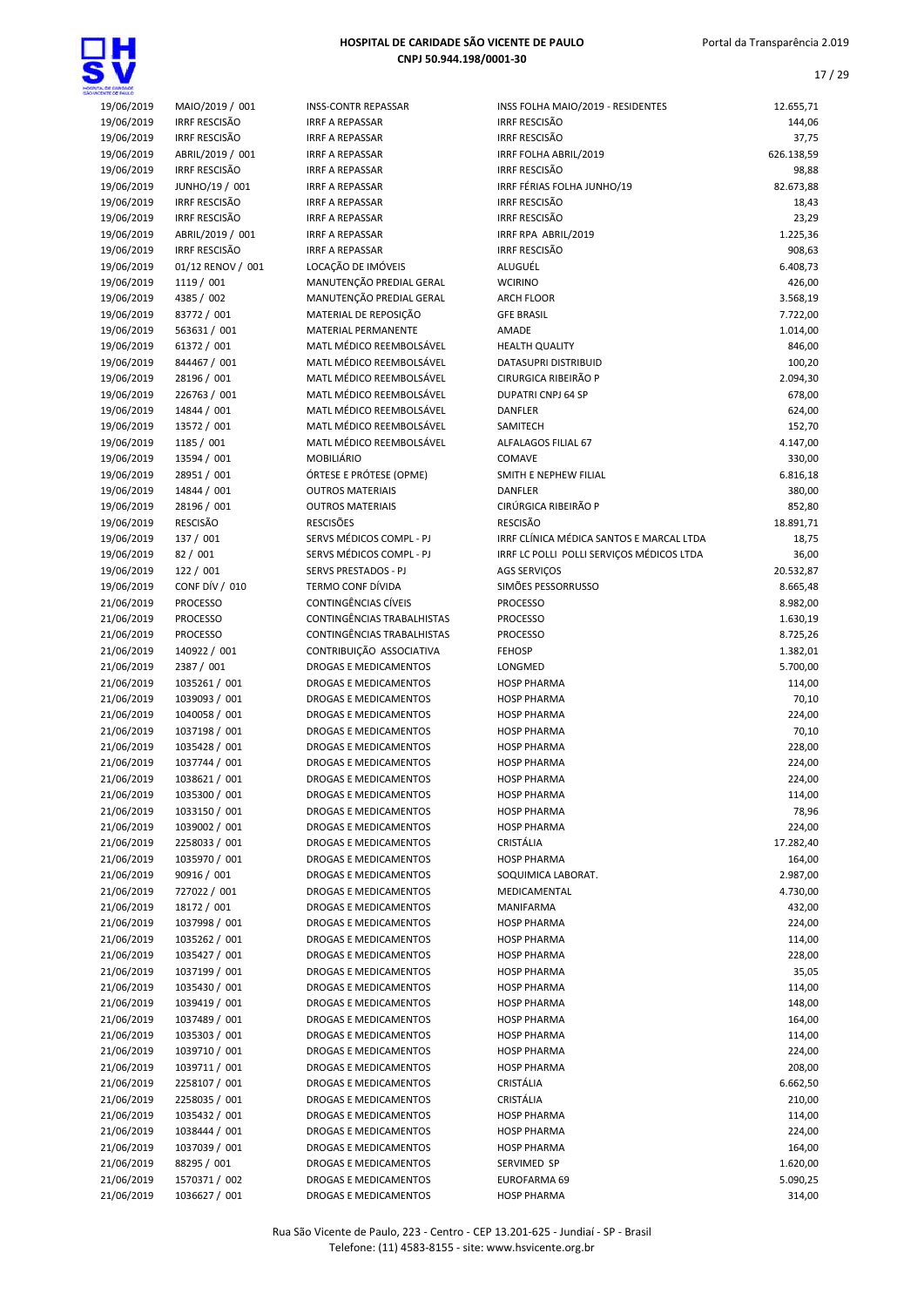

| HOSPITAL DE CARIDADE SÃO VICENTE DE PAULO |
|-------------------------------------------|
| CNPJ 50.944.198/0001-30                   |

| VTA, DE GANDADE<br>ACENTE DE PAULO |                                |                                                              |                                               |                       |
|------------------------------------|--------------------------------|--------------------------------------------------------------|-----------------------------------------------|-----------------------|
| 21/06/2019                         | 1035431 / 001                  | <b>DROGAS E MEDICAMENTOS</b>                                 | <b>HOSP PHARMA</b>                            | 114,00                |
| 21/06/2019                         | 1034730 / 001                  | DROGAS E MEDICAMENTOS                                        | <b>HOSP PHARMA</b>                            | 70,10                 |
| 21/06/2019                         | 1035806 / 001                  | DROGAS E MEDICAMENTOS                                        | <b>HOSP PHARMA</b>                            | 70,10                 |
| 21/06/2019<br>21/06/2019           | 1035429 / 001<br>1035425 / 001 | DROGAS E MEDICAMENTOS<br><b>DROGAS E MEDICAMENTOS</b>        | <b>HOSP PHARMA</b><br><b>HOSP PHARMA</b>      | 114,00<br>114,00      |
| 21/06/2019                         | 1035260 / 001                  | DROGAS E MEDICAMENTOS                                        | <b>HOSP PHARMA</b>                            | 114,00                |
| 21/06/2019                         | 1038182 / 001                  | <b>DROGAS E MEDICAMENTOS</b>                                 | <b>HOSP PHARMA</b>                            | 70,10                 |
| 21/06/2019                         | 1039238 / 001                  | <b>DROGAS E MEDICAMENTOS</b>                                 | <b>HOSP PHARMA</b>                            | 224,00                |
| 21/06/2019                         | 1036810 / 001                  | <b>DROGAS E MEDICAMENTOS</b>                                 | <b>HOSP PHARMA</b>                            | 164,00                |
| 21/06/2019                         | 1035259 / 001                  | <b>DROGAS E MEDICAMENTOS</b>                                 | <b>HOSP PHARMA</b>                            | 114,00                |
| 21/06/2019                         | 1036041 / 001                  | DROGAS E MEDICAMENTOS                                        | <b>HOSP PHARMA</b>                            | 164,00                |
| 21/06/2019<br>21/06/2019           | 1035426 / 001                  | <b>DROGAS E MEDICAMENTOS</b><br><b>DROGAS E MEDICAMENTOS</b> | <b>HOSP PHARMA</b>                            | 114,00                |
| 21/06/2019                         | 123820 / 001<br>1035971 / 001  | DROGAS E MEDICAMENTOS                                        | SOMA SP<br><b>HOSP PHARMA</b>                 | 717,00<br>290,00      |
| 21/06/2019                         | 1035301 / 001                  | <b>DROGAS E MEDICAMENTOS</b>                                 | <b>HOSP PHARMA</b>                            | 228,00                |
| 21/06/2019                         | 1037151 / 001                  | <b>DROGAS E MEDICAMENTOS</b>                                 | <b>HOSP PHARMA</b>                            | 164,00                |
| 21/06/2019                         | 1035302 / 001                  | <b>DROGAS E MEDICAMENTOS</b>                                 | <b>HOSP PHARMA</b>                            | 228,00                |
| 21/06/2019                         | 1035424 / 001                  | <b>DROGAS E MEDICAMENTOS</b>                                 | <b>HOSP PHARMA</b>                            | 114,00                |
| 21/06/2019                         | 2258082 / 001                  | DROGAS E MEDICAMENTOS                                        | CRISTÁLIA                                     | 10.000,00             |
| 21/06/2019                         | 1039558 / 001                  | DROGAS E MEDICAMENTOS                                        | <b>HOSP PHARMA</b>                            | 21,03                 |
| 21/06/2019                         | 1035972 / 001                  | <b>DROGAS E MEDICAMENTOS</b>                                 | <b>HOSP PHARMA</b>                            | 164,00                |
| 21/06/2019<br>21/06/2019           | 1038181 / 001<br>1033894 / 001 | <b>DROGAS E MEDICAMENTOS</b><br><b>DROGAS E MEDICAMENTOS</b> | <b>HOSP PHARMA</b><br><b>HOSP PHARMA</b>      | 70,10<br>78,96        |
| 21/06/2019                         | 1040356 / 001                  | <b>DROGAS E MEDICAMENTOS</b>                                 | <b>HOSP PHARMA</b>                            | 224,00                |
| 21/06/2019                         | 1038270 / 001                  | <b>DROGAS E MEDICAMENTOS</b>                                 | <b>HOSP PHARMA</b>                            | 224,00                |
| 21/06/2019                         | 286023 / 001                   | <b>GASES MEDICINAIS</b>                                      | <b>IBG</b>                                    | 1.458,59              |
| 21/06/2019                         | 12831 / 001                    | <b>GÊNEROS ALIMENTÍCIOS</b>                                  | <b>IRMÃOS KANESHI</b>                         | 140,05                |
| 21/06/2019                         | 35087 / 001                    | <b>GÊNEROS ALIMENTÍCIOS</b>                                  | <b>BANCA CODARIM</b>                          | 484,25                |
| 21/06/2019                         | 35091 / 001                    | <b>GÊNEROS ALIMENTÍCIOS</b>                                  | <b>BANCA CODARIM</b>                          | 204,30                |
| 21/06/2019                         | 293 / 001                      | <b>GÊNEROS ALIMENTÍCIOS</b>                                  | DONA QUITANDA                                 | 135,25                |
| 21/06/2019<br>21/06/2019           | 288 / 001<br>279 / 001         | <b>GÊNEROS ALIMENTÍCIOS</b><br><b>GÊNEROS ALIMENTÍCIOS</b>   | DONA QUITANDA<br>DONA QUITANDA                | 267,86<br>289,70      |
| 21/06/2019                         | 12807 / 001                    | <b>GÊNEROS ALIMENTÍCIOS</b>                                  | <b>IRMÃOS KANESHI</b>                         | 163,70                |
| 21/06/2019                         | 1171690 / 001                  | <b>GÊNEROS ALIMENTÍCIOS</b>                                  | SEARA COM ALIMENTOS                           | 506,09                |
| 21/06/2019                         | 91603 / 001                    | <b>GÊNEROS ALIMENTÍCIOS</b>                                  | JOATE COM E REP                               | 1.281,00              |
| 21/06/2019                         | 588472 / 001                   | <b>GÊNEROS ALIMENTÍCIOS</b>                                  | TOP SERVICE DISTRIBUIDORA                     | 1.234,67              |
| 21/06/2019                         | 1603646 / 001                  | <b>GÊNEROS ALIMENTÍCIOS</b>                                  | <b>FRANGO ADORO FILIAL</b>                    | 1.526,00              |
| 21/06/2019                         | 1229 / 001                     | <b>GÊNEROS ALIMENTÍCIOS</b>                                  | <b>BEL HORTIFRUTI</b>                         | 223,65                |
| 21/06/2019                         | 92209 / 001                    | <b>GÊNEROS ALIMENTÍCIOS</b><br><b>GÊNEROS ALIMENTÍCIOS</b>   | <b>OVOS PRETI</b>                             | 498,00                |
| 21/06/2019<br>21/06/2019           | 42580 / 001<br>1232 / 001      | <b>GÊNEROS ALIMENTÍCIOS</b>                                  | SB ALIMENT SUPERMERC<br><b>BEL HORTIFRUTI</b> | 506,20<br>90,94       |
| 21/06/2019                         | 560 / 001                      | IMPRESSOS E MATL DE EXP.                                     | <b>UNIGATES</b>                               | 487,00                |
| 21/06/2019                         | 220 / 001                      | IMPRESSOS E MATL DE EXP.                                     | MEGA SIGN COM VISUAL                          | 120,00                |
| 21/06/2019                         | 853 / 001                      | LOCAÇÃO (EQUIP, MÁQ. ESPAÇO)                                 | <b>GERADORES JUNDIAI</b>                      | 2.500,00              |
| 21/06/2019                         | 05/12 / 001                    | LOCAÇÃO DE IMÓVEIS                                           | ALUGUÉL                                       | 5.795,52              |
| 21/06/2019                         | 5785 / 001                     | MANUTENÇÃO PREDIAL GERAL                                     | MERCANTIL UNIÃO                               | 296,00                |
| 21/06/2019                         | 86106 / 001                    | MANUTENÇÃO PREDIAL GERAL                                     | <b>ELETRIZEL</b>                              | 140,40                |
| 21/06/2019<br>21/06/2019           | 4/001<br>86105 / 001           | MANUTENÇÃO PREDIAL GERAL<br>MANUTENÇÃO PREDIAL GERAL         | <b>IDEALE SOLUÇÕES</b><br><b>ELETRIZEL</b>    | 612,35<br>2.906,30    |
| 21/06/2019                         | 168962 / 001                   | MANUTENÇÃO PREDIAL GERAL                                     | SANTIL                                        | 3.935,35              |
| 21/06/2019                         | 372527 / 001                   | MANUTENÇÃO PREDIAL GERAL                                     | RONDI                                         | 1.787,11              |
| 21/06/2019                         | 34035 / 001                    | MANUTENÇÃO PREDIAL GERAL                                     | <b>3V TINTAS</b>                              | 488,66                |
| 21/06/2019                         | 207248 / 001                   | MÁQUINAS E EQUIPAMENTOS                                      | <b>GAVETEIRO</b>                              | 1.738,03              |
| 21/06/2019                         | 105086 / 001                   | MATERIAL DE LIMPEZA                                          | <b>ITW FLUIDS E HYGIENE</b>                   | 4.967,30              |
| 21/06/2019                         | 105075 / 001                   | MATERIAL DE LIMPEZA                                          | <b>ITW FLUIDS E HYGIENE</b>                   | 420,34                |
| 21/06/2019                         | 2846 / 001                     | MATERIAL DE LIMPEZA                                          | NOVA JOMA                                     | 907,50                |
| 21/06/2019                         | 104800 / 001                   | MATERIAL DE LIMPEZA                                          | <b>ITW FLUIDS E HYGIENE</b>                   | 4.406,86              |
| 21/06/2019<br>21/06/2019           | 372527 / 001<br>340253 / 001   | MATERIAL DE REPOSIÇÃO<br>MATERIAL DE REPOSIÇÃO               | <b>RONDI</b><br><b>FRIGELAR FILIAL</b>        | 10,20<br>2.674,61     |
| 21/06/2019                         | 107315 / 001                   | MATERIAL DE REPOSIÇÃO                                        | PROTEC                                        | 456,11                |
| 21/06/2019                         | 2511 / 001                     | MATERIAL DE REPOSIÇÃO                                        | <b>BIO INFINITY</b>                           | 5.957,00              |
| 21/06/2019                         | 168962 / 001                   | MATERIAL DE REPOSIÇÃO                                        | SANTIL                                        | 165,90                |
| 21/06/2019                         | 2519 / 001                     | MATERIAL DE REPOSIÇÃO                                        | <b>BIO INFINITY</b>                           | 2.060,00              |
| 21/06/2019                         | 309398 / 001                   | MATERIAL PERMANENTE                                          | <b>GAZIN</b>                                  | 257,40                |
| 21/06/2019                         | 311381 / 001                   | MATL MÉDICO REEMBOLSÁVEL                                     | SUPERMED FINAL 07                             | 1.278,00              |
| 21/06/2019                         | 905511 / 001                   | MATL MÉDICO REEMBOLSÁVEL                                     | CBS                                           | 67,50                 |
| 21/06/2019<br>21/06/2019           | 1163011 / 001<br>78246 / 001   | MATL MÉDICO REEMBOLSÁVEL<br>MATL MÉDICO REEMBOLSÁVEL         | FRESENIUS MATRIZ 04<br><b>CISCRE</b>          | 1.460,00<br>13.500,00 |
| 21/06/2019                         | 2285 / 001                     | MATL MÉDICO REEMBOLSÁVEL                                     | SEROPLAST                                     | 715,00                |
|                                    |                                |                                                              |                                               |                       |

| ENTE CE PALL O |               |                              |                             |           |
|----------------|---------------|------------------------------|-----------------------------|-----------|
| 21/06/2019     | 1035431 / 001 | DROGAS E MEDICAMENTOS        | <b>HOSP PHARMA</b>          | 114,00    |
| 21/06/2019     | 1034730 / 001 | DROGAS E MEDICAMENTOS        | <b>HOSP PHARMA</b>          | 70,10     |
| 21/06/2019     | 1035806 / 001 | DROGAS E MEDICAMENTOS        | <b>HOSP PHARMA</b>          | 70,10     |
| 21/06/2019     | 1035429 / 001 | DROGAS E MEDICAMENTOS        | <b>HOSP PHARMA</b>          | 114,00    |
| 21/06/2019     | 1035425 / 001 | <b>DROGAS E MEDICAMENTOS</b> | <b>HOSP PHARMA</b>          | 114,00    |
| 21/06/2019     | 1035260 / 001 | DROGAS E MEDICAMENTOS        | <b>HOSP PHARMA</b>          | 114,00    |
| 21/06/2019     | 1038182 / 001 | DROGAS E MEDICAMENTOS        | <b>HOSP PHARMA</b>          | 70,10     |
| 21/06/2019     | 1039238 / 001 | DROGAS E MEDICAMENTOS        | <b>HOSP PHARMA</b>          | 224,00    |
| 21/06/2019     | 1036810 / 001 | DROGAS E MEDICAMENTOS        | <b>HOSP PHARMA</b>          | 164,00    |
| 21/06/2019     | 1035259 / 001 | <b>DROGAS E MEDICAMENTOS</b> | <b>HOSP PHARMA</b>          | 114,00    |
| 21/06/2019     | 1036041 / 001 | DROGAS E MEDICAMENTOS        | <b>HOSP PHARMA</b>          | 164,00    |
| 21/06/2019     | 1035426 / 001 | DROGAS E MEDICAMENTOS        | <b>HOSP PHARMA</b>          | 114,00    |
| 21/06/2019     | 123820 / 001  | <b>DROGAS E MEDICAMENTOS</b> | SOMA SP                     | 717,00    |
| 21/06/2019     | 1035971 / 001 | DROGAS E MEDICAMENTOS        | <b>HOSP PHARMA</b>          | 290,00    |
| 21/06/2019     | 1035301 / 001 | DROGAS E MEDICAMENTOS        | <b>HOSP PHARMA</b>          | 228,00    |
| 21/06/2019     | 1037151 / 001 | DROGAS E MEDICAMENTOS        | <b>HOSP PHARMA</b>          | 164,00    |
| 21/06/2019     | 1035302 / 001 | DROGAS E MEDICAMENTOS        | <b>HOSP PHARMA</b>          | 228,00    |
| 21/06/2019     | 1035424 / 001 | DROGAS E MEDICAMENTOS        | <b>HOSP PHARMA</b>          | 114,00    |
| 21/06/2019     | 2258082 / 001 | <b>DROGAS E MEDICAMENTOS</b> | CRISTÁLIA                   | 10.000,00 |
| 21/06/2019     | 1039558 / 001 | <b>DROGAS E MEDICAMENTOS</b> | <b>HOSP PHARMA</b>          | 21,03     |
| 21/06/2019     | 1035972 / 001 | <b>DROGAS E MEDICAMENTOS</b> | <b>HOSP PHARMA</b>          | 164,00    |
| 21/06/2019     | 1038181 / 001 | DROGAS E MEDICAMENTOS        | <b>HOSP PHARMA</b>          | 70,10     |
| 21/06/2019     | 1033894 / 001 | <b>DROGAS E MEDICAMENTOS</b> | <b>HOSP PHARMA</b>          | 78,96     |
| 21/06/2019     | 1040356 / 001 | DROGAS E MEDICAMENTOS        | <b>HOSP PHARMA</b>          | 224,00    |
| 21/06/2019     | 1038270 / 001 | DROGAS E MEDICAMENTOS        | <b>HOSP PHARMA</b>          | 224,00    |
| 21/06/2019     | 286023 / 001  | <b>GASES MEDICINAIS</b>      | <b>IBG</b>                  | 1.458,59  |
| 21/06/2019     | 12831 / 001   | <b>GÊNEROS ALIMENTÍCIOS</b>  | <b>IRMÃOS KANESHI</b>       | 140,05    |
| 21/06/2019     | 35087 / 001   | <b>GÊNEROS ALIMENTÍCIOS</b>  | <b>BANCA CODARIM</b>        | 484,25    |
| 21/06/2019     | 35091 / 001   | GÊNEROS ALIMENTÍCIOS         | <b>BANCA CODARIM</b>        | 204,30    |
| 21/06/2019     | 293 / 001     | GÊNEROS ALIMENTÍCIOS         | DONA QUITANDA               | 135,25    |
| 21/06/2019     | 288 / 001     | GÊNEROS ALIMENTÍCIOS         | DONA QUITANDA               | 267,86    |
| 21/06/2019     | 279 / 001     | GÊNEROS ALIMENTÍCIOS         | DONA QUITANDA               | 289,70    |
| 21/06/2019     | 12807 / 001   | GÊNEROS ALIMENTÍCIOS         | <b>IRMÃOS KANESHI</b>       | 163,70    |
| 21/06/2019     | 1171690 / 001 | GÊNEROS ALIMENTÍCIOS         | SEARA COM ALIMENTOS         | 506,09    |
| 21/06/2019     | 91603 / 001   | <b>GÊNEROS ALIMENTÍCIOS</b>  | JOATE COM E REP             | 1.281,00  |
| 21/06/2019     | 588472 / 001  | GÊNEROS ALIMENTÍCIOS         | TOP SERVICE DISTRIBUIDORA   | 1.234,67  |
| 21/06/2019     | 1603646 / 001 | <b>GÊNEROS ALIMENTÍCIOS</b>  | <b>FRANGO ADORO FILIAL</b>  | 1.526,00  |
| 21/06/2019     | 1229 / 001    | GÊNEROS ALIMENTÍCIOS         | <b>BEL HORTIFRUTI</b>       | 223,65    |
| 21/06/2019     | 92209 / 001   | GÊNEROS ALIMENTÍCIOS         | <b>OVOS PRETI</b>           | 498,00    |
| 21/06/2019     | 42580 / 001   | <b>GÊNEROS ALIMENTÍCIOS</b>  | SB ALIMENT SUPERMERC        | 506,20    |
| 21/06/2019     | 1232 / 001    | <b>GÊNEROS ALIMENTÍCIOS</b>  | <b>BEL HORTIFRUTI</b>       | 90,94     |
| 21/06/2019     | 560 / 001     | IMPRESSOS E MATL DE EXP.     | <b>UNIGATES</b>             | 487,00    |
| 21/06/2019     | 220 / 001     | IMPRESSOS E MATL DE EXP.     | <b>MEGA SIGN COM VISUAL</b> | 120,00    |
| 21/06/2019     | 853 / 001     | LOCAÇÃO (EQUIP, MÁQ. ESPAÇO) | <b>GERADORES JUNDIAÍ</b>    | 2.500,00  |
| 21/06/2019     | 05/12 / 001   | LOCAÇÃO DE IMÓVEIS           | ALUGUÉL                     | 5.795,52  |
| 21/06/2019     | 5785 / 001    | MANUTENÇÃO PREDIAL GERAL     | MERCANTIL UNIÃO             | 296,00    |
| 21/06/2019     | 86106 / 001   | MANUTENÇÃO PREDIAL GERAL     | ELETRIZEL                   | 140,40    |
| 21/06/2019     | 4/001         | MANUTENÇÃO PREDIAL GERAL     | IDEALE SOLUÇÕES             | 612,35    |
| 21/06/2019     | 86105 / 001   | MANUTENÇÃO PREDIAL GERAL     | ELETRIZEL                   | 2.906,30  |
| 21/06/2019     | 168962 / 001  | MANUTENÇÃO PREDIAL GERAL     | SANTIL                      | 3.935,35  |
| 21/06/2019     | 372527 / 001  | MANUTENÇÃO PREDIAL GERAL     | <b>RONDI</b>                | 1.787,11  |
| 21/06/2019     | 34035 / 001   | MANUTENÇÃO PREDIAL GERAL     | <b>3V TINTAS</b>            |           |
|                |               |                              |                             | 488,66    |
| 21/06/2019     | 207248 / 001  | MÁQUINAS E EQUIPAMENTOS      | <b>GAVETEIRO</b>            | 1.738,03  |
| 21/06/2019     | 105086 / 001  | MATERIAL DE LIMPEZA          | <b>ITW FLUIDS E HYGIENE</b> | 4.967,30  |
| 21/06/2019     | 105075 / 001  | MATERIAL DE LIMPEZA          | <b>ITW FLUIDS E HYGIENE</b> | 420,34    |
| 21/06/2019     | 2846 / 001    | MATERIAL DE LIMPEZA          | NOVA JOMA                   | 907,50    |
| 21/06/2019     | 104800 / 001  | MATERIAL DE LIMPEZA          | <b>ITW FLUIDS E HYGIENE</b> | 4.406,86  |
| 21/06/2019     | 372527 / 001  | MATERIAL DE REPOSIÇÃO        | <b>RONDI</b>                | 10,20     |
| 21/06/2019     | 340253 / 001  | MATERIAL DE REPOSIÇÃO        | <b>FRIGELAR FILIAL</b>      | 2.674,61  |
| 21/06/2019     | 107315 / 001  | MATERIAL DE REPOSIÇÃO        | <b>PROTEC</b>               | 456,11    |
| 21/06/2019     | 2511 / 001    | MATERIAL DE REPOSIÇÃO        | <b>BIO INFINITY</b>         | 5.957,00  |
| 21/06/2019     | 168962 / 001  | MATERIAL DE REPOSIÇÃO        | SANTIL                      | 165,90    |
| 21/06/2019     | 2519 / 001    | MATERIAL DE REPOSIÇÃO        | <b>BIO INFINITY</b>         | 2.060,00  |
| 21/06/2019     | 309398 / 001  | MATERIAL PERMANENTE          | <b>GAZIN</b>                | 257,40    |
| 21/06/2019     | 311381 / 001  | MATL MÉDICO REEMBOLSÁVEL     | SUPERMED FINAL 07           | 1.278,00  |
| 21/06/2019     | 905511 / 001  | MATL MÉDICO REEMBOLSÁVEL     | <b>CBS</b>                  | 67,50     |
| 21/06/2019     | 1163011 / 001 | MATL MÉDICO REEMBOLSÁVEL     | FRESENIUS MATRIZ 04         | 1.460,00  |
| 21/06/2019     | 78246 / 001   | MATL MÉDICO REEMBOLSÁVEL     | <b>CISCRE</b>               | 13.500,00 |
|                |               |                              |                             |           |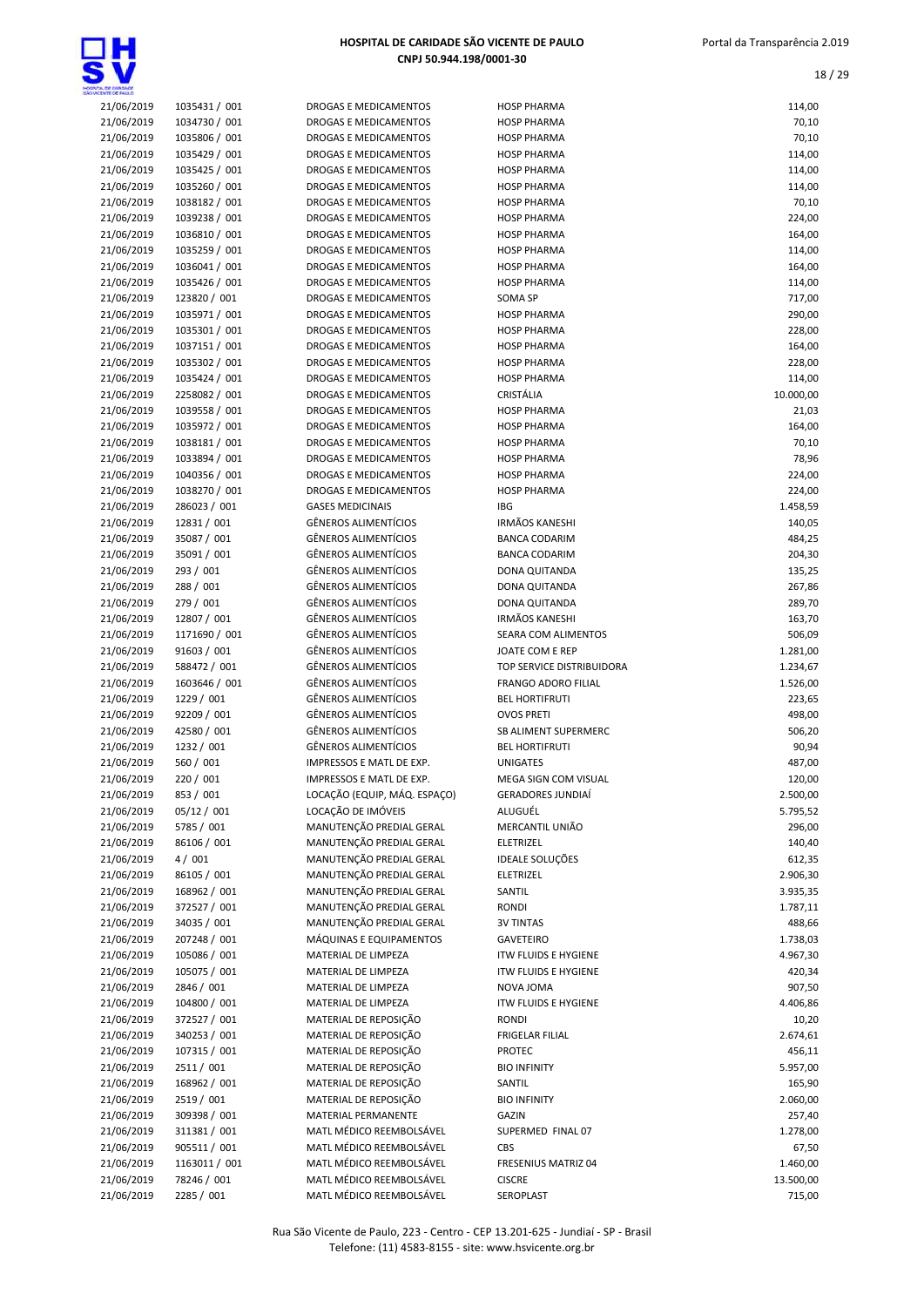

| HOSPITAL DE CARIDADE SÃO VICENTE DE PAULO |
|-------------------------------------------|
| CNPJ 50.944.198/0001-30                   |

| WOENTE DE BALLO          |                             |                                                  |
|--------------------------|-----------------------------|--------------------------------------------------|
| 21/06/2019               | 307726 / 001                | <b>MATL MÉDICO REEI</b>                          |
| 21/06/2019               | 174426 / 001                | <b>MATL MÉDICO REEI</b>                          |
| 21/06/2019               | 2259251 / 001               | <b>MEDICAMENTOS CO</b>                           |
| 21/06/2019               | 2258033 / 001               | <b>MEDICAMENTOS CO</b>                           |
| 21/06/2019               | 2258247 / 001               | <b>MEDICAMENTOS CO</b>                           |
| 21/06/2019               | 2258083 / 001               | <b>MEDICAMENTOS CO</b>                           |
| 21/06/2019               | 2258138 / 001               | <b>MEDICAMENTOS CO</b>                           |
| 21/06/2019               | 2257564 / 001               | <b>MEDICAMENTOS CO</b>                           |
| 21/06/2019               | 2259826 / 001               | <b>MEDICAMENTOS CO</b>                           |
| 21/06/2019               | 2260144 / 001               | <b>MEDICAMENTOS CO</b>                           |
| 21/06/2019               | 13619 / 001                 | MOBILIÁRIO                                       |
| 21/06/2019               | 13617 / 001                 | <b>MOBILIÁRIO</b>                                |
| 21/06/2019               | 452688 / 001                | ÓRTESE E PRÓTESE                                 |
| 21/06/2019               | 62923 / 001                 | ÓRTESE E PRÓTESE                                 |
| 21/06/2019               | 452687 / 001                | ÓRTESE E PRÓTESE                                 |
| 21/06/2019               | 452689 / 001                | ÓRTESE E PRÓTESE                                 |
| 21/06/2019               | 435938 / 001                | ÓRTESE E PRÓTESE                                 |
| 21/06/2019               | 435878 / 001                | ÓRTESE E PRÓTESE                                 |
| 21/06/2019               | 435866 / 001                | ÓRTESE E PRÓTESE                                 |
| 21/06/2019               | 435871 / 001                | ÓRTESE E PRÓTESE                                 |
| 21/06/2019               | 435941 / 001                | ÓRTESE E PRÓTESE                                 |
| 21/06/2019               | 7664 / 001                  | <b>SERVS PRESTADOS</b>                           |
| 21/06/2019               | 12856 / 001                 | <b>SERVS PRESTADOS</b>                           |
| 21/06/2019               | 870301 / 001                | <b>VALE TRANSPORTE</b>                           |
| 21/06/2019               | MAIO/2019 / 001             | VRS A REPASSAR-FO                                |
| 24/06/2019               | 1153027 / 002               | <b>DROGAS E MEDICAL</b>                          |
| 24/06/2019               | 1570638 / 001               | <b>DROGAS E MEDICAL</b>                          |
| 24/06/2019               | 99275 / 001                 | <b>DROGAS E MEDICAI</b>                          |
| 24/06/2019               | 868434 / 002                | <b>DROGAS E MEDICAL</b>                          |
| 24/06/2019               | 182626 / 001                | <b>DROGAS E MEDICAL</b>                          |
| 24/06/2019               | 47794 / 001                 | <b>DROGAS E MEDICAL</b>                          |
| 24/06/2019               | 1165141 / 001               | <b>DROGAS E MEDICAL</b>                          |
| 24/06/2019               | 182624 / 001                | <b>DROGAS E MEDICAL</b>                          |
| 24/06/2019               | 879740 / 002                | <b>DROGAS E MEDICAL</b>                          |
| 24/06/2019               | 195295 / 001                | <b>EQUIP. PROC. ELETI</b>                        |
| 24/06/2019               | 992820 / 001                | EQUIP. PROC. ELETI                               |
| 24/06/2019               | 435753 / 001                | <b>FIOS CIRÚRGICOS</b>                           |
| 24/06/2019               | 435732 / 001                | <b>FIOS CIRÚRGICOS</b>                           |
| 24/06/2019               | 301 / 001                   | <b>GÊNEROS ALIMENT</b><br><b>GÊNEROS ALIMENT</b> |
| 24/06/2019<br>24/06/2019 | 12851 / 001<br>582689 / 001 | <b>GÊNEROS ALIMENT</b>                           |
| 24/06/2019               | 35116 / 001                 | GÊNEROS ALIMENT                                  |
| 24/06/2019               | 35117 / 001                 | GÊNEROS ALIMENT                                  |
| 24/06/2019               | 7808 / 001                  | GÊNEROS ALIMENT                                  |
| 24/06/2019               | 35102 / 001                 | GÊNEROS ALIMENT                                  |
| 24/06/2019               | 583790 / 001                | GÊNEROS ALIMENT                                  |
| 24/06/2019               | 12869 / 001                 | <b>GÊNEROS ALIMENT</b>                           |
| 24/06/2019               | 1751628 / 001               | <b>GÊNEROS ALIMENT</b>                           |
| 24/06/2019               | 775319 / 001                | GÊNEROS ALIMENT                                  |
| 24/06/2019               | 188343 / 001                | <b>GÊNEROS ALIMENT</b>                           |
| 24/06/2019               | 1255 / 001                  | <b>GÊNEROS ALIMENT</b>                           |
| 24/06/2019               | 694630 / 001                | <b>GÊNEROS ALIMENT</b>                           |
| 24/06/2019               | 1147303 / 001               | GÊNEROS ALIMENT                                  |
| 24/06/2019               | 123500 / 001                | GÊNEROS ALIMENT                                  |
| 24/06/2019               | 1240 / 001                  | <b>GÊNEROS ALIMENT</b>                           |
| 24/06/2019               | 1248 / 001                  | <b>GÊNEROS ALIMENT</b>                           |
| 24/06/2019               | 2287800 / 001               | <b>GÊNEROS ALIMENT</b>                           |
| 24/06/2019               | 2286164 / 001               | <b>GÊNEROS ALIMENT</b>                           |
| 24/06/2019               | 49114 / 001                 | MANUTENÇÃO PRE                                   |
| 24/06/2019               | 306982 / 001                | MÁQUINAS E EQUII                                 |
| 24/06/2019               | 98455 / 001                 | MÁQUINAS E EQUII                                 |
| 24/06/2019               | 3099 / 001                  | MÁQUINAS E EQUII                                 |
| 24/06/2019               | 1087071 / 001               | MATERIAL DE REPO                                 |
| 24/06/2019               | 1649 / 001                  | <b>MATERIAL DE REPO</b>                          |
| 24/06/2019               | 107330 / 001                | <b>MATERIAL DE REPO</b>                          |
| 24/06/2019               | 2558 / 001                  | <b>MATERIAL DE REPO</b>                          |
| 24/06/2019               | 4269 / 001                  | <b>MATERIAL DE REPO</b>                          |
| 24/06/2019               | 925 / 001                   | MATERIAL DE REPO                                 |
| 24/06/2019               | 106731 / 001                | <b>MATERIAL DE REPO</b>                          |
|                          |                             |                                                  |

| 21/06/2019 | 307726 / 001    | MATL MÉDICO REEMBOLSÁVEL     | SUPERMED FINAL 07          | 1.284,95  |
|------------|-----------------|------------------------------|----------------------------|-----------|
| 21/06/2019 | 174426 / 001    | MATL MÉDICO REEMBOLSÁVEL     | <b>DIPROMED</b>            | 3.182,00  |
| 21/06/2019 | 2259251 / 001   | MEDICAMENTOS CONTROLADOS     | CRISTÁLIA                  | 2.300,00  |
| 21/06/2019 | 2258033 / 001   | MEDICAMENTOS CONTROLADOS     | CRISTÁLIA                  | 18.510,60 |
| 21/06/2019 | 2258247 / 001   | MEDICAMENTOS CONTROLADOS     | CRISTÁLIA                  | 200,00    |
| 21/06/2019 | 2258083 / 001   | MEDICAMENTOS CONTROLADOS     | CRISTÁLIA                  | 1.400,00  |
| 21/06/2019 | 2258138 / 001   | MEDICAMENTOS CONTROLADOS     | CRISTÁLIA                  | 980,00    |
| 21/06/2019 | 2257564 / 001   | MEDICAMENTOS CONTROLADOS     | CRISTÁLIA                  | 1.250,00  |
| 21/06/2019 | 2259826 / 001   | MEDICAMENTOS CONTROLADOS     | CRISTÁLIA                  | 400,00    |
| 21/06/2019 | 2260144 / 001   | MEDICAMENTOS CONTROLADOS     | CRISTÁLIA                  | 195,00    |
| 21/06/2019 | 13619 / 001     | MOBILIÁRIO                   | COMAVE                     | 680,00    |
| 21/06/2019 | 13617 / 001     | <b>MOBILIÁRIO</b>            | COMAVE                     | 960,00    |
| 21/06/2019 | 452688 / 001    | ÓRTESE E PRÓTESE (OPME)      | SUPRIMED                   | 959,40    |
| 21/06/2019 | 62923 / 001     | ÓRTESE E PRÓTESE (OPME)      | <b>CORTICAL CAMPINAS</b>   | 980,00    |
| 21/06/2019 | 452687 / 001    | ÓRTESE E PRÓTESE (OPME)      | SUPRIMED                   | 1.287,00  |
| 21/06/2019 | 452689 / 001    | ÓRTESE E PRÓTESE (OPME)      | <b>SUPRIMED</b>            | 1.287,00  |
| 21/06/2019 | 435938 / 001    | ÓRTESE E PRÓTESE (OPME)      | EMPÓRIO HOSPITALAR         | 1.033,00  |
| 21/06/2019 | 435878 / 001    | ÓRTESE E PRÓTESE (OPME)      | EMPÓRIO HOSPITALAR         | 1.287,00  |
| 21/06/2019 | 435866 / 001    | ÓRTESE E PRÓTESE (OPME)      | <b>EMPÓRIO HOSPITALAR</b>  | 1.033,00  |
| 21/06/2019 | 435871 / 001    | ÓRTESE E PRÓTESE (OPME)      | <b>EMPÓRIO HOSPITALAR</b>  |           |
|            | 435941 / 001    |                              | <b>EMPÓRIO HOSPITALAR</b>  | 1.541,00  |
| 21/06/2019 |                 | ÓRTESE E PRÓTESE (OPME)      |                            | 1.287,00  |
| 21/06/2019 | 7664 / 001      | SERVS PRESTADOS - PJ         | CAÇAMBINHAS                | 174,51    |
| 21/06/2019 | 12856 / 001     | SERVS PRESTADOS - PJ         | <b>APONTO SISTEMAS</b>     | 400,00    |
| 21/06/2019 | 870301 / 001    | <b>VALE TRANSPORTE</b>       | TRANSURB                   | 873,45    |
| 21/06/2019 | MAIO/2019 / 001 | VRS A REPASSAR-FOLHA         | MENSALIDADE SIND. SAÚDE    | 11.876,00 |
| 24/06/2019 | 1153027 / 002   | DROGAS E MEDICAMENTOS        | RIOCLARENSE 91             | 3.419,66  |
| 24/06/2019 | 1570638 / 001   | DROGAS E MEDICAMENTOS        | EUROFARMA 69               | 18.800,00 |
| 24/06/2019 | 99275 / 001     | DROGAS E MEDICAMENTOS        | SERVIMED SP                | 1.760,00  |
| 24/06/2019 | 868434 / 002    | <b>DROGAS E MEDICAMENTOS</b> | SERVIMED SP                | 7.348,50  |
| 24/06/2019 | 182626 / 001    | DROGAS E MEDICAMENTOS        | HDL HOSPITALAR             | 35.550,00 |
| 24/06/2019 | 47794 / 001     | DROGAS E MEDICAMENTOS        | <b>BELIVE</b>              | 2.472,00  |
| 24/06/2019 | 1165141 / 001   | DROGAS E MEDICAMENTOS        | FRESENIUS MATRIZ 04        | 2.650,00  |
| 24/06/2019 | 182624 / 001    | DROGAS E MEDICAMENTOS        | HDL HOSPITALAR             | 24.174,00 |
| 24/06/2019 | 879740 / 002    | DROGAS E MEDICAMENTOS        | SERVIMED SP                | 19.106,10 |
| 24/06/2019 | 195295 / 001    | EQUIP. PROC. ELETRÔNICO      | <b>INGRAM MICRO ES</b>     | 2.456,00  |
| 24/06/2019 | 992820 / 001    | EQUIP. PROC. ELETRÔNICO      | INGRAM MICRO SP            | 1.470,03  |
| 24/06/2019 | 435753 / 001    | <b>FIOS CIRÚRGICOS</b>       | JOHNSON 05                 | 28.608,96 |
| 24/06/2019 | 435732 / 001    | <b>FIOS CIRÚRGICOS</b>       | JOHNSON 05                 | 985,68    |
| 24/06/2019 | 301 / 001       | <b>GÊNEROS ALIMENTÍCIOS</b>  | DONA QUITANDA              | 318,95    |
| 24/06/2019 | 12851 / 001     | <b>GÊNEROS ALIMENTÍCIOS</b>  | <b>IRMÃOS KANESHI</b>      | 78,50     |
| 24/06/2019 | 582689 / 001    | <b>GÊNEROS ALIMENTÍCIOS</b>  | MARFRIG CD ITUPEVA         | 1.205,20  |
| 24/06/2019 | 35116 / 001     | <b>GÊNEROS ALIMENTÍCIOS</b>  | <b>BANCA CODARIM</b>       | 725,00    |
| 24/06/2019 | 35117 / 001     | <b>GÊNEROS ALIMENTÍCIOS</b>  | <b>BANCA CODARIM</b>       | 394,60    |
| 24/06/2019 | 7808 / 001      | <b>GENEROS ALIMENTICIOS</b>  | COMERCIAL GALILEU          | 237,00    |
| 24/06/2019 | 35102 / 001     | <b>GÊNEROS ALIMENTÍCIOS</b>  | <b>BANCA CODARIM</b>       | 327,90    |
| 24/06/2019 | 583790 / 001    | <b>GÊNEROS ALIMENTÍCIOS</b>  | <b>MARFRIG CD ITUPEVA</b>  | 1.642,33  |
| 24/06/2019 | 12869 / 001     | <b>GÊNEROS ALIMENTÍCIOS</b>  | <b>IRMÃOS KANESHI</b>      | 458,45    |
| 24/06/2019 | 1751628 / 001   | <b>GÊNEROS ALIMENTÍCIOS</b>  | <b>IMPAKTO</b>             | 178,75    |
| 24/06/2019 | 775319 / 001    | <b>GÊNEROS ALIMENTÍCIOS</b>  | PAPEL ITUPEVA              | 213,22    |
| 24/06/2019 | 188343 / 001    | <b>GÊNEROS ALIMENTÍCIOS</b>  | NUTRI SUCO IND E COM       | 501,00    |
| 24/06/2019 | 1255 / 001      | <b>GÊNEROS ALIMENTÍCIOS</b>  | <b>BEL HORTIFRUTI</b>      | 80,68     |
|            |                 | <b>GÊNEROS ALIMENTÍCIOS</b>  |                            |           |
| 24/06/2019 | 694630 / 001    |                              | <b>MAFRA MATRIZ</b>        | 1.227,84  |
| 24/06/2019 | 1147303 / 001   | <b>GÊNEROS ALIMENTÍCIOS</b>  | FRESENIUS MATRIZ 04        | 2.810,00  |
| 24/06/2019 | 123500 / 001    | <b>GÊNEROS ALIMENTÍCIOS</b>  | CAFÉ CAIÇARA               | 1.620,00  |
| 24/06/2019 | 1240 / 001      | <b>GÊNEROS ALIMENTÍCIOS</b>  | <b>BEL HORTIFRUTI</b>      | 257,31    |
| 24/06/2019 | 1248 / 001      | GÊNEROS ALIMENTÍCIOS         | <b>BEL HORTIFRUTI</b>      | 141,65    |
| 24/06/2019 | 2287800 / 001   | <b>GÊNEROS ALIMENTÍCIOS</b>  | SERRAMAR                   | 532,00    |
| 24/06/2019 | 2286164 / 001   | <b>GÊNEROS ALIMENTÍCIOS</b>  | SERRAMAR                   | 456,00    |
| 24/06/2019 | 49114 / 001     | MANUTENÇÃO PREDIAL GERAL     | AMARELINHA TINTAS          | 371,42    |
| 24/06/2019 | 306982 / 001    | MÁQUINAS E EQUIPAMENTOS      | FRIOVIX REFRIGERACAO       | 1.920,00  |
| 24/06/2019 | 98455 / 001     | MÁQUINAS E EQUIPAMENTOS      | CASA DOS BEBEDOUROS        | 700,00    |
| 24/06/2019 | 3099 / 001      | MÁQUINAS E EQUIPAMENTOS      | <b>BALANÇAS VILA ARENS</b> | 1.120,00  |
| 24/06/2019 | 1087071 / 001   | MATERIAL DE REPOSIÇÃO        | CIRÚRGICA FERNANDES        | 52,00     |
| 24/06/2019 | 1649 / 001      | MATERIAL DE REPOSIÇÃO        | A. C. MED COMERCIO MAT     | 1.470,00  |
| 24/06/2019 | 107330 / 001    | MATERIAL DE REPOSIÇÃO        | <b>PROTEC</b>              | 1.677,80  |
| 24/06/2019 | 2558 / 001      | MATERIAL DE REPOSIÇÃO        | <b>BIO INFINITY</b>        | 199,00    |
| 24/06/2019 | 4269 / 001      | MATERIAL DE REPOSIÇÃO        | VITALPLAST                 | 792,20    |
| 24/06/2019 | 925 / 001       | MATERIAL DE REPOSIÇÃO        | FBP FORN PECAS BRASIL      | 3.160,00  |
| 24/06/2019 | 106731 / 001    | MATERIAL DE REPOSIÇÃO        | ZEON REFRIGERAÇÃO          | 893,94    |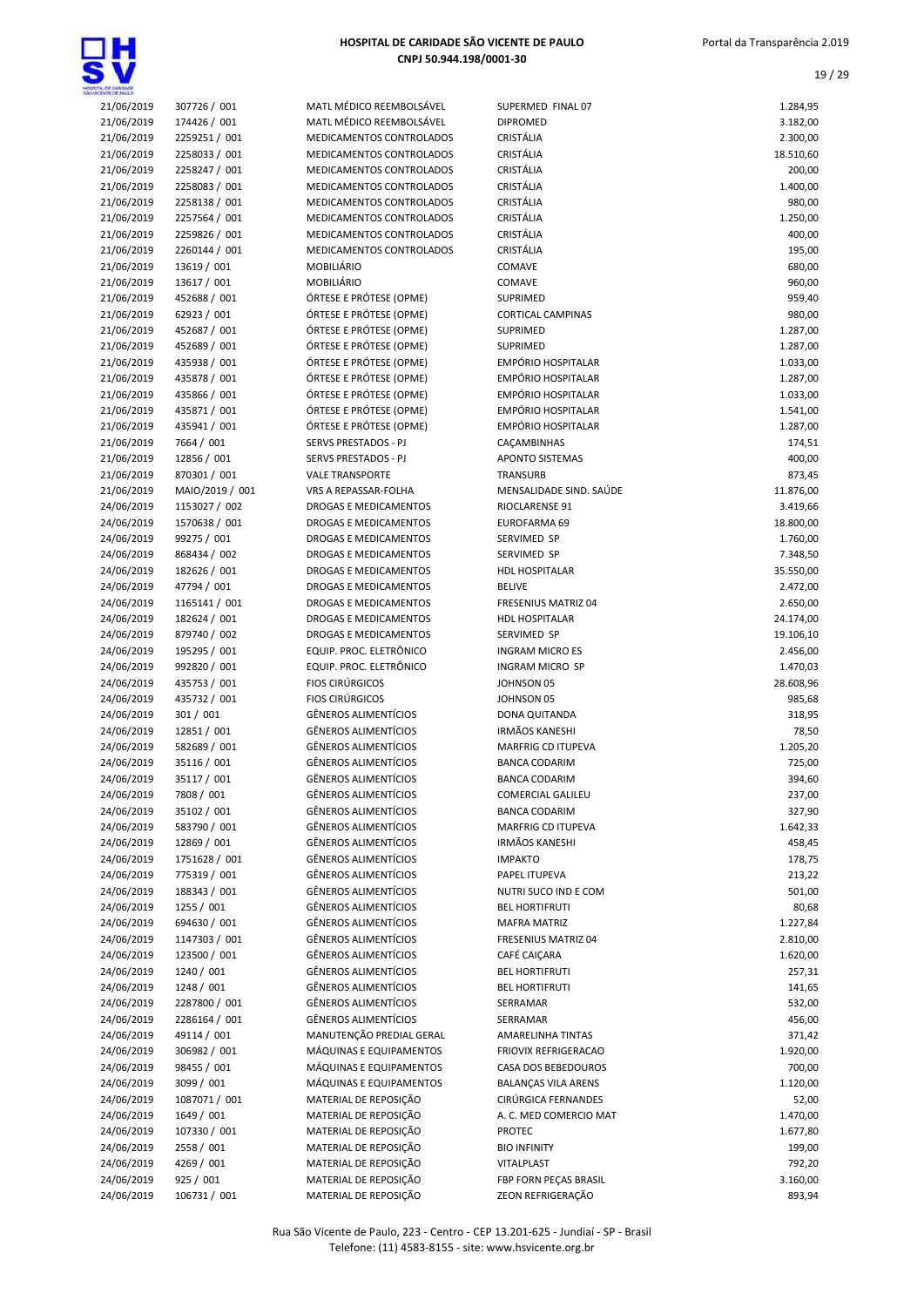

| ENTE CE PALL O           |                             |                                                    |                                                 |                    |
|--------------------------|-----------------------------|----------------------------------------------------|-------------------------------------------------|--------------------|
| 24/06/2019               | 36535 / 003                 | MATERIAL PERMANENTE                                | <b>RHOSSE</b>                                   | 3.466,00           |
| 24/06/2019               | 1087071 / 001               | MATERIAL PERMANENTE                                | <b>CIRÚRGICA FERNANDES</b>                      | 792,50             |
| 24/06/2019               | 261548 / 001                | MATL MÉDICO REEMBOLSÁVEL                           | JOHNSON 68                                      | 7.704,00           |
| 24/06/2019               | 1147297 / 002               | MATL MÉDICO REEMBOLSÁVEL                           | FRESENIUS MATRIZ 04                             | 5.199,45           |
| 24/06/2019               | 435732 / 001                | MATL MÉDICO REEMBOLSÁVEL                           | JOHNSON 05                                      | 14.136,24          |
| 24/06/2019               | 98554 / 003                 | MATL MÉDICO REEMBOLSÁVEL                           | <b>LABOR IMPORT</b>                             | 1.317,38           |
| 24/06/2019               | 437134 / 001                | MATL MÉDICO REEMBOLSÁVEL                           | JOHNSON 05                                      | 27.988,82          |
| 24/06/2019               | 1164596 / 001               | MATL MÉDICO REEMBOLSÁVEL                           | FRESENIUS MATRIZ 04                             | 8.269,80           |
| 24/06/2019               | 52 / 003                    | MOBILIÁRIO                                         | MARCENARIA PADROEIRA                            | 1.020,00           |
| 24/06/2019               | 50/003                      | MOBILIÁRIO                                         | MARCENARIA PADROEIRA                            | 2.200,00           |
| 24/06/2019               | 79965 / 001                 | ÓRTESE E PRÓTESE (OPME)                            | LINE LIFE                                       | 195,45             |
| 24/06/2019               | 453737 / 001                | ÓRTESE E PRÓTESE (OPME)                            | SUPRIMED                                        | 1.541,00           |
| 24/06/2019               | 453598 / 001                | ÓRTESE E PRÓTESE (OPME)                            | SUPRIMED                                        | 1.287,00           |
| 24/06/2019               | 453740 / 001                | ÓRTESE E PRÓTESE (OPME)                            | SUPRIMED                                        | 3.990,00           |
| 24/06/2019               | 453616 / 001                | ÓRTESE E PRÓTESE (OPME)                            | <b>SUPRIMED</b>                                 | 959,40             |
| 24/06/2019               | 1767382 / 001               | ÓRTESE E PRÓTESE (OPME)<br>ÓRTESE E PRÓTESE (OPME) | <b>BOSTON SCIENTIFIC</b>                        | 1.546,99           |
| 24/06/2019               | 453743 / 001                |                                                    | SUPRIMED                                        | 959,40             |
| 24/06/2019<br>24/06/2019 | 4111 / 001<br>437132 / 001  | ÓRTESE E PRÓTESE (OPME)<br>ÓRTESE E PRÓTESE (OPME) | <b>INTERMEDICAL EQUIP</b><br>EMPÓRIO HOSPITALAR | 690,00<br>2.066,00 |
| 24/06/2019               | 4112 / 001                  | ÓRTESE E PRÓTESE (OPME)                            | <b>INTERMEDICAL EQUIP</b>                       | 690,00             |
| 24/06/2019               | 4104 / 001                  | ÓRTESE E PRÓTESE (OPME)                            | <b>INTERMEDICAL EQUIP</b>                       | 2.870,00           |
| 24/06/2019               | 437116 / 001                | ÓRTESE E PRÓTESE (OPME)                            | <b>EMPÓRIO HOSPITALAR</b>                       | 1.033,00           |
| 24/06/2019               | 437152 / 001                | ÓRTESE E PRÓTESE (OPME)                            | EMPÓRIO HOSPITALAR                              | 1.033,00           |
| 24/06/2019               | 437110 / 001                | ÓRTESE E PRÓTESE (OPME)                            | <b>EMPORIO HOSPITALAR</b>                       | 1.287,00           |
| 24/06/2019               | 4107 / 001                  | ÓRTESE E PRÓTESE (OPME)                            | <b>INTERMEDICAL EQUIP</b>                       | 180,00             |
| 24/06/2019               | 29237 / 001                 | ÓRTESE E PRÓTESE (OPME)                            | SMITH E NEPHEW FILIAL                           | 5.268,56           |
| 24/06/2019               | 7140 / 001                  | <b>OUTROS CUSTOS GERAIS</b>                        | ÚNICA GRÁFICA                                   | 3.034,00           |
| 24/06/2019               | 3967 / 001                  | <b>OUTROS CUSTOS GERAIS</b>                        | POLI SET                                        | 128,00             |
| 24/06/2019               | 747 / 001                   | <b>OUTROS MATERIAIS</b>                            | DACOM COM EQUIP PROT                            | 765,85             |
| 24/06/2019               | 437165 / 001                | <b>OUTROS MATERIAIS</b>                            | JOHNSON 05                                      | 2.860,20           |
| 24/06/2019               | 7694 / 001                  | SERVS PRESTADOS - PJ                               | CAÇAMBINHAS                                     | 174,51             |
| 24/06/2019               | 7693 / 001                  | SERVS PRESTADOS - PJ                               | CAÇAMBINHAS                                     | 174,51             |
| 24/06/2019               | 129151 / 001                | <b>TELEFONE</b>                                    | <b>VIVO</b>                                     | 4.170,63           |
| 25/06/2019               | 32590916 / 001              | CONT. MANUTENÇÃO (EQUIP E INF)                     | LOCAWEB                                         | 760,05             |
| 25/06/2019               | <b>PROCESSO</b>             | CONTINGÊNCIAS CÍVEIS                               | <b>PROCESSO</b>                                 | 5.776,62           |
| 25/06/2019               | <b>PROCESSO</b>             | CONTINGÊNCIAS CÍVEIS                               | <b>PROCESSO</b>                                 | 5.776,61           |
| 25/06/2019               | <b>PROCESSO</b>             | CONTINGÊNCIAS TRABALHISTAS                         | <b>PROCESSO</b>                                 | 20.394,38          |
| 25/06/2019               | <b>PROCESSO</b>             | CONTINGÊNCIAS TRABALHISTAS                         | <b>PROCESSO</b>                                 | 648,25             |
| 25/06/2019               | <b>PROCESSO</b>             | CONTINGÊNCIAS TRABALHISTAS                         | <b>PROCESSO</b>                                 | 1.887,60           |
| 25/06/2019               | D-2140 / 001                | DESPESAS FINANC MUNICIPAL                          | <b>ISS - TERCEIROS 3%</b>                       | 0,01               |
| 25/06/2019               | 1149522 / 001               | <b>DROGAS E MEDICAMENTOS</b>                       | FRESENIUS MATRIZ 04                             | 604,80             |
| 25/06/2019               | 555 / 001                   | <b>FRETES E CARRETOS</b>                           | <b>DU EXPRESS</b>                               | 100,00             |
| 25/06/2019               | 163310 / 001                | <b>GÊNEROS ALIMENTÍCIOS</b>                        | <b>CATABY FINAL 57</b>                          | 1.260,86           |
| 25/06/2019               | 586099 / 001                | <b>GÊNEROS ALIMENTÍCIOS</b>                        | MARFRIG CD ITUPEVA                              | 1.616,96           |
| 25/06/2019               | 12884 / 001                 | <b>GÊNEROS ALIMENTÍCIOS</b>                        | <b>IRMÃOS KANESHI</b>                           | 129,20             |
| 25/06/2019               | 305 / 001                   | <b>GÊNEROS ALIMENTÍCIOS</b>                        | <b>DONA QUITANDA</b>                            | 488,93             |
| 25/06/2019               | 4494 / 001                  | GÊNEROS ALIMENTÍCIOS                               | PANIFICADORA IBIPORA                            | 9.339,50           |
| 25/06/2019               | 62404 / 001                 | <b>GÊNEROS ALIMENTÍCIOS</b>                        | <b>BOA SUPER FILIAL</b>                         | 1.040,64           |
| 25/06/2019               | 42734 / 001                 | <b>GÊNEROS ALIMENTÍCIOS</b>                        | SB ALIMENT SUPERMERC                            | 483,04             |
| 25/06/2019               | 1268 / 001                  | <b>GÊNEROS ALIMENTÍCIOS</b>                        | <b>BEL HORTIFRUTI</b>                           | 148,49             |
| 25/06/2019               | 42702 / 001                 | <b>GÊNEROS ALIMENTÍCIOS</b>                        | SB ALIMENT SUPERMERC                            | 3.307,36           |
| 25/06/2019               | 1606345 / 001               | <b>GÊNEROS ALIMENTÍCIOS</b>                        | <b>FRANGO ADORO FILIAL</b>                      | 1.910,00           |
| 25/06/2019               | MAIO/2019 / 001             | <b>IMPOSTO MUNICIPAL</b>                           | ISS RPA FOLHA MAIO/2019                         | 724,88             |
| 25/06/2019               | D-6399 / 001                | <b>IMPOSTO MUNICIPAL</b>                           | <b>ISS - TERCEIROS 3%</b>                       | 1,32               |
| 25/06/2019               | D-495 / 001                 | <b>IMPOSTO MUNICIPAL</b>                           | ISS - TERCEIROS 3%                              | 128,41             |
| 25/06/2019               | D-8242 / 001                | <b>IMPOSTO MUNICIPAL</b>                           | ISS - TERCEIROS 4,23%                           | 6,72               |
| 25/06/2019               | D-7630 / 001                | <b>IMPOSTO MUNICIPAL</b>                           | <b>ISS - TERCEIROS 3%</b>                       | 5,51               |
| 25/06/2019               | $D-119/001$                 | <b>IMPOSTO MUNICIPAL</b>                           | ISS - TERCEIROS 3%                              | 796,17             |
| 25/06/2019               | $D-7531/001$                | <b>IMPOSTO MUNICIPAL</b>                           | <b>ISS - TERCEIROS 3%</b>                       | 5,51               |
| 25/06/2019               | D-7489 / 001                | <b>IMPOSTO MUNICIPAL</b>                           | <b>ISS - TERCEIROS 3%</b>                       | 5,51               |
| 25/06/2019<br>25/06/2019 | $D-120/001$<br>D-2140 / 001 | <b>IMPOSTO MUNICIPAL</b>                           | ISS - TERCEIROS 3%                              | 796,17             |
|                          |                             | <b>IMPOSTO MUNICIPAL</b>                           | <b>ISS - TERCEIROS 3%</b>                       | 686,34             |
| 25/06/2019               | D-14657 / 001               | <b>IMPOSTO MUNICIPAL</b>                           | <b>ISS - TERCEIROS 3%</b>                       | 38,30              |
| 25/06/2019               | D-36360 / 001               | <b>IMPOSTO MUNICIPAL</b>                           | <b>ISS - TERCEIROS 3%</b>                       | 126,10             |
| 25/06/2019               | D-7490 / 001                | <b>IMPOSTO MUNICIPAL</b>                           | <b>ISS - TERCEIROS 3%</b>                       | 5,51               |
| 25/06/2019               | $D-6436 / 001$              | <b>IMPOSTO MUNICIPAL</b>                           | <b>ISS - TERCEIROS 3%</b>                       | 1,52               |
| 25/06/2019               | $D-6442 / 001$              | <b>IMPOSTO MUNICIPAL</b>                           | <b>ISS - TERCEIROS 3%</b>                       | 1,66               |
| 25/06/2019               | D-7618 / 001                | <b>IMPOSTO MUNICIPAL</b>                           | <b>ISS - TERCEIROS 3%</b>                       | 5,51               |
| 25/06/2019               | D-7583 / 001                | <b>IMPOSTO MUNICIPAL</b>                           | ISS - TERCEIROS 3%                              | 5,51               |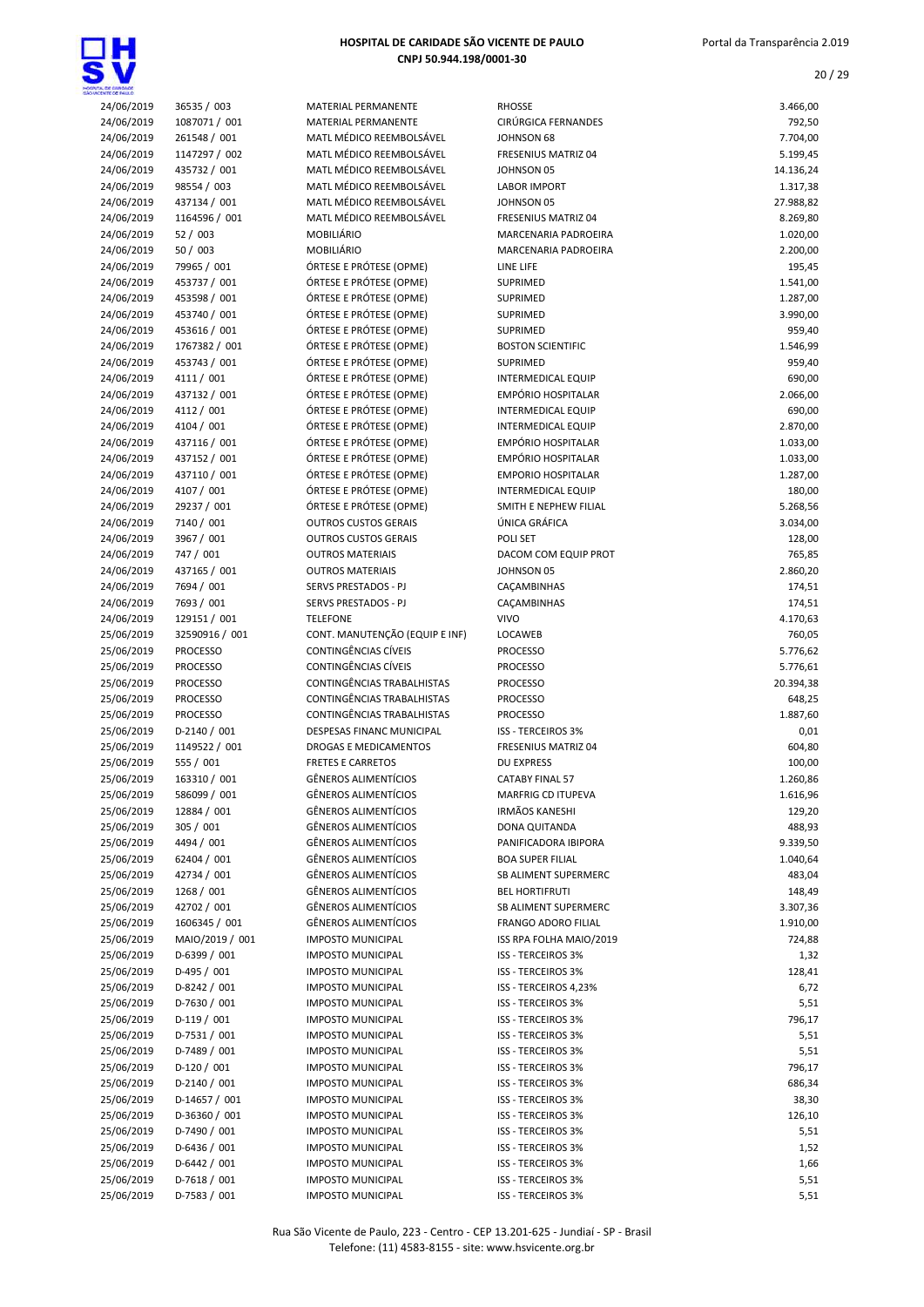

| a, ce caridade<br>Ente ce paix.c |                            |
|----------------------------------|----------------------------|
| 25/06/2019                       | 333 / 001                  |
| 25/06/2019                       | 331/001                    |
| 25/06/2019                       | 329 / 001                  |
| 25/06/2019                       | 330 / 001                  |
| 25/06/2019                       | 290 / 001                  |
| 25/06/2019                       | 334 / 001                  |
| 25/06/2019                       | 332 / 001                  |
| 25/06/2019                       | 9209 / 001                 |
| 25/06/2019                       | 9209 / 001                 |
| 25/06/2019                       | 481 / 001                  |
| 25/06/2019                       | 4121 / 001                 |
| 25/06/2019                       | 4122 / 001                 |
| 25/06/2019                       | 564246 / 001               |
| 25/06/2019                       | 22826 / 001                |
| 25/06/2019                       | RESCISÃO                   |
| 25/06/2019                       | 1276 / 001                 |
| 25/06/2019                       | 54263 / 001                |
| 25/06/2019                       | 1924 / 001                 |
| 25/06/2019                       | 2131/001                   |
| 25/06/2019                       | 871315 / 001               |
| 25/06/2019                       | 870981 / 001               |
| 26/06/2019                       | 54794 / 001                |
| 26/06/2019                       | 310203 / 001               |
| 26/06/2019                       | 46866 / 001                |
| 26/06/2019                       | 286460 / 001               |
| 26/06/2019                       | 35158 / 001                |
| 26/06/2019                       | 306 / 001                  |
| 26/06/2019                       | 588099 / 001               |
| 26/06/2019                       | 12908 / 001                |
| 26/06/2019                       | 776331/001                 |
| 26/06/2019                       | 776074/001                 |
| 26/06/2019                       | 87447 / 001                |
| 26/06/2019                       | 1607481 / 001              |
| 26/06/2019                       | 776330 / 001               |
| 26/06/2019                       | 226269 / 001               |
| 26/06/2019                       | 15919 / 001                |
| 26/06/2019                       | 5709 / 001                 |
| 26/06/2019                       | 6044 / 001                 |
| 26/06/2019                       | 18427 / 001                |
| 26/06/2019                       | 4278 / 001                 |
| 26/06/2019                       | 909707 / 001               |
| 26/06/2019<br>26/06/2019         | 6044 / 001<br>776075 / 001 |
|                                  |                            |
| 26/06/2019<br>26/06/2019         | 1269 / 001<br>79581 / 001  |
| 26/06/2019                       | 344 / 001                  |
| 26/06/2019                       | 14993 / 001                |
| 26/06/2019                       | 43972 / 001                |
| 26/06/2019                       | 155 / 001                  |
| 26/06/2019                       | 214404 / 001               |
| 27/06/2019                       | <b>PROCESSO</b>            |
| 27/06/2019                       | <b>PROCESSO</b>            |
| 27/06/2019                       | <b>PROCESSO</b>            |
| 27/06/2019                       | <b>PROCESSO</b>            |
| 27/06/2019                       | <b>PROCESSO</b>            |
| 27/06/2019                       | <b>PROCESSO</b>            |
| 27/06/2019                       | PROCESSO                   |
| 27/06/2019                       | 4720 06/2019 / 001         |
| 27/06/2019                       | 1204 06/2019 / 001         |
| 27/06/2019                       | 1136 06/2019 / 001         |
| 27/06/2019                       | 2280028 / 001              |
| 27/06/2019                       | 305072 / 002               |
| 27/06/2019                       | 112428 / 001               |
| 27/06/2019                       | 658944 / 003               |
| 27/06/2019                       | 2274706 / 001              |
| 27/06/2019                       | 112801 / 001               |

## LOCAÇÃO (EQUIP, MÁQ. ESPAÇO) LOCAÇÃO (EQUIP, MÁQ. ESPAÇO) LOCAÇÃO (EQUIP, MÁQ. ESPAÇO) LOCAÇÃO (EQUIP, MÁQ. ESPAÇO) LOCAÇÃO (EQUIP, MÁQ. ESPAÇO) LOCAÇÃO (EQUIP, MÁQ. ESPAÇO) LOCAÇÃO (EQUIP, MÁQ. ESPAÇO) MANUTENÇÃO PREDIAL GERAL MATERIAL DE REPOSIÇÃO MEDICAMENTOS CONTROLADOS ÓRTESE E PRÓTESE (OPME) ÓRTESE E PRÓTESE (OPME) OUTROS MATERIAIS **OUTROS MATERIAIS** SERVS MÉDICOS COMPL - PJ SERVS MÉDICOS COMPL - PJ SERVS MEDICOS REPASSE - PJ VALE TRANSPORTE DROGAS E MEDICAMENTOS FILMES E QUÍMICOS **GASES MEDICINAIS** GÊNEROS ALIMENTÍCIOS GÊNEROS ALIMENTÍCIOS GÊNEROS ALIMENTÍCIOS GÊNEROS ALIMENTÍCIOS GÊNEROS ALIMENTÍCIOS GÊNEROS ALIMENTÍCIOS GÊNEROS ALIMENTÍCIOS GÊNEROS ALIMENTÍCIOS IMPRESSOS E MATL DE EXP. IMPRESSOS E MATL DE EXP. MANUTENÇÃO PREDIAL GERAL MANUTENÇÃO PREDIAL GERAL MATERIAL DE LIMPEZA MATERIAL DE REPOSIÇÃO MATERIAL DE REPOSIÇÃO MATL MÉDICO REEMBOLSÁVEL MATL MÉDICO REEMBOLSÁVEL MATL MÉDICO REEMBOLSÁVEL MATL MÉDICO REEMBOLSÁVEL MATL MÉDICO REEMBOLSÁVEL **OUTROS MATERIAIS** SERVS MEDICOS REPASSE - PJ SERVS MEDICOS REPASSE - PJ SERVS PRESTADOS - PJ CONTINGÊNCIAS TRABALHISTAS CONTINGÊNCIAS TRABALHISTAS CONTINGÊNCIAS TRABALHISTAS CONTINGÊNCIAS TRABALHISTAS CONTINGÊNCIAS TRABALHISTAS CONTINGÊNCIAS TRABALHISTAS CONTINGÊNCIAS TRABALHISTAS DROGAS E MEDICAMENTOS DROGAS E MEDICAMENTOS DROGAS E MEDICAMENTOS DROGAS E MEDICAMENTOS DROGAS E MEDICAMENTOS DROGAS E MEDICAMENTOS 27/06/2019 112800 / 001 DROGAS E MEDICAMENTOS 27/06/2019 112487 / 001 DROGAS E MEDICAMENTOS<br>27/06/2019 112377 / 001 DROGAS E MEDICAMENTOS DROGAS E MEDICAMENTOS

HOSPITAL DE CARIDADE SÃO VICENTE DE PAULO CNPJ 50.944.198/0001-30

| L DE CAMBADE<br>ENTE DE PAULO |                              |                                                            |                                               | 2                    |
|-------------------------------|------------------------------|------------------------------------------------------------|-----------------------------------------------|----------------------|
| 25/06/2019                    | 333 / 001                    | LOCAÇÃO (EQUIP, MÁQ. ESPAÇO)                               | <b>NCR LOCACAO EQUIP</b>                      | 2.000,00             |
| 25/06/2019                    | 331 / 001                    | LOCAÇÃO (EQUIP, MÁQ. ESPAÇO)                               | <b>NCR LOCACAO EQUIP</b>                      | 2.150,00             |
| 25/06/2019                    | 329 / 001                    | LOCAÇÃO (EQUIP, MÁQ. ESPAÇO)                               | NCR LOCACAO EQUIP                             | 2.000,00             |
| 25/06/2019                    | 330 / 001                    | LOCAÇÃO (EQUIP, MÁQ. ESPAÇO)                               | <b>NCR LOCACAO EQUIP</b>                      | 2.000,00             |
| 25/06/2019                    | 290 / 001                    | LOCAÇÃO (EQUIP, MÁQ. ESPAÇO)                               | <b>INTERMEDICAL EQUIP</b>                     | 1.000,00             |
| 25/06/2019                    | 334 / 001                    | LOCAÇÃO (EQUIP, MÁQ. ESPAÇO)                               | NCR LOCAÇÃO EQUIP<br>NCR LOCAÇÃO EQUIP        | 2.000,00             |
| 25/06/2019<br>25/06/2019      | 332 / 001<br>9209 / 001      | LOCAÇÃO (EQUIP, MÁQ. ESPAÇO)<br>MANUTENÇÃO PREDIAL GERAL   | REFRIJUND                                     | 2.150,00<br>198,00   |
| 25/06/2019                    | 9209 / 001                   | MATERIAL DE REPOSIÇÃO                                      | REFRIJUND                                     | 113,00               |
| 25/06/2019                    | 481 / 001                    | MEDICAMENTOS CONTROLADOS                                   | MICENAS FARMÁCIA                              | 63,00                |
| 25/06/2019                    | 4121 / 001                   | ÓRTESE E PRÓTESE (OPME)                                    | <b>INTERMEDICAL EQUIP</b>                     | 360,00               |
| 25/06/2019                    | 4122 / 001                   | ÓRTESE E PRÓTESE (OPME)                                    | <b>INTERMEDICAL EQUIP</b>                     | 180,00               |
| 25/06/2019                    | 564246 / 001                 | <b>OUTROS MATERIAIS</b>                                    | <b>BALASKA</b>                                | 362,00               |
| 25/06/2019                    | 22826 / 001                  | <b>OUTROS MATERIAIS</b>                                    | <b>DATA EQUIPAMENTOS</b>                      | 1.134,10             |
| 25/06/2019                    | RESCISÃO                     | <b>RESCISÕES</b>                                           | <b>RESCISÃO</b>                               | 6.278,96             |
| 25/06/2019<br>25/06/2019      | 1276 / 001<br>54263 / 001    | SERVS MÉDICOS COMPL - PJ<br>SERVS MÉDICOS COMPL - PJ       | ASAS SERVIÇOS MÉDICOS<br>PRO-X PADRAO DE RAD. | 2.533,95<br>405,00   |
| 25/06/2019                    | 1924 / 001                   | SERVS MEDICOS REPASSE - PJ                                 | <b>NEURO PEDIATRIA</b>                        | 78,00                |
| 25/06/2019                    | 2131 / 001                   | SERVS PRESTADOS - PJ                                       | ASO SAÚDE                                     | 1.689,30             |
| 25/06/2019                    | 871315 / 001                 | <b>VALE TRANSPORTE</b>                                     | TRANSURB                                      | 135,50               |
| 25/06/2019                    | 870981 / 001                 | <b>VALE TRANSPORTE</b>                                     | <b>TRANSURB</b>                               | 2.392,49             |
| 26/06/2019                    | 54794 / 001                  | <b>DROGAS E MEDICAMENTOS</b>                               | <b>OPEM</b>                                   | 1.785,00             |
| 26/06/2019                    | 310203 / 001                 | FILMES E QUÍMICOS                                          | SUPERMED FINAL 07                             | 1.407,60             |
| 26/06/2019                    | 46866 / 001                  | <b>GASES MEDICINAIS</b>                                    | <b>IBG CRYO FILIAL</b>                        | 4.180,46             |
| 26/06/2019                    | 286460 / 001<br>35158 / 001  | <b>GASES MEDICINAIS</b>                                    | <b>IBG</b>                                    | 275,21               |
| 26/06/2019<br>26/06/2019      | 306 / 001                    | <b>GÊNEROS ALIMENTÍCIOS</b><br><b>GÊNEROS ALIMENTÍCIOS</b> | <b>BANCA CODARIM</b><br>DONA QUITANDA         | 41,20<br>521,50      |
| 26/06/2019                    | 588099 / 001                 | <b>GÊNEROS ALIMENTÍCIOS</b>                                | <b>MARFRIG CD ITUPEVA</b>                     | 869,21               |
| 26/06/2019                    | 12908 / 001                  | <b>GÊNEROS ALIMENTÍCIOS</b>                                | <b>IRMÃOS KANESHI</b>                         | 375,13               |
| 26/06/2019                    | 776331 / 001                 | <b>GÊNEROS ALIMENTÍCIOS</b>                                | PAPEL ITUPEVA                                 | 219,24               |
| 26/06/2019                    | 776074 / 001                 | <b>GÊNEROS ALIMENTÍCIOS</b>                                | PAPEL ITUPEVA                                 | 505,00               |
| 26/06/2019                    | 87447 / 001                  | <b>GÊNEROS ALIMENTÍCIOS</b>                                | <b>TERRÃO</b>                                 | 395,70               |
| 26/06/2019                    | 1607481 / 001                | <b>GÊNEROS ALIMENTÍCIOS</b>                                | <b>FRANGO ADORO FILIAL</b>                    | 1.400,00             |
| 26/06/2019                    | 776330 / 001                 | IMPRESSOS E MATL DE EXP.                                   | PAPEL ITUPEVA                                 | 1.197,00             |
| 26/06/2019                    | 226269 / 001                 | IMPRESSOS E MATL DE EXP.                                   | AUTOPEL AUTOMAÇÃO                             | 4.480,00             |
| 26/06/2019<br>26/06/2019      | 15919 / 001<br>5709 / 001    | MANUTENÇÃO PREDIAL GERAL<br>MANUTENÇÃO PREDIAL GERAL       | <b>FIRE LESS</b><br>MERCANTIL UNIÃO           | 640,68<br>336,00     |
| 26/06/2019                    | 6044 / 001                   | MATERIAL DE LIMPEZA                                        | PRISMA COMERCIAL                              | 1.504,00             |
| 26/06/2019                    | 18427 / 001                  | MATERIAL DE REPOSIÇÃO                                      | <b>INTERFRIO</b>                              | 480,00               |
| 26/06/2019                    | 4278 / 001                   | MATERIAL DE REPOSIÇÃO                                      | VITALPLAST                                    | 680,00               |
| 26/06/2019                    | 909707 / 001                 | MATL MÉDICO REEMBOLSÁVEL                                   | CBS                                           | 528,00               |
| 26/06/2019                    | 6044 / 001                   | MATL MÉDICO REEMBOLSÁVEL                                   | PRISMA COMERCIAL                              | 2.625,00             |
| 26/06/2019                    | 776075 / 001                 | MATL MÉDICO REEMBOLSÁVEL                                   | PAPEL ITUPEVA                                 | 1.344,70             |
| 26/06/2019                    | 1269 / 001                   | MATL MÉDICO REEMBOLSÁVEL                                   | ALFALAGOS FILIAL 67                           | 4.147,00             |
| 26/06/2019                    | 79581 / 001                  | MATL MÉDICO REEMBOLSÁVEL                                   | <b>CISCRE</b>                                 | 6.750,00             |
| 26/06/2019<br>26/06/2019      | 344 / 001<br>14993 / 001     | <b>OUTROS MATERIAIS</b><br><b>OUTROS MATERIAIS</b>         | <b>EURODESK</b><br>ALIANÇA                    | 4.884,50<br>4.875,00 |
| 26/06/2019                    | 43972 / 001                  | SERVS MEDICOS REPASSE - PJ                                 | <b>ICON</b>                                   | 16.482,25            |
| 26/06/2019                    | 155 / 001                    | SERVS MEDICOS REPASSE - PJ                                 | INST DE ONCOLOGIA                             | 215.922,38           |
| 26/06/2019                    | 214404 / 001                 | SERVS PRESTADOS - PJ                                       | <b>SIMPRO</b>                                 | 596,69               |
| 27/06/2019                    | <b>PROCESSO</b>              | CONTINGÊNCIAS TRABALHISTAS                                 | <b>PROCESSO</b>                               | 1.351,47             |
| 27/06/2019                    | <b>PROCESSO</b>              | CONTINGÊNCIAS TRABALHISTAS                                 | <b>PROCESSO</b>                               | 364,20               |
| 27/06/2019                    | <b>PROCESSO</b>              | CONTINGÊNCIAS TRABALHISTAS                                 | <b>PROCESSO</b>                               | 1.875,00             |
| 27/06/2019                    | <b>PROCESSO</b>              | CONTINGÊNCIAS TRABALHISTAS                                 | <b>PROCESSO</b>                               | 2.000,00             |
| 27/06/2019                    | <b>PROCESSO</b>              | CONTINGÊNCIAS TRABALHISTAS                                 | <b>PROCESSO</b>                               | 2.500,00             |
| 27/06/2019<br>27/06/2019      | PROCESSO<br><b>PROCESSO</b>  | CONTINGÊNCIAS TRABALHISTAS<br>CONTINGÊNCIAS TRABALHISTAS   | <b>PROCESSO</b><br><b>PROCESSO</b>            | 8.000,00<br>7.146,27 |
| 27/06/2019                    | 4720 06/2019 / 001           | DÍVIDA - REFIS                                             | REFIS-3                                       | 226.313,04           |
| 27/06/2019                    | 1204 06/2019 / 001           | DÍVIDA - REFIS                                             | REFIS-3                                       | 30.451,76            |
| 27/06/2019                    | 1136 06/2019 / 001           | DÍVIDA - REFIS                                             | REFIS - 3                                     | 10.261,91            |
| 27/06/2019                    | 2280028 / 001                | DROGAS E MEDICAMENTOS                                      | CRISTÁLIA                                     | 6.050,00             |
| 27/06/2019                    | 305072 / 002                 | DROGAS E MEDICAMENTOS                                      | SUPERMED FINAL 07                             | 2.716,69             |
| 27/06/2019                    | 112428 / 001                 | DROGAS E MEDICAMENTOS                                      | SANOBIOL                                      | 800,00               |
| 27/06/2019                    | 658944 / 003                 | DROGAS E MEDICAMENTOS                                      | SERVIMED SP                                   | 9.553,50             |
| 27/06/2019                    | 2274706 / 001                | DROGAS E MEDICAMENTOS                                      | CRISTÁLIA                                     | 744,00               |
| 27/06/2019<br>27/06/2019      | 112801 / 001<br>112800 / 001 | DROGAS E MEDICAMENTOS                                      | SANOBIOL                                      | 1.333,24             |
| 27/06/2019                    | 112487 / 001                 | DROGAS E MEDICAMENTOS<br>DROGAS E MEDICAMENTOS             | SANOBIOL<br>SANOBIOL                          | 640,00<br>294,72     |
| 27/06/2019                    | 112377 / 001                 | DROGAS E MEDICAMENTOS                                      | SANOBIOL                                      | 7.059,08             |
|                               |                              |                                                            |                                               |                      |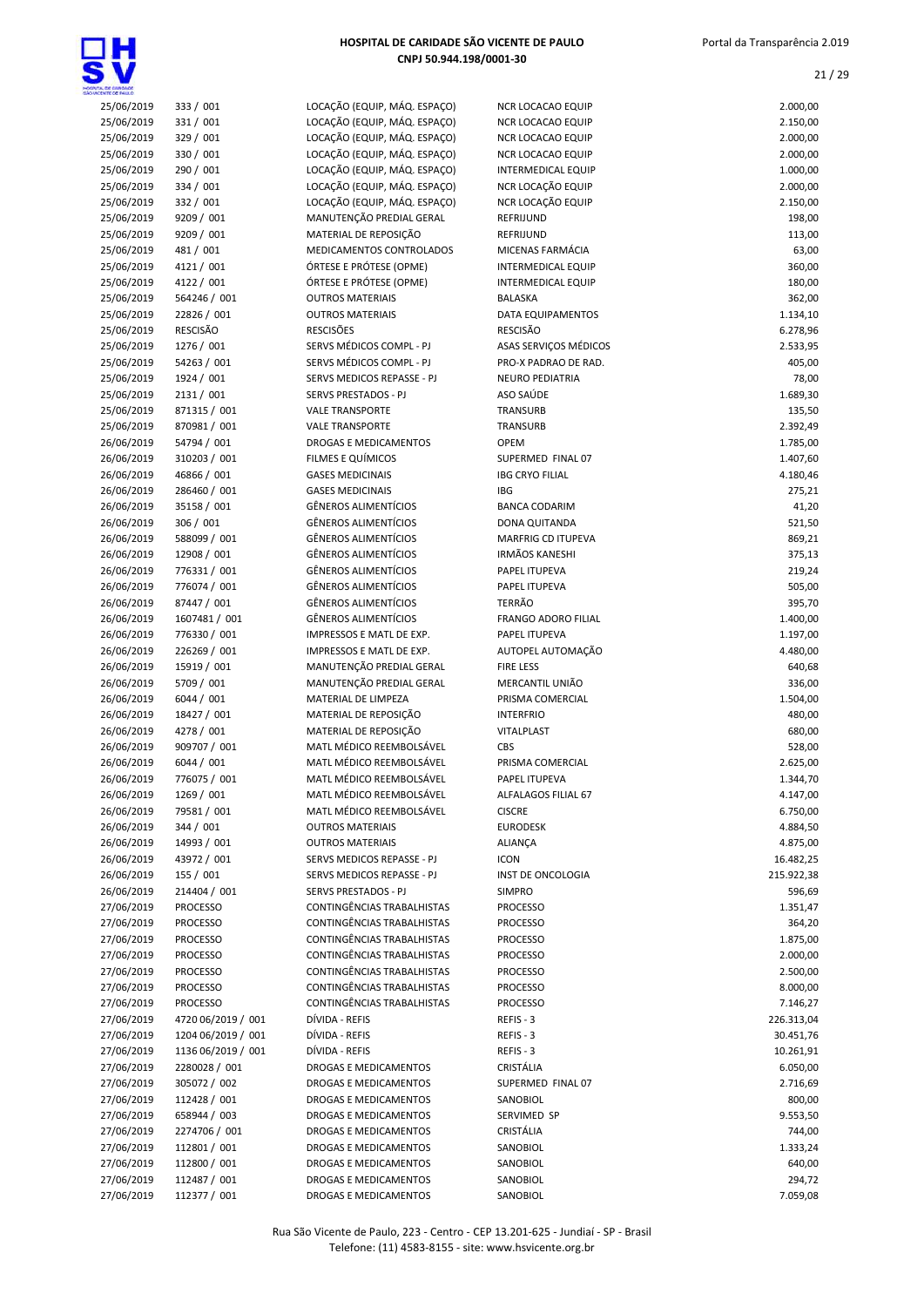

| HOSPITAL DE CARIDADE SÃO VICENTE DE PAULO |
|-------------------------------------------|
| CNPJ 50.944.198/0001-30                   |

| CENTE CE PAIX O          |                              |                                                          |                                           |                      |
|--------------------------|------------------------------|----------------------------------------------------------|-------------------------------------------|----------------------|
| 27/06/2019               | 1864482 / 001                | DROGAS E MEDICAMENTOS                                    | MAFRA FILIAL GO                           | 42.370,50            |
| 27/06/2019               | 1859693 / 001                | DROGAS E MEDICAMENTOS                                    | MAFRA FILIAL GO                           | 12.650,00            |
| 27/06/2019               | 112725 / 001                 | DROGAS E MEDICAMENTOS                                    | SANOBIOL                                  | 5.480,00             |
| 27/06/2019               | 112611 / 001                 | DROGAS E MEDICAMENTOS                                    | SANOBIOL                                  | 6.967,92             |
| 27/06/2019               | 112731 / 001                 | <b>DROGAS E MEDICAMENTOS</b>                             | <b>SANOBIOL</b>                           | 7.751,16             |
| 27/06/2019               | 112376 / 001                 | <b>DROGAS E MEDICAMENTOS</b>                             | SANOBIOL                                  | 5.480,00             |
| 27/06/2019               | 496646 / 001                 | DROGAS E MEDICAMENTOS                                    | RIOCLARENSE 20                            | 4.310,00             |
| 27/06/2019               | 1870928 / 001                | DROGAS E MEDICAMENTOS                                    | <b>MAFRA MATRIZ</b>                       | 3.980,00             |
| 27/06/2019               | 1859182 / 001                | DROGAS E MEDICAMENTOS                                    | <b>MAFRA FILIAL GO</b>                    | 42.370,50            |
| 27/06/2019               | 112727 / 001                 | DROGAS E MEDICAMENTOS                                    | SANOBIOL                                  | 268,80               |
| 27/06/2019<br>27/06/2019 | 112612 / 001                 | DROGAS E MEDICAMENTOS                                    | SANOBIOL                                  | 5.480,00             |
| 27/06/2019               | 112475 / 001<br>112486 / 001 | DROGAS E MEDICAMENTOS<br>DROGAS E MEDICAMENTOS           | SANOBIOL<br>SANOBIOL                      | 8.346,16<br>442,08   |
| 27/06/2019               | 2267917 / 001                | DROGAS E MEDICAMENTOS                                    | CRISTÁLIA                                 | 22.720,60            |
| 27/06/2019               | 2267898 / 001                | DROGAS E MEDICAMENTOS                                    | CRISTÁLIA                                 | 5.225,00             |
| 27/06/2019               | 1865252 / 001                | DROGAS E MEDICAMENTOS                                    | <b>MAFRA FILIAL GO</b>                    | 3.162,50             |
| 27/06/2019               | 210034 / 001                 | DROGAS E MEDICAMENTOS                                    | MAFRA FILIAL DF                           | 12.650,00            |
| 27/06/2019               | 1861199 / 001                | DROGAS E MEDICAMENTOS                                    | <b>MAFRA MATRIZ</b>                       | 2.568,00             |
| 27/06/2019               | 112476 / 001                 | DROGAS E MEDICAMENTOS                                    | SANOBIOL                                  | 5.480,00             |
| 27/06/2019               | 312669 / 001                 | EQUIP. PROC. ELETRÔNICO                                  | <b>GAZIN</b>                              | 3.975,00             |
| 27/06/2019               | 101857 / 001                 | EQUIP. PROC. ELETRÔNICO                                  | <b>SCANSOURCE FILIAL</b>                  | 16.126,00            |
| 27/06/2019               | 54692 / 001                  | <b>GASES MEDICINAIS</b>                                  | <b>OXILUZ</b>                             | 713,00               |
| 27/06/2019               | 46901 / 001                  | <b>GASES MEDICINAIS</b>                                  | <b>IBG CRYO FILIAL</b>                    | 796,28               |
| 27/06/2019               | 54691 / 001                  | <b>GASES MEDICINAIS</b>                                  | <b>OXILUZ</b>                             | 5.904,00             |
| 27/06/2019               | 286616 / 001                 | <b>GASES MEDICINAIS</b>                                  | <b>IBG</b>                                | 275,21               |
| 27/06/2019               | 318 / 001                    | <b>GÊNEROS ALIMENTÍCIOS</b>                              | DONA QUITANDA                             | 89,00                |
| 27/06/2019               | 35163 / 001                  | <b>GÊNEROS ALIMENTÍCIOS</b>                              | <b>BANCA CODARIM</b>                      | 21,80                |
| 27/06/2019               | 12925 / 001                  | <b>GÊNEROS ALIMENTÍCIOS</b>                              | <b>IRMÃOS KANESHI</b>                     | 601,69               |
| 27/06/2019               | 1267 / 001                   | <b>GÊNEROS ALIMENTÍCIOS</b>                              | <b>BEL HORTIFRUTI</b>                     | 334,10               |
| 27/06/2019               | 570030 / 001                 | <b>GÊNEROS ALIMENTÍCIOS</b>                              | <b>MAFRA MATRIZ</b>                       | 3.069,60             |
| 27/06/2019               | 43803 / 001                  | <b>GÊNEROS ALIMENTÍCIOS</b>                              | SAMAPI PROD HOSP                          | 184,00               |
| 27/06/2019               | 1608569 / 001                | <b>GÊNEROS ALIMENTÍCIOS</b>                              | <b>FRANGO ADORO FILIAL</b>                | 1.203,00             |
| 27/06/2019               | 308255 / 001                 | <b>IMPOSTO MUNICIPAL</b>                                 | PREFEITURA JUNDIAÍ                        | 70,00                |
| 27/06/2019               | 308253 / 001                 | <b>IMPOSTO MUNICIPAL</b>                                 | PREFEITURA JUNDIAÍ                        | 70,00                |
| 27/06/2019<br>27/06/2019 | 14467 / 001<br>291 / 001     | IMPRESSOS E MATL DE EXP.<br>LOCAÇÃO (EQUIP, MÁQ. ESPAÇO) | <b>CLACE</b><br><b>INTERMEDICAL EQUIP</b> | 458,00<br>1.000,00   |
| 27/06/2019               | 4488 / 001                   | MANUTENÇÃO PREDIAL GERAL                                 | <b>ARCH FLOOR</b>                         | 1.151,49             |
| 27/06/2019               | 384435 / 001                 | MANUTENÇÃO PREDIAL GERAL                                 | SCHIOPPA - RODÍZIOS                       | 1.161,42             |
| 27/06/2019               | 4489 / 001                   | MANUTENÇÃO PREDIAL GERAL                                 | <b>ARCH FLOOR</b>                         | 2.656,50             |
| 27/06/2019               | 3589 / 001                   | MATERIAL DE LIMPEZA                                      | <b>GREEN BAGS</b>                         | 6.063,84             |
| 27/06/2019               | 384435 / 001                 | MATERIAL DE REPOSIÇÃO                                    | SCHIOPPA - RODÍZIOS                       | 239,40               |
| 27/06/2019               | 16000 / 001                  | MATERIAL DE REPOSIÇÃO                                    | <b>GAMACAMP</b>                           | 1.659,28             |
| 27/06/2019               | 4180 / 001                   | MATERIAL DE REPOSIÇÃO                                    | <b>INTER LIFE MATRIZ</b>                  | 2.200,00             |
| 27/06/2019               | 3231/001                     | MATERIAL DE REPOSIÇÃO                                    | DP ALABARCE                               | 525,64               |
| 27/06/2019               | 11290 / 001                  | MATERIAL DE REPOSIÇÃO                                    | TRATAGUA                                  | 306,50               |
| 27/06/2019               | 54691 / 001                  | MATERIAL DE REPOSIÇÃO                                    | <b>OXILUZ</b>                             | 203,60               |
| 27/06/2019               | 8193 / 001                   | MATERIAL DE REPOSIÇÃO                                    | DOMAX COMERCIAL                           | 2.171,19             |
| 27/06/2019               | 78720 / 001                  | MATL MÉDICO REEMBOLSÁVEL                                 | <b>CISCRE</b>                             | 9.400,00             |
| 27/06/2019               | 174730 / 001                 | MATL MÉDICO REEMBOLSÁVEL                                 | <b>DIPROMED</b>                           | 3.360,00             |
| 27/06/2019               | 2267917 / 001                | MEDICAMENTOS CONTROLADOS                                 | CRISTÁLIA                                 | 14.358,00            |
| 27/06/2019               | 2264316 / 001                | MEDICAMENTOS CONTROLADOS                                 | CRISTÁLIA                                 | 3.055,00             |
| 27/06/2019               | JUNHO/19 / 001               | <b>MULTA</b>                                             | <b>MULTA ECD</b>                          | 22.655,89            |
| 27/06/2019               | 77911 / 001                  | ÓRTESE E PRÓTESE (OPME)                                  | LIMEIRA                                   | 203,82               |
| 27/06/2019               | 50043 / 001                  | ÓRTESE E PRÓTESE (OPME)                                  | MEDICAL CAMP                              | 3.184,19             |
| 27/06/2019<br>27/06/2019 | 50313 / 001<br>50328 / 001   | ÓRTESE E PRÓTESE (OPME)<br>ÓRTESE E PRÓTESE (OPME)       | MEDICAL CAMP<br>MEDICAL CAMP              | 4.630,90<br>3.184,19 |
| 27/06/2019               | 50516 / 001                  | ÓRTESE E PRÓTESE (OPME)                                  | MEDICAL CAMP                              | 4.630,90             |
| 27/06/2019               | 50443 / 001                  | ÓRTESE E PRÓTESE (OPME)                                  | <b>MEDICAL CAMP</b>                       | 4.630,90             |
| 27/06/2019               | 180211 / 002                 | ÓRTESE E PRÓTESE (OPME)                                  | VITÓRIA HOSPITALAR                        | 2.132,22             |
| 27/06/2019               | 180288 / 002                 | ÓRTESE E PRÓTESE (OPME)                                  | VITÓRIA HOSPITALAR                        | 597,72               |
| 27/06/2019               | 181117 / 002                 | ÓRTESE E PRÓTESE (OPME)                                  | VITÓRIA HOSPITALAR                        | 2.382,22             |
| 27/06/2019               | 181271 / 002                 | ÓRTESE E PRÓTESE (OPME)                                  | VITÓRIA HOSPITALAR                        | 1.114,97             |
| 27/06/2019               | 182106 / 002                 | ÓRTESE E PRÓTESE (OPME)                                  | VITÓRIA HOSPITALAR                        | 1.114,97             |
| 27/06/2019               | 183310 / 001                 | ÓRTESE E PRÓTESE (OPME)                                  | VITÓRIA HOSPITALAR                        | 347,73               |
| 27/06/2019               | 185112 / 001                 | ÓRTESE E PRÓTESE (OPME)                                  | VITÓRIA HOSPITALAR                        | 597,73               |
| 27/06/2019               | 50883 / 001                  | ÓRTESE E PRÓTESE (OPME)                                  | ORTHO SYSTEM                              | 180,58               |
| 27/06/2019               | 50884 / 001                  | ÓRTESE E PRÓTESE (OPME)                                  | ORTHO SYSTEM                              | 5.000,00             |
| 27/06/2019               | 50909 / 001                  | ÓRTESE E PRÓTESE (OPME)                                  | ORTHO SYSTEM                              | 1.026,96             |
| 27/06/2019               | 51023 / 001                  | ÓRTESE E PRÓTESE (OPME)                                  | ORTHO SYSTEM                              | 203,82               |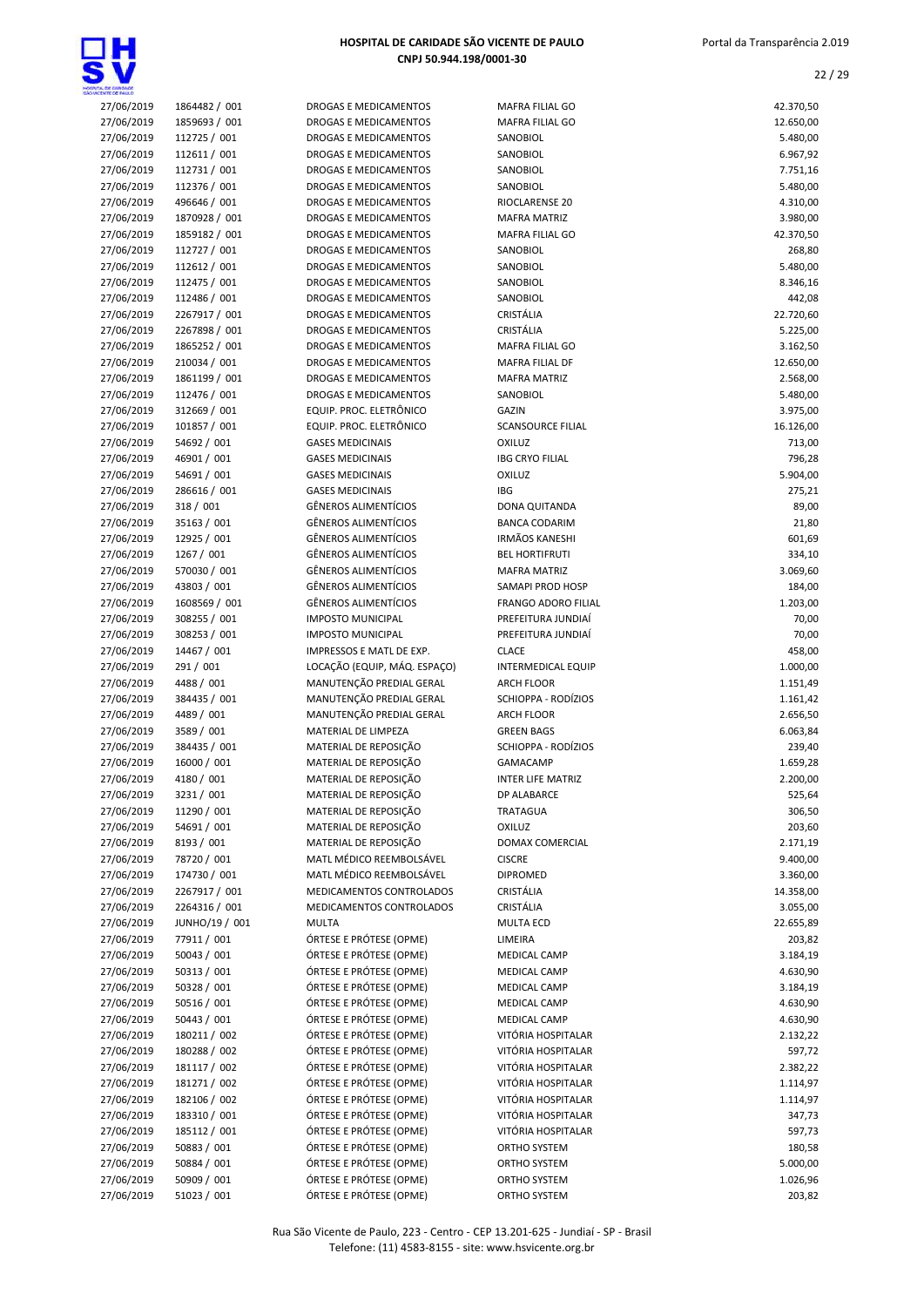

| OWCENTE CE PALLO         |                              |                                                    |                                          |                      |
|--------------------------|------------------------------|----------------------------------------------------|------------------------------------------|----------------------|
| 27/06/2019               | 51196 / 001                  | ÓRTESE E PRÓTESE (OPME)                            | ORTHO SYSTEM                             | 291,30               |
| 27/06/2019               | 15361 / 001                  | ÓRTESE E PRÓTESE (OPME)                            | DOC MED                                  | 500,00               |
| 27/06/2019               | 15446 / 001                  | ÓRTESE E PRÓTESE (OPME)                            | DOC MED                                  | 2.034,50             |
| 27/06/2019               | 66914 / 001<br>859433 / 001  | ÓRTESE E PRÓTESE (OPME)                            | MM MEDICAL<br><b>BIOTRONIK</b>           | 595,00               |
| 27/06/2019<br>27/06/2019 | 859789 / 001                 | ÓRTESE E PRÓTESE (OPME)<br>ÓRTESE E PRÓTESE (OPME) | <b>BIOTRONIK</b>                         | 500,00<br>5.225,25   |
| 27/06/2019               | 857945 / 001                 | ÓRTESE E PRÓTESE (OPME)                            | <b>BIOTRONIK</b>                         | 7.426,43             |
| 27/06/2019               | 860302 / 001                 | ÓRTESE E PRÓTESE (OPME)                            | <b>BIOTRONIK</b>                         | 5.424,93             |
| 27/06/2019               | 135066 / 001                 | ÓRTESE E PRÓTESE (OPME)                            | ERECTA                                   | 6.385,25             |
| 27/06/2019               | 135295 / 001                 | ÓRTESE E PRÓTESE (OPME)                            | ERECTA                                   | 904,50               |
| 27/06/2019               | 135860 / 001                 | ÓRTESE E PRÓTESE (OPME)                            | ERECTA                                   | 1.429,52             |
| 27/06/2019               | 135859 / 001                 | ÓRTESE E PRÓTESE (OPME)                            | ERECTA                                   | 1.809,00             |
| 27/06/2019               | 135545 / 001                 | ÓRTESE E PRÓTESE (OPME)                            | <b>ERECTA</b>                            | 1.809,00             |
| 27/06/2019               | 119123 / 001                 | ÓRTESE E PRÓTESE (OPME)                            | PLANTÃO MÉDICO                           | 97,48                |
| 27/06/2019               | 118457 / 001                 | ÓRTESE E PRÓTESE (OPME)                            | PLANTÃO MÉDICO                           | 292,93               |
| 27/06/2019               | 118704 / 001                 | ÓRTESE E PRÓTESE (OPME)                            | PLANTÃO MÉDICO<br>PLANTÃO MÉDICO         | 97,48                |
| 27/06/2019<br>27/06/2019 | 118702 / 001<br>117942 / 001 | ÓRTESE E PRÓTESE (OPME)<br>ÓRTESE E PRÓTESE (OPME) | PLANTÃO MÉDICO                           | 97,48<br>195,45      |
| 27/06/2019               | 38954 / 001                  | ÓRTESE E PRÓTESE (OPME)                            | <b>CARDIO E ENDO</b>                     | 195,45               |
| 27/06/2019               | 39342 / 001                  | ÓRTESE E PRÓTESE (OPME)                            | <b>CARDIO E ENDO</b>                     | 890,90               |
| 27/06/2019               | 77957 / 001                  | ÓRTESE E PRÓTESE (OPME)                            | LIMEIRA                                  | 231,53               |
| 27/06/2019               | 77992 / 001                  | ÓRTESE E PRÓTESE (OPME)                            | LIMEIRA                                  | 16,94                |
| 27/06/2019               | 78073 / 001                  | ÓRTESE E PRÓTESE (OPME)                            | LIMEIRA                                  | 1.686,18             |
| 27/06/2019               | 77913 / 001                  | ÓRTESE E PRÓTESE (OPME)                            | LIMEIRA                                  | 1.740,68             |
| 27/06/2019               | 77990 / 001                  | ÓRTESE E PRÓTESE (OPME)                            | LIMEIRA                                  | 3.717,71             |
| 27/06/2019               | 50156 / 001                  | ÓRTESE E PRÓTESE (OPME)                            | <b>MEDICAL CAMP</b>                      | 3.396,95             |
| 27/06/2019               | 50245 / 001                  | ÓRTESE E PRÓTESE (OPME)                            | MEDICAL CAMP                             | 3.184,19             |
| 27/06/2019               | 50381 / 001                  | ÓRTESE E PRÓTESE (OPME)                            | MEDICAL CAMP                             | 4.630,90             |
| 27/06/2019               | 180499 / 002                 | ÓRTESE E PRÓTESE (OPME)                            | VITÓRIA HOSPITALAR<br>VITÓRIA HOSPITALAR | 97,72                |
| 27/06/2019<br>27/06/2019 | 180966 / 002<br>181626 / 002 | ÓRTESE E PRÓTESE (OPME)<br>ÓRTESE E PRÓTESE (OPME) | VITÓRIA HOSPITALAR                       | 347,72<br>195,45     |
| 27/06/2019               | 183137 / 001                 | ÓRTESE E PRÓTESE (OPME)                            | VITÓRIA HOSPITALAR                       | 347,73               |
| 27/06/2019               | 184157 / 001                 | ÓRTESE E PRÓTESE (OPME)                            | VITÓRIA HOSPITALAR                       | 195,45               |
| 27/06/2019               | 185313 / 001                 | ÓRTESE E PRÓTESE (OPME)                            | VITÓRIA HOSPITALAR                       | 2.534,50             |
| 27/06/2019               | 185779 / 001                 | ÓRTESE E PRÓTESE (OPME)                            | VITÓRIA HOSPITALAR                       | 695,45               |
| 27/06/2019               | 50837 / 001                  | ÓRTESE E PRÓTESE (OPME)                            | ORTHO SYSTEM                             | 2.325,34             |
| 27/06/2019               | 50911 / 001                  | ÓRTESE E PRÓTESE (OPME)                            | ORTHO SYSTEM                             | 2.800,00             |
| 27/06/2019               | 50929 / 001                  | ÓRTESE E PRÓTESE (OPME)                            | ORTHO SYSTEM                             | 5.000,00             |
| 27/06/2019               | 51020 / 001                  | ÓRTESE E PRÓTESE (OPME)                            | ORTHO SYSTEM                             | 1.300,00             |
| 27/06/2019               | 51031 / 001                  | ÓRTESE E PRÓTESE (OPME)                            | ORTHO SYSTEM                             | 183,81               |
| 27/06/2019<br>27/06/2019 | 51039 / 001                  | ÓRTESE E PRÓTESE (OPME)                            | ORTHO SYSTEM                             | 196,68<br>5.000,00   |
| 27/06/2019               | 51140 / 001<br>51197 / 001   | ÓRTESE E PRÓTESE (OPME)<br>ÓRTESE E PRÓTESE (OPME) | ORTHO SYSTEM<br>ORTHO SYSTEM             | 291,30               |
| 27/06/2019               | 15214 / 001                  | ÓRTESE E PRÓTESE (OPME)                            | DOC MED                                  | 2.034,50             |
| 27/06/2019               | 15322 / 001                  | ÓRTESE E PRÓTESE (OPME)                            | DOC MED                                  | 500,00               |
| 27/06/2019               | 15460 / 001                  | ÓRTESE E PRÓTESE (OPME)                            | DOC MED                                  | 2.034,50             |
| 27/06/2019               | 15689 / 001                  | ÓRTESE E PRÓTESE (OPME)                            | DOC MED                                  | 2.534,50             |
| 27/06/2019               | 856173 / 001                 | ÓRTESE E PRÓTESE (OPME)                            | <b>BIOTRONIK</b>                         | 7.426,43             |
| 27/06/2019               | 859418 / 001                 | ÓRTESE E PRÓTESE (OPME)                            | <b>BIOTRONIK</b>                         | 5.424,93             |
| 27/06/2019               | 857492 / 001                 | ÓRTESE E PRÓTESE (OPME)                            | <b>BIOTRONIK</b>                         | 500,00               |
| 27/06/2019               | 135303 / 001                 | ÓRTESE E PRÓTESE (OPME)                            | <b>ERECTA</b>                            | 1.809,00             |
| 27/06/2019               | 136016 / 001                 | ÓRTESE E PRÓTESE (OPME)                            | <b>ERECTA</b>                            | 5.970,81             |
| 27/06/2019               | 135857 / 001                 | ÓRTESE E PRÓTESE (OPME)                            | ERECTA                                   | 1.429,52             |
| 27/06/2019<br>27/06/2019 | 135858 / 001<br>135849 / 001 | ÓRTESE E PRÓTESE (OPME)<br>ÓRTESE E PRÓTESE (OPME) | <b>ERECTA</b><br>ERECTA                  | 904,50<br>7.758,48   |
| 27/06/2019               | 118392 / 001                 | ÓRTESE E PRÓTESE (OPME)                            | PLANTÃO MÉDICO                           | 97,48                |
| 27/06/2019               | 38704 / 001                  | ÓRTESE E PRÓTESE (OPME)                            | <b>CARDIO E ENDO</b>                     | 195,45               |
| 27/06/2019               | 77910 / 001                  | ÓRTESE E PRÓTESE (OPME)                            | LIMEIRA                                  | 1.096,39             |
| 27/06/2019               | 78003 / 001                  | ÓRTESE E PRÓTESE (OPME)                            | LIMEIRA                                  | 1.363,05             |
| 27/06/2019               | 77956 / 001                  | ÓRTESE E PRÓTESE (OPME)                            | LIMEIRA                                  | 1.686,18             |
| 27/06/2019               | 78002 / 001                  | ÓRTESE E PRÓTESE (OPME)                            | LIMEIRA                                  | 1.363,05             |
| 27/06/2019               | 50056 / 001                  | ÓRTESE E PRÓTESE (OPME)                            | MEDICAL CAMP                             | 3.184,19             |
| 27/06/2019               | 50382 / 001                  | ÓRTESE E PRÓTESE (OPME)                            | MEDICAL CAMP                             | 3.492,19             |
| 27/06/2019               | 179853 / 002                 | ÓRTESE E PRÓTESE (OPME)                            | VITÓRIA HOSPITALAR                       | 250,00               |
| 27/06/2019               | 181247 / 002                 | ÓRTESE E PRÓTESE (OPME)                            | VITÓRIA HOSPITALAR                       | 1.114,97             |
| 27/06/2019               | 181773 / 002                 | ÓRTESE E PRÓTESE (OPME)                            | VITÓRIA HOSPITALAR                       | 1.712,70             |
| 27/06/2019               | 182293 / 002                 | ÓRTESE E PRÓTESE (OPME)<br>ÓRTESE E PRÓTESE (OPME) | VITÓRIA HOSPITALAR                       | 445,45               |
| 27/06/2019<br>27/06/2019 | 50838 / 001<br>50882 / 001   | ÓRTESE E PRÓTESE (OPME)                            | ORTHO SYSTEM<br>ORTHO SYSTEM             | 1.026,96<br>1.026,96 |
|                          |                              |                                                    |                                          |                      |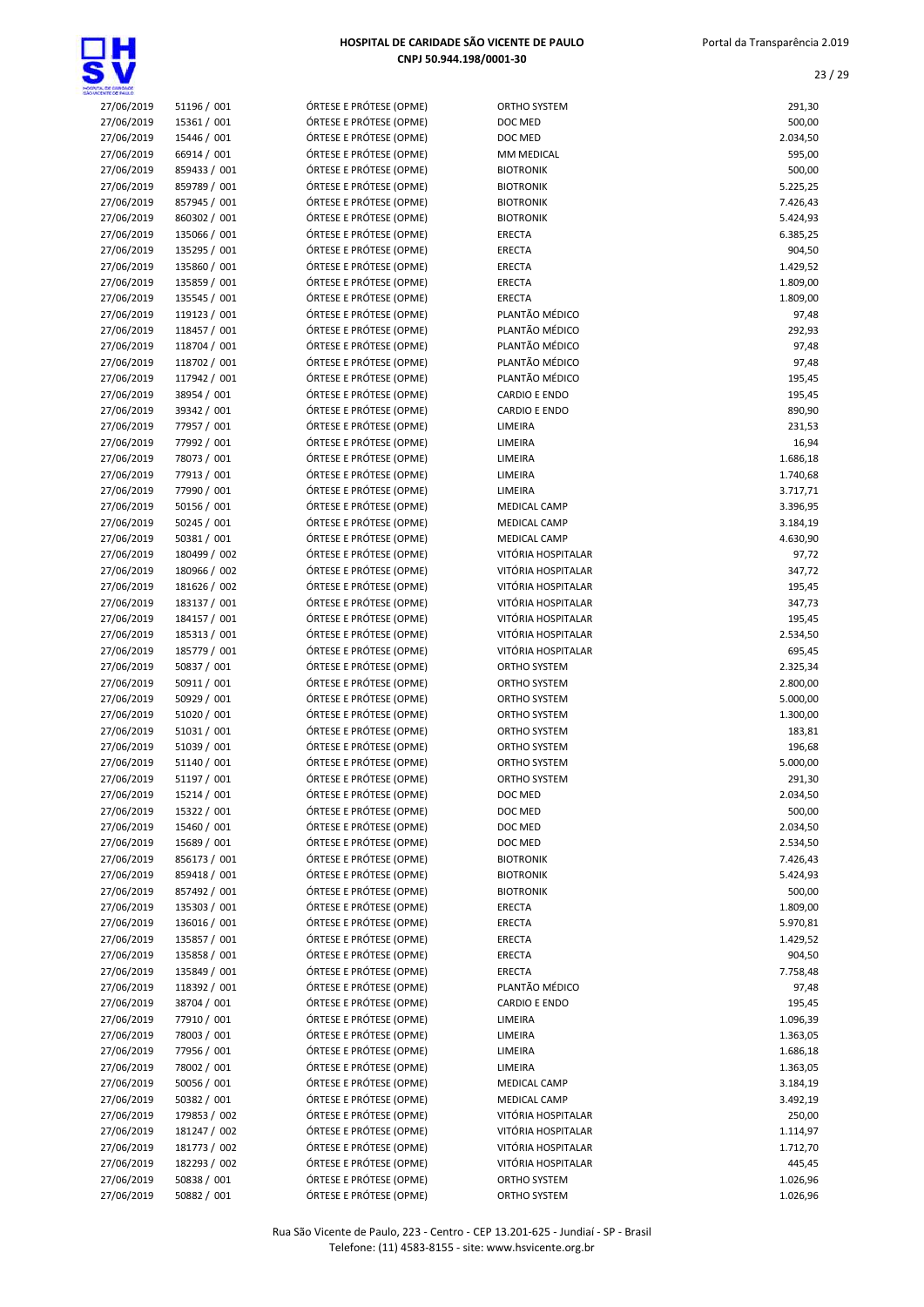

| HOSPITAL DE CARIDADE SÃO VICENTE DE PAULO |
|-------------------------------------------|
| CNPJ 50.944.198/0001-30                   |

| <b>DONTAL DE CARDADE</b><br>O VICENTE DE PAIX D |                              |                                                    |                                          |                      |
|-------------------------------------------------|------------------------------|----------------------------------------------------|------------------------------------------|----------------------|
| 27/06/2019                                      | 51032 / 001                  | ÓRTESE E PRÓTESE (OPME)                            | ORTHO SYSTEM                             | 71,52                |
| 27/06/2019                                      | 51067 / 001                  | ÓRTESE E PRÓTESE (OPME)                            | ORTHO SYSTEM                             | 1.096,39             |
| 27/06/2019                                      | 15459 / 001                  | ÓRTESE E PRÓTESE (OPME)                            | DOC MED                                  | 2.034,50             |
| 27/06/2019                                      | 15419 / 001                  | ÓRTESE E PRÓTESE (OPME)                            | DOC MED                                  | 500,00               |
| 27/06/2019                                      | 135291 / 001                 | ÓRTESE E PRÓTESE (OPME)                            | <b>ERECTA</b>                            | 5.038,50             |
| 27/06/2019<br>27/06/2019                        | 136262 / 001<br>135062 / 001 | ÓRTESE E PRÓTESE (OPME)<br>ÓRTESE E PRÓTESE (OPME) | <b>ERECTA</b><br>ERECTA                  | 3.589,93<br>904,50   |
| 27/06/2019                                      | 135544 / 001                 | ÓRTESE E PRÓTESE (OPME)                            | ERECTA                                   | 3.256,24             |
| 27/06/2019                                      | 135854 / 001                 | ÓRTESE E PRÓTESE (OPME)                            | <b>ERECTA</b>                            | 904,50               |
| 27/06/2019                                      | 117861 / 001                 | ÓRTESE E PRÓTESE (OPME)                            | PLANTÃO MÉDICO                           | 292,93               |
| 27/06/2019                                      | 117941 / 001                 | ÓRTESE E PRÓTESE (OPME)                            | PLANTÃO MÉDICO                           | 97,48                |
| 27/06/2019                                      | 117862 / 001                 | ÓRTESE E PRÓTESE (OPME)                            | PLANTÃO MÉDICO                           | 97,48                |
| 27/06/2019                                      | 117944 / 001                 | ÓRTESE E PRÓTESE (OPME)                            | PLANTÃO MÉDICO                           | 292,93               |
| 27/06/2019                                      | 38363 / 001                  | ÓRTESE E PRÓTESE (OPME)                            | <b>CARDIO E ENDO</b>                     | 2.034,50             |
| 27/06/2019                                      | 38771 / 001                  | ÓRTESE E PRÓTESE (OPME)                            | <b>CARDIO E ENDO</b>                     | 2.229,95             |
| 27/06/2019                                      | 39515 / 001                  | ÓRTESE E PRÓTESE (OPME)                            | <b>CARDIO E ENDO</b>                     | 195,45               |
| 27/06/2019<br>27/06/2019                        | 39340 / 001<br>77878 / 001   | ÓRTESE E PRÓTESE (OPME)<br>ÓRTESE E PRÓTESE (OPME) | <b>CARDIO E ENDO</b><br>LIMEIRA          | 2.034,50<br>2.150,00 |
| 27/06/2019                                      | 77919 / 001                  | ÓRTESE E PRÓTESE (OPME)                            | LIMEIRA                                  | 1.306,15             |
| 27/06/2019                                      | 50329 / 001                  | ÓRTESE E PRÓTESE (OPME)                            | <b>MEDICAL CAMP</b>                      | 4.630,90             |
| 27/06/2019                                      | 179872 / 002                 | ÓRTESE E PRÓTESE (OPME)                            | VITÓRIA HOSPITALAR                       | 97,72                |
| 27/06/2019                                      | 180968 / 002                 | ÓRTESE E PRÓTESE (OPME)                            | VITÓRIA HOSPITALAR                       | 1.114,97             |
| 27/06/2019                                      | 181625 / 002                 | ÓRTESE E PRÓTESE (OPME)                            | VITÓRIA HOSPITALAR                       | 695,45               |
| 27/06/2019                                      | 181656 / 002                 | ÓRTESE E PRÓTESE (OPME)                            | VITÓRIA HOSPITALAR                       | 1.114,97             |
| 27/06/2019                                      | 182493 / 002                 | ÓRTESE E PRÓTESE (OPME)                            | VITÓRIA HOSPITALAR                       | 347,72               |
| 27/06/2019                                      | 183311 / 001                 | ÓRTESE E PRÓTESE (OPME)                            | VITÓRIA HOSPITALAR                       | 597,73               |
| 27/06/2019                                      | 183720 / 001                 | ÓRTESE E PRÓTESE (OPME)                            | VITÓRIA HOSPITALAR                       | 1.462,70             |
| 27/06/2019<br>27/06/2019                        | 184158 / 001<br>184325 / 001 | ÓRTESE E PRÓTESE (OPME)<br>ÓRTESE E PRÓTESE (OPME) | VITÓRIA HOSPITALAR<br>VITÓRIA HOSPITALAR | 250,00               |
| 27/06/2019                                      | 184487 / 001                 | ÓRTESE E PRÓTESE (OPME)                            | VITÓRIA HOSPITALAR                       | 1.364,98<br>97,73    |
| 27/06/2019                                      | 50834 / 001                  | ÓRTESE E PRÓTESE (OPME)                            | ORTHO SYSTEM                             | 764,34               |
| 27/06/2019                                      | 50836 / 001                  | ÓRTESE E PRÓTESE (OPME)                            | ORTHO SYSTEM                             | 764,34               |
| 27/06/2019                                      | 50928 / 001                  | ÓRTESE E PRÓTESE (OPME)                            | ORTHO SYSTEM                             | 5.000,00             |
| 27/06/2019                                      | 51112 / 001                  | ÓRTESE E PRÓTESE (OPME)                            | ORTHO SYSTEM                             | 183,81               |
| 27/06/2019                                      | 51198 / 001                  | ÓRTESE E PRÓTESE (OPME)                            | ORTHO SYSTEM                             | 2.030,00             |
| 27/06/2019                                      | 15363 / 001                  | ÓRTESE E PRÓTESE (OPME)                            | DOC MED                                  | 3.034,50             |
| 27/06/2019                                      | 15323 / 001                  | ÓRTESE E PRÓTESE (OPME)                            | DOC MED                                  | 4.569,00             |
| 27/06/2019                                      | 15496 / 001                  | ÓRTESE E PRÓTESE (OPME)                            | DOC MED                                  | 4.069,00             |
| 27/06/2019                                      | 859649 / 001                 | ÓRTESE E PRÓTESE (OPME)                            | <b>BIOTRONIK</b>                         | 7.426,43             |
| 27/06/2019<br>27/06/2019                        | 135064 / 001<br>135299 / 001 | ÓRTESE E PRÓTESE (OPME)<br>ÓRTESE E PRÓTESE (OPME) | ERECTA<br>ERECTA                         | 904,50<br>904,50     |
| 27/06/2019                                      | 136017 / 001                 | ÓRTESE E PRÓTESE (OPME)                            | <b>ERECTA</b>                            | 2.261,26             |
| 27/06/2019                                      | 135855 / 001                 | ÓRTESE E PRÓTESE (OPME)                            | ERECTA                                   | 904,50               |
| 27/06/2019                                      | 11865 / 001                  | ÓRTESE E PRÓTESE (OPME)                            | PLANTÃO MÉDICO                           | 292,93               |
| 27/06/2019                                      | 119354 / 001                 | ÓRTESE E PRÓTESE (OPME)                            | PLANTÃO MÉDICO                           | 97,48                |
| 27/06/2019                                      | 118705 / 001                 | ÓRTESE E PRÓTESE (OPME)                            | PLANTÃO MÉDICO                           | 97,48                |
| 27/06/2019                                      | 38630 / 001                  | ÓRTESE E PRÓTESE (OPME)                            | <b>CARDIO E ENDO</b>                     | 195,45               |
| 27/06/2019                                      | 39341 / 001                  | ÓRTESE E PRÓTESE (OPME)                            | <b>CARDIO E ENDO</b>                     | 1.000,00             |
| 27/06/2019                                      | 78004 / 001                  | ÓRTESE E PRÓTESE (OPME)                            | LIMEIRA                                  | 1.432,94             |
| 27/06/2019                                      | 78075 / 001                  | ÓRTESE E PRÓTESE (OPME)                            | LIMEIRA                                  | 1.698,55             |
| 27/06/2019<br>27/06/2019                        | 77930 / 001<br>77932 / 001   | ÓRTESE E PRÓTESE (OPME)<br>ÓRTESE E PRÓTESE (OPME) | LIMEIRA<br>LIMEIRA                       | 439,04<br>262,72     |
| 27/06/2019                                      | 78081 / 001                  | ÓRTESE E PRÓTESE (OPME)                            | LIMEIRA                                  | 1.315,34             |
| 27/06/2019                                      | 77929 / 001                  | ÓRTESE E PRÓTESE (OPME)                            | LIMEIRA                                  | 299,90               |
| 27/06/2019                                      | 77993 / 001                  | ÓRTESE E PRÓTESE (OPME)                            | LIMEIRA                                  | 308,76               |
| 27/06/2019                                      | 77909 / 001                  | ÓRTESE E PRÓTESE (OPME)                            | LIMEIRA                                  | 1.734,18             |
| 27/06/2019                                      | 77931 / 001                  | ÓRTESE E PRÓTESE (OPME)                            | LIMEIRA                                  | 1.096,39             |
| 27/06/2019                                      | 50151 / 001                  | ÓRTESE E PRÓTESE (OPME)                            | MEDICAL CAMP                             | 3.184,19             |
| 27/06/2019                                      | 179854 / 002                 | ÓRTESE E PRÓTESE (OPME)                            | VITÓRIA HOSPITALAR                       | 3.399,47             |
| 27/06/2019                                      | 179855 / 002                 | ÓRTESE E PRÓTESE (OPME)                            | VITÓRIA HOSPITALAR                       | 250,00               |
| 27/06/2019                                      | 179871 / 002                 | ÓRTESE E PRÓTESE (OPME)                            | VITÓRIA HOSPITALAR                       | 2.132,22             |
| 27/06/2019                                      | 179873 / 002                 | ÓRTESE E PRÓTESE (OPME)                            | VITÓRIA HOSPITALAR                       | 347,72               |
| 27/06/2019<br>27/06/2019                        | 180210 / 002<br>180303 / 002 | ÓRTESE E PRÓTESE (OPME)<br>ÓRTESE E PRÓTESE (OPME) | VITÓRIA HOSPITALAR<br>VITÓRIA HOSPITALAR | 97,72<br>1.364,97    |
| 27/06/2019                                      | 180964 / 002                 | ÓRTESE E PRÓTESE (OPME)                            | VITÓRIA HOSPITALAR                       | 543,17               |
| 27/06/2019                                      | 181116 / 002                 | ÓRTESE E PRÓTESE (OPME)                            | VITÓRIA HOSPITALAR                       | 97,72                |
| 27/06/2019                                      | 181657 / 002                 | ÓRTESE E PRÓTESE (OPME)                            | VITÓRIA HOSPITALAR                       | 2.132,22             |
| 27/06/2019                                      | 181775 / 002                 | ÓRTESE E PRÓTESE (OPME)                            | VITÓRIA HOSPITALAR                       | 1.017,25             |
| 27/06/2019                                      | 182494 / 002                 | ÓRTESE E PRÓTESE (OPME)                            | VITÓRIA HOSPITALAR                       | 1.364,97             |

| ORTHO SYSTEM                                 | 71,52                |
|----------------------------------------------|----------------------|
| <b>ORTHO SYSTEM</b>                          | 1.096,39             |
| DOC MED                                      | 2.034,50             |
| DOC MED                                      | 500,00               |
| ERECTA<br>ERECTA                             | 5.038,50<br>3.589,93 |
| ERECTA                                       | 904,50               |
| ERECTA                                       | 3.256,24             |
| <b>ERECTA</b>                                | 904,50               |
| PLANTÃO MÉDICO                               | 292,93               |
| PLANTÃO MÉDICO                               | 97,48                |
| PLANTÃO MÉDICO                               | 97,48                |
| PLANTÃO MÉDICO                               | 292,93               |
| <b>CARDIO E ENDO</b>                         | 2.034,50             |
| <b>CARDIO E ENDO</b>                         | 2.229,95             |
| <b>CARDIO E ENDO</b><br><b>CARDIO E ENDO</b> | 195,45<br>2.034,50   |
| LIMEIRA                                      | 2.150,00             |
| LIMEIRA                                      | 1.306,15             |
| <b>MEDICAL CAMP</b>                          | 4.630,90             |
| VITÓRIA HOSPITALAR                           | 97,72                |
| VITÓRIA HOSPITALAR                           | 1.114,97             |
| VITÓRIA HOSPITALAR                           | 695,45               |
| VITÓRIA HOSPITALAR                           | 1.114,97             |
| VITÓRIA HOSPITALAR                           | 347,72               |
| VITÓRIA HOSPITALAR                           | 597,73               |
| VITÓRIA HOSPITALAR<br>VITÓRIA HOSPITALAR     | 1.462,70<br>250,00   |
| VITÓRIA HOSPITALAR                           | 1.364,98             |
| VITÓRIA HOSPITALAR                           | 97,73                |
| <b>ORTHO SYSTEM</b>                          | 764,34               |
| <b>ORTHO SYSTEM</b>                          | 764,34               |
| <b>ORTHO SYSTEM</b>                          | 5.000,00             |
| ORTHO SYSTEM                                 | 183,81               |
| ORTHO SYSTEM                                 | 2.030,00             |
| DOC MED                                      | 3.034,50             |
| DOC MED                                      | 4.569,00             |
| DOC MED<br><b>BIOTRONIK</b>                  | 4.069,00<br>7.426,43 |
| ERECTA                                       | 904,50               |
| ERECTA                                       | 904,50               |
| <b>ERECTA</b>                                | 2.261,26             |
| ERECTA                                       | 904,50               |
| PLANTÃO MÉDICO                               | 292,93               |
| PLANTÃO MÉDICO                               | 97,48                |
| PLANTÃO MÉDICO                               | 97,48                |
| <b>CARDIO E ENDO</b>                         | 195,45               |
| <b>CARDIO E ENDO</b><br>LIMEIRA              | 1.000,00<br>1.432,94 |
| LIMEIRA                                      | 1.698,55             |
| LIMEIRA                                      | 439,04               |
| LIMEIRA                                      | 262,72               |
| LIMEIRA                                      | 1.315,34             |
| LIMEIRA                                      | 299,90               |
| LIMEIRA                                      | 308,76               |
| LIMEIRA                                      | 1.734,18             |
| LIMEIRA                                      | 1.096,39             |
| <b>MEDICAL CAMP</b>                          | 3.184,19             |
| VITÓRIA HOSPITALAR<br>VITÓRIA HOSPITALAR     | 3.399,47             |
| VITÓRIA HOSPITALAR                           | 250,00<br>2.132,22   |
| VITÓRIA HOSPITALAR                           | 347,72               |
| VITÓRIA HOSPITALAR                           | 97,72                |
| VITÓRIA HOSPITALAR                           | 1.364,97             |
| VITÓRIA HOSPITALAR                           | 543,17               |
| VITÓRIA HOSPITALAR                           | 97,72                |
| VITÓRIA HOSPITALAR                           | 2.132,22             |
| VITÓRIA HOSPITALAR                           | 1.017,25             |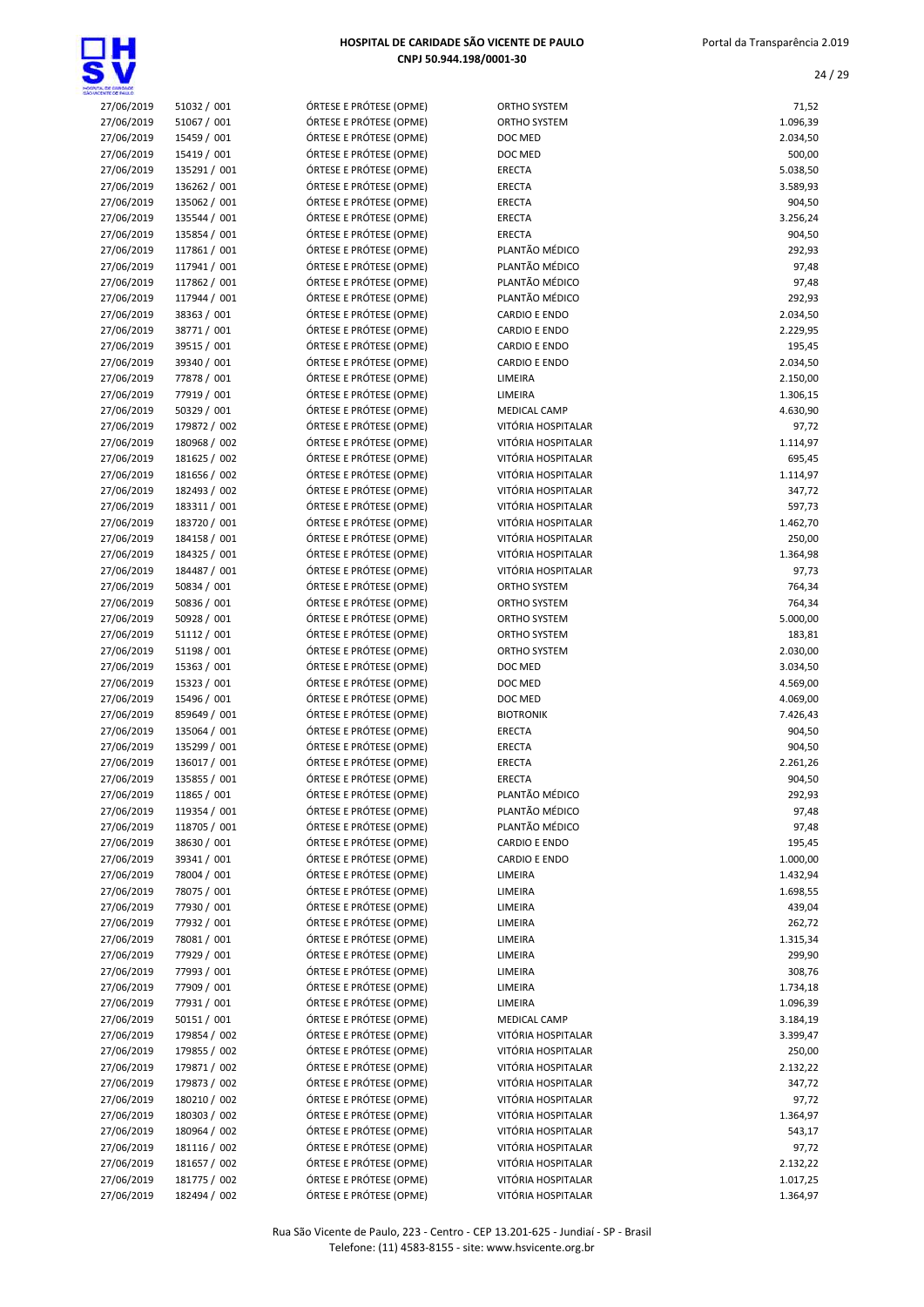

| NOTHER CE PALL O         |                              |                                                    |                                 |                |
|--------------------------|------------------------------|----------------------------------------------------|---------------------------------|----------------|
| 27/06/2019               | 184160 / 001                 | ÓRTESE E PRÓTESE (OPME)                            | VITÓRIA HOSPITALAR              | 195,45         |
| 27/06/2019               | 184161 / 001                 | ÓRTESE E PRÓTESE (OPME)                            | VITÓRIA HOSPITALAR              | 1.364,98       |
| 27/06/2019               | 184303 / 001                 | ÓRTESE E PRÓTESE (OPME)                            | VITÓRIA HOSPITALAR              | 195,45         |
| 27/06/2019               | 184304 / 001                 | ÓRTESE E PRÓTESE (OPME)                            | VITÓRIA HOSPITALAR              | 1.560,43       |
| 27/06/2019               | 185385 / 001                 | ÓRTESE E PRÓTESE (OPME)                            | VITÓRIA HOSPITALAR              | 347,73         |
| 27/06/2019               | 185805 / 001                 | ÓRTESE E PRÓTESE (OPME)                            | VITÓRIA HOSPITALAR              | 1.212,70       |
| 27/06/2019               | 50890 / 001                  | ÓRTESE E PRÓTESE (OPME)                            | ORTHO SYSTEM                    | 2.417,62       |
| 27/06/2019               | 50956 / 001                  | ÓRTESE E PRÓTESE (OPME)                            | ORTHO SYSTEM                    | 1.140,76       |
| 27/06/2019               | 51019 / 001                  | ÓRTESE E PRÓTESE (OPME)                            | ORTHO SYSTEM                    | 3.893,05       |
| 27/06/2019               | 51027 / 001                  | ÓRTESE E PRÓTESE (OPME)                            | ORTHO SYSTEM                    | 806,91         |
| 27/06/2019               | 51038 / 001                  | ÓRTESE E PRÓTESE (OPME)                            | <b>ORTHO SYSTEM</b>             | 235,88         |
| 27/06/2019               | 51138 / 001                  | ÓRTESE E PRÓTESE (OPME)                            | <b>ORTHO SYSTEM</b>             | 5.000,00       |
| 27/06/2019               | 51194 / 001                  | ÓRTESE E PRÓTESE (OPME)                            | ORTHO SYSTEM                    | 1.026,96       |
| 27/06/2019               | 135846 / 001                 | ÓRTESE E PRÓTESE (OPME)                            | ERECTA                          | 3.618,05       |
| 27/06/2019               | 135302 / 001                 | ÓRTESE E PRÓTESE (OPME)                            | ERECTA                          | 6.033,69       |
| 27/06/2019               | 135865 / 001                 | ÓRTESE E PRÓTESE (OPME)                            | <b>ERECTA</b><br>PLANTÃO MÉDICO | 904,50         |
| 27/06/2019               | 118612 / 001                 | ÓRTESE E PRÓTESE (OPME)                            | PLANTÃO MÉDICO                  | 97,48          |
| 27/06/2019<br>27/06/2019 | 118694 / 001<br>117630 / 001 | ÓRTESE E PRÓTESE (OPME)<br>ÓRTESE E PRÓTESE (OPME) | PLANTÃO MÉDICO                  | 97,48<br>97,48 |
| 27/06/2019               | 119353 / 001                 | ÓRTESE E PRÓTESE (OPME)                            | PLANTÃO MÉDICO                  | 97,48          |
| 27/06/2019               | 38953 / 001                  | ÓRTESE E PRÓTESE (OPME)                            | <b>CARDIO E ENDO</b>            | 500,00         |
| 27/06/2019               | 38703 / 001                  | ÓRTESE E PRÓTESE (OPME)                            | <b>CARDIO E ENDO</b>            | 2.034,50       |
| 27/06/2019               | 39215 / 001                  | ÓRTESE E PRÓTESE (OPME)                            | <b>CARDIO E ENDO</b>            | 695,45         |
| 27/06/2019               | 39027 / 001                  | ÓRTESE E PRÓTESE (OPME)                            | <b>CARDIO E ENDO</b>            | 195,45         |
| 27/06/2019               | 78074 / 001                  | ÓRTESE E PRÓTESE (OPME)                            | LIMEIRA                         | 1.055,41       |
| 27/06/2019               | 77912 / 001                  | ÓRTESE E PRÓTESE (OPME)                            | LIMEIRA                         | 2.633,88       |
| 27/06/2019               | 77991 / 001                  | ÓRTESE E PRÓTESE (OPME)                            | LIMEIRA                         | 90,29          |
| 27/06/2019               | 50137 / 001                  | ÓRTESE E PRÓTESE (OPME)                            | <b>MEDICAL CAMP</b>             | 4.630,90       |
| 27/06/2019               | 50243 / 001                  | ÓRTESE E PRÓTESE (OPME)                            | <b>MEDICAL CAMP</b>             | 4.630,90       |
| 27/06/2019               | 180289 / 002                 | ÓRTESE E PRÓTESE (OPME)                            | VITÓRIA HOSPITALAR              | 1.267,25       |
| 27/06/2019               | 181118 / 002                 | ÓRTESE E PRÓTESE (OPME)                            | VITÓRIA HOSPITALAR              | 97,72          |
| 27/06/2019               | 181376 / 002                 | ÓRTESE E PRÓTESE (OPME)                            | VITÓRIA HOSPITALAR              | 97,72          |
| 27/06/2019               | 182294 / 002                 | ÓRTESE E PRÓTESE (OPME)                            | VITÓRIA HOSPITALAR              | 347,72         |
| 27/06/2019               | 183719 / 001                 | ÓRTESE E PRÓTESE (OPME)                            | VITÓRIA HOSPITALAR              | 347,73         |
| 27/06/2019               | 184159 / 001                 | ÓRTESE E PRÓTESE (OPME)                            | VITÓRIA HOSPITALAR              | 97,73          |
| 27/06/2019               | 184368 / 001                 | ÓRTESE E PRÓTESE (OPME)                            | VITÓRIA HOSPITALAR              | 250,00         |
| 27/06/2019               | 185113 / 001                 | ÓRTESE E PRÓTESE (OPME)                            | VITÓRIA HOSPITALAR              | 2.382,23       |
| 27/06/2019               | 186070 / 001                 | ÓRTESE E PRÓTESE (OPME)                            | VITÓRIA HOSPITALAR              | 347,73         |
| 27/06/2019               | 50889 / 001                  | ÓRTESE E PRÓTESE (OPME)                            | ORTHO SYSTEM                    | 148,40         |
| 27/06/2019               | 51030 / 001                  | ÓRTESE E PRÓTESE (OPME)                            | <b>ORTHO SYSTEM</b>             | 1.140,76       |
| 27/06/2019               | 51226 / 001                  | ÓRTESE E PRÓTESE (OPME)                            | <b>ORTHO SYSTEM</b>             | 18.000,00      |
| 27/06/2019               | 66114 / 001                  | ÓRTESE E PRÓTESE (OPME)                            | MM MEDICAL                      | 4.356,98       |
| 27/06/2019               | 858027 / 001                 | ÓRTESE E PRÓTESE (OPME)                            | <b>BIOTRONIK</b>                | 500,00         |
| 27/06/2019               | 859531 / 001                 | ÓRTESE E PRÓTESE (OPME)                            | <b>BIOTRONIK</b>                | 500,00         |
| 27/06/2019               | 135067 / 001                 | ÓRTESE E PRÓTESE (OPME)                            | ERECTA                          | 3.256,24       |
| 27/06/2019               | 136263 / 001                 | ÓRTESE E PRÓTESE (OPME)                            | ERECTA                          | 525,02         |
| 27/06/2019               | 136021/001                   | ÓRTESE E PRÓTESE (OPME)                            | ERECTA                          | 5.065,24       |
| 27/06/2019               | 135065 / 001                 | ÓRTESE E PRÓTESE (OPME)                            | <b>ERECTA</b>                   | 904,50         |
| 27/06/2019               | 118390 / 001                 | ÓRTESE E PRÓTESE (OPME)                            | PLANTÃO MÉDICO                  | 292,93         |
| 27/06/2019               | 118614 / 001                 | ÓRTESE E PRÓTESE (OPME)                            | PLANTÃO MÉDICO                  | 97,48          |
| 27/06/2019               | 117631 / 001                 | ÓRTESE E PRÓTESE (OPME)                            | PLANTÃO MÉDICO                  | 97,48          |
| 27/06/2019               | 118611 / 001                 | ÓRTESE E PRÓTESE (OPME)                            | PLANTÃO MÉDICO                  | 292,93         |
| 27/06/2019               | 77887 / 001                  | ÓRTESE E PRÓTESE (OPME)                            | LIMEIRA                         | 1.315,34       |
| 27/06/2019               | 77959 / 001                  | ÓRTESE E PRÓTESE (OPME)                            | LIMEIRA                         | 122,80         |
| 27/06/2019               | 77955 / 001                  | ÓRTESE E PRÓTESE (OPME)                            | LIMEIRA                         | 1.120,00       |
| 27/06/2019               | 77914 / 001                  | ÓRTESE E PRÓTESE (OPME)                            | LIMEIRA                         | 2.255,34       |
| 27/06/2019               | 78005 / 001                  | ÓRTESE E PRÓTESE (OPME)                            | LIMEIRA                         | 2.612,30       |
| 27/06/2019               | 180231 / 002                 | ÓRTESE E PRÓTESE (OPME)                            | VITÓRIA HOSPITALAR              | 97,72          |
| 27/06/2019               | 181617 / 002                 | ÓRTESE E PRÓTESE (OPME)                            | VITÓRIA HOSPITALAR              | 347,72         |
| 27/06/2019               | 181774 / 002                 | ÓRTESE E PRÓTESE (OPME)                            | VITÓRIA HOSPITALAR              | 97,72          |
| 27/06/2019               | 182105 / 002                 | ÓRTESE E PRÓTESE (OPME)                            | VITÓRIA HOSPITALAR              | 347,72         |
| 27/06/2019               | 184029 / 001                 | ÓRTESE E PRÓTESE (OPME)                            | VITÓRIA HOSPITALAR              | 1.462,70       |
| 27/06/2019               | 184485 / 001                 | ÓRTESE E PRÓTESE (OPME)                            | VITÓRIA HOSPITALAR              | 2.729,95       |
| 27/06/2019               | 184486 / 001                 | ÓRTESE E PRÓTESE (OPME)                            | VITÓRIA HOSPITALAR              | 97,73          |
| 27/06/2019               | 184813 / 001                 | ÓRTESE E PRÓTESE (OPME)                            | VITÓRIA HOSPITALAR              | 1.364,98       |
| 27/06/2019               | 50833 / 001                  | ÓRTESE E PRÓTESE (OPME)                            | <b>ORTHO SYSTEM</b>             | 299,90         |
| 27/06/2019               | 50835 / 001                  | ÓRTESE E PRÓTESE (OPME)                            | ORTHO SYSTEM                    | 1.083,86       |
| 27/06/2019               | 50839 / 001                  | ÓRTESE E PRÓTESE (OPME)                            | ORTHO SYSTEM                    | 35,76          |
| 27/06/2019               | 50880 / 001                  | ÓRTESE E PRÓTESE (OPME)                            | <b>ORTHO SYSTEM</b>             | 5.000,00       |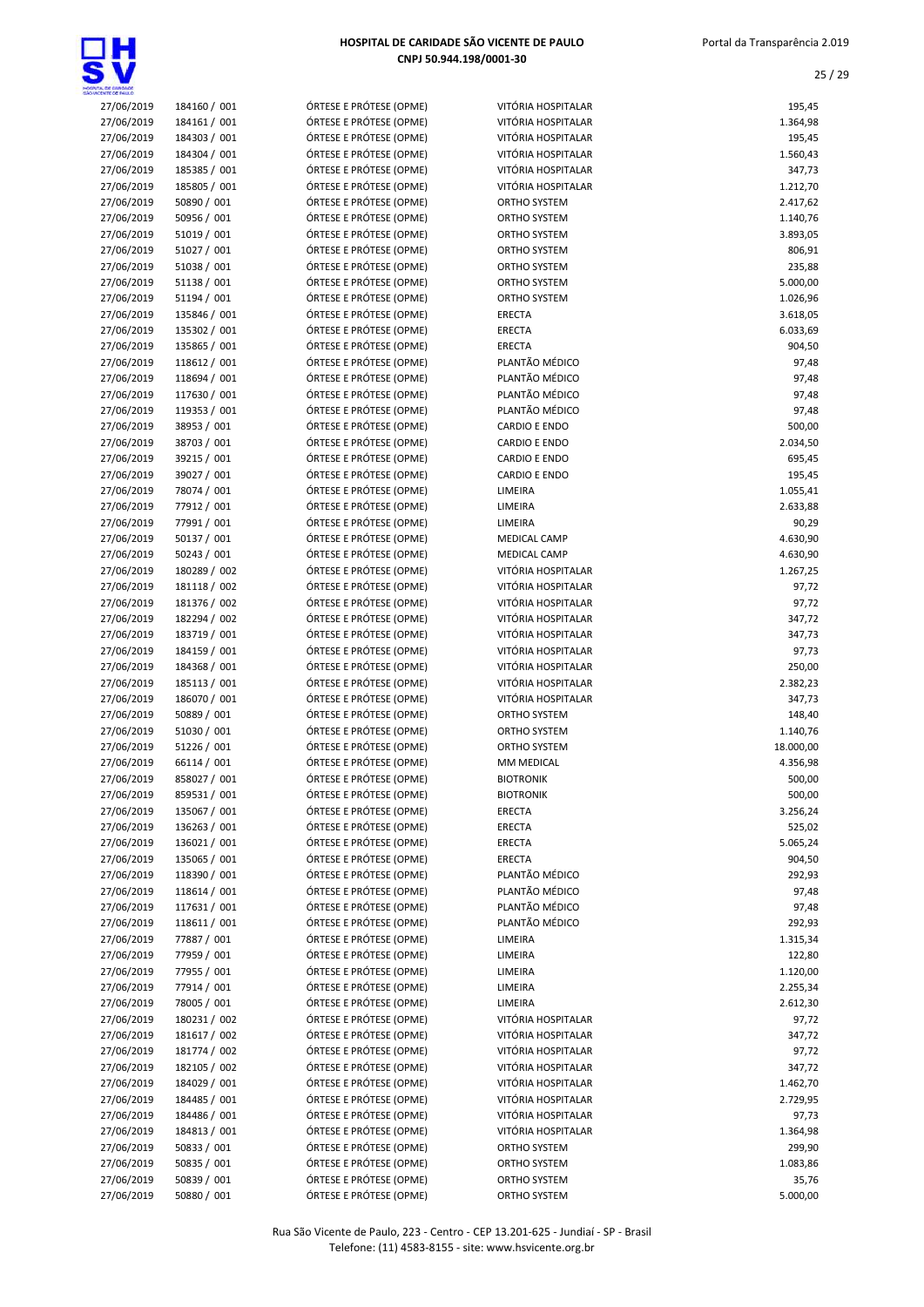

### $27/06/2019$  50885 / 001 ÓRTESE E PRÓTESE (OPME) O 27/06/2019 51021 / 001 ÓRTESE E PRÓTESE (OPME) ORTHO SYSTEM 90,29 27/06/2019 51062 / 001 ÓRTESE E PRÓTESE (OPME) O 27/06/2019 51223 / 001 ÓRTESE E PRÓTESE (OPME) O 27/06/2019 15364 / 001 ÓRTESE E PRÓTESE (OPME) DI 27/06/2019 15418 / 001 ÓRTESE E PRÓTESE (OPME) 27/06/2019 15461 / 001 ÓRTESE E PRÓTESE (OPME) DI 27/06/2019 66549 / 001 ÓRTESE E PRÓTESE (OPME) M 27/06/2019 66588 / 001 ÓRTESE E PRÓTESE (OPME) M 27/06/2019 857240 / 001 ÓRTESE E PRÓTESE (OPME) BI 27/06/2019 858454 / 001 ÓRTESE E PRÓTESE (OPME) 27/06/2019 857494 / 001 ÓRTESE E PRÓTESE (OPME) 27/06/2019 135851 / 001 ÓRTESE E PRÓTESE (OPME) ERECTA 525,02 27/06/2019 135863 / 001 ÓRTESE E PRÓTESE (OPME) ER 27/06/2019 136265 / 001 ÓRTESE E PRÓTESE (OPME) ER 27/06/2019 117943 / 001 ÓRTESE E PRÓTESE (OPME) PI 27/06/2019 118424 / 001 ÓRTESE E PRÓTESE (OPME) PL 27/06/2019 117628 / 001 ÓRTESE E PRÓTESE (OPME) PI 27/06/2019 38955 / 001 ÓRTESE E PRÓTESE (OPME) C 27/06/2019 39214 / 001 ÓRTESE E PRÓTESE (OPME) 27/06/2019 39545 / 001 ÓRTESE E PRÓTESE (OPME) C 27/06/2019 77915 / 001 ÓRTESE E PRÓTESE (OPME) LI 27/06/2019 77958 / 001 ÓRTESE E PRÓTESE (OPME) 27/06/2019 179856 / 002 ÓRTESE E PRÓTESE (OPME) VI 27/06/2019 180965 / 002 ÓRTESE E PRÓTESE (OPME) VI 27/06/2019 185114 / 001 ÓRTESE E PRÓTESE (OPME) VI  $27/06/2019$  50881 / 001 ÓRTESE E PRÓTESE (OPME) O 27/06/2019 51025 / 001 ÓRTESE E PRÓTESE (OPME) O 27/06/2019 51195 / 001 ÓRTESE E PRÓTESE (OPME) O 27/06/2019 15218 / 001 ÓRTESE E PRÓTESE (OPME) 27/06/2019 15690 / 001 ÓRTESE E PRÓTESE (OPME) 27/06/2019 859657 / 001 ÓRTESE E PRÓTESE (OPME) BI 27/06/2019 859659 / 001 ÓRTESE E PRÓTESE (OPME) BI 27/06/2019 135293 / 001 ÓRTESE E PRÓTESE (OPME) ER 27/06/2019 135298 / 001 ÓRTESE E PRÓTESE (OPME) 27/06/2019 135543 / 001 ÓRTESE E PRÓTESE (OPME) ER 27/06/2019 135063 / 001 ÓRTESE E PRÓTESE (OPME) ER 27/06/2019 135864 / 001 ÓRTESE E PRÓTESE (OPME) ER 27/06/2019 118391 / 001 ÓRTESE E PRÓTESE (OPME) PI 27/06/2019 119120 / 001 ÓRTESE E PRÓTESE (OPME) PI 27/06/2019 117864 / 001 ÓRTESE E PRÓTESE (OPME) PI 27/06/2019 117863 / 001 ÓRTESE E PRÓTESE (OPME) PL 27/06/2019 117629 / 001 ÓRTESE E PRÓTESE (OPME) PI

HOSPITAL DE CARIDADE SÃO VICENTE DE PAULO CNPJ 50.944.198/0001-30

| TA, DE CARDADE           |                              |                                                    |                                  |                      |
|--------------------------|------------------------------|----------------------------------------------------|----------------------------------|----------------------|
| 27/06/2019               | 50885 / 001                  | ÓRTESE E PRÓTESE (OPME)                            | <b>ORTHO SYSTEM</b>              | 1.200,00             |
| 27/06/2019               | 51021 / 001                  | ÓRTESE E PRÓTESE (OPME)                            | <b>ORTHO SYSTEM</b>              | 90,29                |
| 27/06/2019               | 51062 / 001                  | ÓRTESE E PRÓTESE (OPME)                            | ORTHO SYSTEM                     | 1.990,00             |
| 27/06/2019               | 51223 / 001                  | ÓRTESE E PRÓTESE (OPME)                            | ORTHO SYSTEM                     | 2.468,40             |
| 27/06/2019               | 15364 / 001                  | ÓRTESE E PRÓTESE (OPME)                            | DOC MED                          | 500,00               |
| 27/06/2019<br>27/06/2019 | 15418 / 001<br>15461 / 001   | ÓRTESE E PRÓTESE (OPME)<br>ÓRTESE E PRÓTESE (OPME) | DOC MED<br>DOC MED               | 4.569,00<br>500,00   |
| 27/06/2019               | 66549 / 001                  | ÓRTESE E PRÓTESE (OPME)                            | MM MEDICAL                       | 3.580,00             |
| 27/06/2019               | 66588 / 001                  | ÓRTESE E PRÓTESE (OPME)                            | MM MEDICAL                       | 97,48                |
| 27/06/2019               | 857240 / 001                 | ÓRTESE E PRÓTESE (OPME)                            | <b>BIOTRONIK</b>                 | 7.426,43             |
| 27/06/2019               | 858454 / 001                 | ÓRTESE E PRÓTESE (OPME)                            | <b>BIOTRONIK</b>                 | 500,00               |
| 27/06/2019               | 857494 / 001                 | ÓRTESE E PRÓTESE (OPME)                            | <b>BIOTRONIK</b>                 | 500,00               |
| 27/06/2019               | 135851 / 001                 | ÓRTESE E PRÓTESE (OPME)                            | ERECTA                           | 525,02               |
| 27/06/2019               | 135863 / 001                 | ÓRTESE E PRÓTESE (OPME)                            | ERECTA                           | 845,80               |
| 27/06/2019               | 136265 / 001                 | ÓRTESE E PRÓTESE (OPME)                            | ERECTA                           | 525,02               |
| 27/06/2019               | 117943 / 001                 | ÓRTESE E PRÓTESE (OPME)                            | PLANTÃO MÉDICO                   | 292,93               |
| 27/06/2019<br>27/06/2019 | 118424 / 001<br>117628 / 001 | ÓRTESE E PRÓTESE (OPME)<br>ÓRTESE E PRÓTESE (OPME) | PLANTÃO MÉDICO<br>PLANTÃO MÉDICO | 97,48<br>97,48       |
| 27/06/2019               | 38955 / 001                  | ÓRTESE E PRÓTESE (OPME)                            | <b>CARDIO E ENDO</b>             | 2.229,95             |
| 27/06/2019               | 39214 / 001                  | ÓRTESE E PRÓTESE (OPME)                            | <b>CARDIO E ENDO</b>             | 500,00               |
| 27/06/2019               | 39545 / 001                  | ÓRTESE E PRÓTESE (OPME)                            | <b>CARDIO E ENDO</b>             | 2.034,50             |
| 27/06/2019               | 77915 / 001                  | ÓRTESE E PRÓTESE (OPME)                            | LIMEIRA                          | 4.292,72             |
| 27/06/2019               | 77958 / 001                  | ÓRTESE E PRÓTESE (OPME)                            | LIMEIRA                          | 131,36               |
| 27/06/2019               | 179856 / 002                 | ÓRTESE E PRÓTESE (OPME)                            | VITÓRIA HOSPITALAR               | 445,45               |
| 27/06/2019               | 180965 / 002                 | ÓRTESE E PRÓTESE (OPME)                            | VITÓRIA HOSPITALAR               | 1.364,97             |
| 27/06/2019               | 185114 / 001                 | ÓRTESE E PRÓTESE (OPME)                            | VITÓRIA HOSPITALAR               | 1.364,98             |
| 27/06/2019               | 50881 / 001                  | ÓRTESE E PRÓTESE (OPME)                            | ORTHO SYSTEM                     | 1.055,41             |
| 27/06/2019               | 51025 / 001                  | ÓRTESE E PRÓTESE (OPME)                            | ORTHO SYSTEM                     | 367,62               |
| 27/06/2019<br>27/06/2019 | 51195 / 001<br>15218 / 001   | ÓRTESE E PRÓTESE (OPME)<br>ÓRTESE E PRÓTESE (OPME) | <b>ORTHO SYSTEM</b><br>DOC MED   | 1.026,96<br>2.034,50 |
| 27/06/2019               | 15690 / 001                  | ÓRTESE E PRÓTESE (OPME)                            | DOC MED                          | 1.000,00             |
| 27/06/2019               | 859657 / 001                 | ÓRTESE E PRÓTESE (OPME)                            | <b>BIOTRONIK</b>                 | 5.424,93             |
| 27/06/2019               | 859659 / 001                 | ÓRTESE E PRÓTESE (OPME)                            | <b>BIOTRONIK</b>                 | 5.225,25             |
| 27/06/2019               | 135293 / 001                 | ÓRTESE E PRÓTESE (OPME)                            | ERECTA                           | 904,50               |
| 27/06/2019               | 135298 / 001                 | ÓRTESE E PRÓTESE (OPME)                            | ERECTA                           | 8.258,48             |
| 27/06/2019               | 135543 / 001                 | ÓRTESE E PRÓTESE (OPME)                            | ERECTA                           | 3.256,24             |
| 27/06/2019               | 135063 / 001                 | ÓRTESE E PRÓTESE (OPME)                            | ERECTA                           | 2.713,50             |
| 27/06/2019               | 135864 / 001                 | ÓRTESE E PRÓTESE (OPME)                            | <b>ERECTA</b>                    | 46,02                |
| 27/06/2019               | 118391 / 001                 | ÓRTESE E PRÓTESE (OPME)<br>ÓRTESE E PRÓTESE (OPME) | PLANTÃO MÉDICO<br>PLANTÃO MÉDICO | 97,48                |
| 27/06/2019<br>27/06/2019 | 119120 / 001<br>117864 / 001 | ÓRTESE E PRÓTESE (OPME)                            | PLANTÃO MÉDICO                   | 97,48<br>292,93      |
| 27/06/2019               | 117863 / 001                 | ÓRTESE E PRÓTESE (OPME)                            | PLANTÃO MÉDICO                   | 292,93               |
| 27/06/2019               | 117629 / 001                 | ÓRTESE E PRÓTESE (OPME)                            | PLANTÃO MÉDICO                   | 292,93               |
| 27/06/2019               | 119119 / 001                 | ÓRTESE E PRÓTESE (OPME)                            | PLANTÃO MÉDICO                   | 97,48                |
| 27/06/2019               | 38362 / 001                  | ÓRTESE E PRÓTESE (OPME)                            | <b>CARDIO E ENDO</b>             | 2.034,50             |
| 27/06/2019               | 38528 / 001                  | ÓRTESE E PRÓTESE (OPME)                            | <b>CARDIO E ENDO</b>             | 2.034,50             |
| 27/06/2019               | 4128 / 001                   | ÓRTESE E PRÓTESE (OPME)                            | <b>INTERMEDICAL EQUIP</b>        | 2.690,00             |
| 27/06/2019               | 472 / 001                    | <b>OUTROS CUSTOS GERAIS</b>                        | <b>GLAUCO PEDROSO</b>            | 950,00               |
| 27/06/2019               | 471 / 001                    | <b>OUTROS CUSTOS GERAIS</b>                        | <b>GLAUCO PEDROSO</b>            | 900,00               |
| 27/06/2019               | 473 / 001<br>2262835 / 001   | <b>OUTROS CUSTOS GERAIS</b>                        | <b>GLAUCO PEDROSO</b>            | 450,00               |
| 27/06/2019<br>27/06/2019 | JUNHO/19 / 001               | <b>OUTROS MATERIAIS</b><br>PENSÃO ALIMENTÍCIA      | CRISTÁLIA<br>PENSÃO ALIMENTÍCIA  | 5.520,00<br>1.390,60 |
| 27/06/2019               | RESCISÃO                     | <b>RESCISÕES</b>                                   | RESCISÃO                         | 654,21               |
| 27/06/2019               | 67 / 001                     | SERVS MÉDICOS COMPL - PJ                           | VITTA SERV MEDIC LTD             | 1.250,00             |
| 27/06/2019               | 207 / 001                    | SERVS MÉDICOS COMPL - PJ                           | <b>GRACIL</b>                    | 476,75               |
| 27/06/2019               | 5/001                        | SERVS MÉDICOS COMPL - PJ                           | JULIA VIEIRA NUNES               | 2.500,00             |
| 27/06/2019               | 208 / 001                    | SERVS MÉDICOS COMPL - PJ                           | <b>GRACIL</b>                    | 595,94               |
| 27/06/2019               | 3 / 001                      | SERVS MÉDICOS COMPL - PJ                           | JULIA VIEIRA NUNES               | 10.000,00            |
| 27/06/2019               | 1/001                        | SERVS MÉDICOS COMPL - PJ                           | JULIA VIEIRA NUNES               | 1.250,00             |
| 27/06/2019               | 6/001                        | SERVS MÉDICOS COMPL - PJ                           | JULIA VIEIRA NUNES               | 7.500,00             |
| 27/06/2019               | 52020 / 001                  | SERVS PRESTADOS - PJ                               | <b>ELEVADORES ATLAS</b>          | 3.257,79             |
| 27/06/2019               | CONF DÍVIDA / 013            | TERMO CONF DÍVIDA<br>TERMO CONF DÍVIDA             | ISI<br><b>ICESP</b>              | 10.264,35            |
| 27/06/2019<br>28/06/2019 | CONF DÍV / 006<br>6558 / 001 | CONT. MANUTENÇÃO (EQUIP E INF)                     | <b>IBG CRYO FILIAL</b>           | 94.579,75<br>546,69  |
| 28/06/2019               | 11285 / 001                  | CONT. MANUTENÇÃO (EQUIP E INF)                     | SIEMENS HEALTHCARE               | 1.785,70             |
| 28/06/2019               | 11284 / 001                  | CONT. MANUTENÇÃO (EQUIP E INF)                     | SIEMENS HEALTHCARE               | 25.491,73            |
| 28/06/2019               | <b>PROCESSO</b>              | CONTINGÊNCIAS TRABALHISTAS                         | <b>PROCESSO</b>                  | 9.227,15             |
| 28/06/2019               | PROCESSO                     | CONTINGÊNCIAS TRABALHISTAS                         | <b>PROCESSO</b>                  | 9.600,00             |
| 28/06/2019               | 676 / 001                    | DESPESAS DE VEÍCULOS                               | <b>ACCORSI PNEUS</b>             | 360.00               |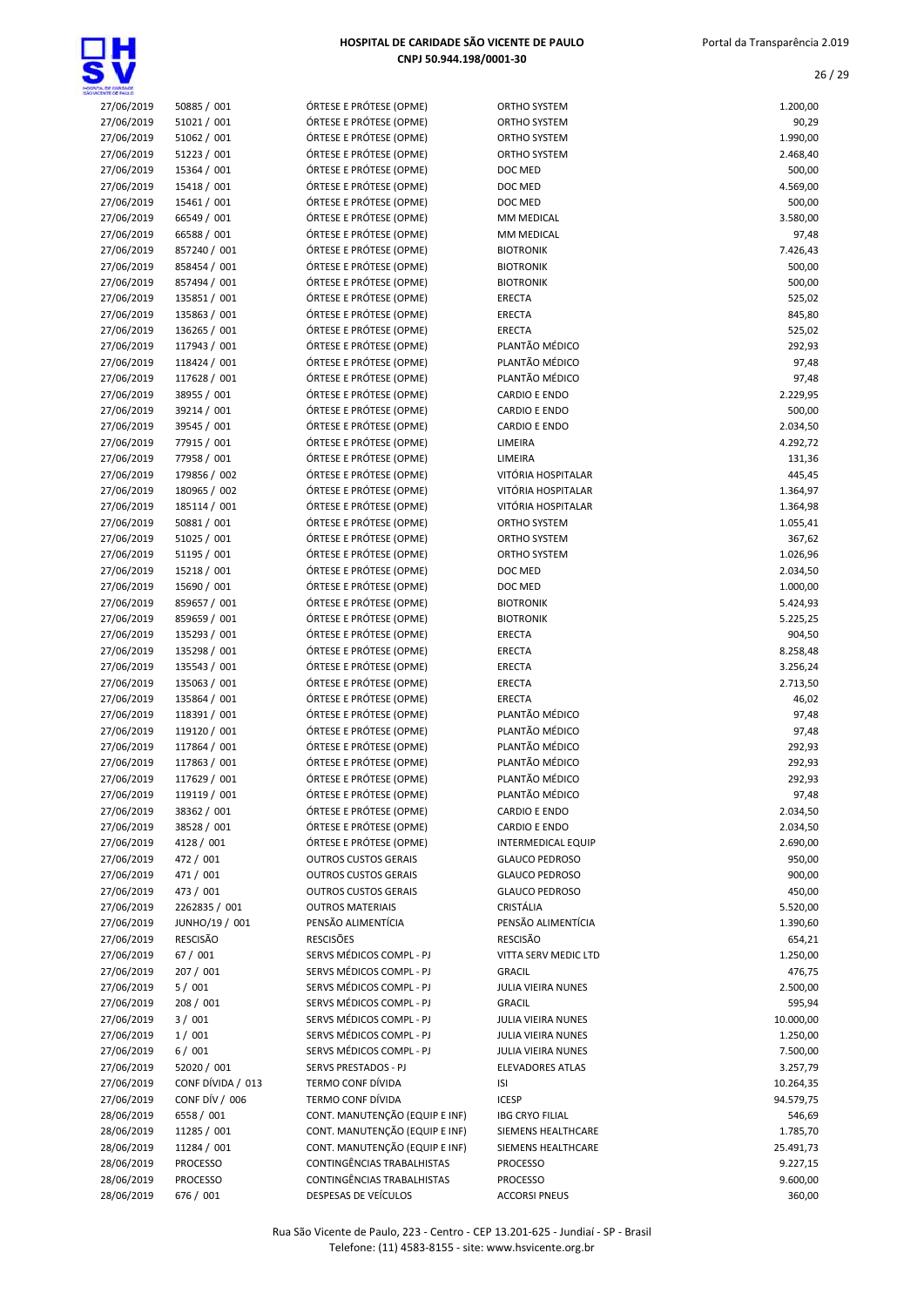

| HOSPITAL DE CARIDADE SÃO VICENTE DE PAULO |
|-------------------------------------------|
| CNPJ 50.944.198/0001-30                   |

| 'a, ce cundace<br>:Ente ce paulò |                               |
|----------------------------------|-------------------------------|
| 28/06/2019                       | 2019 / 001                    |
| 28/06/2019                       | 3134 / 001                    |
| 28/06/2019                       | 32598 / 001                   |
| 28/06/2019                       | 1155845 / 001                 |
| 28/06/2019                       | 1154141 / 001                 |
| 28/06/2019                       | 176180 / 001                  |
| 28/06/2019                       | 1141366 / 002                 |
| 28/06/2019<br>28/06/2019         | 1167929 / 001<br>842798 / 001 |
| 28/06/2019                       | JULHO/19 / 001                |
| 28/06/2019                       | JULHO/19 / 001                |
| 28/06/2019                       | JULHO/19 / 001                |
| 28/06/2019                       | JULHO/19 / 001                |
| 28/06/2019                       | JUNHO/19 / 001                |
| 28/06/2019                       | 286926 / 001                  |
| 28/06/2019                       | 54755 / 001                   |
| 28/06/2019                       | 54753 / 001                   |
| 28/06/2019                       | 12979 / 001                   |
| 28/06/2019                       | 12966 / 001                   |
| 28/06/2019                       | 35247 / 001                   |
| 28/06/2019                       | 425818 / 001                  |
| 28/06/2019                       | 341 / 001                     |
| 28/06/2019                       | 12951 / 001                   |
| 28/06/2019                       | 35192 / 001                   |
| 28/06/2019                       | 91817 / 001                   |
| 28/06/2019                       | 35218 / 001                   |
| 28/06/2019                       | 324 / 001<br>329 / 001        |
| 28/06/2019<br>28/06/2019         | 12171 / 001                   |
| 28/06/2019                       | 188694 / 001                  |
| 28/06/2019                       | 1610024 / 001                 |
| 28/06/2019                       | 307309 / 001                  |
| 28/06/2019                       | 1288 / 001                    |
| 28/06/2019                       | 1293 / 001                    |
| 28/06/2019                       | 42900 / 001                   |
| 28/06/2019                       | 25247 / 001                   |
| 28/06/2019                       | 1280 / 001                    |
| 28/06/2019                       | 1272 / 001                    |
| 28/06/2019                       | 127883/001                    |
| 28/06/2019                       | 34141 / 001                   |
| 28/06/2019                       | 23713 / 001                   |
| 28/06/2019                       | 3762 / 001                    |
| 28/06/2019<br>28/06/2019         | 5950 / 001<br>444 / 001       |
| 28/06/2019                       | 457 / 001                     |
| 28/06/2019                       | 458 / 001                     |
| 28/06/2019                       | 9298 / 001                    |
| 28/06/2019                       | 105607 / 001                  |
| 28/06/2019                       | 105289 / 001                  |
| 28/06/2019                       | 457 / 001                     |
| 28/06/2019                       | 2707 / 001                    |
| 28/06/2019                       | 2005 / 001                    |
| 28/06/2019                       | 54753 / 001                   |
| 28/06/2019                       | 11005 / 001                   |
| 28/06/2019                       | 10976 / 001                   |
| 28/06/2019                       | 164880 / 001                  |
| 28/06/2019                       | 164880 / 002                  |
| 28/06/2019                       | 283146 / 001                  |
| 28/06/2019                       | 283509 / 001                  |
| 28/06/2019                       | 1154839 / 001                 |
| 28/06/2019                       | 282957 / 001<br>2250 / 002    |
| 28/06/2019<br>28/06/2019         | 1134299 / 003                 |
| 28/06/2019                       | 1351 / 001                    |
| 28/06/2019                       | 67509 / 001                   |
| 28/06/2019                       | 282460 / 001                  |
| 28/06/2019                       | 283391 / 001                  |
| 28/06/2019                       | 1168084 / 001                 |
| 28/06/2019                       | 13659 / 001                   |

| <b>OUTROS IMPOSTOS E TAXAS</b>                             |
|------------------------------------------------------------|
| <b>DROGAS E MEDICAMENTOS</b>                               |
| <b>DROGAS E MEDICAMENTOS</b>                               |
| <b>DROGAS E MEDICAMENTOS</b>                               |
| <b>DROGAS E MEDICAMENTOS</b>                               |
| <b>DROGAS E MEDICAMENTOS</b>                               |
| <b>DROGAS E MEDICAMENTOS</b>                               |
| DROGAS E MEDICAMENTOS<br>EQUIP. PROC. ELETRÔNICO           |
| FÉRIAS                                                     |
| FÉRIAS                                                     |
| FÉRIAS                                                     |
| FÉRIAS                                                     |
| FGTS DÍVIDA CAIXA ECONÔMICA                                |
| <b>GASES MEDICINAIS</b>                                    |
| <b>GASES MEDICINAIS</b>                                    |
| <b>GASES MEDICINAIS</b>                                    |
| <b>GÊNEROS ALIMENTÍCIOS</b>                                |
| GÊNEROS ALIMENTÍCIOS                                       |
| <b>GÊNEROS ALIMENTÍCIOS</b>                                |
| <b>GÊNEROS ALIMENTÍCIOS</b><br><b>GÊNEROS ALIMENTÍCIOS</b> |
| <b>GÊNEROS ALIMENTÍCIOS</b>                                |
| <b>GÊNEROS ALIMENTÍCIOS</b>                                |
| <b>GÊNEROS ALIMENTÍCIOS</b>                                |
| <b>GÊNEROS ALIMENTÍCIOS</b>                                |
| <b>GÊNEROS ALIMENTÍCIOS</b>                                |
| <b>GÊNEROS ALIMENTÍCIOS</b>                                |
| <b>GÊNEROS ALIMENTÍCIOS</b>                                |
| <b>GÊNEROS ALIMENTÍCIOS</b>                                |
| <b>GÊNEROS ALIMENTÍCIOS</b>                                |
| <b>GÊNEROS ALIMENTÍCIOS</b>                                |
| <b>GÊNEROS ALIMENTÍCIOS</b>                                |
| <b>GÊNEROS ALIMENTÍCIOS</b>                                |
| <b>GÊNEROS ALIMENTÍCIOS</b><br><b>GÊNEROS ALIMENTÍCIOS</b> |
| <b>GÊNEROS ALIMENTÍCIOS</b>                                |
| <b>GÊNEROS ALIMENTÍCIOS</b>                                |
| LOCAÇÃO (EQUIP, MÁQ. ESPAÇO)                               |
| LOCAÇÃO (EQUIP, MÁQ. ESPAÇO)                               |
| LOCAÇÃO (EQUIP, MÁQ. ESPAÇO)                               |
| LOCAÇÃO (EQUIP, MÁQ. ESPAÇO)                               |
| MANUTENÇÃO PREDIAL GERAL                                   |
| MANUTENÇÃO PREDIAL GERAL                                   |
| MANUTENÇÃO PREDIAL GERAL                                   |
| MANUTENÇÃO PREDIAL GERAL                                   |
| MÁQUINAS E EQUIPAMENTOS                                    |
| MATERIAL DE LIMPEZA<br>MATERIAL DE LIMPEZA                 |
| MATERIAL DE REPOSIÇÃO                                      |
| MATERIAL DE REPOSIÇÃO                                      |
| MATERIAL DE REPOSIÇÃO                                      |
| MATERIAL DE REPOSIÇÃO                                      |
| MATERIAL LABORATÓRIO                                       |
| MATERIAL LABORATÓRIO                                       |
| MATL MÉDICO REEMBOLSÁVEL                                   |
| MATL MÉDICO REEMBOLSÁVEL                                   |
| MATL MÉDICO REEMBOLSÁVEL                                   |
| MATL MÉDICO REEMBOLSÁVEL                                   |
| MATL MÉDICO REEMBOLSÁVEL<br>MATL MÉDICO REEMBOLSÁVEL       |
| MATL MÉDICO REEMBOLSÁVEL                                   |
| MATL MÉDICO REEMBOLSÁVEL                                   |
| MATL MÉDICO REEMBOLSÁVEL                                   |
| MATL MÉDICO REEMBOLSÁVEL                                   |
| MATL MÉDICO REEMBOLSÁVEL                                   |
| MATL MÉDICO REEMBOLSÁVEL                                   |
| MATL MÉDICO REEMBOLSÁVEL                                   |
|                                                            |

| L DE CARDADE<br>ENTE CE PAULO |                               |                                                            |                                       |                       |
|-------------------------------|-------------------------------|------------------------------------------------------------|---------------------------------------|-----------------------|
| 28/06/2019                    | 2019 / 001                    | <b>OUTROS IMPOSTOS E TAXAS</b>                             | CREMESP RENOVAÇÃO 2019                | 937,50                |
| 28/06/2019                    | 3134 / 001                    | DROGAS E MEDICAMENTOS                                      | <b>FARMÁCIA SOBAM</b>                 | 20,00                 |
| 28/06/2019                    | 32598 / 001                   | DROGAS E MEDICAMENTOS                                      | <b>BEKER</b>                          | 1.620,32              |
| 28/06/2019                    | 1155845 / 001                 | DROGAS E MEDICAMENTOS                                      | RIOCLARENSE 91                        | 5.130,00              |
| 28/06/2019                    | 1154141 / 001                 | <b>DROGAS E MEDICAMENTOS</b>                               | RIOCLARENSE 91                        | 4.310,00              |
| 28/06/2019<br>28/06/2019      | 176180 / 001<br>1141366 / 002 | <b>DROGAS E MEDICAMENTOS</b><br>DROGAS E MEDICAMENTOS      | KONIMAGEM COML LTDA<br>RIOCLARENSE 91 | 14.500,00<br>3.580,00 |
| 28/06/2019                    | 1167929 / 001                 | <b>DROGAS E MEDICAMENTOS</b>                               | FRESENIUS MATRIZ 04                   | 6.766,00              |
| 28/06/2019                    | 842798 / 001                  | EQUIP. PROC. ELETRÔNICO                                    | <b>SCANSOURCE</b>                     | 2.389,50              |
| 28/06/2019                    | JULHO/19 / 001                | FÉRIAS                                                     | FÉRIAS FOLHA JULHO/19                 | 116.129,21            |
| 28/06/2019                    | JULHO/19 / 001                | FÉRIAS                                                     | FÉRIAS FOLHA JULHO/19                 | 52.052,24             |
| 28/06/2019                    | JULHO/19 / 001                | FÉRIAS                                                     | FÉRIAS FOLHA JULHO/19                 | 176.812,73            |
| 28/06/2019                    | JULHO/19 / 001                | FÉRIAS                                                     | FÉRIAS FOLHA JULHO/19                 | 459.215,06            |
| 28/06/2019                    | JUNHO/19 / 001                | FGTS DÍVIDA CAIXA ECONÔMICA                                | FGTS DÍVIDA                           | 31.055,38             |
| 28/06/2019                    | 286926 / 001                  | <b>GASES MEDICINAIS</b>                                    | <b>IBG</b>                            | 275,21                |
| 28/06/2019                    | 54755 / 001                   | <b>GASES MEDICINAIS</b>                                    | OXILUZ                                | 1.111,00              |
| 28/06/2019                    | 54753 / 001                   | <b>GASES MEDICINAIS</b>                                    | OXILUZ                                | 5.025,00              |
| 28/06/2019                    | 12979 / 001                   | <b>GÊNEROS ALIMENTÍCIOS</b>                                | <b>IRMÃOS KANESHI</b>                 | 748,88                |
| 28/06/2019                    | 12966 / 001                   | <b>GÊNEROS ALIMENTÍCIOS</b>                                | <b>IRMÃOS KANESHI</b>                 | 337,28                |
| 28/06/2019                    | 35247 / 001                   | <b>GÊNEROS ALIMENTÍCIOS</b>                                | <b>BANCA CODARIM</b>                  | 242,00                |
| 28/06/2019                    | 425818 / 001                  | <b>GÊNEROS ALIMENTÍCIOS</b>                                | <b>BOM SABOR</b>                      | 394,00                |
| 28/06/2019                    | 341 / 001                     | <b>GÊNEROS ALIMENTÍCIOS</b>                                | <b>DONA QUITANDA</b>                  | 625,50                |
| 28/06/2019                    | 12951 / 001                   | <b>GÊNEROS ALIMENTÍCIOS</b>                                | <b>IRMÃOS KANESHI</b>                 | 172,08                |
| 28/06/2019                    | 35192 / 001                   | <b>GÊNEROS ALIMENTÍCIOS</b>                                | <b>BANCA CODARIM</b>                  | 230,80                |
| 28/06/2019                    | 91817 / 001<br>35218 / 001    | <b>GÊNEROS ALIMENTÍCIOS</b><br><b>GÊNEROS ALIMENTÍCIOS</b> | JOATE COM E REP                       | 1.418,40              |
| 28/06/2019<br>28/06/2019      | 324 / 001                     | <b>GÊNEROS ALIMENTÍCIOS</b>                                | <b>BANCA CODARIM</b><br>DONA QUITANDA | 18,40                 |
| 28/06/2019                    | 329 / 001                     | <b>GÊNEROS ALIMENTÍCIOS</b>                                | DONA QUITANDA                         | 154,50<br>272,00      |
| 28/06/2019                    | 12171 / 001                   | <b>GÊNEROS ALIMENTÍCIOS</b>                                | <b>ELITE</b>                          | 508,24                |
| 28/06/2019                    | 188694 / 001                  | <b>GÊNEROS ALIMENTÍCIOS</b>                                | NUTRI SUCO IND E COM                  | 299,40                |
| 28/06/2019                    | 1610024 / 001                 | <b>GÊNEROS ALIMENTÍCIOS</b>                                | <b>FRANGO ADORO FILIAL</b>            | 1.910,00              |
| 28/06/2019                    | 307309 / 001                  | <b>GÊNEROS ALIMENTÍCIOS</b>                                | <b>GADKIM</b>                         | 760,00                |
| 28/06/2019                    | 1288 / 001                    | <b>GÊNEROS ALIMENTÍCIOS</b>                                | <b>BEL HORTIFRUTI</b>                 | 59,20                 |
| 28/06/2019                    | 1293 / 001                    | <b>GÊNEROS ALIMENTÍCIOS</b>                                | <b>BEL HORTIFRUTI</b>                 | 75,05                 |
| 28/06/2019                    | 42900 / 001                   | <b>GÊNEROS ALIMENTÍCIOS</b>                                | SB ALIMENT SUPERMERC                  | 484,08                |
| 28/06/2019                    | 25247 / 001                   | <b>GÊNEROS ALIMENTÍCIOS</b>                                | HUMANA ALIM SOROCABA                  | 1.497,60              |
| 28/06/2019                    | 1280 / 001                    | <b>GÊNEROS ALIMENTÍCIOS</b>                                | <b>BEL HORTIFRUTI</b>                 | 186,60                |
| 28/06/2019                    | 1272 / 001                    | <b>GÊNEROS ALIMENTÍCIOS</b>                                | <b>BEL HORTIFRUTI</b>                 | 86,05                 |
| 28/06/2019                    | 127883 / 001                  | LOCAÇÃO (EQUIP, MÁQ. ESPAÇO)                               | IBG                                   | 1.089,36              |
| 28/06/2019                    | 34141 / 001                   | LOCAÇÃO (EQUIP, MÁQ. ESPAÇO)                               | <b>IBG CRYO FILIAL</b>                | 3.440,08              |
| 28/06/2019                    | 23713 / 001                   | LOCAÇÃO (EQUIP, MÁQ. ESPAÇO)                               | DIGITAL JUNDIAÍ                       | 36.281,41             |
| 28/06/2019                    | 3762 / 001                    | LOCAÇÃO (EQUIP, MÁQ. ESPAÇO)<br>MANUTENCÃO PREDIAL GERAL   | COMAHO<br><b>CENTER FECHA</b>         | 1.332,99              |
| 28/06/2019<br>28/06/2019      | 5950 / 001<br>444 / 001       | MANUTENÇÃO PREDIAL GERAL                                   | <b>INOVA JUNDIAÍ</b>                  | 208,00                |
| 28/06/2019                    | 457 / 001                     | MANUTENÇÃO PREDIAL GERAL                                   | INOVA JUNDIAÍ                         | 73,50<br>7.176,75     |
| 28/06/2019                    | 458 / 001                     | MANUTENÇÃO PREDIAL GERAL                                   | INOVA JUNDIAÍ                         | 279,00                |
| 28/06/2019                    | 9298 / 001                    | MÁQUINAS E EQUIPAMENTOS                                    | ZOTTINI                               | 606,76                |
| 28/06/2019                    | 105607 / 001                  | MATERIAL DE LIMPEZA                                        | <b>ITW FLUIDS E HYGIENE</b>           | 5.227,28              |
| 28/06/2019                    | 105289 / 001                  | MATERIAL DE LIMPEZA                                        | <b>ITW FLUIDS E HYGIENE</b>           | 11.604,72             |
| 28/06/2019                    | 457 / 001                     | MATERIAL DE REPOSIÇÃO                                      | INOVA JUNDIAÍ                         | 202,90                |
| 28/06/2019                    | 2707 / 001                    | MATERIAL DE REPOSIÇÃO                                      | CIRÚRGICA CREMED                      | 234,00                |
| 28/06/2019                    | 2005 / 001                    | MATERIAL DE REPOSIÇÃO                                      | FPA                                   | 900,00                |
| 28/06/2019                    | 54753 / 001                   | MATERIAL DE REPOSIÇÃO                                      | <b>OXILUZ</b>                         | 33,80                 |
| 28/06/2019                    | 11005 / 001                   | MATERIAL LABORATÓRIO                                       | CINCO CIRÚRGICA                       | 5.160,00              |
| 28/06/2019                    | 10976 / 001                   | MATERIAL LABORATÓRIO                                       | CINCO CIRÚRGICA                       | 8.385,00              |
| 28/06/2019                    | 164880 / 001                  | MATL MÉDICO REEMBOLSÁVEL                                   | <b>MEDI HOUSE</b>                     | 2.166,08              |
| 28/06/2019                    | 164880 / 002                  | MATL MÉDICO REEMBOLSÁVEL                                   | <b>MEDI HOUSE</b>                     | 2.166,08              |
| 28/06/2019                    | 283146 / 001                  | MATL MÉDICO REEMBOLSÁVEL                                   | POLAR FIX                             | 9.360,00              |
| 28/06/2019                    | 283509 / 001                  | MATL MÉDICO REEMBOLSÁVEL                                   | POLAR FIX                             | 718,20                |
| 28/06/2019                    | 1154839 / 001                 | MATL MÉDICO REEMBOLSÁVEL                                   | RIOCLARENSE 91                        | 1.520,00              |
| 28/06/2019                    | 282957 / 001                  | MATL MÉDICO REEMBOLSÁVEL                                   | POLAR FIX                             | 6.192,00              |
| 28/06/2019<br>28/06/2019      | 2250 / 002<br>1134299 / 003   | MATL MÉDICO REEMBOLSÁVEL<br>MATL MÉDICO REEMBOLSÁVEL       | SEROPLAST<br>FRESENIUS MATRIZ 04      | 1.275,25              |
| 28/06/2019                    | 1351 / 001                    | MATL MÉDICO REEMBOLSÁVEL                                   | ALFALAGOS LTDA                        | 4.007,16<br>4.160,00  |
| 28/06/2019                    | 67509 / 001                   | MATL MÉDICO REEMBOLSÁVEL                                   | M P COM DE MATS HOSP                  | 52,50                 |
| 28/06/2019                    | 282460 / 001                  | MATL MÉDICO REEMBOLSÁVEL                                   | POLAR FIX                             | 5.971,40              |
| 28/06/2019                    | 283391 / 001                  | MATL MÉDICO REEMBOLSÁVEL                                   | POLAR FIX                             | 5.146,68              |
| 28/06/2019                    | 1168084 / 001                 | MATL MÉDICO REEMBOLSÁVEL                                   | FRESENIUS MATRIZ 04                   | 1.425,00              |
| 28/06/2019                    | 13659 / 001                   | MOBILIÁRIO                                                 | COMAVE                                | 490,00                |
|                               |                               |                                                            |                                       |                       |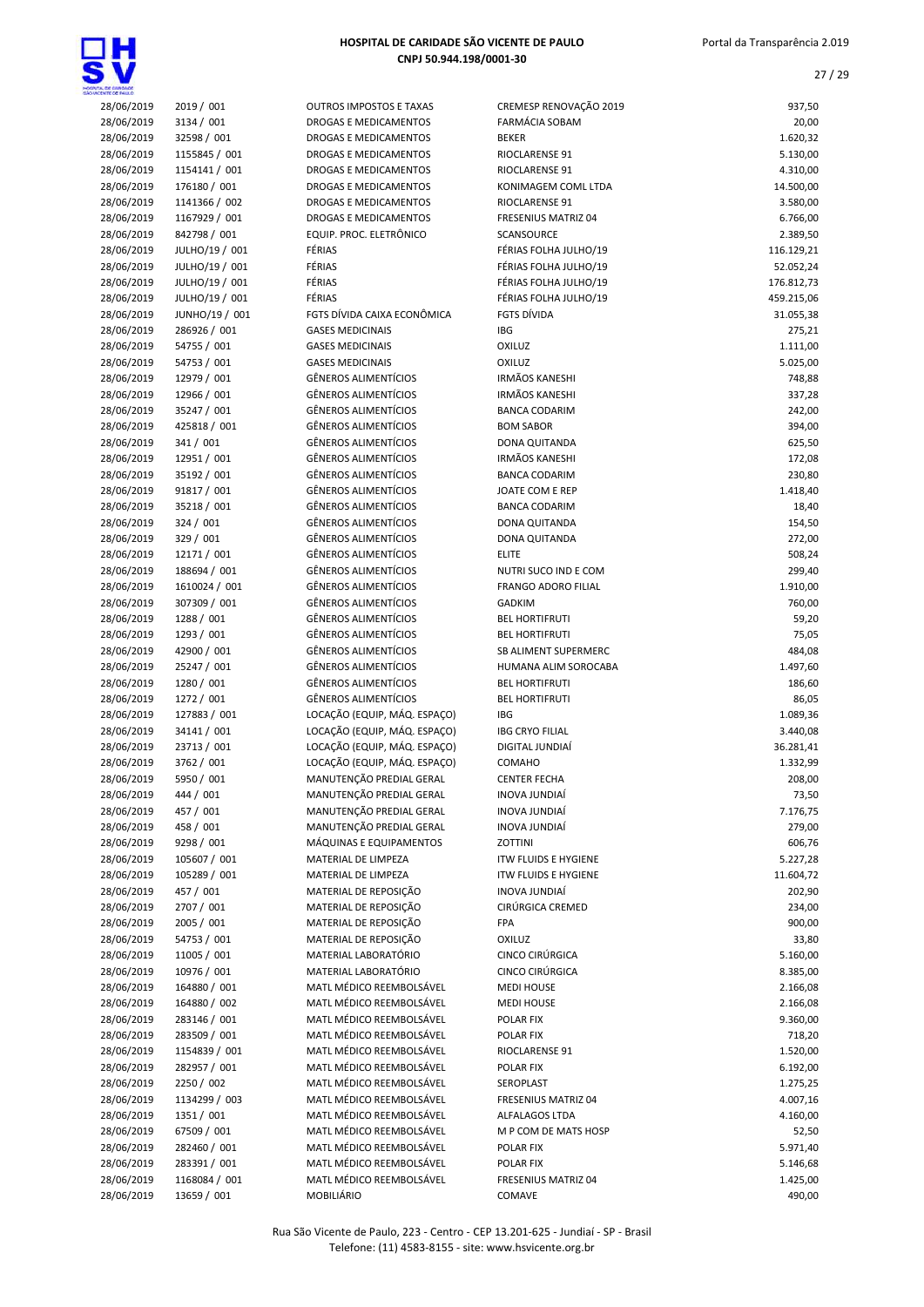

# HOSPITAL DE CARIDADE SÃO VICENTE DE PAULO

| 28/06/2019 | 78083 / 001  | ÓRTESE E PRÓTESE (OPME) | PRIME                 | 183,81    |
|------------|--------------|-------------------------|-----------------------|-----------|
| 28/06/2019 | 132325 / 001 | ÓRTESE E PRÓTESE (OPME) | TRAUMACAMP            | 8.460,03  |
| 28/06/2019 | 29701 / 001  | ÓRTESE E PRÓTESE (OPME) | IOMED ORTOPEDIA ESPE  | 1.160,00  |
| 28/06/2019 | 2095 / 001   | ÓRTESE E PRÓTESE (OPME) | SPINE HEALTH          | 10.356,16 |
| 28/06/2019 | 76574 / 001  | ÓRTESE E PRÓTESE (OPME) | PRIME                 | 761,91    |
| 28/06/2019 | 76164 / 001  | ÓRTESE E PRÓTESE (OPME) | PRIME                 | 1.096,39  |
| 28/06/2019 | 75953 / 001  | ÓRTESE E PRÓTESE (OPME) | PRIME                 | 1.026,96  |
| 28/06/2019 | 75957 / 001  | ÓRTESE E PRÓTESE (OPME) | PRIME                 | 761,91    |
| 28/06/2019 | 75961 / 001  | ÓRTESE E PRÓTESE (OPME) | PRIME                 | 1.026,96  |
| 28/06/2019 | 76018 / 001  | ÓRTESE E PRÓTESE (OPME) | PRIME                 | 55,42     |
| 28/06/2019 | 76655 / 001  | ÓRTESE E PRÓTESE (OPME) | PRIME                 | 1.508,55  |
| 28/06/2019 | 76169 / 001  | ÓRTESE E PRÓTESE (OPME) | PRIME                 | 148,40    |
| 28/06/2019 | 75951 / 001  | ÓRTESE E PRÓTESE (OPME) | PRIME                 | 642,55    |
| 28/06/2019 | 76153 / 001  | ÓRTESE E PRÓTESE (OPME) | PRIME                 | 1.026,96  |
| 28/06/2019 | 79999 / 001  | ÓRTESE E PRÓTESE (OPME) | LINE LIFE             | 97,48     |
| 28/06/2019 | 80001 / 001  | ÓRTESE E PRÓTESE (OPME) | LINE LIFE             | 97,48     |
| 28/06/2019 | 76192 / 001  | ÓRTESE E PRÓTESE (OPME) | PRIME                 | 231,53    |
| 28/06/2019 | 76619 / 001  | ÓRTESE E PRÓTESE (OPME) | PRIME                 | 1.980,00  |
| 28/06/2019 | 76539 / 001  | ÓRTESE E PRÓTESE (OPME) | PRIME                 | 5.383,24  |
| 28/06/2019 | 76449 / 001  | ÓRTESE E PRÓTESE (OPME) | PRIME                 | 905,90    |
| 28/06/2019 | 177059 / 001 | ÓRTESE E PRÓTESE (OPME) | SOMMA PROD HOSPITALAR | 1.529,48  |
| 28/06/2019 | 76376 / 001  | ÓRTESE E PRÓTESE (OPME) | PRIME                 | 1.759,32  |
| 28/06/2019 | 76159 / 001  | ÓRTESE E PRÓTESE (OPME) | PRIME                 | 116,02    |
| 28/06/2019 | 76196 / 001  | ÓRTESE E PRÓTESE (OPME) | PRIME                 | 764,34    |
| 28/06/2019 | 76389 / 001  | ÓRTESE E PRÓTESE (OPME) | PRIME                 | 1.300,00  |
| 28/06/2019 | 76396 / 001  | ÓRTESE E PRÓTESE (OPME) | PRIME                 | 203,82    |
| 28/06/2019 | 455153 / 001 | ÓRTESE E PRÓTESE (OPME) | <b>SUPRIMED</b>       | 1.992,40  |
| 28/06/2019 | 76530 / 001  | ÓRTESE E PRÓTESE (OPME) | PRIME                 | 2.192,78  |
| 28/06/2019 | 76650 / 001  | ÓRTESE E PRÓTESE (OPME) | PRIME                 | 176,11    |
| 28/06/2019 | 76399 / 001  | ÓRTESE E PRÓTESE (OPME) | PRIME                 | 2.082,37  |
| 28/06/2019 | 76467 / 001  | ÓRTESE E PRÓTESE (OPME) | PRIME                 | 183,81    |
| 28/06/2019 | 76385 / 001  | ÓRTESE E PRÓTESE (OPME) | PRIME                 | 183,81    |
| 28/06/2019 | 76583 / 001  | ÓRTESE E PRÓTESE (OPME) | PRIME                 | 203,82    |
| 28/06/2019 | 76465 / 001  | ÓRTESE E PRÓTESE (OPME) | PRIME                 | 1.940,12  |
| 28/06/2019 | 76455 / 001  | ÓRTESE E PRÓTESE (OPME) | PRIME                 | 1.120,00  |
| 28/06/2019 | 455174 / 001 | ÓRTESE E PRÓTESE (OPME) | <b>SUPRIMED</b>       | 959,40    |
| 28/06/2019 | 177121 / 001 | ÓRTESE E PRÓTESE (OPME) | SOMMA PROD HOSPITALAR | 1.529,48  |
| 28/06/2019 | 80000 / 001  | ÓRTESE E PRÓTESE (OPME) | LINE LIFE             | 292,93    |
| 28/06/2019 | 77702 / 001  | ÓRTESE E PRÓTESE (OPME) | PRIME                 | 1.026,96  |
| 28/06/2019 | 77685 / 001  | ÓRTESE E PRÓTESE (OPME) | PRIME                 | 764,34    |
| 28/06/2019 | 77379 / 001  | ÓRTESE E PRÓTESE (OPME) | PRIME                 | 1.096,39  |
| 28/06/2019 | 76784 / 001  | ÓRTESE E PRÓTESE (OPME) | PRIME                 | 1.026,96  |
| 28/06/2019 | 77464 / 001  | ÓRTESE E PRÓTESE (OPME) | PRIME                 | 183,81    |
| 28/06/2019 | 77348 / 001  | ÓRTESE E PRÓTESE (OPME) | PRIME                 | 732,36    |
| 28/06/2019 | 76744 / 001  | ÓRTESE E PRÓTESE (OPME) | PRIME                 | 1.026,96  |
| 28/06/2019 | 4132 / 001   | ÓRTESE E PRÓTESE (OPME) | INTERMEDICAL EQUIP    | 180,00    |
| 28/06/2019 | 51249 / 001  | ÓRTESE E PRÓTESE (OPME) | ORTHO SYSTEM          | 1.120,00  |
| 28/06/2019 | 51247 / 001  | ÓRTESE E PRÓTESE (OPME) | ORTHO SYSTEM          | 764,34    |
| 28/06/2019 | 51244 / 001  | ÓRTESE E PRÓTESE (OPME) | ORTHO SYSTEM          | 1.026,96  |
| 28/06/2019 | 77714 / 001  | ÓRTESE E PRÓTESE (OPME) | PRIME                 | 1.026,96  |
| 28/06/2019 | 77695 / 001  | ÓRTESE E PRÓTESE (OPME) | PRIME                 | 989,15    |
| 28/06/2019 | 77355 / 001  | ÓRTESE E PRÓTESE (OPME) | PRIME                 | 998,51    |
| 28/06/2019 | 77261 / 001  | ÓRTESE E PRÓTESE (OPME) | PRIME                 | 176,11    |
| 28/06/2019 | 77257 / 001  | ÓRTESE E PRÓTESE (OPME) | PRIME                 | 116,02    |
| 28/06/2019 | 455436 / 001 | ÓRTESE E PRÓTESE (OPME) | SUPRIMED              | 959,40    |
| 28/06/2019 | 77808 / 001  | ÓRTESE E PRÓTESE (OPME) | PRIME                 | 5.383,24  |
| 28/06/2019 | 77235 / 001  | ÓRTESE E PRÓTESE (OPME) | PRIME                 | 183,81    |
| 28/06/2019 | 76702 / 001  | ÓRTESE E PRÓTESE (OPME) | PRIME                 | 1.055,41  |
| 28/06/2019 | 455435 / 001 | ÓRTESE E PRÓTESE (OPME) | SUPRIMED              | 959,40    |
| 28/06/2019 | 77335 / 001  | ÓRTESE E PRÓTESE (OPME) | PRIME                 | 5.383,24  |
| 28/06/2019 | 77278 / 001  | ÓRTESE E PRÓTESE (OPME) | PRIME                 | 1.216,60  |
| 28/06/2019 | 77273 / 001  | ÓRTESE E PRÓTESE (OPME) | PRIME                 | 764,34    |
| 28/06/2019 | 77245 / 001  | ÓRTESE E PRÓTESE (OPME) | PRIME                 | 764,34    |
| 28/06/2019 | 51246 / 001  | ÓRTESE E PRÓTESE (OPME) | ORTHO SYSTEM          | 680,17    |
| 28/06/2019 | 76767 / 001  | ÓRTESE E PRÓTESE (OPME) | PRIME                 | 1.300,21  |
| 28/06/2019 | 5790 / 001   | ÓRTESE E PRÓTESE (OPME) | <b>SS MEDICAL</b>     | 197,60    |
| 28/06/2019 | 51248 / 001  | ÓRTESE E PRÓTESE (OPME) | ORTHO SYSTEM          | 1.026,96  |
| 28/06/2019 | 77689 / 001  | ÓRTESE E PRÓTESE (OPME) | PRIME                 | 1.120,00  |
| 28/06/2019 | 77550 / 001  | ÓRTESE E PRÓTESE (OPME) | PRIME                 | 671,35    |
|            |              |                         |                       |           |

CNPJ 50.944.198/0001-30

| Portal da Transparência 2.019 |
|-------------------------------|
|                               |

| LOE CARDADE              |                             |                                                    |                             |                      |
|--------------------------|-----------------------------|----------------------------------------------------|-----------------------------|----------------------|
| 28/06/2019               | 78083 / 001                 | ÓRTESE E PRÓTESE (OPME)                            | PRIME                       | 183,81               |
| 28/06/2019               | 132325 / 001                | ÓRTESE E PRÓTESE (OPME)                            | TRAUMACAMP                  | 8.460,03             |
| 28/06/2019               | 29701 / 001                 | ÓRTESE E PRÓTESE (OPME)                            | <b>IOMED ORTOPEDIA ESPE</b> | 1.160,00             |
| 28/06/2019<br>28/06/2019 | 2095 / 001<br>76574 / 001   | ÓRTESE E PRÓTESE (OPME)<br>ÓRTESE E PRÓTESE (OPME) | SPINE HEALTH<br>PRIME       | 10.356,16<br>761,91  |
| 28/06/2019               | 76164 / 001                 | ÓRTESE E PRÓTESE (OPME)                            | PRIME                       | 1.096,39             |
| 28/06/2019               | 75953 / 001                 | ÓRTESE E PRÓTESE (OPME)                            | PRIME                       | 1.026,96             |
| 28/06/2019               | 75957 / 001                 | ÓRTESE E PRÓTESE (OPME)                            | PRIME                       | 761,91               |
| 28/06/2019               | 75961 / 001                 | ÓRTESE E PRÓTESE (OPME)                            | PRIME                       | 1.026,96             |
| 28/06/2019               | 76018 / 001                 | ÓRTESE E PRÓTESE (OPME)                            | PRIME                       | 55,42                |
| 28/06/2019               | 76655 / 001                 | ÓRTESE E PRÓTESE (OPME)                            | PRIME                       | 1.508,55             |
| 28/06/2019               | 76169 / 001                 | ÓRTESE E PRÓTESE (OPME)                            | PRIME                       | 148,40               |
| 28/06/2019<br>28/06/2019 | 75951 / 001<br>76153 / 001  | ÓRTESE E PRÓTESE (OPME)<br>ÓRTESE E PRÓTESE (OPME) | PRIME<br>PRIME              | 642,55<br>1.026,96   |
| 28/06/2019               | 79999 / 001                 | ÓRTESE E PRÓTESE (OPME)                            | LINE LIFE                   | 97,48                |
| 28/06/2019               | 80001 / 001                 | ÓRTESE E PRÓTESE (OPME)                            | LINE LIFE                   | 97,48                |
| 28/06/2019               | 76192 / 001                 | ÓRTESE E PRÓTESE (OPME)                            | PRIME                       | 231,53               |
| 28/06/2019               | 76619 / 001                 | ÓRTESE E PRÓTESE (OPME)                            | PRIME                       | 1.980,00             |
| 28/06/2019               | 76539 / 001                 | ÓRTESE E PRÓTESE (OPME)                            | PRIME                       | 5.383,24             |
| 28/06/2019               | 76449 / 001                 | ÓRTESE E PRÓTESE (OPME)                            | PRIME                       | 905,90               |
| 28/06/2019               | 177059 / 001                | ÓRTESE E PRÓTESE (OPME)                            | SOMMA PROD HOSPITALAR       | 1.529,48             |
| 28/06/2019               | 76376 / 001                 | ÓRTESE E PRÓTESE (OPME)                            | PRIME                       | 1.759,32             |
| 28/06/2019               | 76159 / 001                 | ÓRTESE E PRÓTESE (OPME)<br>ÓRTESE E PRÓTESE (OPME) | PRIME                       | 116,02               |
| 28/06/2019<br>28/06/2019 | 76196 / 001<br>76389 / 001  | ÓRTESE E PRÓTESE (OPME)                            | PRIME<br>PRIME              | 764,34<br>1.300,00   |
| 28/06/2019               | 76396 / 001                 | ÓRTESE E PRÓTESE (OPME)                            | PRIME                       | 203,82               |
| 28/06/2019               | 455153 / 001                | ÓRTESE E PRÓTESE (OPME)                            | <b>SUPRIMED</b>             | 1.992,40             |
| 28/06/2019               | 76530 / 001                 | ÓRTESE E PRÓTESE (OPME)                            | PRIME                       | 2.192,78             |
| 28/06/2019               | 76650 / 001                 | ÓRTESE E PRÓTESE (OPME)                            | PRIME                       | 176,11               |
| 28/06/2019               | 76399 / 001                 | ÓRTESE E PRÓTESE (OPME)                            | PRIME                       | 2.082,37             |
| 28/06/2019               | 76467 / 001                 | ÓRTESE E PRÓTESE (OPME)                            | PRIME                       | 183,81               |
| 28/06/2019               | 76385 / 001                 | ÓRTESE E PRÓTESE (OPME)                            | PRIME                       | 183,81               |
| 28/06/2019               | 76583 / 001                 | ÓRTESE E PRÓTESE (OPME)                            | PRIME                       | 203,82               |
| 28/06/2019<br>28/06/2019 | 76465 / 001<br>76455 / 001  | ÓRTESE E PRÓTESE (OPME)<br>ÓRTESE E PRÓTESE (OPME) | PRIME<br>PRIME              | 1.940,12<br>1.120,00 |
| 28/06/2019               | 455174 / 001                | ÓRTESE E PRÓTESE (OPME)                            | <b>SUPRIMED</b>             | 959,40               |
| 28/06/2019               | 177121 / 001                | ÓRTESE E PRÓTESE (OPME)                            | SOMMA PROD HOSPITALAR       | 1.529,48             |
| 28/06/2019               | 80000 / 001                 | ÓRTESE E PRÓTESE (OPME)                            | LINE LIFE                   | 292,93               |
| 28/06/2019               | 77702 / 001                 | ÓRTESE E PRÓTESE (OPME)                            | PRIME                       | 1.026,96             |
| 28/06/2019               | 77685 / 001                 | ÓRTESE E PRÓTESE (OPME)                            | PRIME                       | 764,34               |
| 28/06/2019               | 77379 / 001                 | ÓRTESE E PRÓTESE (OPME)                            | PRIME                       | 1.096,39             |
| 28/06/2019               | 76784 / 001                 | ÓRTESE E PRÓTESE (OPME)                            | PRIME                       | 1.026,96             |
| 28/06/2019<br>28/06/2019 | 77464 / 001                 | ÓRTESE E PRÓTESE (OPME)<br>ÓRTESE E PRÓTESE (OPME) | PRIME                       | 183,81               |
| 28/06/2019               | 77348 / 001<br>76744 / 001  | ÓRTESE E PRÓTESE (OPME)                            | PRIME<br>PRIME              | 732,36<br>1.026,96   |
| 28/06/2019               | 4132 / 001                  | ÓRTESE E PRÓTESE (OPME)                            | <b>INTERMEDICAL EQUIP</b>   | 180,00               |
| 28/06/2019               | 51249 / 001                 | ÓRTESE E PRÓTESE (OPME)                            | ORTHO SYSTEM                | 1.120,00             |
| 28/06/2019               | 51247 / 001                 | ÓRTESE E PRÓTESE (OPME)                            | ORTHO SYSTEM                | 764,34               |
| 28/06/2019               | 51244 / 001                 | ÓRTESE E PRÓTESE (OPME)                            | ORTHO SYSTEM                | 1.026,96             |
| 28/06/2019               | 77714 / 001                 | ÓRTESE E PRÓTESE (OPME)                            | PRIME                       | 1.026,96             |
| 28/06/2019               | 77695 / 001                 | ÓRTESE E PRÓTESE (OPME)                            | PRIME                       | 989,15               |
| 28/06/2019               | 77355 / 001                 | ÓRTESE E PRÓTESE (OPME)                            | PRIME                       | 998,51               |
| 28/06/2019<br>28/06/2019 | 77261 / 001                 | ÓRTESE E PRÓTESE (OPME)                            | PRIME                       | 176,11               |
| 28/06/2019               | 77257 / 001<br>455436 / 001 | ÓRTESE E PRÓTESE (OPME)<br>ÓRTESE E PRÓTESE (OPME) | PRIME<br>SUPRIMED           | 116,02<br>959,40     |
| 28/06/2019               | 77808 / 001                 | ÓRTESE E PRÓTESE (OPME)                            | PRIME                       | 5.383,24             |
| 28/06/2019               | 77235 / 001                 | ÓRTESE E PRÓTESE (OPME)                            | PRIME                       | 183,81               |
| 28/06/2019               | 76702 / 001                 | ÓRTESE E PRÓTESE (OPME)                            | PRIME                       | 1.055,41             |
| 28/06/2019               | 455435 / 001                | ÓRTESE E PRÓTESE (OPME)                            | SUPRIMED                    | 959,40               |
| 28/06/2019               | 77335 / 001                 | ÓRTESE E PRÓTESE (OPME)                            | PRIME                       | 5.383,24             |
| 28/06/2019               | 77278 / 001                 | ÓRTESE E PRÓTESE (OPME)                            | PRIME                       | 1.216,60             |
| 28/06/2019               | 77273 / 001                 | ÓRTESE E PRÓTESE (OPME)                            | PRIME                       | 764,34               |
| 28/06/2019               | 77245 / 001                 | ÓRTESE E PRÓTESE (OPME)                            | PRIME                       | 764,34               |
| 28/06/2019<br>28/06/2019 | 51246 / 001<br>76767 / 001  | ÓRTESE E PRÓTESE (OPME)<br>ÓRTESE E PRÓTESE (OPME) | ORTHO SYSTEM<br>PRIME       | 680,17<br>1.300,21   |
| 28/06/2019               | 5790 / 001                  | ÓRTESE E PRÓTESE (OPME)                            | <b>SS MEDICAL</b>           | 197,60               |
| 28/06/2019               | 51248 / 001                 | ÓRTESE E PRÓTESE (OPME)                            | ORTHO SYSTEM                | 1.026,96             |
| 28/06/2019               | 77689 / 001                 | ÓRTESE E PRÓTESE (OPME)                            | PRIME                       | 1.120,00             |
|                          |                             |                                                    |                             |                      |